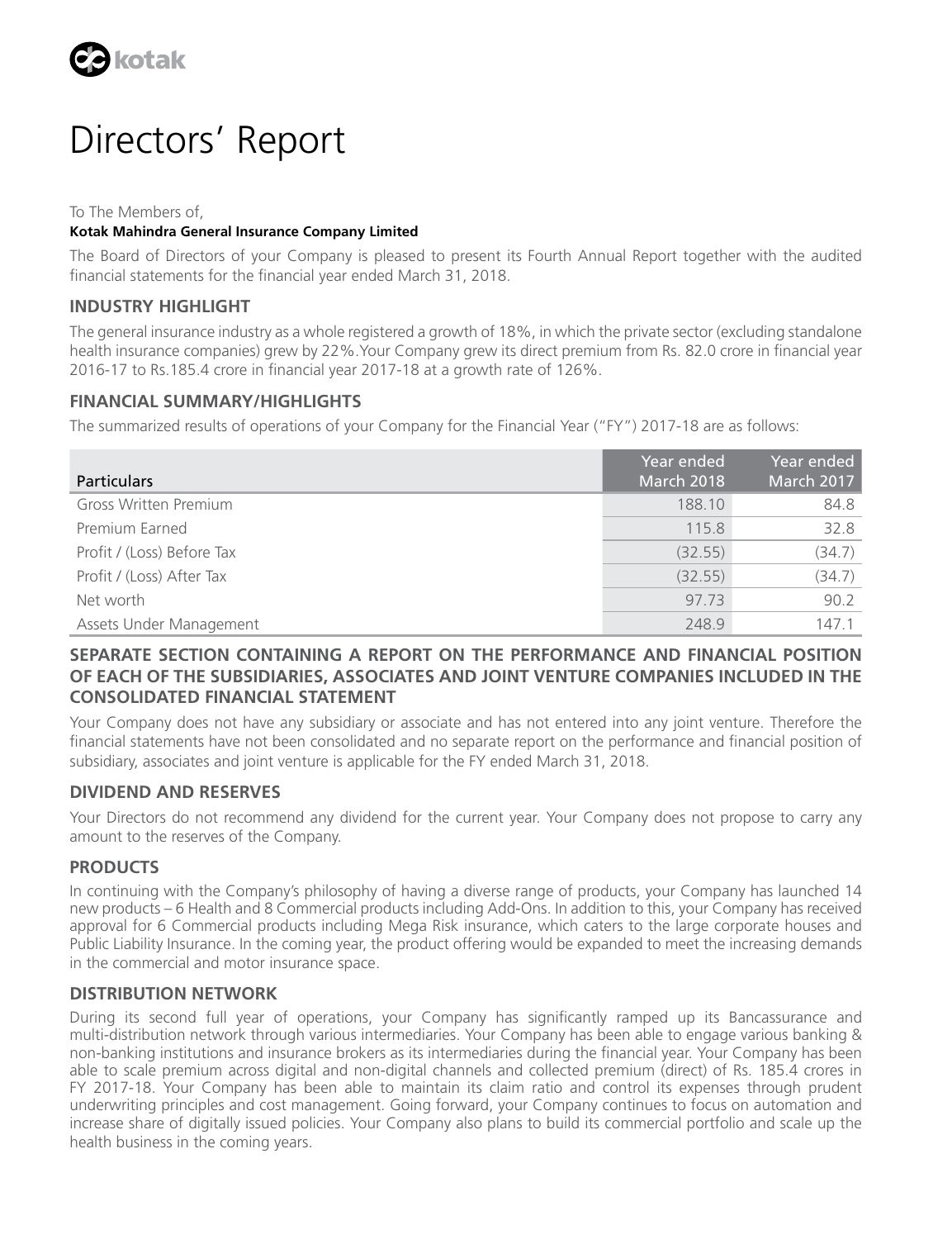# **MARKETING**

With the aim of building a sustainable digital business, your company commenced its online marketing journey through the use of search engine optimization and search engine marketing practices.

Additionally, leveraging the power of digital for customer delight, your company launched a simplified digital experience for Kotak group employees, enabling them to buy our Health Super Top Up product in a single click.

# **OPERATIONS**

Your company has rapidly scaled up its operational capabilities from issuing 14,389 policies in April 2017 to 23,126 policies in March 2018, thereby taking the total policies issued in FY 2017-18 to 252,125 vis-à-vis 101,058 issued policies in financial year 2016-17.

# **CLAIMS**

Your Company considers customer service as the focal point of all operations especially at the time of settlement of claims. We strongly believe and follow proactive approach of fair, fast and friendly settlement of claims. We have extensive network of garages and hospitals to offer cashless services to our customers. By using the technology platform, we are able to speed up the claims processing for the benefit of customers.

# **CAPITAL**

During the financial year 2017-18, your Company issued 4,00,00,000 equity shares of Rs. 10/- each at par on Rights basis. The issued, subscribed and paid up share capital as on March 31, 2018 is Rs. 175,00,00,000/-.The solvency ratio of the Company as at March 31, 2018 is 1.88.

## **CORPORATE GOVERNANCE**

Your Company has consciously endeavored to follow the policy of transparency and accountability and holds the interest of its stakeholders paramount. Your Company has implemented the requirement of Corporate Governance circular issued by IRDAI. (Note: A separate report pertaining to the requirements prescribed under the Corporate Governance Guidelines issued by the IRDAI is enclosed as Annexure 1).

# **CHANGE IN REGISTERED OFFICE/ NAME OF THE COMPANY DURING THE FINANCIAL YEAR**

There has been no change either in the Name or the Registered Office of your Company.

## **DIRECTORS**

The appointment and remuneration of Directors of the Company is governed by the provisions of the Guide lines on Corporate Governance for Insurers in India, IRDAI Guidelines on Remuneration of Non-executive Directors and Managing Director/Chief Executive Officer/Whole time Directors of Insurers issued by the IRDAI and the Companies Act, 2013 and the provisions of the Insurance Act 1938, as amended by the Insurance Laws (Amendment) Act, 2015.

At the ensuing Annual General Meeting, Ms. Anu Aggarwal (DIN:07301689)is liable to retire by rotation. Being eligible, Ms. Anu Aggarwal has offered herself for reappointment. The Board recommends her appointment.

Your Directors are not in receipt of any commission from the holding Company.

# **DECLARATION FROM INDEPENDENT DIRECTORS**

The Board has received declarations from the Independent Directors as per the requirement of Section 149(7) of the Companies Act, 2013 and the Board is satisfied that the Independent Directors meet the criteria of independence as mentioned in Section 149(6) of the Companies Act,2013.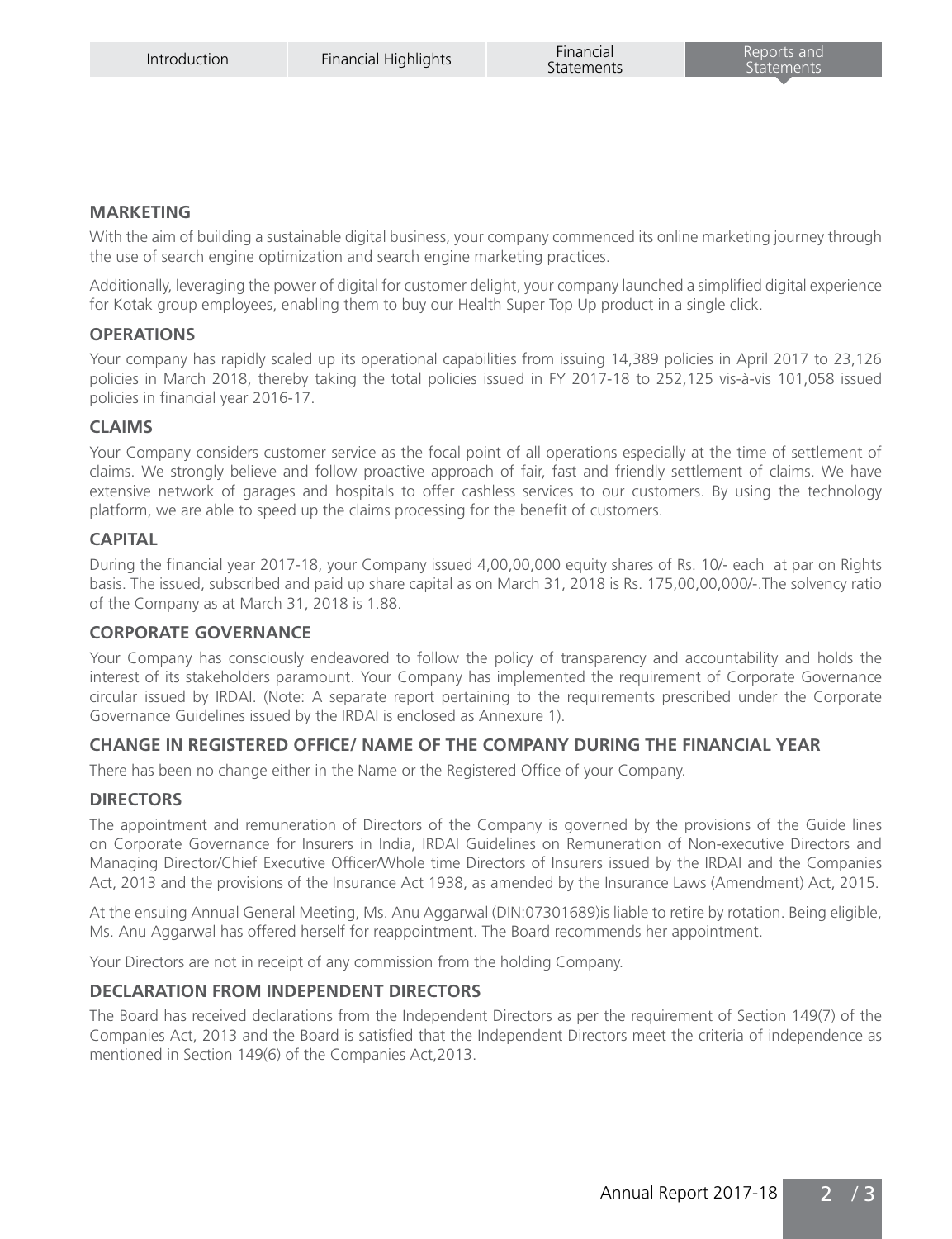

# **BOARD EVALUATION**

The Independent Directors and the Board of Directors of the Company have conducted the evaluation of the Board and its Committees in accordance with the applicable provisions of the Companies Act, 2013.

# **BOARD MEETINGS**

During the FY ended March 31, 2018, 4 meetings were held of the Board of Directors of your Company. The details are as follows:

| Date of the Board Meeting | No. of Directors who attended<br>the Meeting | Strength of the Board on the<br>date of the Meeting |
|---------------------------|----------------------------------------------|-----------------------------------------------------|
| April 21, 2017            |                                              |                                                     |
| July 18, 2017             |                                              |                                                     |
| October 24, 2017          |                                              |                                                     |
| January 23, 2018          |                                              |                                                     |

# **CONSTITUTION OF COMMITTEES**

In accordance with the applicable provisions of the Corporate Governance Guidelines, your Company has constituted the Audit Committee, Policyholder Protection Committee, Risk Management Committee, Investment Committee, Banking Committee and the Nomination and Remuneration Committee.

The details of the terms of reference of the Committees is provided in the report pertaining to the Corporate Governance compliance enclosed as Annexure 1.

# **DEPOSITS**

Your Company has not accepted any deposits from the public during the FY ended 2017-18.

# **RELATED PARTY TRANSACTIONS**

All the Related Party Transactions that were entered into during the FY were on arm's length basis and were in ordinary course of business.

Pursuant to Section 134(3)(h) read with Rule 8(2) of the Companies (Accounts) Rules, 2014, there are no transactions to be reported under Section188(1) of the Companies Act, 2013.

All related party transactions as required under Accounting Standard 18 are reported in Related Party Disclosures under Note 14 of Schedule16 of Notes to Financial Statements

# **PARTICULARS OF LOAN, GUARANTEES OR INVESTMENTS U/S 186**

Your Company has not given any loan, or given guarantees or made any investment as specified in section 186 of the Companies Act, 2013.

# **RISK ARCHITECTURE**

Your Company understands that Risk management and internal control is an integral part of good management practice and endeavors to make them an essential component of the business culture. As part of these efforts it has a Risk Management Policy which defines identification, assessment, mitigation and monitoring of risks. Major risks that are faced by Your Company are underwriting risk, reserve risk, assets risk, and expense risk for which appropriate policies, procedures and standards have been established. Furthermore, complementary controls in the form of independent audits of various functions are conducted and findings of which are placed to the Audit Committee in line with good Corporate Governance. Your Company has a Risk Management Committee for developing and promoting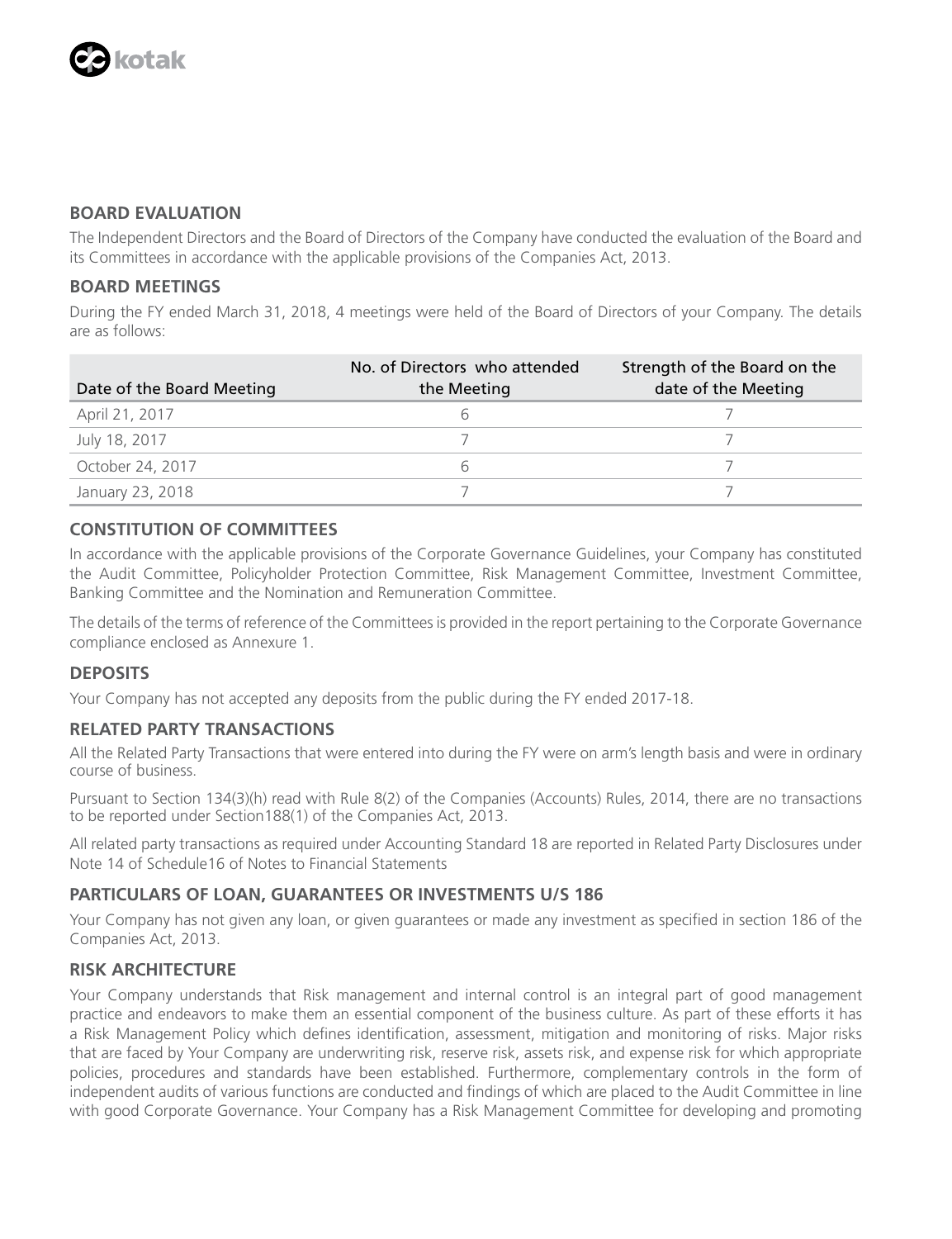the risk management culture which oversees the Risks Management Framework. The Company has appointed Chief Risk Officer who is responsible for the implementation and monitoring of the framework. The Risk, Internal Audit, Concurrent Audit and Statutory Audits support the identification, measurement and control of risks and helps to identify areas where corrective action is required.

# WHISTLE BLOWER POLICY & VIGIL MECHANISM

Your Company has in place a Whistle Blower Policy and vigil mechanism. There are no reportable instances for the year 2017-18.

# **RURAL AND SOCIAL RESPONSIBILITY**

Your Company fulfilled its rural and social responsibility as prescribed by the Insurance Regulatory and Development Authority of India (IRDAI).

# **CORPORATE SOCIAL RESPONSIBILITY**

The provisions of Corporate Social Responsibility were not applicable to Your Company for the FY ended 2017-18.

## **SUBSIDIARIES**

As on March 31, 2018, Your Company did not have any subsidiaries or joint ventures.

# **CONSERVATION OF ENERGY/ ABSORPTION OF TECHNOLOGY**

The provisions of Section 134(3)(m) of the Companies Act, 2013 read with Rule 8(3) of the Companies (Accounts) Rules, 2014 are not applicable to the insurance industry. However, Your Company has used information technology in its operations.

## **FOREIGN EXCHANGE EARNINGS AND OUTGO**

| <b>Particulars</b>     | ı Year ended'<br>March 2018 | Year ended<br>March 2017 |
|------------------------|-----------------------------|--------------------------|
| Foreign Exchange Outgo | ₹ 129.934                   | ₹973.865                 |

# **STATUS ON IMPLEMENTATION OF INDIAN ACCOUNTING STANDARDS (IND AS)**

Your Company has set up a Steering Committee for implementation of IND AS as per the circular issued by Insurance Regulatory and Development Authority of India (IRDAI) on March 1, 2016. The Committee comprises of the following members:

- 1. Managing Director & Chief Executive Officer, Head of the Committee
- 2. Chief Finance Officer
- 3. Chief Investment Officer
- 4. Appointed Actuary
- 5. Chief Operating Officer
- 6. Chief Technology Officer
- 7. Company Secretary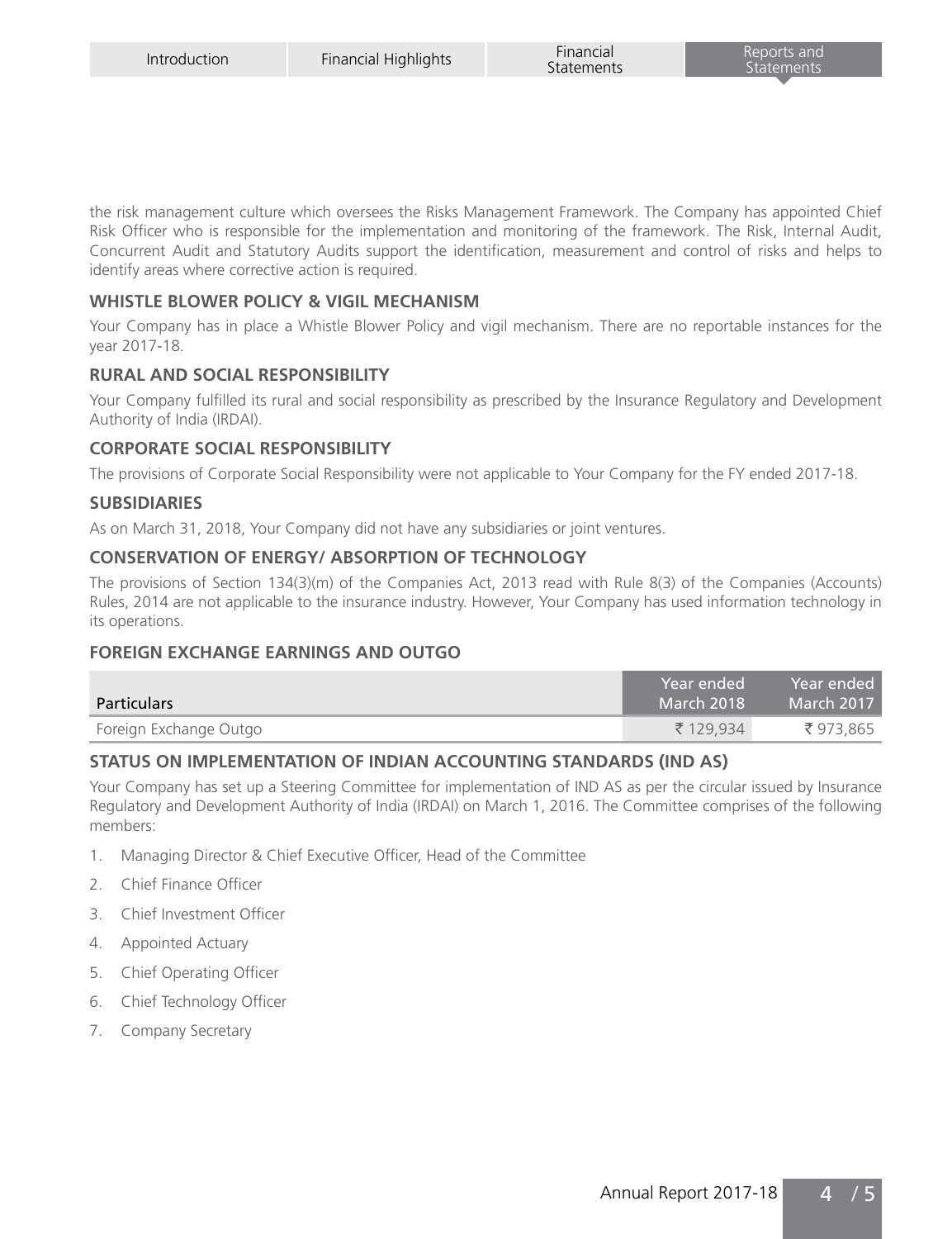

IRDAI had constituted an implementation group to examine implications of implementing IND AS, address implementation issues and facilitate formulation of operational guidelines to converge with IND AS. The implementation group submitted its report along with recommendations on December 29, 2016 to IRDAI.

IRDAI vide circular dated June 28, 2017 deferred the implementation of IND AS for a period of two years and the same shall be implemented effective FY 2020-21. However, submission of Proforma IND AS financial statements needs to be submitted on a quarterly basis. Your Company has submitted its financial statements in IND AS report to IRDAI within the prescribed time.

# **AUDITORS**

M/s K.S. Aiyar & Co. and M/s V.C. Shah & Co. were appointed as joint first statutory auditors of your Company for a period of five years subject to ratification. It is proposed to ratify reappointment of M/s K.S. Aiyar & Co. and M/s V.C. Shah & Co. as joint auditors of the Company for the FY 2018-19.

## **SECRETARIAL AUDITOR**

Pursuant to Section 204 of the Companies Act, 2013, your Company has appointed Ms. Rupal D. Jhaveri, a Company Secretary in Practice, as its Secretarial Auditor. The Secretarial Audit Report for the FY 2017 - 2018 is annexed to this Report.

## **EXPLANATIONS/ COMMENTS BY THE BOARD**

There are no qualifications, reservation or adverse remark or disclaimer made by the auditors in their report which require any explanation or comment by the Board.

In terms of the Proviso to Section 136(1) of the Companies Act, 2013, the Directors' Report is being sent to all shareholders excluding the information on employees' particulars as required pursuant to provisions of Rule 5(2) and 5 (3) of the Companies (Appointment and Remuneration of Managerial Personnel) Rules, 2014, which is disclosed in a separate annexure. The said annexureis available for inspection at the Registered Office of the Company during the business hours on working days of the Company up to the date of the ensuing Annual General Meeting. Any member interested in obtaining a copy of the said annexure may write to the Company Secretary at the Registered Office of the Company. The Board affirms that the remuneration paid to the employees of the Company is as per the remuneration policy of the Company and none of the employees listed in the said annexure is related to any Director of the Company.

# **DIRECTORS' RESPONSIBILITY STATEMENT**

The Directors confirm in pursuance of Section 134(5) of the Companies Act, 2013, that:

- (i) In the preparation of the annual accounts, the applicable accounting standards have been followed along with proper explanations relating to material departures, if any;
- (ii) The directors have selected such accounting policies and applied them consistently and made judgements and estimates that are reasonable and prudent so as to give a true and fair view of the state of affairs of your Company as at the end of the financial year and of the profit/ loss of your Company for the FY ended March 31, 2018;
- (iii) They have taken proper and sufficient care to the best of their knowledge and ability, for the maintenance of adequate accounting records in accordance with the provisions of the Act for safeguarding the assets of your Company and for preventing and detecting fraud and other irregularities;
- (iv) The annual accounts have been prepared on a going concern basis;
- (v) They have devised proper systems to ensure compliance with the provisions of all applicable laws and that such systems are adequate and operating effectively.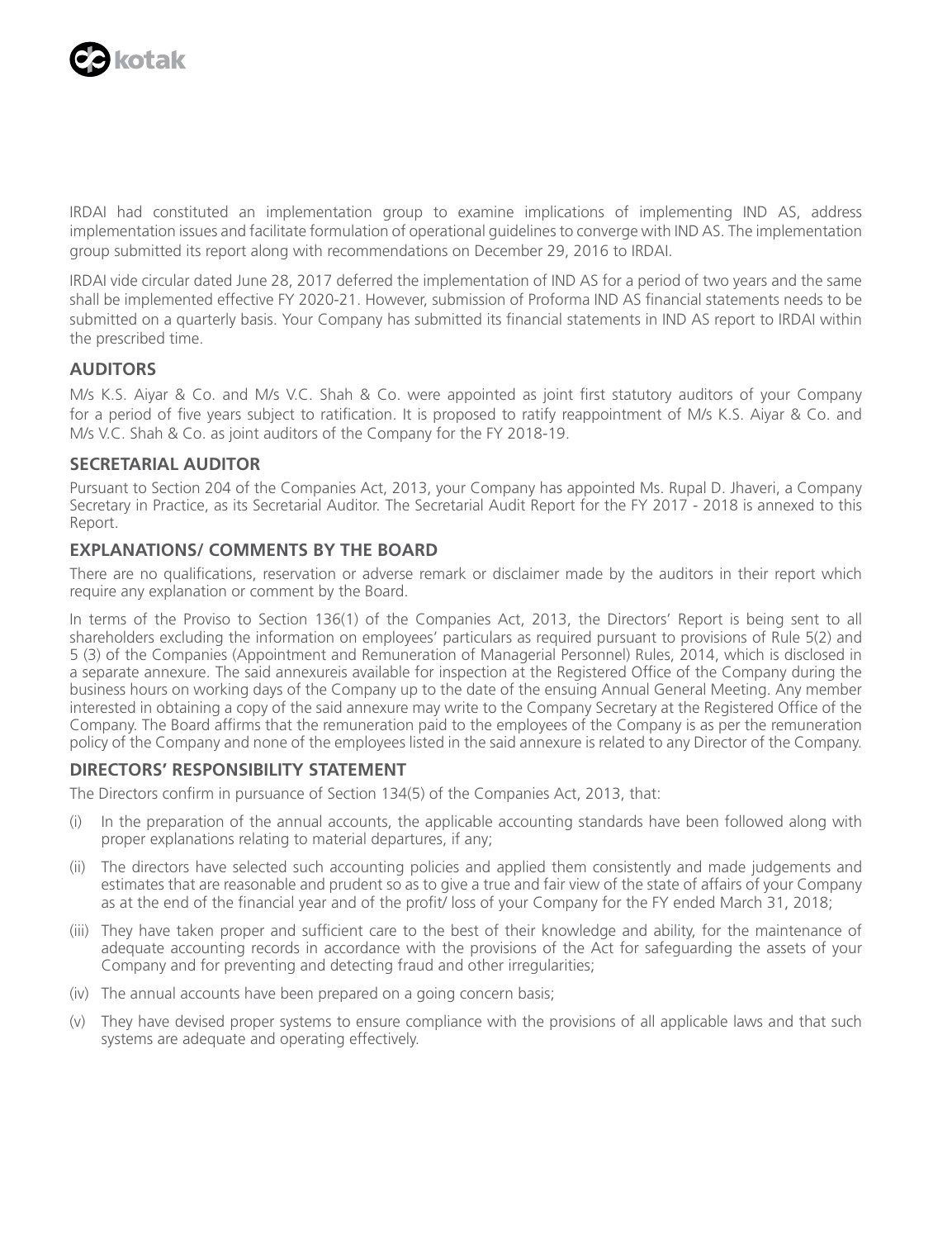| Introduction | Financial Highlights | Financial<br>Statements | Reports and<br>Statements |
|--------------|----------------------|-------------------------|---------------------------|
|              |                      |                         |                           |

## **ACKNOWLEDGEMENTS**

Your Company would like to thank the Insurance Regulatory and Development Authority of India, the Ministry of Corporate Affairs, the General Insurance Council and other regulatory authorities for its support. The Directors express sincere thanks for the co-operation extended by the Policyholders, Reinsurers and Intermediaries. The Directors also acknowledge and express appreciation of the teams for their efforts and commitment towards the growth of the Company.

# **ANNEXURES:**

- Corporate Governance Report
- Secretarial audit report
- Extract of Annual Return
- Form AOC-2(Rule 8(2) of the Companies (Accounts) Rules, 2014)

# **For and on behalf of the Board of Directors**

| Mahesh Balasubramanian                        | Gaurang Shah | Virat Diwanji |
|-----------------------------------------------|--------------|---------------|
| Managing Director and Chief Executive Officer | Director     | Director      |

Place: Mumbai Date: April 24, 2018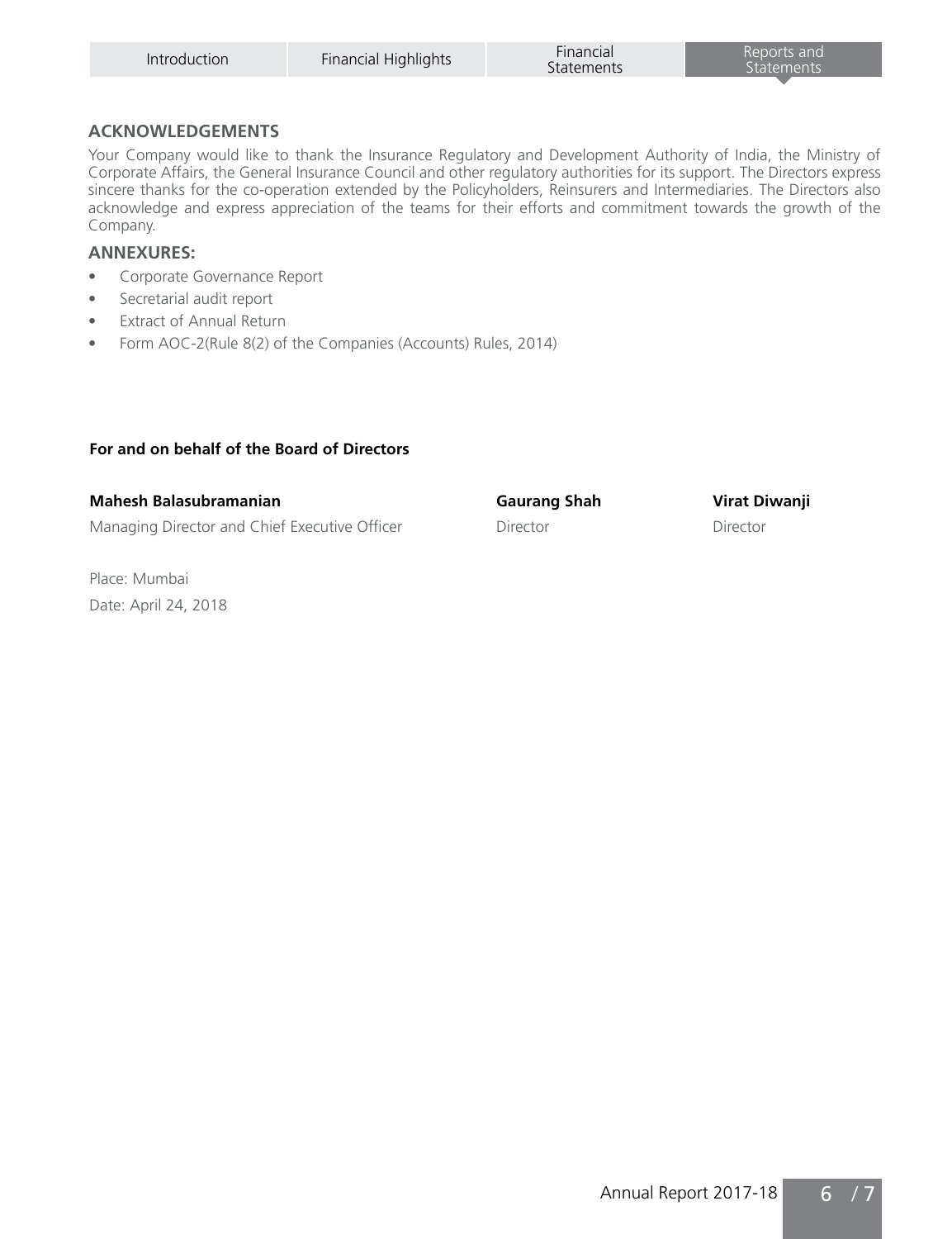

**Annexure 1**

# REPORT ON CORPORATE GOVERNANCE

In accordance the provisions of the Corporate Governance Guidelines issued by the Insurance Regulatory & Development Authority of India (IRDAI), the report containing details of the Corporate Governance systems and processes of the Company for the FY 2017 - 18 is as under:

# **BOARD OF DIRECTORS AND COMMITTEES**

# **COMPOSITION, MEETING AND ATTENDANCE**

The Composition of the Board of Directors of the Company as on March 31, 2018 is as follows:

| Name of Directors          | <b>DIN</b> | Designation                                      |
|----------------------------|------------|--------------------------------------------------|
| Mr. Gaurang Shah           | 00016660   | Non-executive Director                           |
| Mr. G Murlidhar            | 03601196   | Non-executive Director                           |
| Mr. Virat Diwanji          | 07021146   | Non-executive Director                           |
| Ms. Anu Aggarwal           | 07301689   | Non-executive Director                           |
| Mr. Dhananjay Date         | 01030900   | Independent Director                             |
| Mr. Arun Agarwal           | 07299000   | Independent Director                             |
| Mr. Mahesh Balasubramanian | 02089182   | Managing Director and<br>Chief Executive Officer |

The details of the Directors like qualification, specialization, and status of directorship as well as brief profile, as at March 31, 2018, is given at 'Annexure A' enclosed with this report.

# **COMPOSITION OF THE COMMITTEE POSITIONS HELD BY DIRECTORS AS ON MARCH 31, 2018**

|                        |                         | Audit                    | Investment               | <b>Risk</b><br>Management | <b>Banking</b>           | Policyholders<br>Protection | Nomination and<br>Remuneration |
|------------------------|-------------------------|--------------------------|--------------------------|---------------------------|--------------------------|-----------------------------|--------------------------------|
| Name                   | Position                | Committee                | Committee                | Committee                 | Committee                | Committee                   | Committee                      |
| Mr. Gaurang Shah       | Non-executive Director  | $\sim$                   |                          |                           |                          | Chairman                    | Member                         |
| Mr. G Murlidhar        | Non-executive Director  | Member                   | Chairman                 | $\overline{a}$            | Chairman                 | $\overline{\phantom{a}}$    | $\overline{\phantom{a}}$       |
| Mr. Virat Diwanji      | Non-executive Director  | $\overline{\phantom{a}}$ | Member                   | Chairman                  | Member                   | $\overline{\phantom{a}}$    | $\overline{\phantom{a}}$       |
| Ms. Anu Aggarwal       | Non-executive Director  | ٠                        |                          |                           | Member                   |                             |                                |
| Mr. Dhananjay Date     | Independent Director    | Member                   | $\overline{a}$           |                           |                          |                             | Chairman                       |
| Mr. Arun Agarwal       | Independent Director    | Chairman                 | $\overline{\phantom{a}}$ | $\overline{\phantom{0}}$  | $\overline{\phantom{a}}$ | $\overline{\phantom{a}}$    | Member                         |
| Mr. Mahesh             | Managing Director and   | $\overline{\phantom{a}}$ | Member                   | Member                    | Member                   | Member                      |                                |
| <b>Balasubramanian</b> | Chief Executive Officer |                          |                          |                           |                          |                             |                                |

## **BOARD MEETINGS**

During the FY 2017-18 four meetings of the Board were held on April 21, 2017, July 18, 2017, October 24, 2017 and January 23, 2018.

| Name of Directors      | No. of meetings held | No. of meetings attended |
|------------------------|----------------------|--------------------------|
| Mr. Gaurang Shah       |                      |                          |
| Mr. G Murlidhar        |                      |                          |
| Mr. Virat Diwanji      |                      |                          |
| Ms. Anu Aggarwal       |                      |                          |
| Mr. Dhananjay Date     |                      |                          |
| Mr. Arun Agarwal       |                      |                          |
| Mahesh Balasubramanian |                      |                          |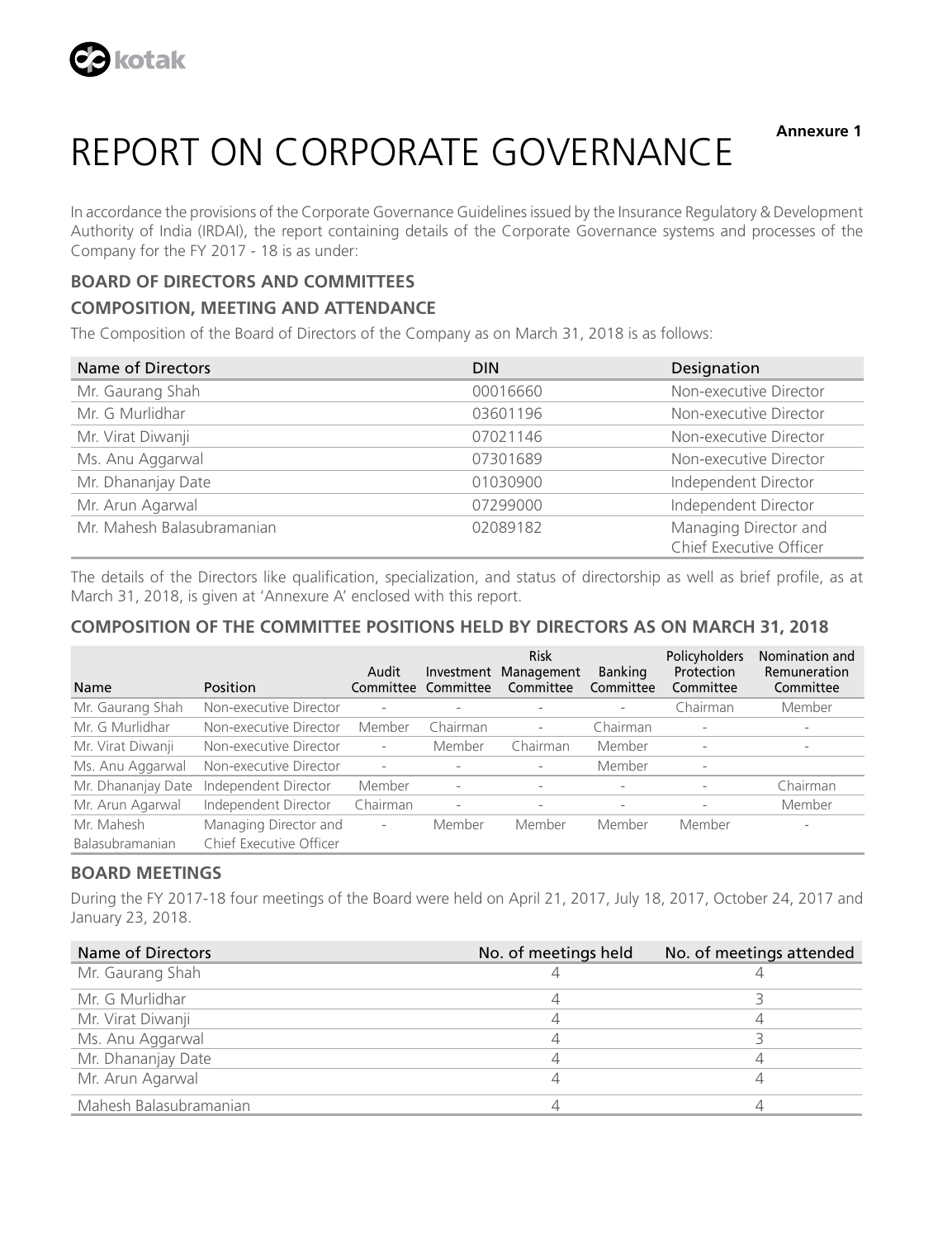# **AVAILABILITY OF INFORMATION TO THE BOARD:**

The Board of Directors of your Company has an unfettered and complete access to all the information within the Company and to the employees of your Company. The Meetings are convened by giving appropriate notice to all the Board of Directors. Detailed agenda, memorandum along with all the relevant documents and explanatory statements are circulated to the members of the Board to facilitate meaningful, informed and focused decisions at the meetings.

The Board is apprised with all the information pertaining to the following:

- Minutes of meetings of the various Committees of the Board of Directors like Audit Committee, Investment Committee, Risk Management Committee, Policyholders Protection Committee, Nomination and Remuneration Committee and Banking Committee
- General notices of interest received from Directors of the Company
- Quarterly / Half Yearly / Annual Financial Statements of the Company
- Information pertaining to the policies of the Company
- State of affairs of the Company vide detailed updates by the managing Director and Chief Executive Officer

## **DIRECTORS' REMUNERATION**

|                            |                          | (5'000)                  |
|----------------------------|--------------------------|--------------------------|
| Name of Director           | <b>Sitting Fee</b>       | Commission               |
| Mr. Gaurang Shah           | $\overline{\phantom{a}}$ |                          |
| Mr. Arun Agarwal           | 260                      |                          |
| Mr. Dhananjay Date         | 260                      | $\overline{\phantom{a}}$ |
| Mr. G Murlidhar            | $\overline{\phantom{a}}$ | $\overline{\phantom{a}}$ |
| Mr. Virat Diwanji          | $\overline{\phantom{a}}$ |                          |
| Ms. Anu Agarwal            | $\overline{\phantom{a}}$ | $\overline{\phantom{a}}$ |
| Mr. Mahesh Balasubramanian | $\overline{\phantom{a}}$ |                          |

# **COMMITTEES OF THE BOARD OF DIRECTORS**

The Board has constituted several committees and delegated various functions and responsibilities to such Committees, as mandated by the Corporate Governance Guidelines issued by IRDAI. The details of the various Committees are as under:

# 1. AUDIT COMMITTEE

The Audit Committee of the Company comprises of three Non-Executive Directors. The Chairman of the Committee is an Independent Director. The terms of reference of the Audit Committee are as follows:

- Recommend appointment of, remuneration and terms of appointment of auditors of the Company
- Review and monitor the auditor's independence and performance and effectiveness of audit process
- Examination of the financial statements and the auditor's report thereon
- Approval or any subsequent modification of transactions of the Company with related parties
- Scrutiny of inter corporate loans and investments
- Valuation of undertaking or assets of the Company, wherever necessary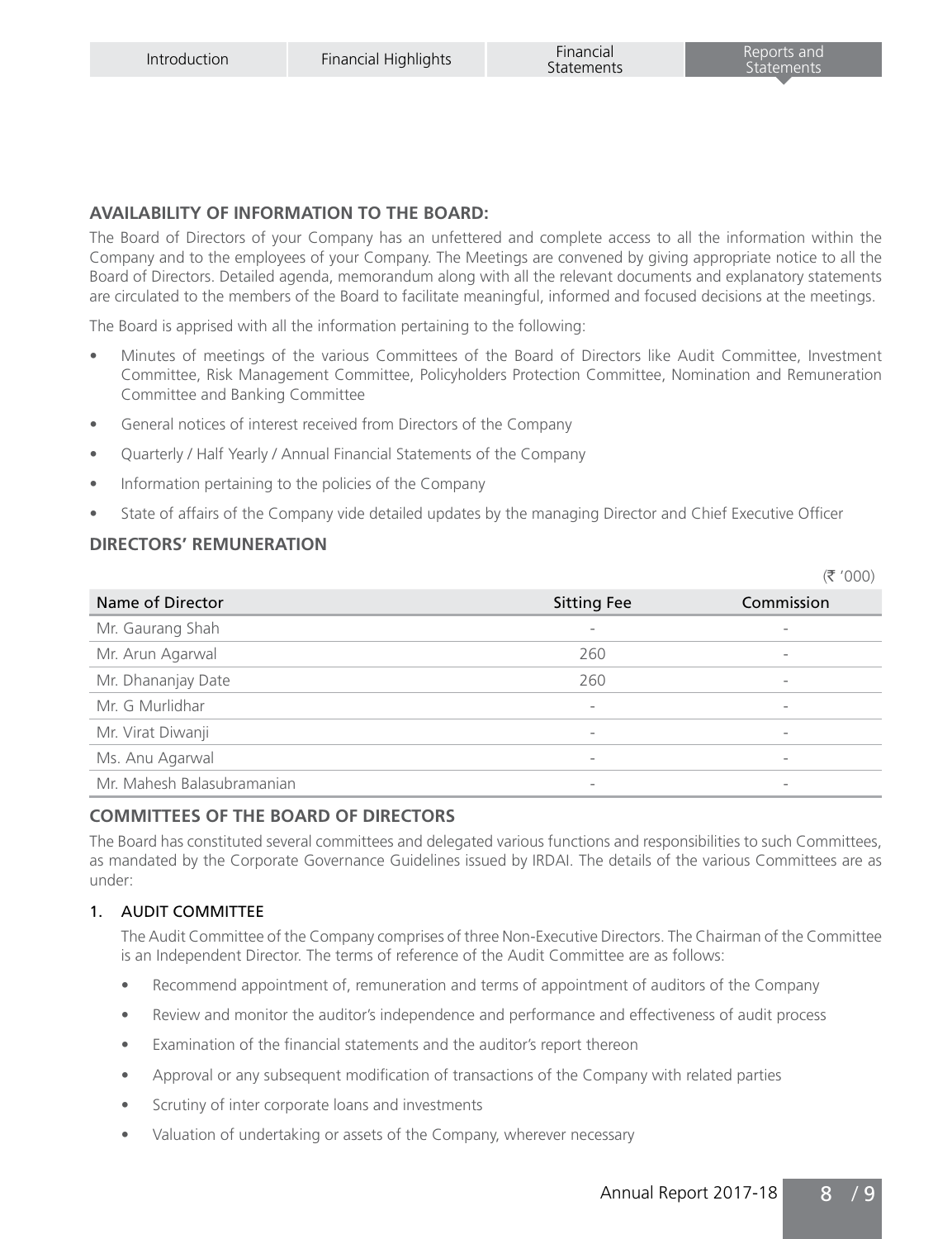

- Evaluation of internal financial controls and risk management systems
- Monitoring the end use of funds raised through public offers and related matters
- Oversee financial statements, financial reporting, statement of cash flow and disclosure processes on annual and quarterly basis
- Setting up of procedures and processes to address concerns relating to adequacy of checks and control mechanisms
- Oversee efficient functioning of internal audit and review its reports
- Monitor progress made in rectification of irregularities and changes in processes wherever deficiencies have come to notice
- Oversight on procedures and processes established to attend to issues relating to maintenance of books of account, maintenance, administration procedures, transactions and other matters having bearing on the financial position of the Company, whether raised by the auditors or any other person
- Discuss with the statutory auditors before audit commences, about the nature and scope of audit

During the FY 2017 - 18 four meetings of the Committee were held on April 21, 2017, July 18, 2017, October 24, 2017 and January 23, 2018.

The details of the attendance of the Members at the Committee meetings are as follows:

| Name of Directors  | No. of meetings held | No. of meetings attended |
|--------------------|----------------------|--------------------------|
| Mr. G Murlidhar    |                      |                          |
| Mr. Dhananjay Date |                      |                          |
| Mr. Arun Agarwal   |                      |                          |

## 2. INVESTMENT COMMITTEE

The Investment Committee of the Company comprises of two Non-Executive Directors, the Managing Director and Chief Executive Officer, the Chief Investment Officer, the Chief Financial Officer and the Appointed Actuary. The terms of reference of the Investment Committee are as follows:

- Lay down an overall investment policy and operational framework for investment operations
- Independently review investment decisions duly supported by due diligence process and not be solely influenced by credit rating agencies
- Put in place effective reporting system to ensure compliance with the policy set apart from internal/ concurrent audit mechanism for a sustained and on – going monitoring of investment operations
- To meet at least once in a quarter and look into various aspects of investment operations and monitor them
- Furnish a report to the Board on the performance of investments at least once in a quarter and provide analysis of the Investment portfolio and future outlook to enable Board to look at possible policy changes and strategies.

During the FY 2017 - 18 four meetings of the Committee were held on April 20, 2017, July 17, 2017, October 18, 2017 and January 22, 2018.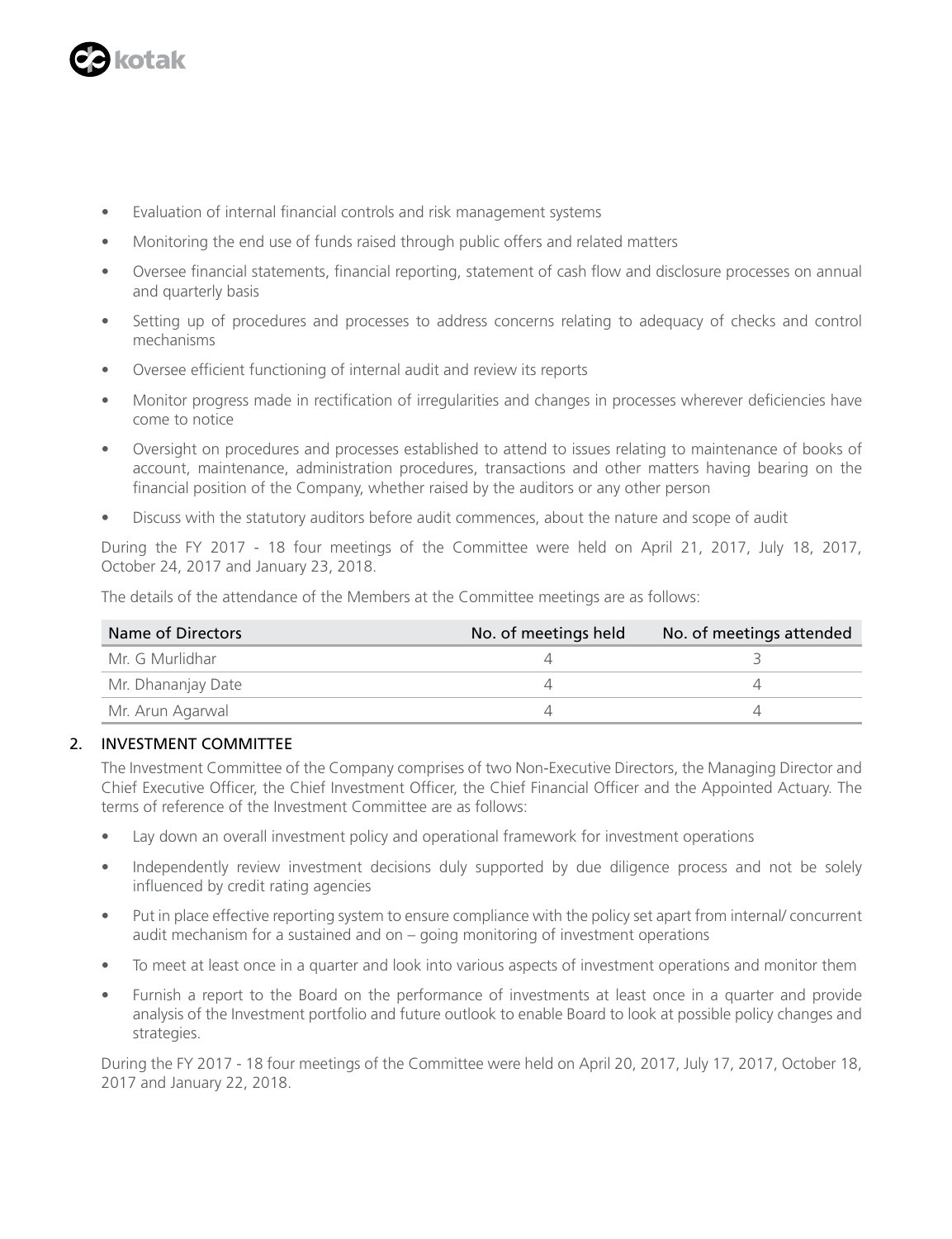The details of the attendance of the Members at the Committee meetings are as follows:

| Name of Members            | No. of meetings held | No. of meetings attended |
|----------------------------|----------------------|--------------------------|
| Mr. G Murlidhar            |                      |                          |
| Mr. Virat Diwanji          |                      |                          |
| Mr. Mahesh Balasubramanian |                      |                          |
| Mr. Mehul Shah             |                      |                          |
| Mr. Yash Kotak             |                      |                          |
| Mr. Gajendra M             |                      |                          |

## 3. RISK MANAGEMENT COMMITTEE

The Risk Management Committee comprises of one Non-Executive Director, the Managing Director and Chief Executive Officer and the Appointed Actuary. The terms of reference of the Committee include:

- Lay down Company's risk management strategy
- Assist the Board in effective operation of the risk management system by performing specialized analysis and quality reviews
- Maintain group-wide and aggregated view on the risk profile of the Company in addition to solo and individual risk profile
- Report to the Board on risk exposure and action taken to manage the exposures
- Advise the Board with regard to risk management decisions in relation to strategic and operational matters such as corporate strategy, mergers, acquisitions and related matters
- Establish Risk Management Framework and adopt Risk Management Policy
- Set risk tolerance limits
- Review solvency position of the company
- Monitor regular updates on business continuity
- Formulate Fraud Monitoring Policy & monitor implementation
- Review compliance with Guidelines on Insurance Fraud Monitoring Framework

During the FY 2017 - 18 five meetings of the Committee were held on April 20, 2017, July 17, 2017 October 17, 2017, January 22, 2018 and March 29, 2018.

The details of the attendance of the Members at the Committee meetings are as follows:

| Name of Members            | No. of meetings held | No. of meetings attended |
|----------------------------|----------------------|--------------------------|
| Mr. Virat Diwanji          |                      |                          |
| Mr. Mahesh Balasubramanian |                      |                          |
| Mr. Mehul Shah             |                      |                          |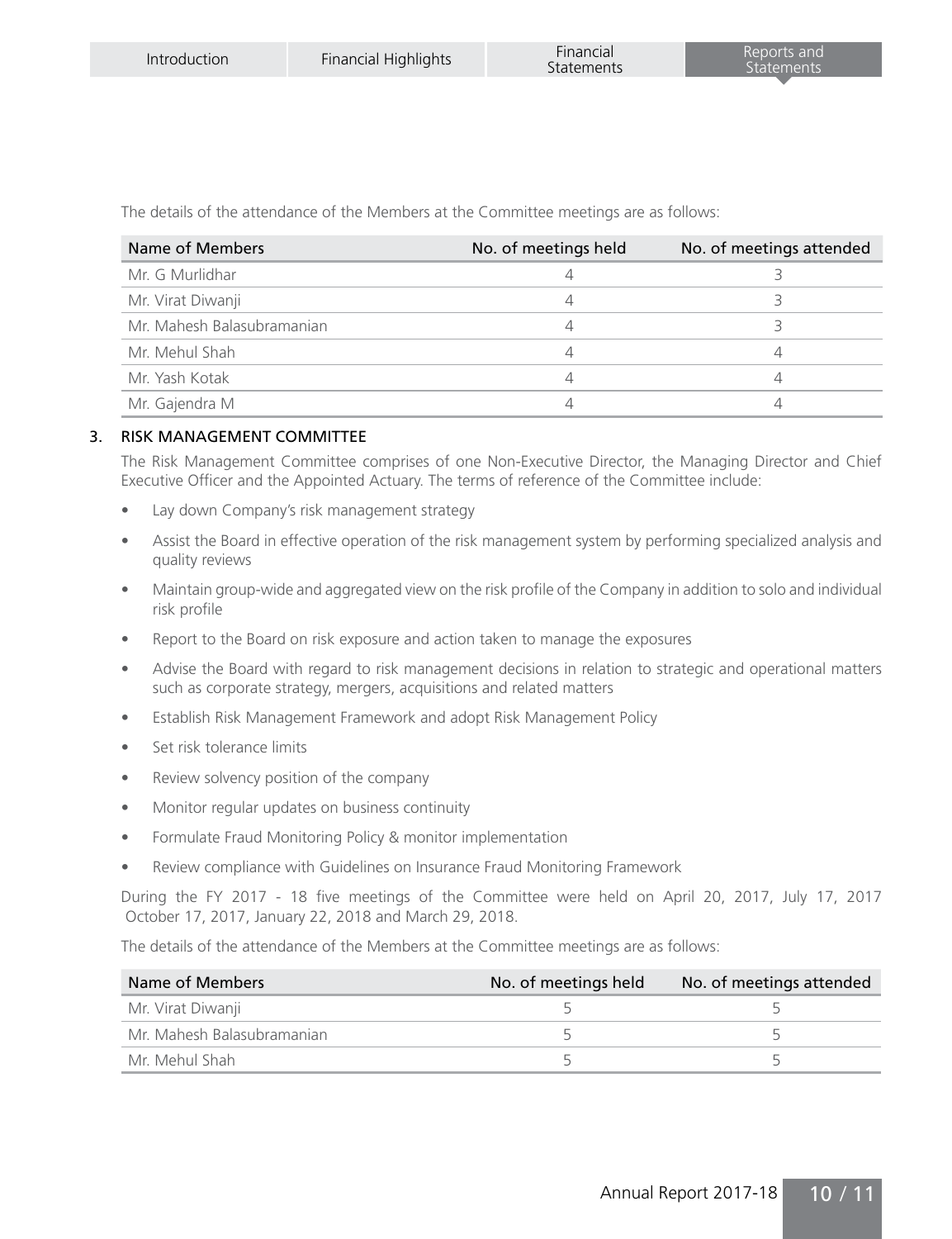

# 4. POLICYHOLDERS PROTECTION COMMITTEE

The Policyholders Protection Committee comprises of one Non-Executive Director, the Managing Director and Chief Executive Officer, the Chief Operating Officer, Chief Technology Officer and Chief Technical Officer. Pursuant to the Corporate Governance Guidelines for Insurers, the Committee also includes a representative of customers as an invitee to the meetings. The terms of reference of the Committee include:

- Putting in place proper procedures and effective mechanism to address complaints and grievances of policyholders including mis-selling by intermediaries
- Ensuring compliance with the statutory requirements as laid down in regulatory framework
- Review of mechanism at periodic intervals
- Ensuring adequacy of disclosure of material information to the policyholders at the point of sale and at periodic intervals
- Review the status of complaints at periodic intervals
- Provide details of grievances at periodic intervals in such format as may be prescribed
- Provide details of insurance ombudsman to the policyholders
- Adopt standard SOP to treat the customer fairly including time frames for policy and claims servicing
- Recommend Policy on customer education to the Board
- Review of awards given by Insurance Ombudsman/ Consumer Forums unimplemented for 3 months
- Analyze the root cause of customer complaints, identify market conduct issues and advise the management appropriately about rectifying systemic issues, if any
- Measures to reduce customer complaints and review of the same
- Review of Claims Report, including status of Outstanding Claims with ageing of outstanding claims
- Reviewing Repudiated claims with analysis of reasons
- Submit status report to the Board
- Induction of an expert/ representative of customers as an Invitee in the Policyholder Protection Committee

During the FY 2017 - 18 four meetings of the Committee were held on April 20, 2017, July 17, 2017, October 18, 2017 and January 22, 2018.

The details of the attendance of the Members at the Committee meetings are as follows:

| Name of Members             | No. of meetings held | No. of meetings attended |
|-----------------------------|----------------------|--------------------------|
| Mr. Gaurang Shah            |                      |                          |
| Mr. Mahesh Balasubramanian  |                      |                          |
| Mr. N. Eswaranatarajan      |                      |                          |
| Mr. N. Ravichandran         |                      |                          |
| Mr. Suresh Sankaranarayanan | 4                    |                          |
| Ms. Manisha Kapoor#         |                      |                          |

# Ms. Manisha Kapoor, Representative of Customers/expert is appointed by Company as prescribed under the Guidelines for Corporate Governance for Insurers in India.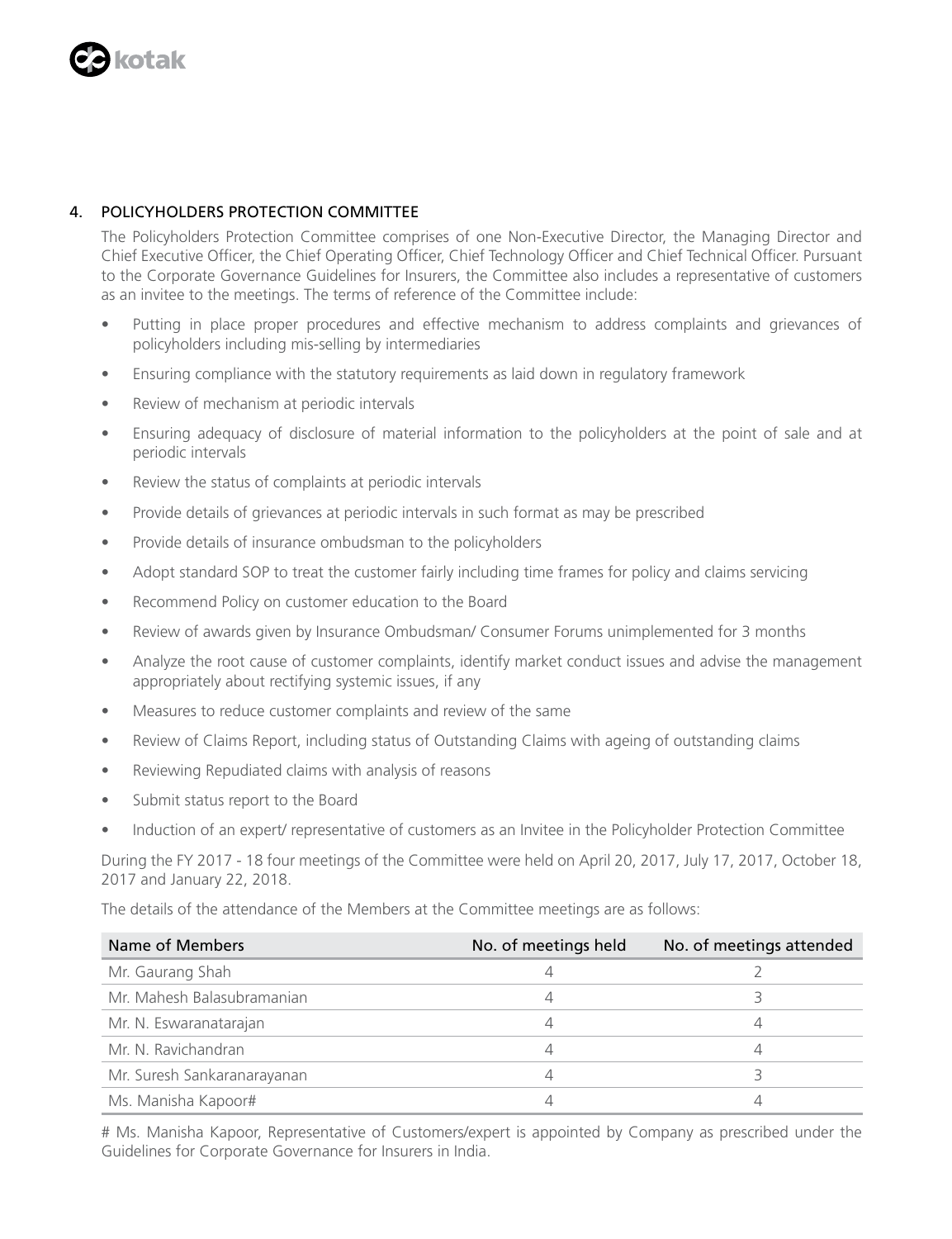# 5. NOMINATION AND REMUNERATION COMMITTEE

The Nomination and Remuneration Committee comprises of three Non-Executive Directors. The terms of reference of the Committee include:

- Identification of persons who are qualified to become directors and who may be appointed in senior management in accordance with the criteria laid down, recommendation to the Board their appointment and removal
- Evaluation of every director's performance
- Formulation of the criteria for determining qualifications, positive attributes and independence of a director and recommend to the Board a policy, relating to the remuneration for the directors, key managerial personnel and other employees
- Scrutinize declarations of intending applicants before the appointment / reappointment / election of directors by shareholders at General Meetings
- Make independent and discreet references to verify accuracy of information furnished
- Determine on behalf of the Board and on behalf of shareholders with agreed terms of reference, the company's policy on specific remuneration packages and any compensation payment, for the CEO and executive directors of the Company
- Ensure Remuneration package of the Key Managerial Persons is as per the Policy

During the FY 2017 - 18 one meeting of the Nomination and Remuneration Committee was held on May 18, 2017.

The details of the attendance of the Members at the Committee meeting are as follows:

| Name of Members    | No. of meetings held | No. of meetings attended |
|--------------------|----------------------|--------------------------|
| Mr. Gaurang Shah   |                      |                          |
| Mr. Dhananjay Date |                      |                          |
| Mr. Arun Agarwal   |                      |                          |

## 6. BANKING COMMITTEE

The Banking Committee comprises of three Non-Executive Directors and the Managing Director and Chief Executive Officer. The terms of reference of the Committee include:

- To consider the proposals and pass requisite resolutions for opening of bank accounts for the Company with one or more banks
- To authorize the Directors, officers and such other person or persons to operate such Accounts and to decide the manner and monetary limits for operations of such Accounts
- To revise the manner and mode of operations of the bank accounts, to decide to close any bank accounts of the Company
- To avail of any facilities including net banking facilities from one or more banks and authorize Directors, Officers of the Company and such other person or persons to operate these facilities, revise the manner and mode of operation of these facilities as it may deem fit
- Authority to instruct the banks accordingly and to do such other acts, matters and things as the Committee may think necessary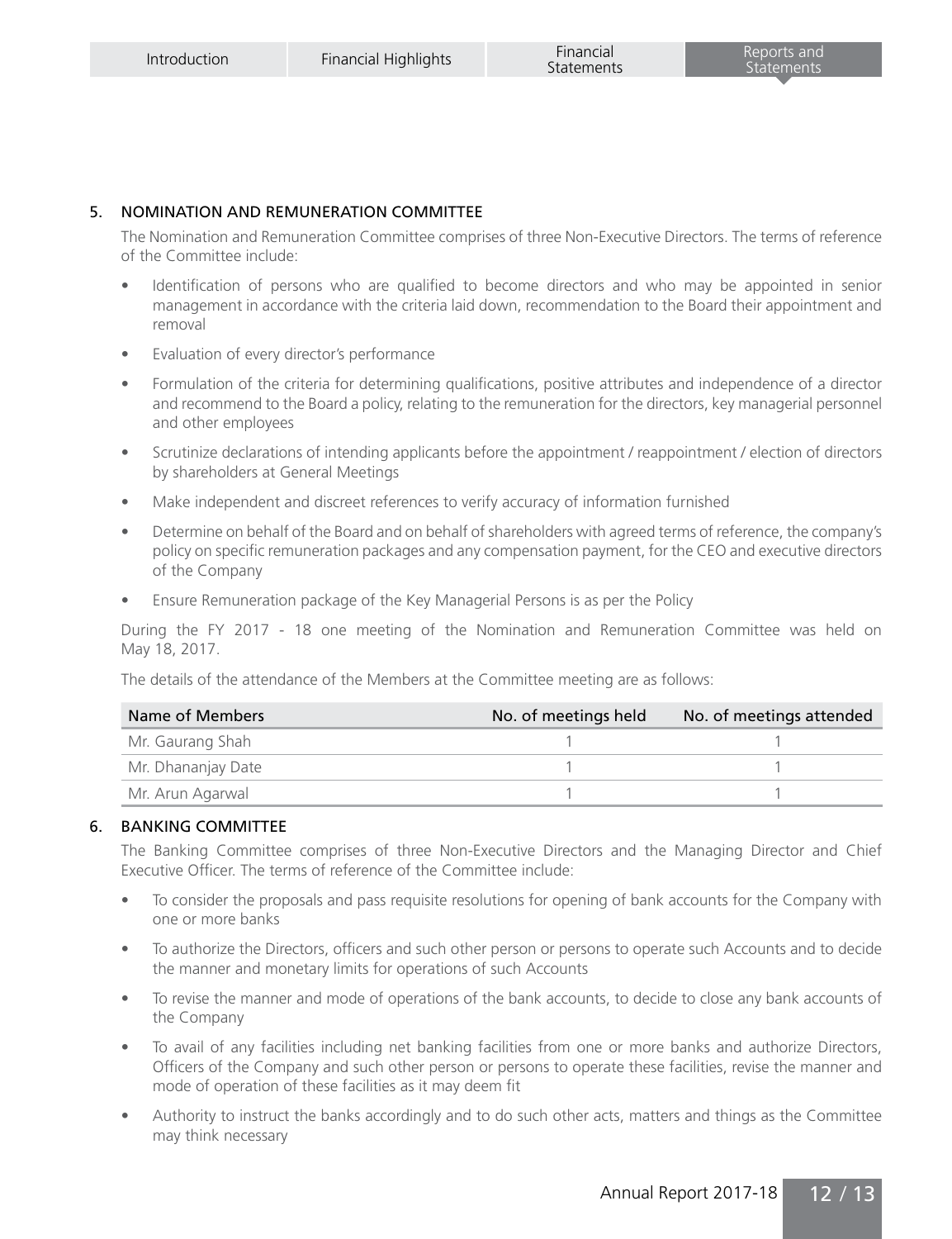

During the FY 2017 - 18 one meeting of the Committee was held on February 6, 2018.

The details of the attendance of the Members at the Committee meeting are as follows:

| Name of Members            | No. of meetings held | No. of meetings attended |
|----------------------------|----------------------|--------------------------|
| Mr. Virat Diwanji          |                      |                          |
| Mr. G Murlidhar            |                      |                          |
| Mr. Mahesh Balasubramanian |                      |                          |
| Ms. Anu Aggarwal           |                      |                          |

## **Certification for compliance of the Corporate Governance Guidelines**

I, Priti Rohira hereby certify that Kotak Mahindra General Insurance Company Limited has complied with the Corporate Governance guidelines for Insurance Companies as amended from time to time and nothing has been concealed or suppressed.

# **Priti Rohira**

Company Secretary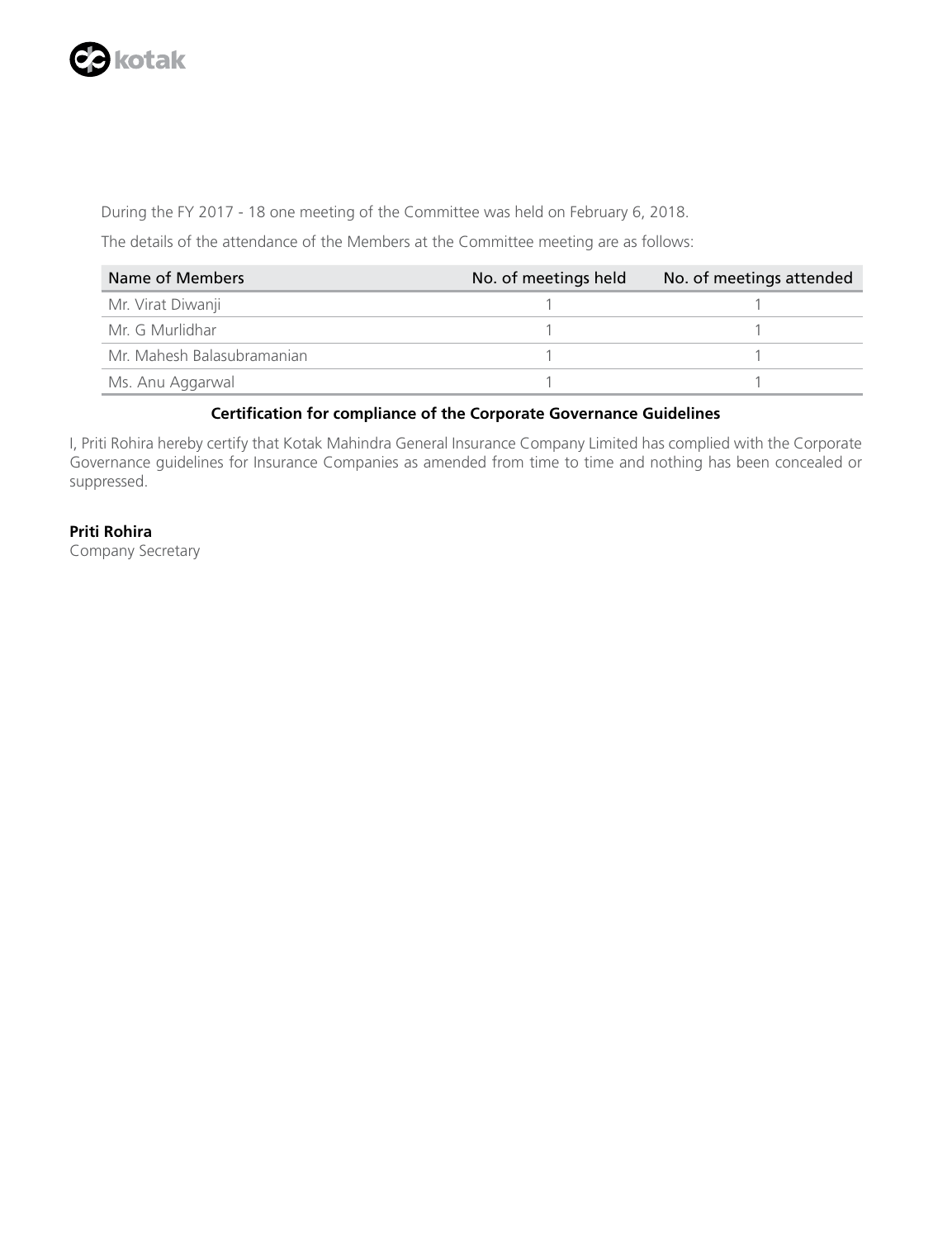# **ANNEXURE A TO THE CORPORATE GOVERNANCE REPORT**

**DETAILS OF THE DIRECTORS OF THE COMPANY:**

| Name                   | Mr. Gaurang Shah - Non Executive Director (DIN: 00016660)                                                                                                                                                                                                                                                                                                                                                                                                                                                       |
|------------------------|-----------------------------------------------------------------------------------------------------------------------------------------------------------------------------------------------------------------------------------------------------------------------------------------------------------------------------------------------------------------------------------------------------------------------------------------------------------------------------------------------------------------|
| Qualification          | M.Com, ACA, ACWA, ACS                                                                                                                                                                                                                                                                                                                                                                                                                                                                                           |
| <b>Brief Details</b>   | Mr. Gaurang Shah heads the Life Insurance, Asset Management and the International<br>business of the Kotak Mahindra Group. He took over this assignment on May 1, 2010.                                                                                                                                                                                                                                                                                                                                         |
|                        | Mr. Shah has over 31 years of rich and varied experience in the Financial Services sector,<br>several of which are with the Kotak Mahindra Group. He has played a stellar role in<br>building the Group's Consumer Banking business and Life insurance business.                                                                                                                                                                                                                                                |
| Status of Directorship | Kotak Mahindra Asset Management Company Limited                                                                                                                                                                                                                                                                                                                                                                                                                                                                 |
|                        | Kotak Mahindra Pension Fund Limited                                                                                                                                                                                                                                                                                                                                                                                                                                                                             |
|                        | Kotak Mahindra (UK) Limited                                                                                                                                                                                                                                                                                                                                                                                                                                                                                     |
|                        | Kotak Mahindra Inc                                                                                                                                                                                                                                                                                                                                                                                                                                                                                              |
|                        | Kotak Mahindra Asset Management (Singapore) Pte. Ltd.                                                                                                                                                                                                                                                                                                                                                                                                                                                           |
|                        | Kotak Mahindra Life Insurance Company Limited                                                                                                                                                                                                                                                                                                                                                                                                                                                                   |
|                        |                                                                                                                                                                                                                                                                                                                                                                                                                                                                                                                 |
| Name                   | Mr. Arun Agarwal - Independent Director (DIN: 07299000)                                                                                                                                                                                                                                                                                                                                                                                                                                                         |
| Oualification          | M. SC                                                                                                                                                                                                                                                                                                                                                                                                                                                                                                           |
| <b>Brief Details</b>   | Mr. Arun Agarwal has a long career span in the General Insurance Industry (Government<br>and the Private sector). He started his career as a direct recruit officer of the GIC 1977<br>and worked with Oriental Insurance for the next 20 plus years. He has been involved<br>with research and training on behalf of National Insurance Academy and has published<br>several papers.                                                                                                                           |
| Status of Directorship |                                                                                                                                                                                                                                                                                                                                                                                                                                                                                                                 |
|                        |                                                                                                                                                                                                                                                                                                                                                                                                                                                                                                                 |
| Name                   | Mr. Dhananjay Date - Independent Director (DIN: 01030900)                                                                                                                                                                                                                                                                                                                                                                                                                                                       |
| Oualification          | B.A. (Hons), Chartered Insurer                                                                                                                                                                                                                                                                                                                                                                                                                                                                                  |
| <b>Brief Details</b>   | Mr. Dhananjay Date is a Chartered Insurer from the CII, UK and an alumnus of the Bishop<br>Cotton School, Simla and St. Stephens College, Delhi. After a stint as Branch Manager<br>in Pune for the New India Assurance Co, he was seconded to their London Office. From<br>1996, he worked for Swiss Re initially in Zurich and then in London. In 2003 he returned<br>as the Head of Swiss Re's Reinsurance operation in India. After twelve years as the Head,<br>he took early retirement in December 2014. |
| Status of Directorship | Soft cell Technologies Ltd.                                                                                                                                                                                                                                                                                                                                                                                                                                                                                     |
|                        | Bajaj Energy Limited                                                                                                                                                                                                                                                                                                                                                                                                                                                                                            |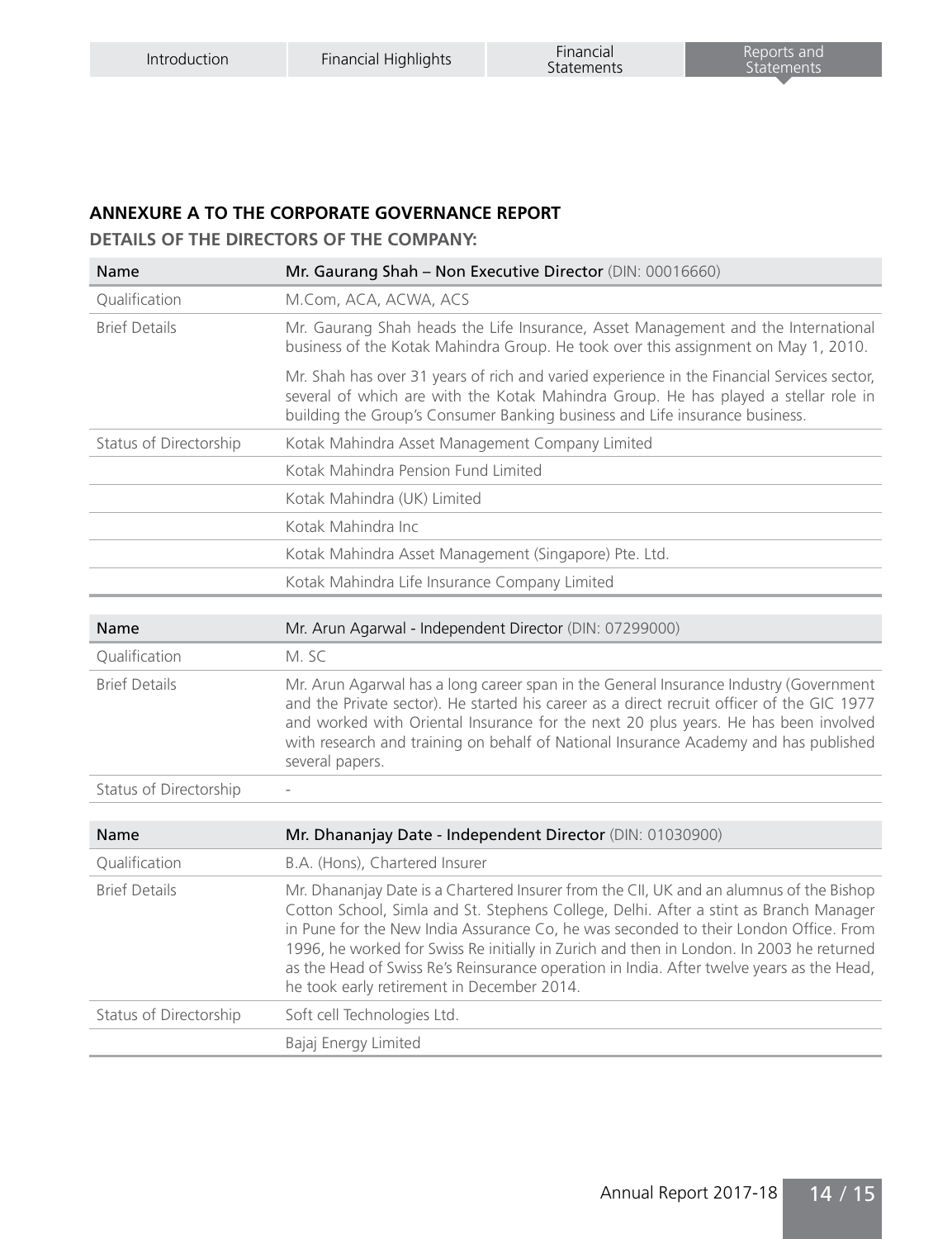

| Name                   | Mr. G Murlidhar - Non Executive Director (DIN: 03601196)                                                                                                                                                                                                                                                                                                            |
|------------------------|---------------------------------------------------------------------------------------------------------------------------------------------------------------------------------------------------------------------------------------------------------------------------------------------------------------------------------------------------------------------|
| Oualification          | ACA, ICWA, ACS                                                                                                                                                                                                                                                                                                                                                      |
| <b>Brief Details</b>   | Mr. G Murlidhar is a founder member of Kotak Mahindra Life Insurance Company<br>Limited, and has served the Company in various capacities of increasing responsibility<br>over the years.                                                                                                                                                                           |
|                        | Mr. Murlidhar has over 30 years of rich and varied experience in functional areas of<br>Finance, Commercial Projects, Marketing, HR, IT, Consumer distribution besides handling<br>public issues and open offers across BFSI, Services and Manufacturing.                                                                                                           |
| Status of Directorship | Kotak Mahindra Life Insurance Company Limited                                                                                                                                                                                                                                                                                                                       |
|                        |                                                                                                                                                                                                                                                                                                                                                                     |
| Name                   | Mr. Virat Diwanji – Non Executive Director (DIN: $07021146$ )                                                                                                                                                                                                                                                                                                       |
| Qualification          | B.E. (Mechanical), Master of Business Administration                                                                                                                                                                                                                                                                                                                |
| <b>Brief Details</b>   | Mr. Virat Diwanji is part of the Consumer Banking function of Kotak Mahindra Bank<br>Ltd. Mr. Diwanji has over 22 years of rich and varied experience in the financial services<br>industry. An experienced business leader in Retail finance space, Virat is currently<br>spearheading the Branch Banking and Customer Acquisition at Kotak.                       |
| Status of Directorship |                                                                                                                                                                                                                                                                                                                                                                     |
|                        |                                                                                                                                                                                                                                                                                                                                                                     |
| Name                   | Ms. Anu Aggarwal - Non Executive Director (DIN: 07301689)                                                                                                                                                                                                                                                                                                           |
| Qualification          | Bachelor of Commerce, Master of Business Administration                                                                                                                                                                                                                                                                                                             |
| <b>Brief Details</b>   | Ms. Anu Aggarwal co-heads the Conglomerate and Corporate business group of Kotak<br>Mahindra Bank Ltd. Ms. Aggarwal has over 20 years of rich and varied experience in the<br>financial services industry. Ms. Aggarwal is also amongst the Top women leaders in the<br>banking industry                                                                            |
| Status of Directorship |                                                                                                                                                                                                                                                                                                                                                                     |
|                        |                                                                                                                                                                                                                                                                                                                                                                     |
| Name                   | Mr. Mahesh Balasubramanian - Managing Director and Chief Executive Officer<br>(DIN: 02089182)                                                                                                                                                                                                                                                                       |
| Qualification          | Bachelor's in Mechanical Engineering and Masters in Management Studies                                                                                                                                                                                                                                                                                              |
| <b>Brief Details</b>   | Mr. Mahesh Balasubramanian has over two decades of professional entrepreneurial<br>experience in financial services. Starting his career at Godrej & Boyce in 1992, Mahesh<br>moved to Cholamandalam Investment and Finance company in 1994, as the first regional<br>head for the retail business in the West.                                                     |
|                        | In 2005 Mahesh joined Kotak Mahindra Bank as part of the core team of the Retail<br>Liabilities and Branch Banking Business. He was instrumental in setting up and leading<br>the Retail Sales, Retail Institutional, Government Business and Cross Sell verticals. In his<br>last assignment he was also the Co-Head of Branch Banking Division.                   |
|                        | After successfully setting up and building significant scale across business in Assets,<br>Liabilities and Branch Banking, he was given the opportunity in October 2014, to be<br>the founder CEO of Kotak Mahindra General Insurance Company Limited. In January<br>2017, he was appointed as the Managing Director and Chief Executive Officer of the<br>Company. |
| Status of Directorship |                                                                                                                                                                                                                                                                                                                                                                     |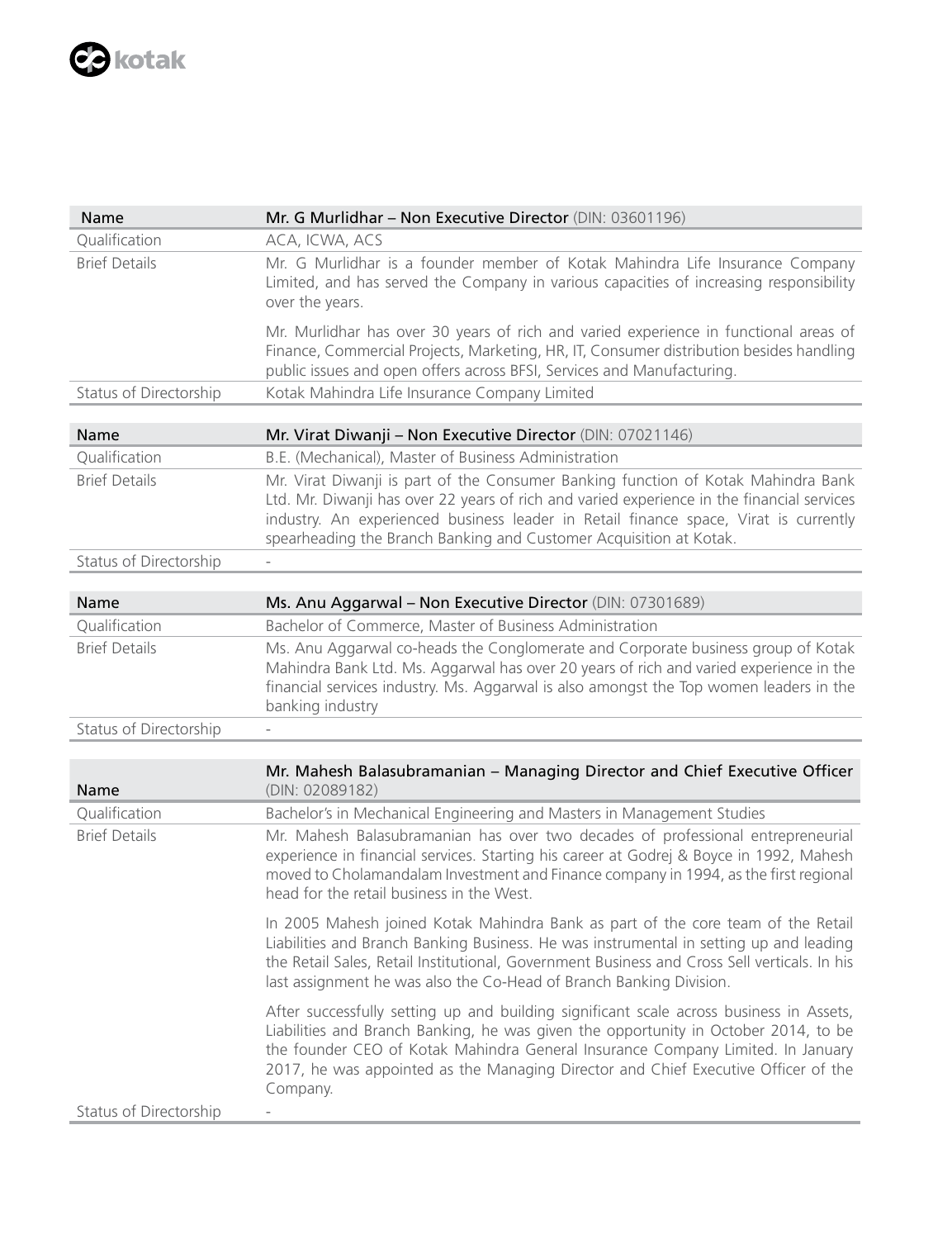# SECRETARIAL AUDIT REPORT

#### **Form No. MR-3 SECRETARIAL AUDIT REPORT FOR THE FINANCIAL YEAR ENDED 31ST MARCH 2018**

[Pursuant to section 204(1) of the Companies Act, 2013 and Rule 9 of the Companies (Appointment and Remuneration of Managerial Personnel) Rules, 2014]

To,

The Members,

## **KOTAK MAHINDRA GENERAL INSURANCE COMPANY LIMITED**

I have conducted the secretarial audit of the compliance of applicable statutory provisions and the adherence to good corporate practices by Kotak Mahindra General Insurance Company Limited (hereinafter called "the Company"). Secretarial Audit was conducted in a manner that provided me a reasonable basis for evaluating the corporate conducts / statutory compliances and expressing my opinion thereon.

Based on my verification of the Kotak Mahindra General Insurance Company Limited books, papers, minute books, forms and returns filed and other records maintained by the Company and also the information provided by the Company, its officers, agents and authorised representatives during the conduct of secretarial audit, I hereby report that in my opinion, the Company has, during the audit period covering the financial year ended on March 31, 2018 ('Audit period') complied with the statutory provisions listed hereunder and also that the Company has proper Board-processes and compliance-mechanism in place to the extent, in the manner and subject to the reporting made hereinafter:

I have examined the books, papers, minute books, forms and returns filed and other records maintained by the Company for the financial year ended on March 31, 2018 according to the provisions of:

- (i) The Companies Act, 2013 (the Act) and the rules made thereunder;
- (ii) The Securities Contracts (Regulation) Act, 1956 ('SCRA') and the rules made there under;
- (iii) The Depositories Act, 1996 and the Regulations and Bye- Laws framed there under;
- (iv) Foreign Exchange Management Act, 1999 ('FEMA') and the Rules and Regulations made thereunder to the extent of Foreign Direct Investment, overseas Direct Investment and External Commercial Borrowings (Not Applicable);
- (v) The Securities and Exchange Board of India (Substantial Acquisition of Shares and Takeovers) Regulations, 2011;
- (vi) The Securities and Exchange Board of India (Prohibition of Insider Trading) Regulations, 2015;
- (vii) The following Regulations and Guidelines prescribed under the Securities and Exchange Board of India Act, 1992 were not applicable to the Company during the Audit Period as the Company is not a listed entity:
	- (a) The Securities and Exchange Board of India (Issue of Capital and Disclosure Requirements) Regulations, 2009;
	- (b) The Securities and Exchange Board of India (Share Based Employee Benefits) Regulations, 2014;
	- (c) The Securities and Exchange Board of India (Issue and Listing of Debt Securities) Regulations, 2008;
	- (d) The Securities and Exchange Board of India (Registrars to an Issue and Share Transfer Agents) Regulations, 1993 regarding the Companies Act and dealing with client;
	- (e) The Securities and Exchange Board of India (Delisting of Equity Shares) Regulations, 2009;
	- (f) The Securities and Exchange Board of India (Buyback of Securities) Regulations, 1998; and
	- (g) The Securities and Exchange Board of India (Listing Obligations and Disclosure Requirements) Regulations, 2015.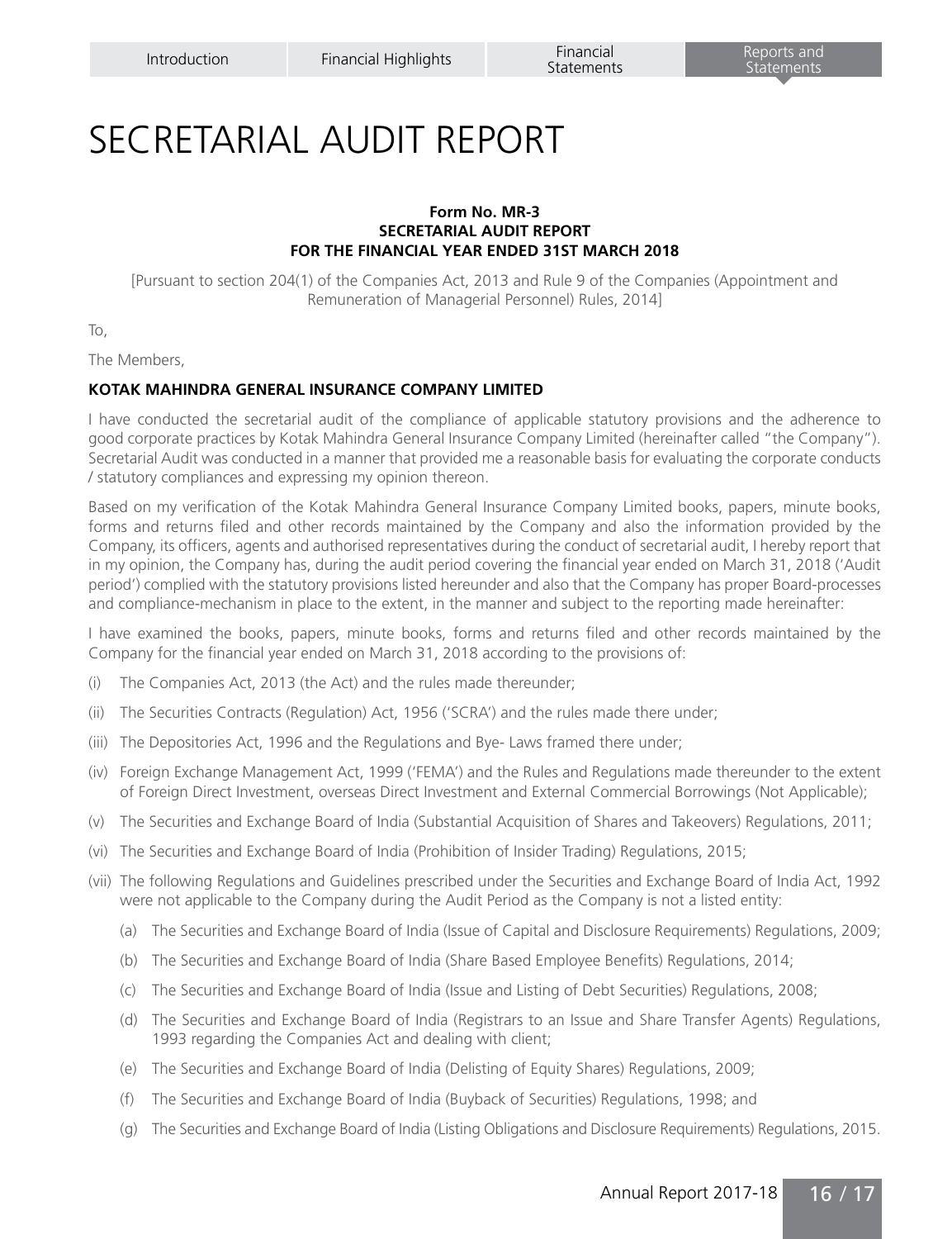

- (viii) The Company, being a General Insurance Company, has complied with the Insurance Act, 1938 and regulations, guidelines and directions issued by the Insurance Regulatory & Development Authority of India (IRDAI). The Company has its own robust compliance system and the Company is also subject to monitoring by and reporting of compliances to IRDAI.
- (ix) Other laws to the extent applicable to the Company as per the representations made by the Company.

I have also examined compliance with the applicable clauses of the following:

(i) Secretarial Standards issued pursuant to section 118(10) of the Act, by The Institute of Company Secretaries of India.

During the period under review the Company has generally complied with the above Secretarial Standards issued by The Institute of Company Secretaries of India.

During the period under review the Company has complied with the provisions of the Act, Rules, Regulations, Guidelines, etc. mentioned above.

#### **I further report that**

The Board of Directors of the Company is duly constituted with proper balance of Executive Directors, non-Executive Directors and Independent Directors. The changes in the composition of the Board of Directors that took place during the period under review were carried out in compliance with the provisions of the Act.

Adequate notice is given to all directors to schedule the Board Meetings, agenda and detailed notes on agenda were sent at least seven days in advance, and a system exists for seeking and obtaining further information and clarifications on the agenda items before the meeting and for meaningful participation at the meeting.

Majority decision is carried through while the dissenting members' views, if any, are captured and recorded as part of the minutes.

**I further report that** there are adequate systems and processes in the company commensurate with the size and operations of the company to monitor and ensure compliance with applicable laws, rules, regulations and guidelines.

#### **I further report that** during the audit period

- 1. A Ordinary Resolution was passed at the Extra Ordinary General Meeting of the Company held on 24th April, 2017 by the members in pursuance of section 61 of the Companies Act, 2013 for increase in Authorized Share Capital of the Company from the present ₹ 1,50,00,00,000 (Rupees One Hundred Fifty Crores) to ₹ 1,90,00,00,000 (Rupees One Hundred Ninety Crores).
- 2. A Special Resolution was passed at the Extra Ordinary General Meeting of the Company held on 24<sup>th</sup> April, 2017 by the members in pursuance of section 13 of the Companies Act, 2013 for alteration of Memorandum of Association of the Company to reflect the increased Authorized Share Capital.

**Rupal Dhiren Jhaveri** Place: Mumbai FCS No: 5441 Date: 17<sup>th</sup> April, 2018 **Certificate of Practice No. 4225** 

This report is to be read with our letter of even date which is annexed as **Annexure A** and forms an integral part of this report.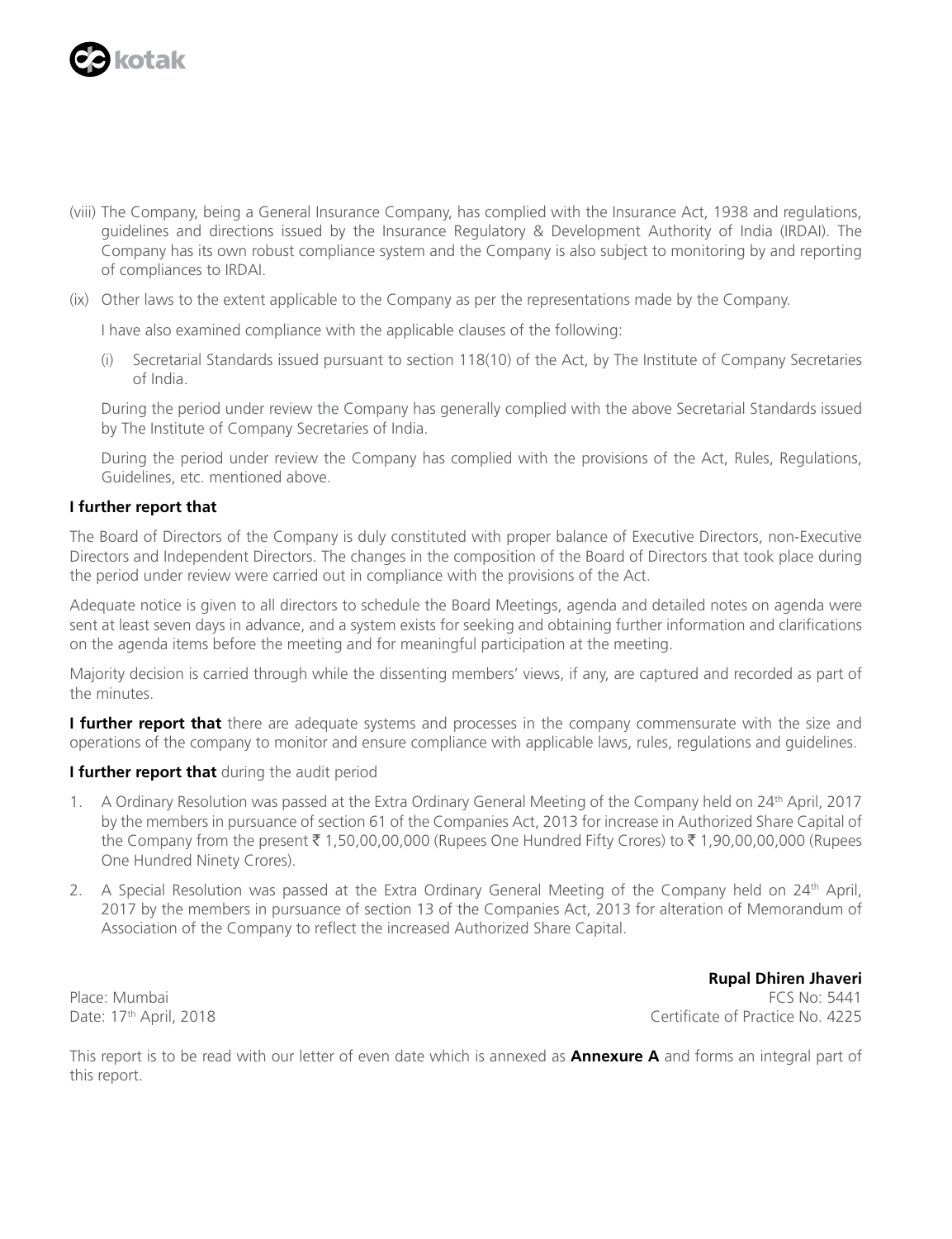**'Annexure A'**

To,

The Members

# **KOTAK MAHINDRA GENERAL INSURANCE COMPANY LIMITED**

Our report of even date is to be read along with this letter.

#### **'Annexure A'**

1. Maintenance of secretarial record is the responsibility of the management of the company.

Our responsibility is to express an opinion on these secretarial records based on our audit.

- 2. We have followed the audit practices and processes as were appropriate to obtain reasonable assurance about the correctness of the contents of the Secretarial records. The verification was done on test basis to ensure that correct facts are reflected in secretarial records. We believe that the processes and practices, we followed provide a reasonable basis for our opinion.
- 3. We have not verified the correctness and appropriateness of financial records and Books of Accounts of the company.
- 4. Where ever required, we have obtained the Management representation about the compliance of laws, rules and regulations and happening of events etc.
- 5. The compliance of the provisions of Corporate and other applicable laws, rules, regulations, standards is the responsibility of management. Our examination was limited to the verification of procedures on test basis.
- 6. The Secretarial Audit report is neither an assurance as to the future viability of the company nor of the efficacy or effectiveness with which the management has conducted the affairs of the company.

**Rupal Dhiren Jhaveri** Place: Mumbai FCS No: 5441 Date: 17<sup>th</sup> April, 2018 **Date: 17th April, 2018** Certificate of Practice No. 4225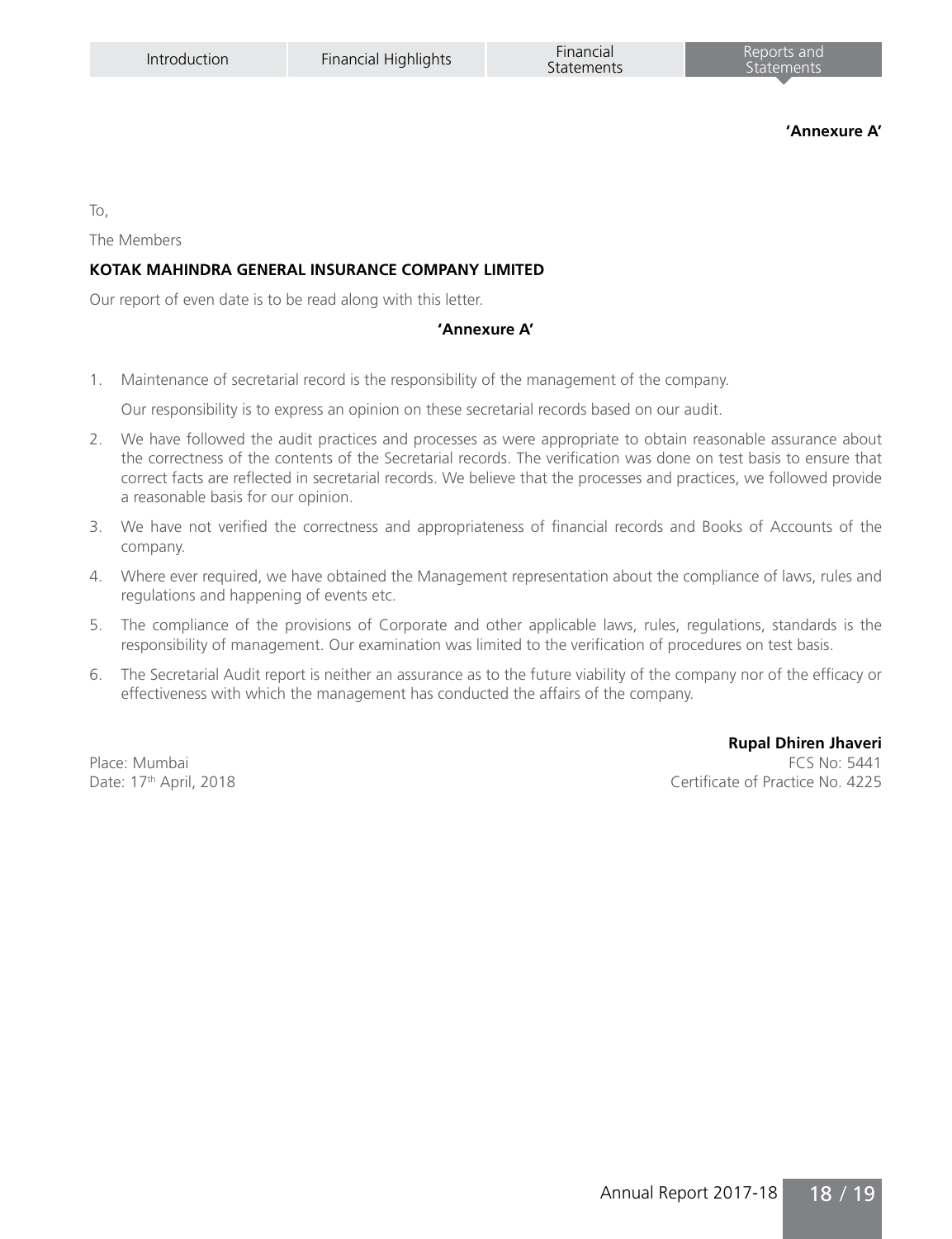

# Form No. MGT-9

# **EXTRACT OF ANNUAL RETURN as on the financial year ended on March 31, 2018**

[Pursuant to section 92(3) of the Companies Act, 2013 and rule 12(1) of the Companies (Management and Administration) Rules, 2014]

# **I. REGISTRATION AND OTHER DETAILS:**

|    | <b>CIN</b>                                                                   | U66000MH2014PLC260291                                                                           |
|----|------------------------------------------------------------------------------|-------------------------------------------------------------------------------------------------|
|    | <b>Registration Date</b>                                                     | December 20, 2014                                                                               |
| 3. | Name of the Company                                                          | Kotak Mahindra General Insurance Company Limited                                                |
| 4. | Category                                                                     | Company limited by shares                                                                       |
|    | Sub-Category of the Company                                                  | Indian Non Government Company                                                                   |
| 5. | Address of the Registered office and contact details                         | 27BKC, C27, G Block, Bandra Kurla Complex, Bandra<br>(East), Mumbai 400051<br>Tel: 022 61660001 |
| 6. | Whether listed Company (Yes/No)                                              | No                                                                                              |
| 7. | Name, Address and Contact details of Registrar and<br>Transfer Agent, if any | <b>NA</b>                                                                                       |

# **II. PRINCIPAL BUSINESS ACTIVITIES OF THE COMPANY**

All the business activities contributing 10 % or more of the total turnover of the company shall be stated:-

| Sr. |            |  | No Name and Description of main products / services | NIC Code of the<br>Product/ service | % to total turnover<br>of the |
|-----|------------|--|-----------------------------------------------------|-------------------------------------|-------------------------------|
|     |            |  | General insurance business (including health        | 65120                               | $100\%$                       |
|     | insurance) |  |                                                     |                                     |                               |

## **III. PARTICULARS OF HOLDING, SUBSIDIARY AND ASSOCIATE COMPANIES –**

| Sr. Name and Address of the<br>No Company                                                                                             | CIN/GIN | Holding/<br>Subsidiary of<br>the Company | $%$ of<br>shares<br>held | Applicable<br>Section |
|---------------------------------------------------------------------------------------------------------------------------------------|---------|------------------------------------------|--------------------------|-----------------------|
| Kotak Mahindra Bank Limited L65110MH1985PLC038137<br>27BKC, C 27, G - Block,<br>Bandra Kurla Complex Bandra<br>(East), Mumbai 400 051 |         | Holding                                  | 100                      | 2(87)                 |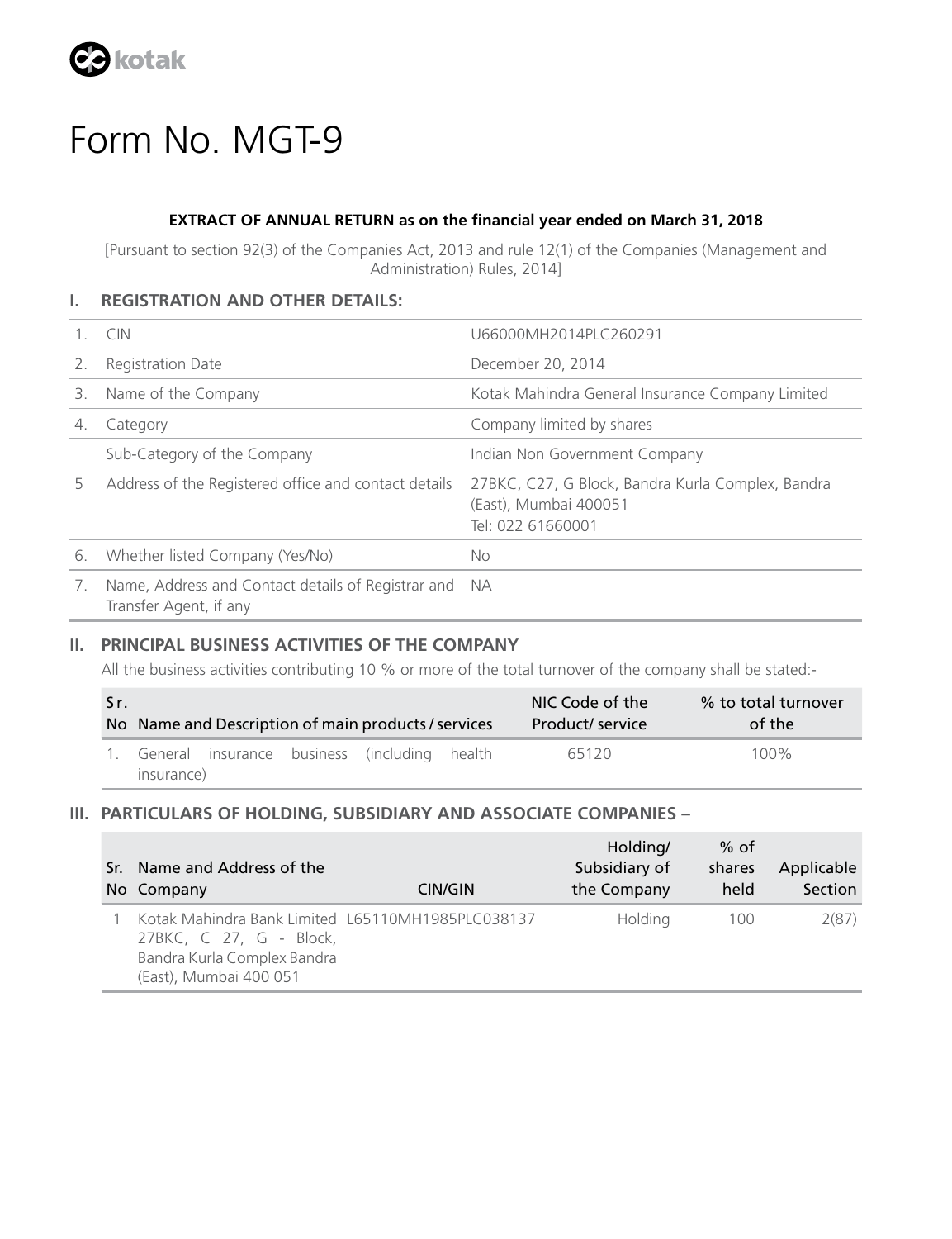# **IV. SHARE HOLDING PATTERN (EQUITY SHARE CAPITAL BREAKUP AS PERCENTAGE OF TOTAL EQUITY)**

# i) Category-wise Share Holding

|     |              |                                                                |                          | No. of Shares held at the beginning<br>No. of Shares held at the end of the<br>of the year<br>year |                              |                          | $\frac{0}{0}$<br>Change  |                          |                       |                                  |                       |
|-----|--------------|----------------------------------------------------------------|--------------------------|----------------------------------------------------------------------------------------------------|------------------------------|--------------------------|--------------------------|--------------------------|-----------------------|----------------------------------|-----------------------|
|     |              | Category of Shareholders                                       |                          | Demat Physical                                                                                     | Total                        | $%$ of<br>Total          |                          | Shares Demat Physical    | Total                 | $%$ of<br>Total<br><b>Shares</b> | during<br>the<br>year |
|     |              | A. Promoters                                                   |                          |                                                                                                    |                              |                          |                          |                          |                       |                                  |                       |
| (1) |              | Indian                                                         |                          |                                                                                                    |                              |                          |                          |                          |                       |                                  |                       |
|     | a)           | Individual/HUF*                                                | $\overline{\phantom{a}}$ | 6                                                                                                  | 6                            | 0.01                     | $\overline{\phantom{a}}$ | 6                        | 6                     | 0.01                             |                       |
|     | b)           | Central Govt.                                                  | $\overline{a}$           | $\overline{a}$                                                                                     | $\frac{1}{2}$                |                          | $\overline{a}$           | $\overline{a}$           | L.                    | Ĭ.                               |                       |
|     | $\mathsf{C}$ | State Govt.(s)                                                 | $\overline{\phantom{0}}$ | $\overline{a}$                                                                                     | ÷,                           | ÷.                       | $\overline{a}$           | ÷                        | L,                    | J.                               |                       |
|     | d)           | Bodies Corp.                                                   | $\frac{1}{2}$            | L.                                                                                                 | L,                           | L,                       | ÷.                       | ÷                        | L.                    | J.                               |                       |
|     | $\epsilon$   | Banks / Fl                                                     |                          |                                                                                                    | - 134999994 134999994        | 99.99                    |                          |                          | - 174999949 174999994 | 99.99                            | 29.63                 |
|     | $f$ )        | Any Other                                                      |                          |                                                                                                    |                              | $\frac{1}{2}$            | $\overline{\phantom{0}}$ |                          |                       | $\frac{1}{2}$                    |                       |
|     |              | Sub-total (A) (1):-                                            |                          |                                                                                                    | - 135000000 135000000 100.00 |                          |                          |                          | 175000000 175000000   | 100.00                           | 29.63                 |
| (2) |              | Foreign                                                        |                          |                                                                                                    |                              |                          |                          |                          |                       |                                  |                       |
|     | a)           | NRIs - Individuals                                             | $\overline{a}$           | $\overline{a}$                                                                                     | L,                           | L,                       | $\frac{1}{2}$            | $\overline{a}$           | $\frac{1}{2}$         | $\overline{a}$                   |                       |
|     | b)           | Other - Individuals                                            | $\frac{1}{2}$            | $\overline{a}$                                                                                     | L,                           | L,                       | $\frac{1}{2}$            | $\overline{a}$           | L,                    | $\overline{a}$                   |                       |
|     | $\mathsf{C}$ | Bodies Corp.                                                   | $\frac{1}{2}$            | $\frac{1}{2}$                                                                                      | L,                           | L,                       | $\frac{1}{2}$            | $\overline{a}$           | L,                    | L,                               |                       |
|     | d)           | Banks / Fl                                                     | $\overline{a}$           | $\overline{a}$                                                                                     | L,                           | L,                       | $\overline{a}$           | ÷.                       | L,                    | $\overline{a}$                   |                       |
|     | e)           | Any Other                                                      | $\frac{1}{2}$            | $\frac{1}{2}$                                                                                      | $\frac{1}{2}$                | $\frac{1}{2}$            | $\frac{1}{2}$            | $\frac{1}{2}$            | $\frac{1}{2}$         | $\overline{\phantom{a}}$         |                       |
|     |              | Sub-total (A) (2):-                                            | $\overline{\phantom{a}}$ | $\blacksquare$                                                                                     | ÷,                           | $\blacksquare$           | $\blacksquare$           | $\blacksquare$           | ÷,                    | $\blacksquare$                   |                       |
|     |              | <b>Total shareholding of Promoter</b><br>$(A) = (A)(1)+(A)(2)$ |                          |                                                                                                    | - 135000000 135000000 100.00 |                          |                          |                          | 175000000 175000000   | 100.00                           | 29.63                 |
| В.  |              | <b>Public Shareholding</b>                                     |                          |                                                                                                    |                              |                          |                          |                          |                       |                                  |                       |
| 1.  |              | <b>Institutions</b>                                            |                          |                                                                                                    |                              |                          |                          |                          |                       |                                  |                       |
|     | a)           | Mutual Funds                                                   | $\overline{\phantom{0}}$ | ÷                                                                                                  | $\overline{\phantom{0}}$     | $\overline{\phantom{0}}$ | $\qquad \qquad -$        | $\overline{\phantom{0}}$ | -                     | $\overline{\phantom{m}}$         |                       |
|     | b)           | Banks / Fl                                                     | $\frac{1}{2}$            | L,                                                                                                 | L,                           | L,                       | $\frac{1}{2}$            | $\overline{a}$           | L,                    | L,                               |                       |
|     | $\mathsf{C}$ | Central Govt.                                                  | $\overline{\phantom{0}}$ | $\overline{a}$                                                                                     | L,                           | L,                       | $\overline{a}$           | $\overline{a}$           | L,                    | $\overline{a}$                   |                       |
|     | d)           | State Govt.(s)                                                 | $\overline{\phantom{a}}$ | $\overline{a}$                                                                                     | ÷,                           | L,                       | $\overline{a}$           | $\overline{a}$           | $\overline{a}$        | ÷,                               |                       |
|     | e)<br>Funds  | Venture Capital                                                | $\frac{1}{2}$            | $\overline{a}$                                                                                     |                              |                          |                          |                          |                       |                                  |                       |
|     | f)           | Insurance Companies                                            | $\overline{\phantom{0}}$ | $\overline{a}$                                                                                     | $\frac{1}{2}$                | $\overline{a}$           | $\frac{1}{2}$            | $\overline{a}$           | $\frac{1}{2}$         | $\overline{a}$                   |                       |
|     | g)           | FIIs                                                           | $\overline{\phantom{a}}$ | $\overline{a}$                                                                                     | L,                           | ÷                        | $\overline{a}$           | $\overline{a}$           | $\overline{a}$        | $\overline{a}$                   |                       |
|     |              | h) Foreign Venture<br>Capital Funds                            | L,                       | $\overline{a}$                                                                                     |                              |                          |                          |                          |                       |                                  |                       |
|     | $\mathbf{i}$ | Others (specify)                                               | $\frac{1}{2}$            | $\overline{a}$                                                                                     | $\frac{1}{2}$                | L,                       | $\frac{1}{2}$            | $\frac{1}{2}$            | $\frac{1}{2}$         | $\frac{1}{2}$                    |                       |
|     |              | Sub-total (B)(1):-                                             | $\blacksquare$           | $\blacksquare$                                                                                     | $\blacksquare$               | $\blacksquare$           | $\blacksquare$           | $\blacksquare$           | ä,                    | $\blacksquare$                   |                       |
| 2.  |              | <b>Non-Institutions</b>                                        |                          |                                                                                                    |                              |                          |                          |                          |                       |                                  |                       |
|     | a)           | Bodies Corp.                                                   |                          |                                                                                                    |                              |                          |                          |                          |                       |                                  |                       |
|     |              | Indian<br>$\mathsf{i}$                                         | L,                       | $\frac{1}{2}$                                                                                      | $\overline{a}$               | $\frac{1}{2}$            | $\overline{\phantom{a}}$ | $\overline{\phantom{a}}$ | $\frac{1}{2}$         | $\sim$                           |                       |
|     |              | ii)<br>Overseas                                                | $\overline{\phantom{a}}$ | $\overline{\phantom{a}}$                                                                           | $\overline{\phantom{a}}$     | $\frac{1}{2}$            | $\overline{\phantom{a}}$ | $\overline{\phantom{a}}$ | $\frac{1}{2}$         | $\overline{\phantom{a}}$         |                       |
|     | b)           | Individuals                                                    |                          |                                                                                                    |                              |                          |                          |                          |                       |                                  |                       |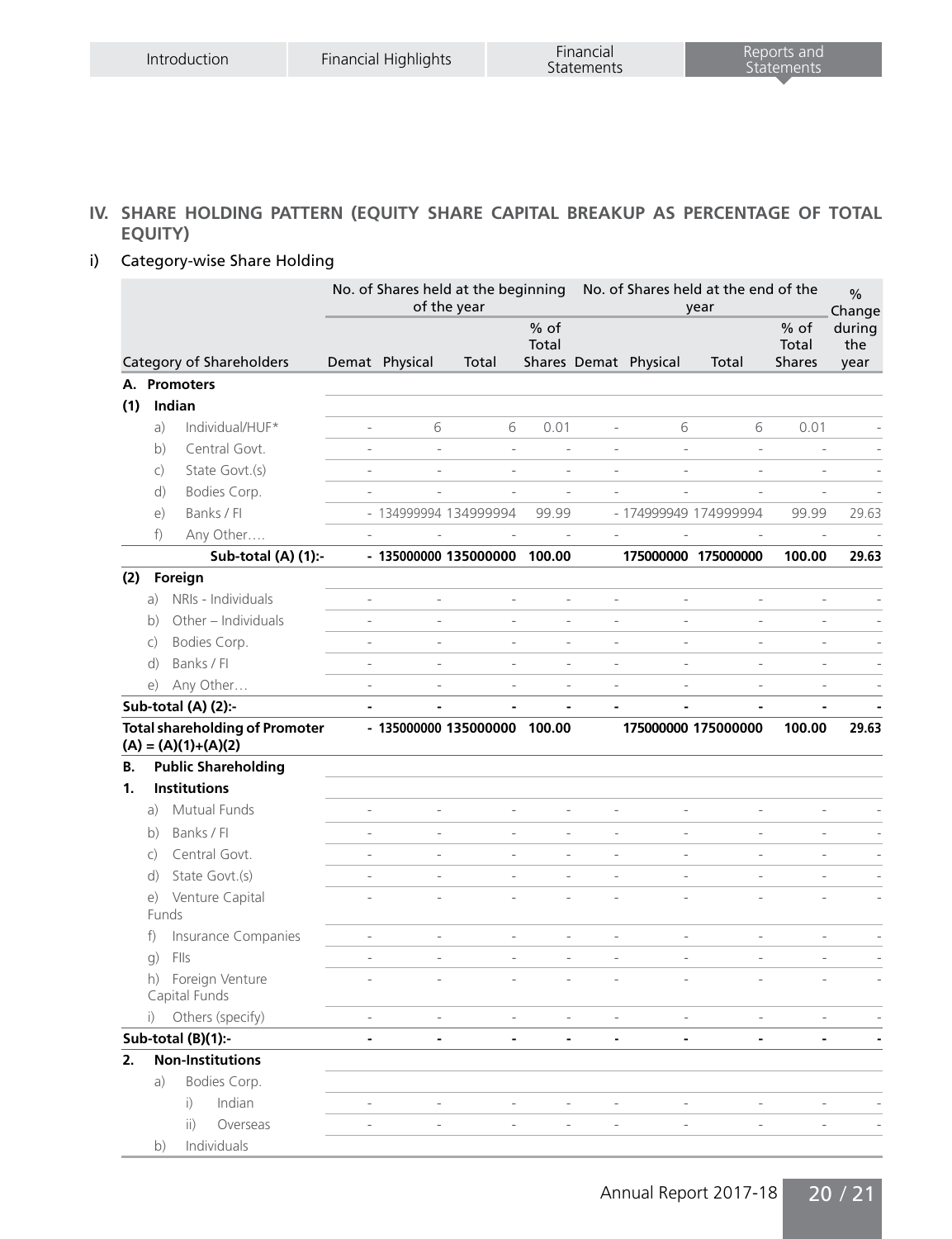|                                                                                                                                                                                                     | No. of Shares held at the beginning | of the year |                 |                       | No. of Shares held at the end of the<br>year |                                  | $\frac{0}{0}$<br>Change |
|-----------------------------------------------------------------------------------------------------------------------------------------------------------------------------------------------------|-------------------------------------|-------------|-----------------|-----------------------|----------------------------------------------|----------------------------------|-------------------------|
| Category of Shareholders                                                                                                                                                                            | Demat Physical                      | Total       | $%$ of<br>Total | Shares Demat Physical | Total                                        | $%$ of<br>Total<br><b>Shares</b> | during<br>the<br>year   |
| Individual<br>$\mathbf{i}$<br>shareholders<br>holding nominal<br>share capital<br>upto ₹ 1 lakh<br>Individual<br>ii)<br>shareholders<br>holding<br>nominal share<br>capital in excess<br>of ₹1 lakh |                                     |             |                 |                       |                                              |                                  |                         |
| Others (specify)<br>$\mathsf{C}$                                                                                                                                                                    |                                     |             |                 |                       |                                              |                                  |                         |
| Sub-total (B)(2):-                                                                                                                                                                                  |                                     |             |                 |                       |                                              |                                  |                         |
| <b>Public</b><br>Shareholding<br><b>Total</b><br>$(B)=(B)(1)+(B)(2)$                                                                                                                                |                                     |             |                 |                       |                                              |                                  |                         |
| C. Shares held by Custodian<br>for GDRs & ADRs                                                                                                                                                      |                                     |             |                 |                       |                                              |                                  |                         |
| Grand Total (A+B+C)                                                                                                                                                                                 | - 135000000 135000000               |             | 100.00          | 175000000 175000000   |                                              | 100.00                           | 29.63                   |

\*Individuals are nominees of Kotak Mahindra Bank Ltd. and they do not hold any beneficial interest in the shares

# (ii) Shareholding of Promoters

|          |                                                       |                         | the year                                              | Shareholding at the beginning of                           |                         |                                                       | Share holding at the end of the year                       |                                                       |
|----------|-------------------------------------------------------|-------------------------|-------------------------------------------------------|------------------------------------------------------------|-------------------------|-------------------------------------------------------|------------------------------------------------------------|-------------------------------------------------------|
| Sr<br>No | Shareholder's Name                                    | No. of<br><b>Shares</b> | $%$ of<br>total<br><b>Shares</b><br>of the<br>company | % of shares<br>pledged<br>encumbered<br>to total<br>shares | No. of<br><b>Shares</b> | $%$ of<br>total<br><b>Shares</b><br>of the<br>company | % of shares<br>pledged<br>encumbered<br>to total<br>shares | % change<br>in share<br>holding<br>during the<br>year |
|          | Mahindra<br>Kotak<br>Bank Limited and its<br>nominees | 135000000               | 100.00                                                | ۰                                                          | 175000000               | 100.00                                                |                                                            | 29.63                                                 |
|          | Total                                                 | 135000000               | 100.00                                                | -                                                          | 175000000               | 100.00                                                |                                                            | 29.63                                                 |

# (iii) Change in Promoters' Shareholding ( Please Specify, if There is No Change)

|           |                                          | Share holding at the<br>beginning of the year |                             | <b>Cumulative Shareholding</b><br>during the year |                             |  |
|-----------|------------------------------------------|-----------------------------------------------|-----------------------------|---------------------------------------------------|-----------------------------|--|
| Sr        |                                          |                                               | % of total<br>shares of the |                                                   | % of total<br>shares of the |  |
| <b>No</b> |                                          | No. of shares                                 |                             |                                                   |                             |  |
|           |                                          |                                               | company                     | No. of shares                                     | company                     |  |
|           | At the beginning of the year             | 135000000                                     | 100.00                      | 135000000                                         | 100.00                      |  |
|           | Further issue of shares via Rights issue | 40000000                                      | $\overline{\phantom{a}}$    | 40000000                                          |                             |  |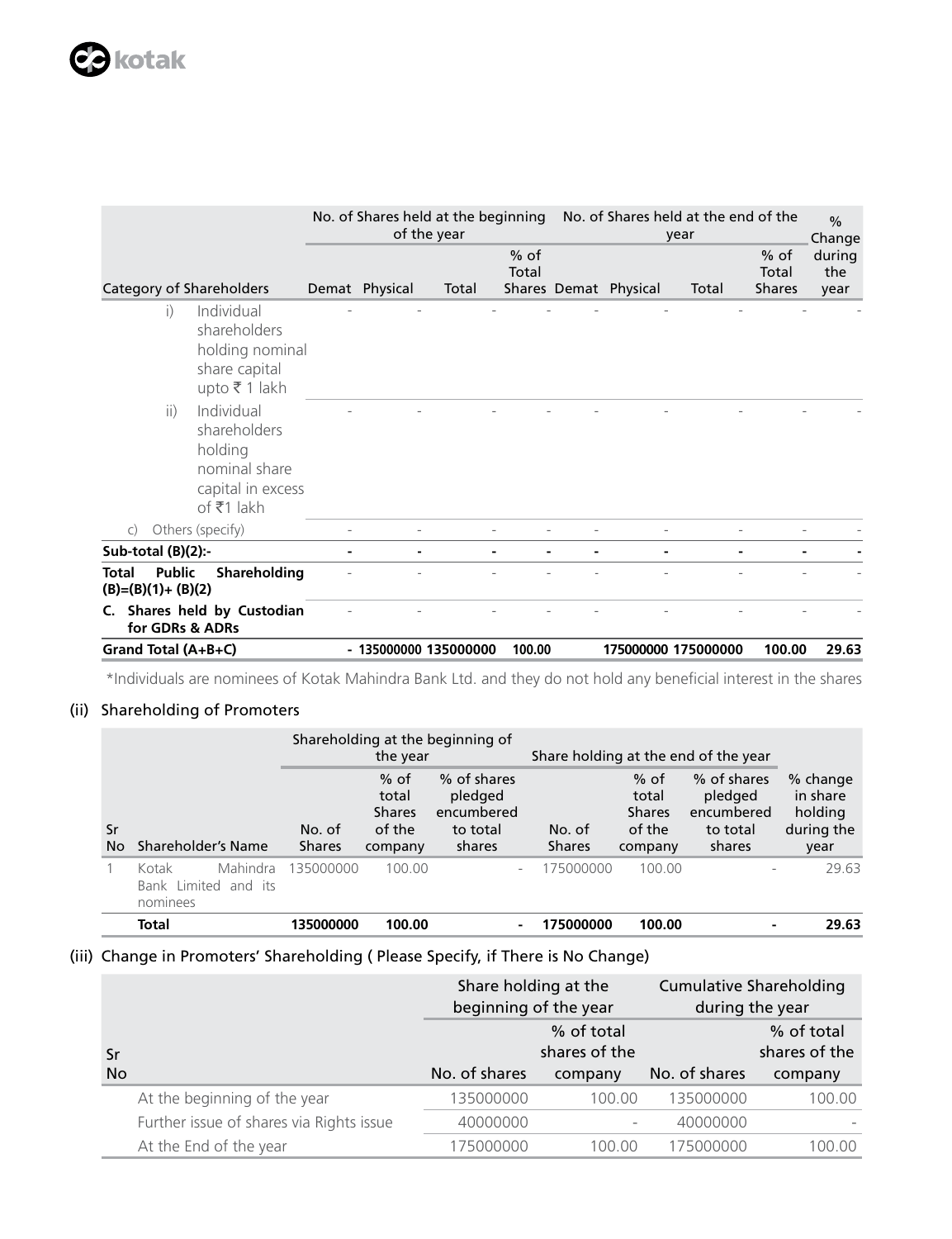# (iv) Shareholding Pattern of top ten Shareholders (other than Directors, Promoters & Holders of GDRs & ADRs):

|    |                                                                                                                                                                                  | Share holding at the<br>beginning of the year |                                        | <b>Cumulative Shareholding</b><br>during the year |                                        |
|----|----------------------------------------------------------------------------------------------------------------------------------------------------------------------------------|-----------------------------------------------|----------------------------------------|---------------------------------------------------|----------------------------------------|
| Sr | No For Each of the Top 10 Shareholders                                                                                                                                           | No. of shares                                 | % of total<br>shares of the<br>company | No. of shares                                     | % of total<br>shares of the<br>company |
|    | At the beginning of the year                                                                                                                                                     |                                               |                                        |                                                   |                                        |
|    | Date wise Increase/Decrease in Promoters<br>Shareholding during the year specifying the<br>reasons for increase /decrease (e.g. allotment<br>/transfer/bonus/ sweat equity etc): |                                               |                                        |                                                   |                                        |
|    | At the End of the year (or on the date of<br>separation, if Separated during the year)                                                                                           |                                               |                                        |                                                   |                                        |

# (v) Shareholding of Directors and Key Managerial Personnel:

|                                                                                                                                                                                  | Share holding at the<br>beginning of the year |                             | <b>Cumulative Shareholding</b><br>during the year |                             |
|----------------------------------------------------------------------------------------------------------------------------------------------------------------------------------|-----------------------------------------------|-----------------------------|---------------------------------------------------|-----------------------------|
|                                                                                                                                                                                  |                                               | % of total<br>shares of the |                                                   | % of total<br>shares of the |
| For Each of the Directors and KMP                                                                                                                                                | No. of shares                                 | company                     | No. of shares                                     | company                     |
| At the beginning of the year                                                                                                                                                     | $7*$                                          |                             | $7*$                                              |                             |
| Date wise Increase/Decrease in Promoters<br>Shareholding during the year specifying the<br>reasons for increase /decrease (e.g. allotment<br>/transfer/bonus/ sweat equity etc): |                                               |                             |                                                   |                             |
| At the End of the year                                                                                                                                                           | $7*$                                          |                             | $7*$                                              |                             |

\*2 shares held by a Directors as nominees of Kotak Mahindra Bank Ltd. They have no beneficial interest in the shares.

# **V. INDEBTEDNESS**

Indebtedness of the Company including interest outstanding/accrued but not due for payment

|           |                                                        | <b>Secured Loans</b><br>excluding<br>deposits | Unsecured<br>Loans       | Deposits                 | Total<br>Indebtedness |
|-----------|--------------------------------------------------------|-----------------------------------------------|--------------------------|--------------------------|-----------------------|
|           | Indebtedness at the beginning of<br>the financial year |                                               |                          |                          |                       |
| $\vert$ ) | Principal Amount                                       | $\qquad \qquad \blacksquare$                  | $\overline{\phantom{a}}$ | $\overline{\phantom{0}}$ |                       |
| ii)       | Interest due but not paid                              | $\qquad \qquad$                               | $\overline{a}$           | $\overline{\phantom{0}}$ |                       |
| iii)      | Interest accrued but not due                           |                                               |                          |                          |                       |
|           | Total (i+ii+iii)                                       |                                               | ۰                        |                          |                       |
|           | Change in Indebtedness during<br>the financial year    |                                               |                          |                          |                       |
| $\bullet$ | Additions (Principal) $(\bar{\bar{\zeta}})$            | $\qquad \qquad \blacksquare$                  | $\overline{\phantom{0}}$ | $\overline{\phantom{0}}$ |                       |
|           | Reduction (Principal) $(\bar{\bar{\zeta}})$            |                                               |                          |                          |                       |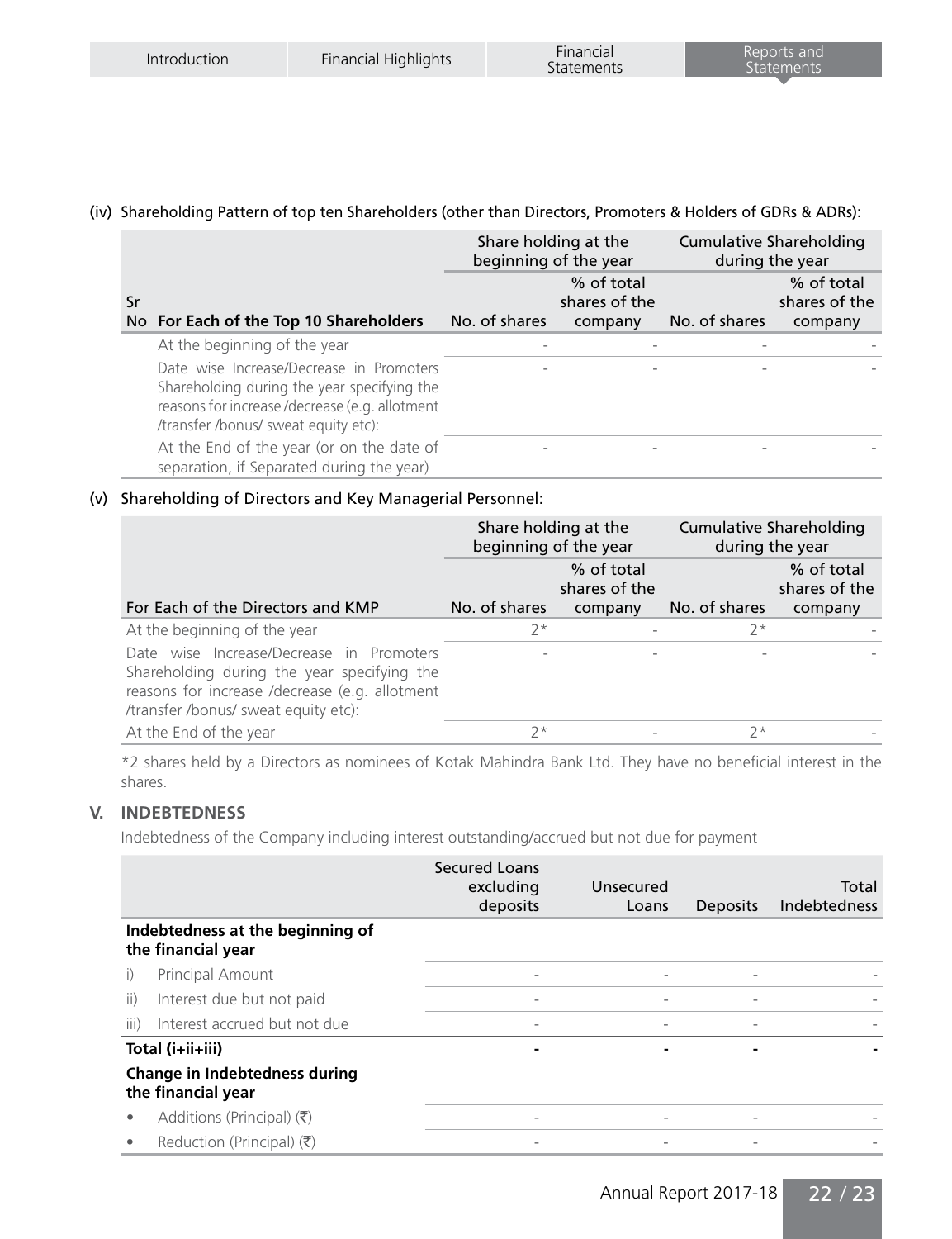|                   |                                                  | Secured Loans<br>excluding<br>deposits | Unsecured<br>Loans       | Deposits | Total<br><b>Indebtedness</b> |
|-------------------|--------------------------------------------------|----------------------------------------|--------------------------|----------|------------------------------|
| <b>Net Change</b> |                                                  | $\overline{\phantom{a}}$               |                          |          |                              |
|                   | Indebtedness at the end of<br>the financial year |                                        |                          |          |                              |
|                   | Principal Amount                                 | $\overline{\phantom{0}}$               |                          |          |                              |
| ii)               | Interest due but not paid                        | $\overline{\phantom{a}}$               | $\overline{a}$           |          |                              |
| iii)              | Interest accrued but not due                     | $\overline{\phantom{a}}$               | $\overline{\phantom{0}}$ |          |                              |
| Total (i+ii+iii)  |                                                  |                                        |                          |          |                              |

# **VI. REMUNERATION OF DIRECTORS AND KEY MANAGERIAL PERSONNEL**

# A. Remuneration to Managing Director, Whole-time Directors and/or Manager:

| Sr. |                                                                                   |                |                        |         |                     |
|-----|-----------------------------------------------------------------------------------|----------------|------------------------|---------|---------------------|
|     | No Particulars of Remuneration                                                    |                | Name of MD/WTD/Manager |         | <b>Total Amount</b> |
|     |                                                                                   | MD& CEO        | <b>WTD</b>             | Manager |                     |
|     | Gross salary                                                                      |                |                        |         |                     |
|     | Salary as per provisions contained<br>(a)<br>in section $17(1)$ of the Income-tax |                |                        |         |                     |
|     | Act, 1961                                                                         | 2,40,28,744    |                        |         | 2,40,28,744         |
|     | Value of perquisites u/s 17(2)<br>(b)<br>Income-tax Act, 1961                     | 73,65,625      |                        |         | 73,65,625           |
|     | (c) Profits in lieu of salary under section                                       |                |                        |         |                     |
|     | 17(3) Income-tax Act, 1961                                                        |                |                        |         |                     |
| 2   | Stock Option                                                                      |                |                        |         |                     |
| 3   | Sweat Equity                                                                      |                |                        |         |                     |
| 4   | Commission                                                                        |                |                        |         |                     |
|     | - as % of profit                                                                  |                |                        |         |                     |
|     | - others, specify                                                                 | $\overline{a}$ |                        |         |                     |
| 5   | Others, please specify Sitting fees and                                           |                |                        |         |                     |
|     | Professional fees                                                                 |                |                        |         |                     |
|     | Total (A)                                                                         | 3,13,94,369    |                        |         | 3,13,94,369         |
|     | Ceiling as per the Act                                                            |                |                        |         |                     |

# B. Remuneration to other directors:

|                         |                          | $\sqrt{2}$        |
|-------------------------|--------------------------|-------------------|
| <b>Name of Director</b> | <b>Sitting Fee</b>       | <b>Commission</b> |
| Gaurang Shah            | $\overline{\phantom{a}}$ |                   |
| Arun Agarwal            | 260                      |                   |
| Dhananjay Date          | 260                      |                   |
| Murlidhar Gangadharan   | $\overline{\phantom{a}}$ |                   |
| Virat Diwanji           | $\overline{\phantom{a}}$ |                   |
| Anu Agarwal             | $\overline{\phantom{a}}$ |                   |

 $(\overline{z}$  '000)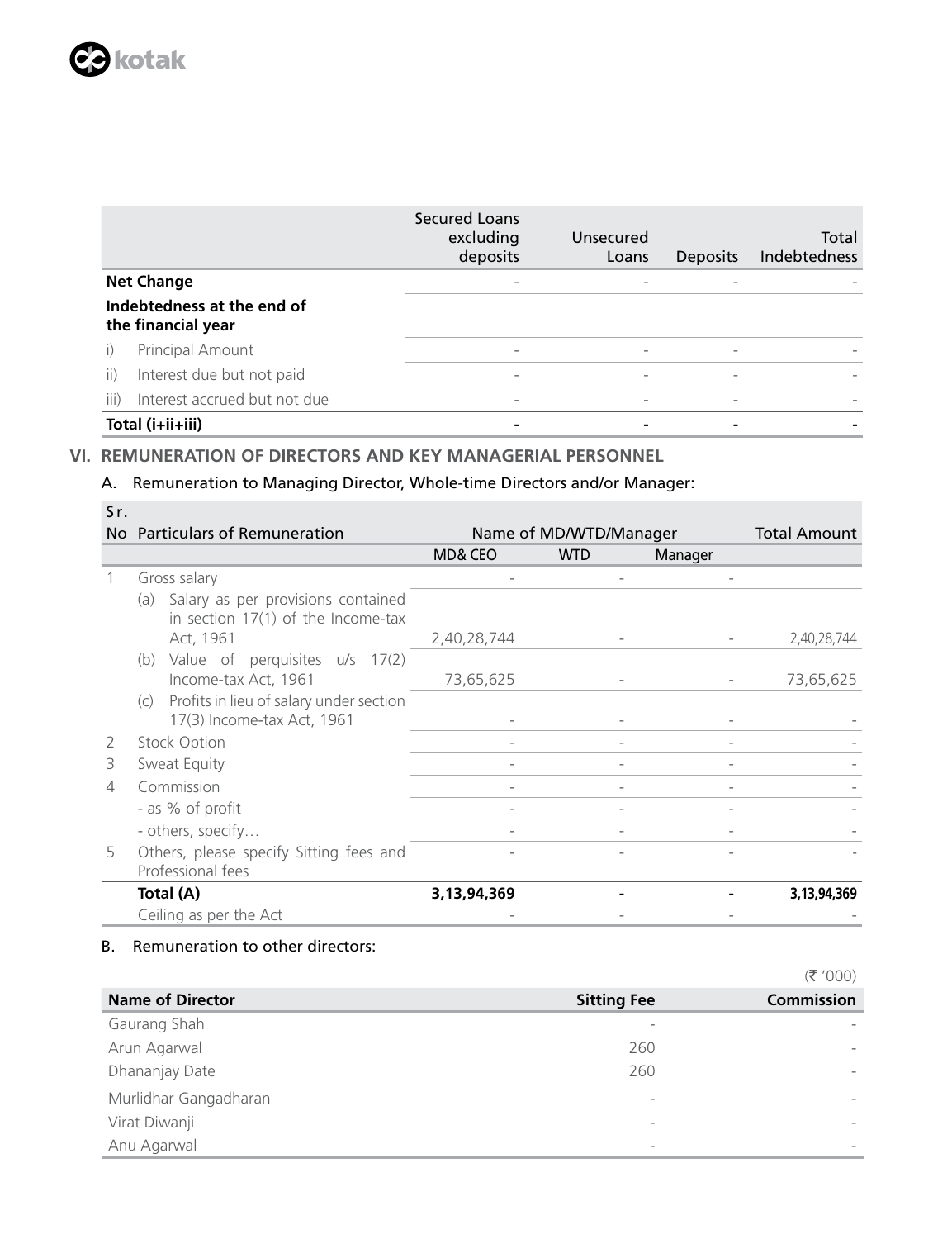# C. REMUNERATION TO KEY MANAGERIAL PERSONNEL OTHER THAN MD/MANAGER/WTD

|    |                                                                                                           |                          | Key Managerial Personnel |            |           |  |  |  |
|----|-----------------------------------------------------------------------------------------------------------|--------------------------|--------------------------|------------|-----------|--|--|--|
| Sr |                                                                                                           |                          | Company                  |            |           |  |  |  |
| No | <b>Particulars of Remuneration</b>                                                                        | <b>CEO</b>               | Secretary                | <b>CFO</b> | Total     |  |  |  |
| 1  | Gross salary                                                                                              |                          |                          |            |           |  |  |  |
|    | Salary as per provisions contained in As mentioned<br>(a)<br>section 17(1) of the Income-tax Act,<br>1961 | above                    | 23,00,168                | 41,57,500  | 64,57,668 |  |  |  |
|    | (b) Value of perquisites u/s 17(2) Income-<br>tax Act, 1961                                               |                          |                          | 63,792     | 63,792    |  |  |  |
|    | Profits in lieu of salary under section<br>(c)<br>17(3) Income tax Act, 1961                              |                          |                          |            |           |  |  |  |
| 2  | <b>Stock Option</b>                                                                                       |                          |                          |            |           |  |  |  |
| 3  | Sweat Equity                                                                                              | $\overline{\phantom{0}}$ | $\overline{\phantom{a}}$ |            |           |  |  |  |
| 4  | Commission                                                                                                |                          |                          |            |           |  |  |  |
|    | - as % of profit                                                                                          |                          |                          |            |           |  |  |  |
|    | - others, specify                                                                                         |                          |                          |            |           |  |  |  |
| 5  | Others, please specify                                                                                    |                          |                          |            |           |  |  |  |
|    | <b>Total</b>                                                                                              |                          | 23,00,168                | 42,21,292  | 65,21,460 |  |  |  |

# **VII. PENALTIES / PUNISHMENT/ COMPOUNDING OF OFFENCES:**

|                   |                           | Section<br>of the        |                              | Details of<br>Penalty /<br>Punishment/ | Authority              | Appeal<br>made, if    |
|-------------------|---------------------------|--------------------------|------------------------------|----------------------------------------|------------------------|-----------------------|
|                   |                           | Companies<br>Act         | <b>Brief</b><br>Description  | Compounding<br>fees imposed            | [RD / NCLT /<br>COURT] | any (give<br>Details) |
| <b>Type</b><br>А. | <b>COMPANY</b>            |                          |                              |                                        |                        |                       |
|                   | Penalty                   |                          | $\qquad \qquad \blacksquare$ | $\overline{\phantom{0}}$               |                        |                       |
|                   | Punishment                |                          | $\qquad \qquad \blacksquare$ | $\overline{a}$                         |                        |                       |
|                   | Compounding               |                          | $\qquad \qquad \blacksquare$ | $\qquad \qquad =$                      |                        |                       |
| В.                | <b>DIRECTORS</b>          |                          |                              |                                        |                        |                       |
|                   | Penalty                   |                          | $\qquad \qquad \blacksquare$ | $\overline{a}$                         |                        |                       |
|                   | Punishment                |                          | $\qquad \qquad \blacksquare$ | $\qquad \qquad \blacksquare$           |                        |                       |
|                   | Compounding               |                          | $\overline{a}$               |                                        |                        |                       |
| C.                | OTHER OFFICERS IN DEFAULT |                          |                              |                                        |                        |                       |
|                   | Penalty                   | $\overline{\phantom{0}}$ | $\qquad \qquad \blacksquare$ | $\overline{\phantom{a}}$               |                        |                       |
|                   | Punishment                |                          | $\qquad \qquad \blacksquare$ | $\qquad \qquad =$                      |                        |                       |
|                   | Compounding               |                          | $\qquad \qquad \blacksquare$ |                                        |                        |                       |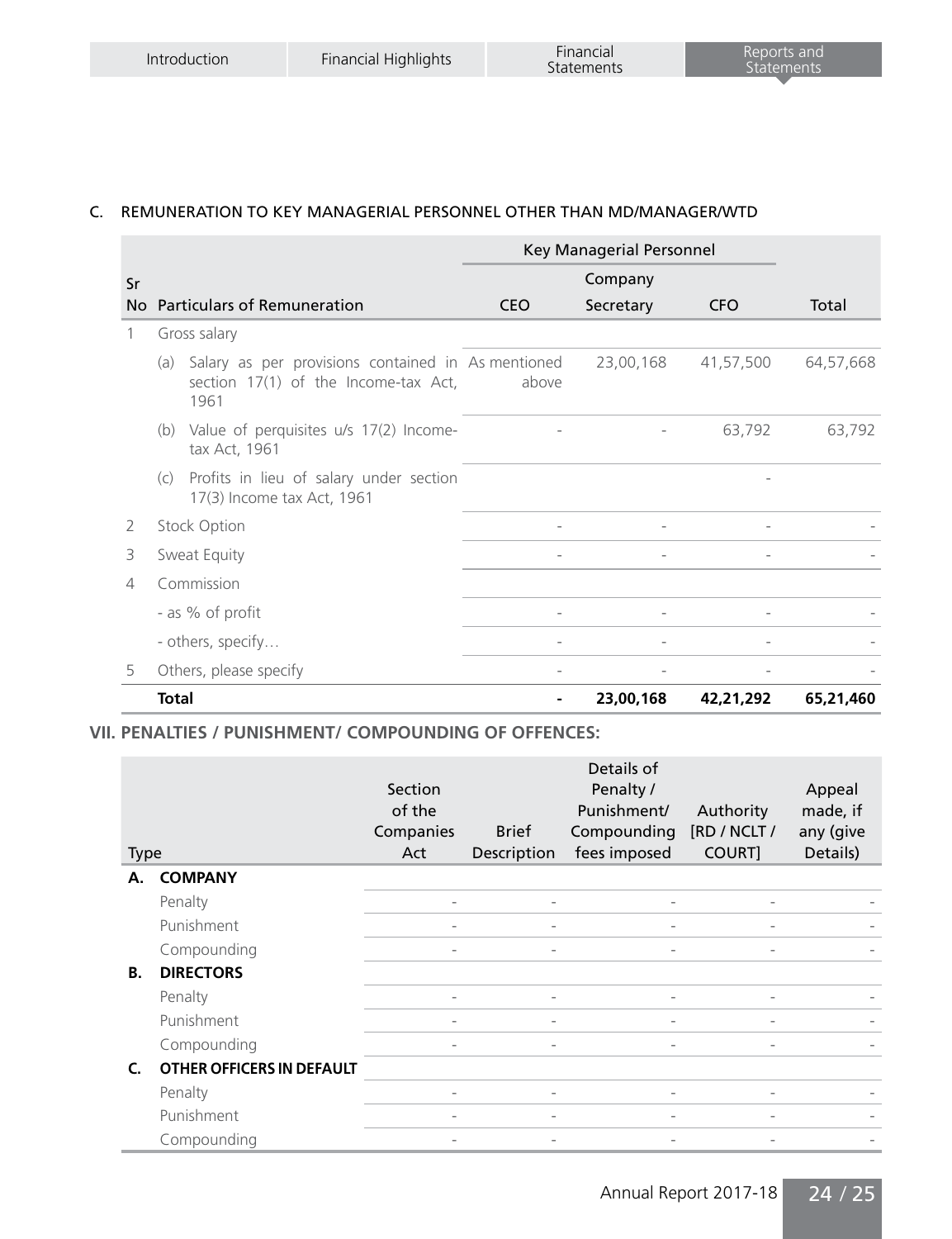

## **Form No. AOC-2**

(Pursuant to clause (h) of sub-section (3)of section 134 of the Act and Rule 8(2) of the Companies (Accounts) Rules, 2014)

# **Form for disclosure of particulars of contracts/arrangements entered into by the company withrelated parties referred to in sub-section (1) of section 188 of the Companies Act, 2013 including certain arm's length transactions under third proviso thereto**

- 1. Details of contracts or arrangements or transactions not at arm's length basis : NA
- (a) Name(s) of the related party and nature of relationship NA
- (b) Nature of contracts/arrangements/ transactions
- (c) Duration of the contracts/ arrangements/transactions
- (d) Salient terms of the contracts or arrangements or transactions including the value, if any
- (e) Justification for entering into such contracts or arrangements or transactions
- (f) Date(s) of approval by the Board
- (g) Amount paid as advances, if any:
- (h) Date on which the special resolution was passed in general meeting as required under first proviso to section 188
- 2. Details of material contracts or arrangement or transactions at arm's length basis As per details in the related party disclosures
- (a) Name(s) of the related party and nature of relationship
- (b) Nature of contracts/arrangements/ transactions
- (c) Duration of the contracts / arrangements/transactions
- (d) Salient terms of the contracts or arrangements or transactions including the value, if any
- (e) Date(s) of approval by the Board, if any
- (f) Amount paid as advances, if any: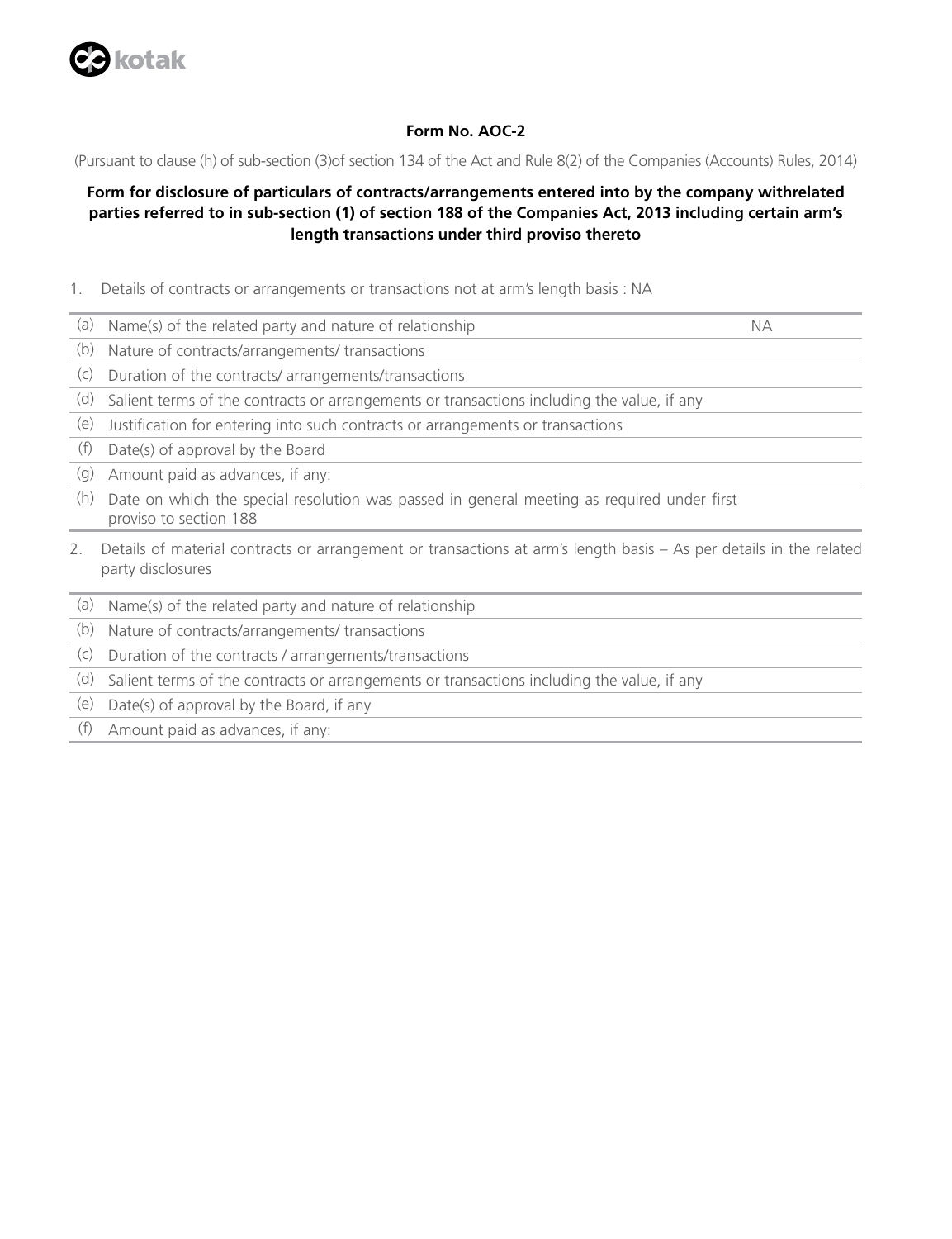# INDEPENDENT AUDITOR'S REPORT

To

The Shareholders of

#### **TO THE MEMBERS OF KOTAK MAHINDRA GENERAL INSURANCE COMPANY LIMITED**

#### **1. REPORT ON THE FINANCIAL STATEMENTS**

We have audited the accompanying financial statements of **KOTAK MAHINDRA GENERAL INSURANCE COMPANY LIMITED** ("the Company"), which comprise the Balance Sheet as at 31<sup>st</sup>March, 2018, the Revenue Account, the Profit & Loss Account and Receipts and Payments Account for the year ended on that date, the schedules annexed thereto, and a summary of the significant accounting policies and other explanatory information.

# **2. MANAGEMENT'S RESPONSIBILITY FOR THE FINANCIAL STATEMENTS**

Management is responsible for the preparation of Financial Statements in accordance with

- (a) The Insurance Act, 1938 (Act 4 of 1938) as amended by Insurance Laws (Amendment) Act, 2015 read with circular no. IRDAI/F&A/CIR/CPM/056/03/2016 dated 4th April, 2016and IRDA/F&A/CIR/CPM/010/01/2017dated January 12, 2017(the ''Insurance Act");
- (b) The Insurance Regulatory and Development Act, 1999 (the ''IRDA Act'' ) ,
- (c) IRDA (Preparation of Financial Statements and Auditor's report of Insurance Companies) Regulations, 2002 (the ''IRDA Financial Statement Regulations'').
- (d) Orders/Directions Issued by the Insurance Regulatory and Development Authority of India (the ''IRDA'') in this regard.

The Company's Board of Directors is responsible for the matters stated in Section 134(5) of the Companies Act, 2013 ("the Act") with respect to the preparation of these financial statements that give a true and fair view of the financial position,financial performance and cash flows of the company in accordance with the accounting principles generally accepted in India, including the Accounting Standards specified under Section 133 of the Act and the Companies (Accounting Standards) Amendment Rules, 2016 to the extent applicable and in the manner so required. This responsibility also includes maintenance of adequate accounting records, in accordance with the provisions of the Act, for safeguarding the assets of the Company and for preventing and detecting frauds and other irregularities; selection and application of appropriate accounting policies; making judgments and estimates that are reasonable and prudent; and design, implementation and maintenance of adequate internal financial controls, that were operating effectively for ensuring the accuracy and completeness of the accounting records, relevant to the preparation and presentation of the financial statements that give a true and fair view and are free from material misstatement, whether due to fraud or error.

## **3. AUDITORS' RESPONSIBILITY**

Our responsibility is to express an opinion on these financial statements based on our audit.

We have taken into account the provisions of the Act, the Insurance Act, the IRDA Act, the IRDA Financial Statement Regulations, orders/directions issued by the IRDA, the accounting and auditing standards and matters which are required to be included in the audit report under the provisions of the Act and the Rules made thereunder. We conducted our audit in accordance with the Standards on Auditing specified under Section 143(10) of the Act. Those Standards require that we comply with ethical requirements and plan and perform the audit to obtain reasonable assurance about whether the financial statements are free from material misstatement.

An audit involves performing procedures to obtain audit evidence about the amounts and the disclosures in the financial statements. The procedures selected depend on the auditor's judgment,including the assessment of the risks of material misstatement of the financial statements, whether due to fraud or error. In making those

Annual Report 2017-18 26 / 27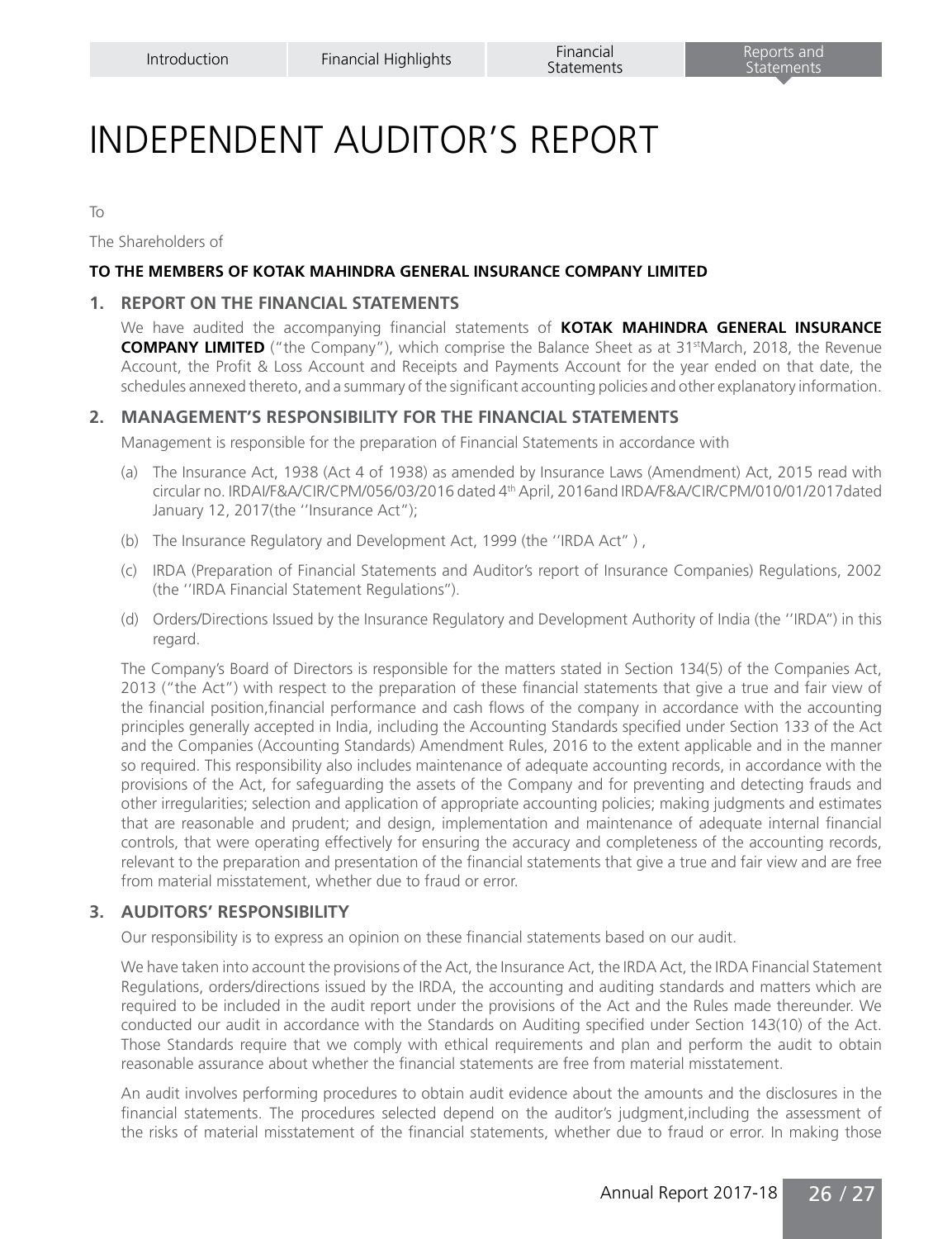

risk assessments, the auditor considers internal financial control relevant to the Company's preparation of the financial statements that give a true and fair view in order to design audit procedures that are appropriate in the circumstances. An audit also includes evaluating the appropriateness of the accounting policies used and the reasonableness of the accounting estimates made by the Management, as well as evaluating the overall presentation of the financial statements.

We believe that the audit evidence we have obtained is sufficient and appropriate to provide a basis for our audit opinion on the financial statements.

# **4. OPINION**

In our opinion and to the best of our information and according to the explanations given to us, the aforesaid financial statements give the information required by the Insurance Act1938 (4 of 1938), the IRDA Act, 1999 (41 of 1999), the IRDA financial Statement Regulations, the orders/directions issued by IRDA and the Act to the extent applicable and in the manner so required and give a true and fair view in conformity with the accounting principles generally accepted in India as applicable to insurance companies:

- (a) In the case of Balance Sheet of the state of affairs of the Company as at  $31^{st}$  March, 2018;
- (b) In the case of Revenue Accounts, of the operating profit in so far as it relates to Fire Revenue Account and operating loss in so far it relates to Miscellaneous Revenue Account for the year ended on 31st March, 2018;
- (c) In the case of the Profit & Loss Account of the Loss for the year ended on 31st March, 2018; and
- (d) In the case of the Receipts and Payments Account, of the receipts and payments for the year ended on  $31<sup>st</sup>$ March, 2018.

# **Other Matter**

The actuarial valuation of liabilities Incurred But Not Reported (IBNR) and Incurred But Not Enough Reported (IBNER) claims is the responsibility of the Company's Appointed Actuary ('the Appointed Actuary').The estimate of claims Incurred But Not Reported (IBNR) and claims Incurred But Not Enough Reported (IBNER),included under Claims Outstanding as at March 31, 2018 has been duly certified by the Company's Appointed Actuary, and in his opinion, the assumptions for such valuation are in accordance with the guidelines and norms issued by the IRDAI and the Institute of Actuaries of India in concurrence with the IRDAI. We have relied upon the Appointed Actuary's certificate in this regard for forming our opinion on the financial statements of the Company.

# **5. REPORT ON OTHER LEGAL AND REGULATORY REQUIREMENTS**

- 5.1. As required by IRDA Act and IRDA Financial Statement Regulations,we set out in the 'Annexure A' statement, certifying the matters specified in paragraph 3 and 4 of Schedule C to the Regulations.
- 5.2. As required by the IRDA Financial Statements Regulations read with Section 143 (3) of the Act, we further report:
	- (a) We have obtained all the information and explanations which to the best of our knowledge and belief were necessary for the purposes of our audit and have found them to be satisfactory;
	- (b) In our opinion, proper books of account as required by law have been kept by the Company, so far as it appears from our examination of those books;
	- (c) As the Company's financial accounting system is centralized, no returns for the purposes of our audit are prepared at the branches of the Company.
	- (d) The Balance Sheet, the Revenue Account, the Profit and Loss Account and the Receipts and Payments Account dealt with in this report are in agreement with the books of account;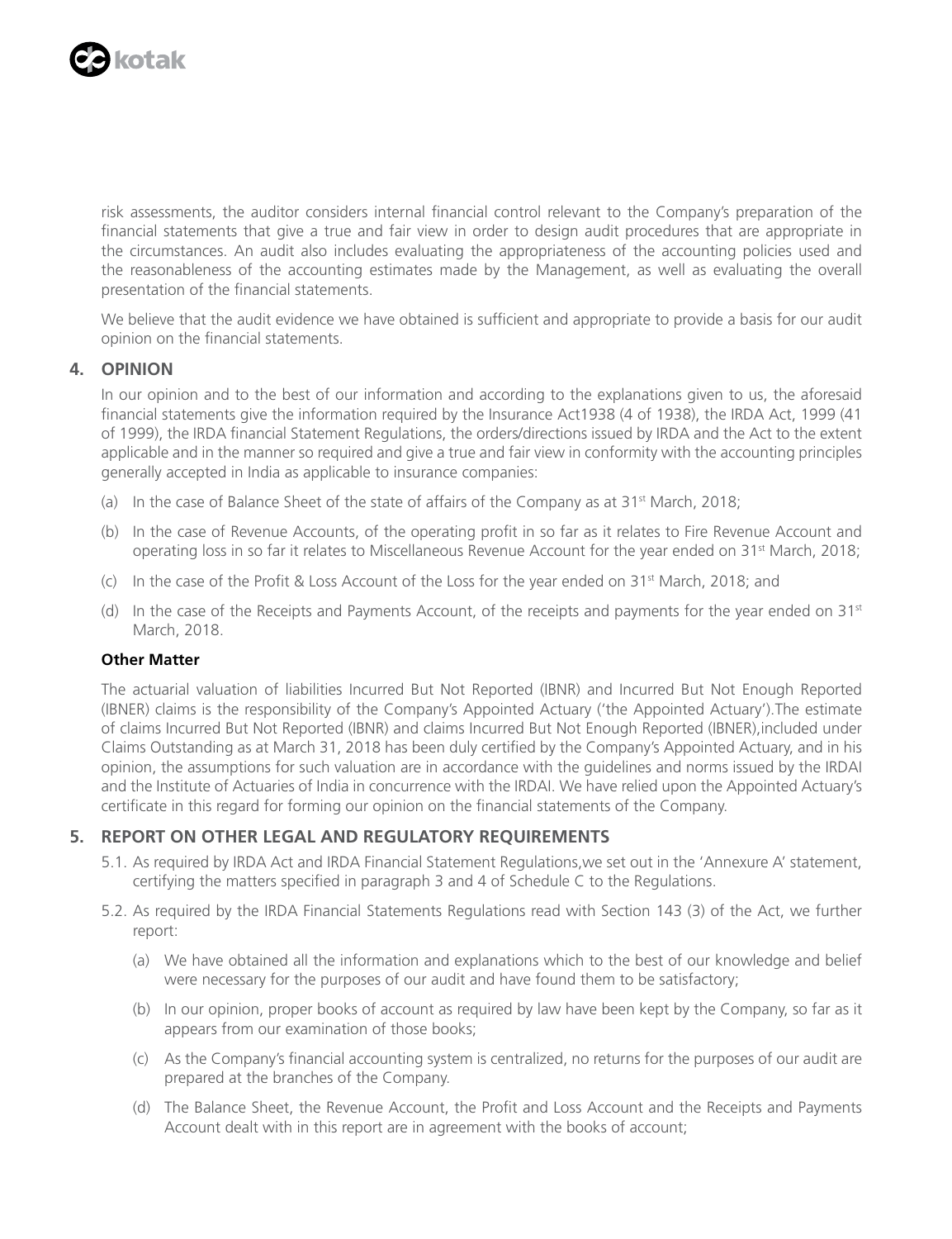- (e) In our opinion, the aforesaid financial statements comply with the Accounting Standards specified under Section 133 of the Act to the extent they are not inconsistent with the accounting principles prescribed in the IRDA Financial Statements Regulations and orders/directions issued by the IRDA in this regard.
- (f) In our opinion and to the best of our information and according to the explanations given to us, investments have been valued in accordance with the provisions of the Insurance Act, the IRDA Financial Statements Regulations and/or orders/directions issued by the IRDA in this regard,
- (g) In our opinion, the accounting policies selected by the Company are appropriate and are in compliance with the applicable Accounting Standards specified under section 133 of the Company Act and with the accounting principles as prescribed in the IRDA Financial Statements Regulations and Orders/direction issued by IRDA in this regard.
- (h) On the basis of the written representations received from the directors, as on  $31<sup>st</sup>$  March, 2018,taken on record by the Board of Directors, none of the directors is disqualified as on $31<sup>st</sup>$  March, 2018 from being appointed as a director in terms of Section 164 (2) of the Act;
- (i) With respect to the adequacy of the internal financial controls over financial reporting of the Company and the operating effectiveness of such controls, refer to our separate report in "Annexure B". Our report expresses an unmodified opinion on the adequacy and operating effectiveness of the Company's internal financial control over financial reporting.
- (j) With respect to the other matters to be included in the Auditor's Report in accordance withRule 11 of the Companies (Audit and Auditors) Rules, 2014, in our opinion and to the best of our information and according to the explanations given to us:
	- i. The Company has no pending litigations as at the balance sheet date which has an impact on its financial position in its financial statements.
	- ii. The Company did not have any other long term contracts including derivative contracts for which there we any material foreseeable losses.
	- iii. There were no amounts which were required to be transferred to the Investor Education and Protection Fund by the Company during the year.

# For **K. S. Aiyar & Co.** For **V. C. Shah & Co**

Chartered Accountants Chartered Accountants ICAI Firm Registration No.100186W ICAI Firm Registration No. 109818W

**Rajesh S. Joshi V. C. Shah** MembershipNo.38526 Membership No. 10360 Partner Partner Partner Partner

Mumbai,April 24, 2018 Mumbai,April 24, 2018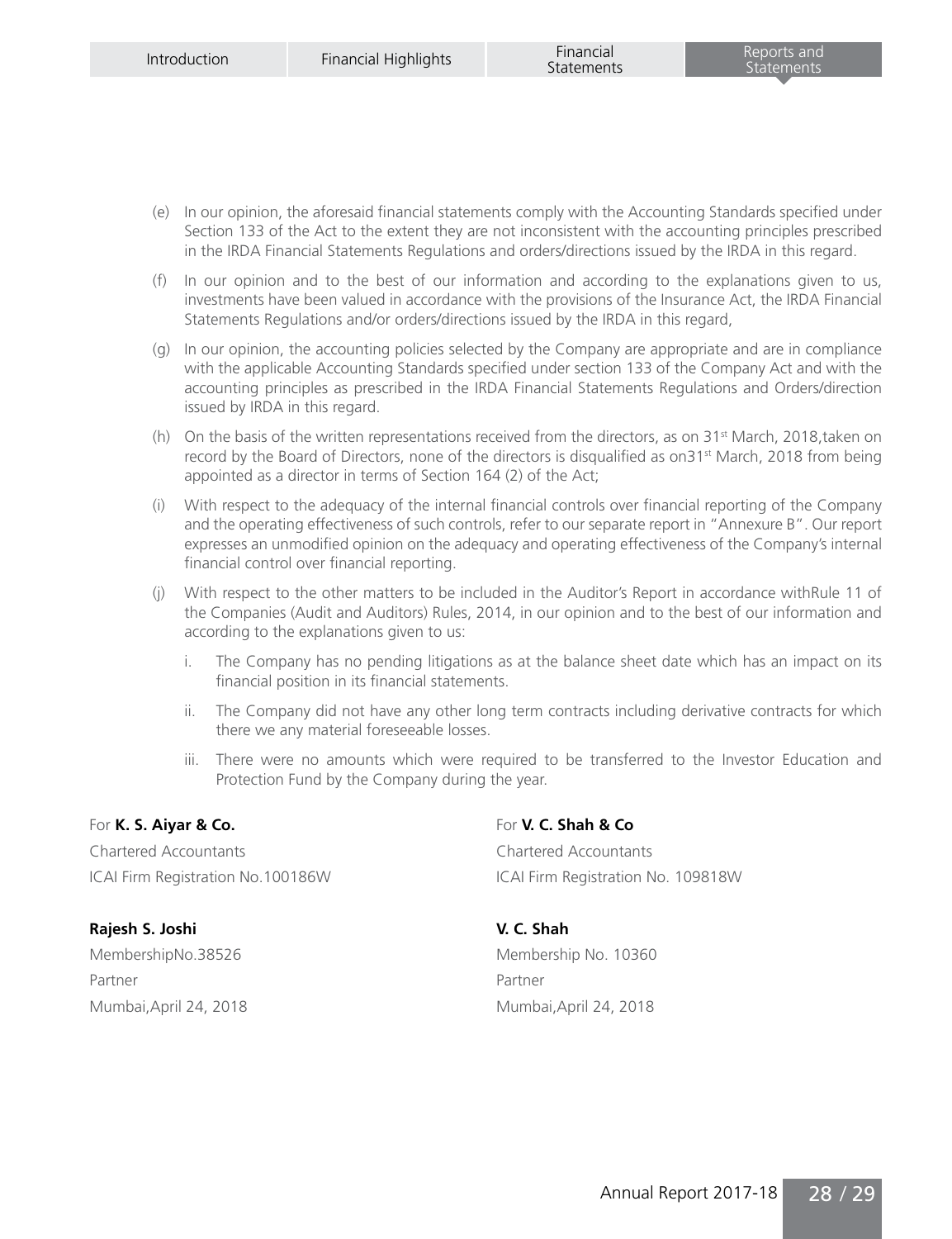

# ANNEXURE "A" TO THE INDEPENDENT AUDITOR'S REPORT

**'Annexure A' referred to in Para 5.1 of the report of our report of even date in respect of** matters specified in paragraph 3 and 4 of Schedule C to the Regulations

# **AUDITORS' CERTIFICATE**

In accordance with the information and explanations given to us and to the best of our knowledge and belief and based on our examination of the books of account and other records maintained by Kotak Mahindra General Insurance Company Limited ('the Company') for the year ended March 31, 2018, we certify that:

- 1. We have reviewed the Management Report attached to the financial statements for the year ended March 31, 2018, and on the basis of our review, there is no apparent mistake or material inconsistencies with the financial statements;
- 2. Based on the Management representations and compliance certificates submitted to the Board of Directors by the officers of the Company charged with compliance and the same being noted by the Board, we certify that the Company has complied with the terms and conditions of registration stipulated by IRDA;
- 3. We have verified the Cash Balances, to the extent considered necessary, and securities relating to the Company's investments as at March 31, 2018, by actual inspection or on the basis of certificate/confirmations received from the depository participant appointed by the Company, as the case may be.
- 4. The Company is not a trustee of any trust; and
- 5. No part of the assets of the Policyholders' funds has been directly or indirectly applied in contravention to the provisions of the Insurance Act, 1938(4 of 1938), as amended by Insurance Laws (Amendment) Act, 2015 relating to the application and investment of the Policyholders' funds.

This certificate is issued to comply with Para 3 and 4 of Schedule C of the Insurance Regulatory and Development Authority (Preparation of Financial Statements and Auditor's Report of Insurance Companies) Regulations, 2002, ("the Regulations") and may not be suitable for any other purpose.

For **K. S. Aiyar & Co.** For **V. C. Shah & Co** Chartered Accountants Chartered Accountants

**Rajesh S. Joshi V. C. Shah** Partner Partner Partner Partner Mumbai,April 24, 2018 Mumbai,April 24, 2018

ICAI Firm Registration No.100186W ICAI Firm Registration No. 109818W

MembershipNo.38526 Membership No. 10360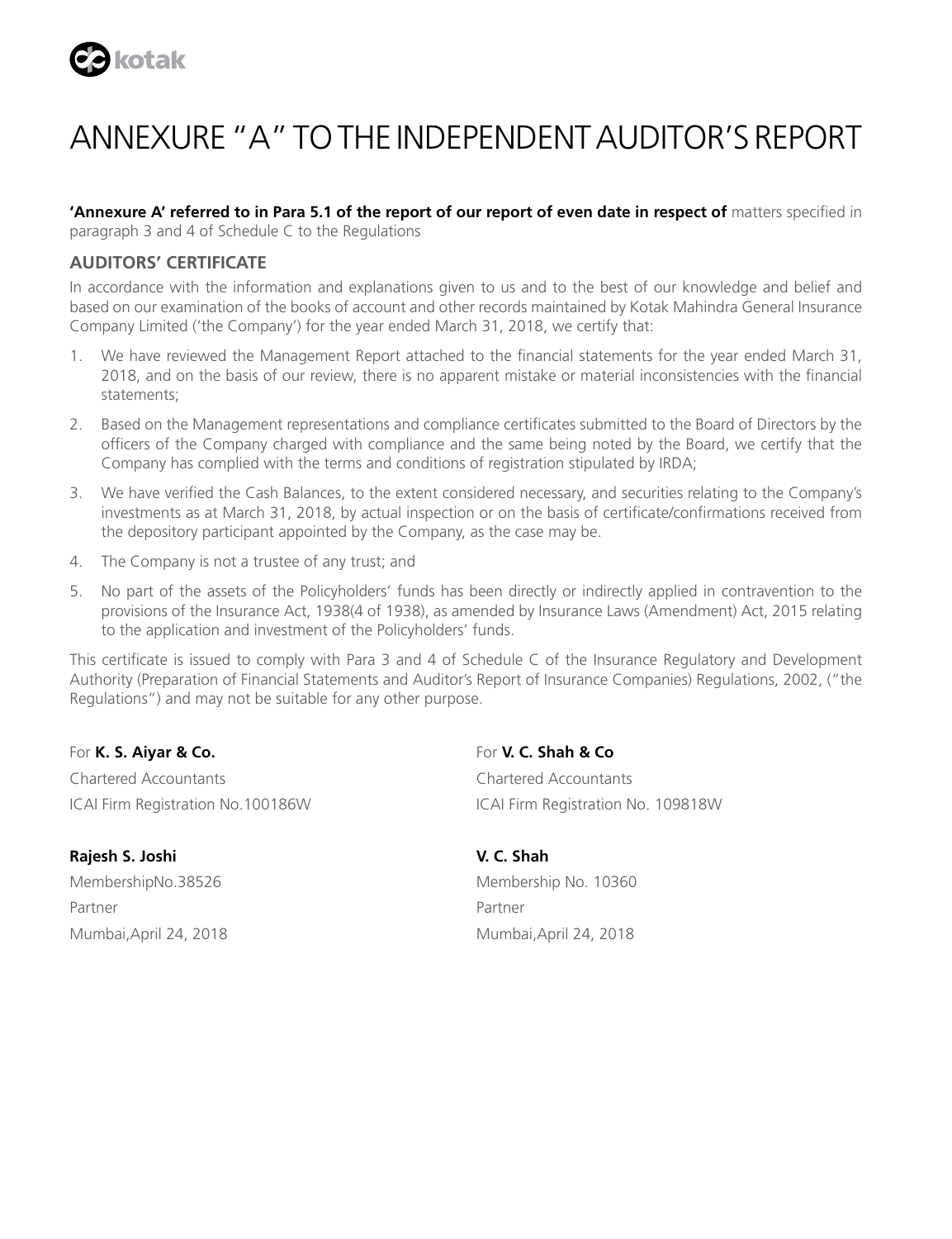# ANNEXURE "B" TO THE INDEPENDENT AUDITOR'S REPORT

(Referred to in paragraph 5.2 (i) under 'Report on Other Legal and Regulatory Requirements' of our report of even date)

# **REPORT ON THE INTERNAL FINANCIAL CONTROLS OVER FINANCIAL REPORTING UNDER CLAUSE (I) OF SUB-SECTION 3 OF SECTION 143 OF THE COMPANIES ACT, 2013 ("THE ACT")**

We have audited the internal financial controls over financial reporting of **Kotak Mahindra General Insurance Company Limited** ("the Company") as of March 31, 2018in conjunction with our audit of the financial statements of the Company for the year ended on that date.

# **MANAGEMENT'S RESPONSIBILITY FOR INTERNAL FINANCIAL CONTROLS**

The Company's management is responsible for establishing and maintaining internal financial controls based on "the internal control over financial reporting criteria established by the Company considering the essential components of internal control stated in the Guidance Note on Audit of Internal Financial Controls Over Financial Reporting issued by the Institute of Chartered Accountants of India".

These responsibilities include the design, implementation and maintenance of adequate internal financial controls that were operating effectively for ensuring the orderly and efficient conduct of its business, including adherence to Company's policies, the safeguarding of its assets, the prevention and detection of frauds and errors, the accuracy and completeness of the accounting records and the timely preparation of reliable financial information, as required under the Companies Act, 2013including the provisions of the Insurance Act, 1938 as amended by the Insurance Laws (Amendment) Act, 2015 (the "Insurance Act"), the Insurance Regulatory and Development Authority Act, 1999 (the "IRDA Act"), the IRDA Financial Statements Regulations, orders/directions issued by the Insurance

Regulatory and Development Authority of India (the "IRDA")and circulars/notifications issued by IRDAI from time to time (including circular no. IRDA/F&A/CIR/CPM/056/03/2016 dated April 04, 2016 and IRDA/F&A/CIR/CPM/010/01/2017dated January 12, 2017) in this regard.

# **AUDITORS' RESPONSIBILITY**

Our responsibility is to express an opinion on the Company's internal financial controls over financial reporting based on our audit. We conducted our audit in accordance with the Guidance Note on Audit of Internal Financial Controls Over Financial Reporting (the "Guidance Note") and the Standards on Auditing, issued by ICAI as prescribed under section 143(10) of the Companies Act, 2013, to the extent applicable to an audit of internal financial controls. Those Standards and the Guidance Note require that we comply with ethical requirements and plan and perform the audit to obtain reasonable assurance about whether adequate internal financial controls over financial reporting was established and maintained and if such controls operated effectively in all material respects.

Our audit involves performing procedures to obtain audit evidence about the adequacy of the internal financial controls system over financial reporting and their operating effectiveness. Our audit of internal financial controls over financial reporting included obtaining an understanding of internal financial controls over financial reporting, assessing the risk that a material weakness exists, and testing and evaluating the design and operating effectiveness of internal control based on the assessed risk. The procedures selected depend on the auditor's judgement, including the assessment of the risks of material misstatement of the financial statements, whether due to fraud or error.

We believe that the audit evidence we have obtained is sufficient and appropriate to provide a basis for our audit opinion on the Company's internal financial controls system over financial reporting.

# **MEANING OF INTERNAL FINANCIAL CONTROLS OVER FINANCIAL REPORTING**

A company's internal financial control over financial reporting is a process designed to provide reasonable assurance regarding the reliability of financial reporting and the preparation of financial statements for external purposes in accordance with generally accepted accounting principles. A company's internal financial control over financial reporting includes those policies and procedures that (1) pertain to the maintenance of records that, in reasonable detail, accurately and fairly reflect the transactions and dispositions of the assets of the company; (2) provide reasonable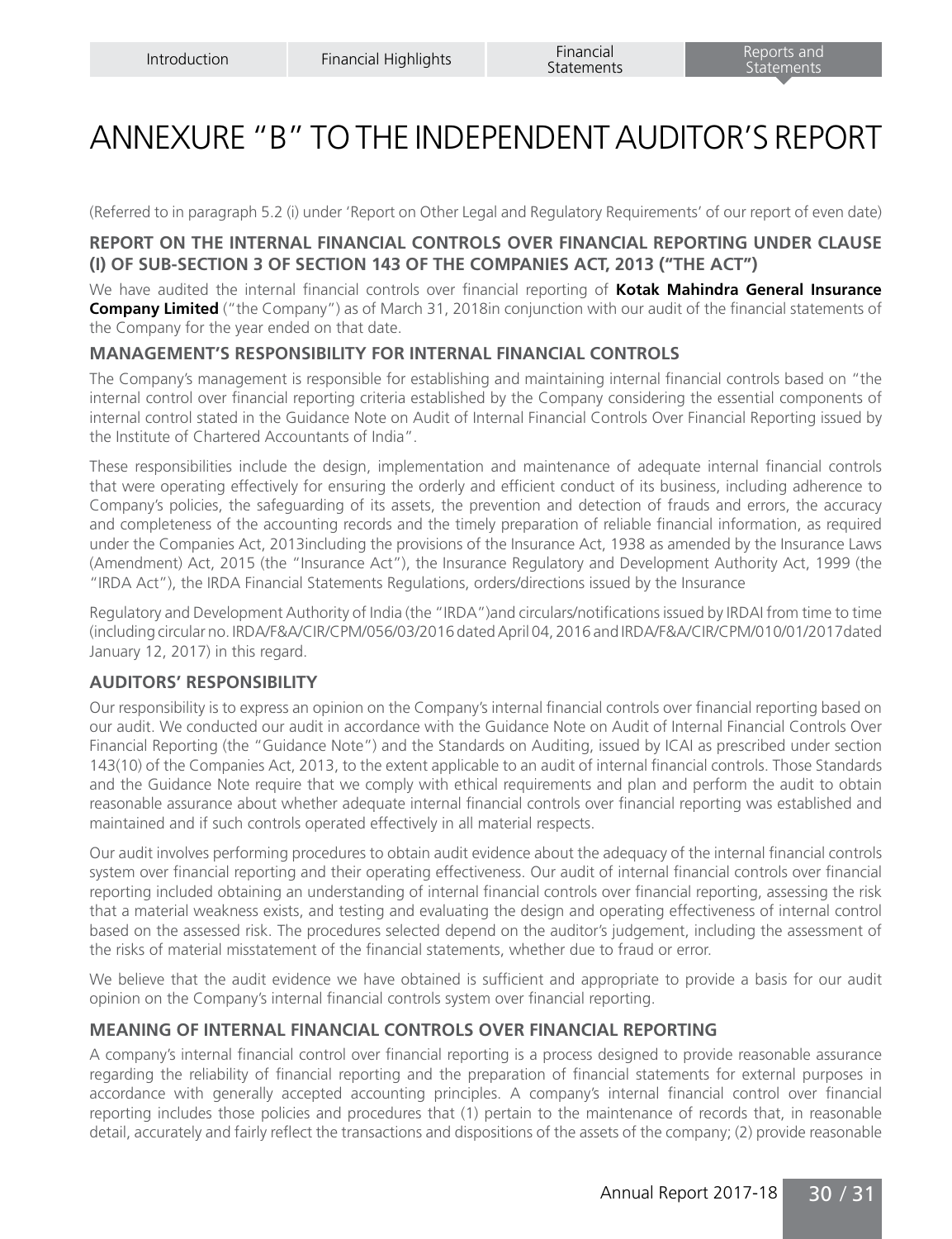

assurance that transactions are recorded as necessary to permit preparation of financial statements in accordance with generally accepted accounting principles, and that receipts and expenditures of the company are being made only in accordance with authorisations of management and directors of the company; and (3) provide reasonable assurance regarding prevention or timely detection of unauthorised acquisition, use, or disposition of the company's assets that could have a material effect on the financial statements.

# **INHERENT LIMITATIONS OF INTERNAL FINANCIAL CONTROLS OVER FINANCIAL REPORTING**

Because of the inherent limitations of internal financial controls over financial reporting, including the possibility of collusion or improper management override of controls, material misstatements due to error or fraud may occur and not be detected. Also, projections of any evaluation of the internal financial controls over financial reporting to future periods are subject to the risk that the internal financial control over financial reporting may become inadequate because of changes in conditions, or that the degree of compliance with the policies or procedures may deteriorate.

# **OPINION**

In our opinion, the Company has, in all material respects, an adequate internal financial controls system over financial reporting and such internal financial controls over financial reporting were operating effectively as at March 31, 2018, based on "the internal control over financial reporting criteria established by the Company considering the essential components of internal control stated in the Guidance Note on Audit of Internal Financial Controls Over Financial Reporting issued by the Institute of Chartered Accountants of India".

## For **K. S. Aiyar & Co.** For **V. C. Shah & Co**

Chartered Accountants Chartered Accountants ICAI Firm Registration No.100186W ICAI Firm Registration No. 109818W

# **Rajesh S. Joshi V. C. Shah**

Partner Partner Partner Partner Mumbai,April 24, 2018 Mumbai,April 24, 2018

Membership No.38526 Membership No. 10360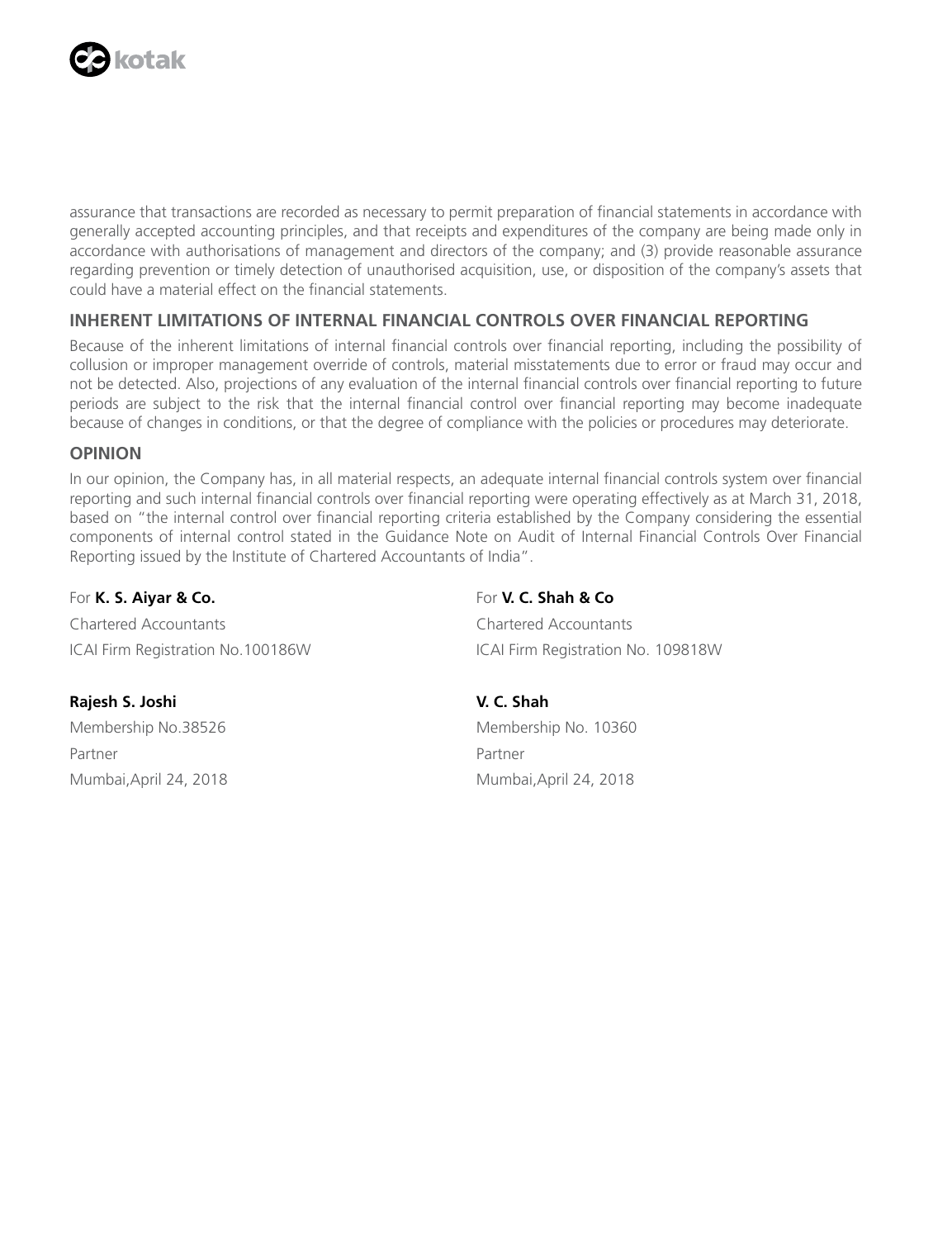# Balance Sheet

as at March 31, 2018

|                |                                                             |          |                  | ₹ '000           |
|----------------|-------------------------------------------------------------|----------|------------------|------------------|
|                | S. No Particulars                                           | Schedule | As at 31.03.2018 | As at 31.03.2017 |
|                | <b>Sources of Funds</b>                                     |          |                  |                  |
| 1              | Share Capital                                               | 5        | 1,750,000        | 1,350,000        |
| 2              | Reserves And Surplus                                        | 6        |                  |                  |
| 3              | Fair Value Change Account                                   |          |                  |                  |
| $\overline{4}$ | <b>Borrowings</b>                                           | 7        |                  |                  |
|                | <b>TOTAL</b>                                                |          | 1,750,000        | 1,350,000        |
|                | <b>Application of Funds</b>                                 |          |                  |                  |
| 5              | Investments-Shareholders                                    | 8        | 755,421          | 772,657          |
|                | Investments-Policyholders                                   | 8A       | 1,733,226        | 698,744          |
| 6              | Loans                                                       | 9        |                  |                  |
| 7              | <b>Fixed Assets</b>                                         | 10       | 102,992          | 136,711          |
| 8              | Deferred Tax Asset (Refer Note 26 of Schedule 16)           |          |                  |                  |
| 9              | <b>Current Assets</b>                                       |          |                  |                  |
|                | Cash and Bank Balances                                      | 11       | 95,329           | 32,703           |
|                | Advances and Other Assets                                   | 12       | 216,511          | 96,730           |
|                | Sub-Total (A)                                               |          | 311,840          | 129,433          |
| 10             | <b>Current Liabilities</b>                                  | 13       | 968,884          | 353,386          |
| 11             | Provisions                                                  | 14       | 957,290          | 481,358          |
|                | Sub-Total (B)                                               |          | 1,926,174        | 834,744          |
|                | Net Current Assets $(C) = (A - B)$                          |          | (1,614,334)      | (705, 311)       |
| 12             | Miscellaneous Expenditure (to the extent not written off or |          |                  |                  |
|                | adjusted)                                                   | 15       |                  |                  |
| 13             | Debit Balance in Profit and Loss Account                    |          | 772,695          | 447,200          |
|                | <b>TOTAL</b>                                                |          | 1,750,000        | 1,350,000        |

Significant Accounting Policies & Notes to Accounts - Schedule 16

The schedules referred to above form an integral part of the Financial Statements

# **As per our report of even date For and on behalf of the Board of Directors**

**For K. S. Aiyar & Co. For V. C. Shah & Co of Kotak Mahindra General Insurance Company Limited** Chartered Accountants Chartered Accountants ICAI FRN : 100186W ICAI FRN : 109818W

**Rajesh S Joshi V. C. Shah**  Partner **Partner** Partner **Director Director Director** M. No :38526 M. No :10360

Place: Mumbai

Date: April 24, 2018 Managing Director & CEO Chief Financial Officer

Chief Compliance Officer and Company Secretary

Annual Report 2017-18 32 / 33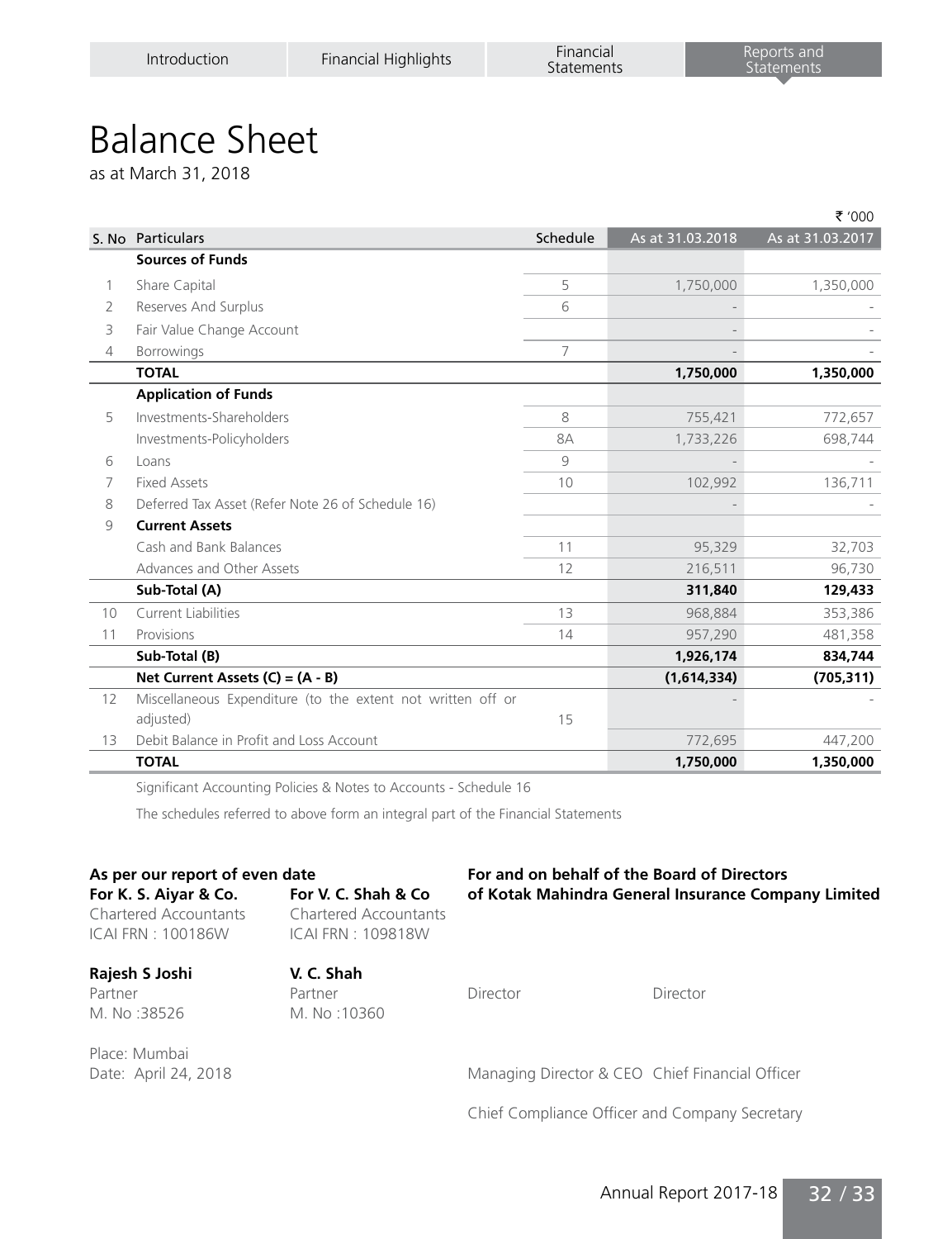

# Statement of Profit and loss

for the year ended March 31, 2018

|                |                                                                          |                  | ₹ '000           |
|----------------|--------------------------------------------------------------------------|------------------|------------------|
|                |                                                                          | For the year     | For the year     |
|                | S.No Particulars                                                         | ended 31.03.2018 | ended 31.03.2017 |
| 1              | Operating Profit/(Loss)                                                  |                  |                  |
|                | Fire Insurance<br>(a)                                                    | 3,939            | 15,599           |
|                | (b)<br>Marine Insurance                                                  |                  |                  |
|                | (c) Miscellaneous Insurance                                              | (396, 648)       | (455, 910)       |
| 2              | Income from Investments                                                  |                  |                  |
|                | Interest, Dividend & Rent - Gross<br>(a)                                 | 67,248           | 72,015           |
|                | Profit on sale/redemption of Investments<br>(b)                          | 12,594           | 31,383           |
|                | Less: Loss on sale of investments                                        | (2,712)          | (1, 332)         |
| 3              | Other Income                                                             | 53               | 42               |
|                | Profit/Loss on Sale of Fixed Assets/Other Expenses                       | 101              |                  |
|                | <b>TOTAL (A)</b>                                                         | (315, 425)       | (338, 203)       |
| $\overline{4}$ | Provisions (Other than taxation)                                         |                  |                  |
|                | For diminution in the value of Investments<br>(a)                        |                  |                  |
|                | For doubtful debts<br>(b)                                                |                  |                  |
|                | Others<br>(c)                                                            | 312              |                  |
| 5              | Other Expenses                                                           |                  |                  |
|                | Expenses other than those related to Insurance Business:<br>(a)          | $\overline{a}$   |                  |
|                | Employees' related remuneration and welfare benefits                     | 9,758            | 9,032            |
|                | Bad debts written off<br>(b)                                             |                  |                  |
|                | (c)<br>Others                                                            |                  |                  |
|                | <b>TOTAL (B)</b>                                                         | 10,070           | 9,032            |
|                | Profit / (Loss) Before Tax                                               | (325, 495)       | (347, 235)       |
|                | Provision for Taxation<br>Current Tax                                    |                  |                  |
|                |                                                                          |                  |                  |
|                | Deferred Tax (Refer Note 26 of Schedule 16)<br>Profit / (Loss) After Tax | (325, 495)       | (347, 235)       |
|                | Profit availiable for appropriation                                      | (325, 495)       | (347, 235)       |
|                | <b>Appropriations</b>                                                    |                  |                  |
|                | (a) Interim dividends paid during the year                               |                  |                  |
|                | (b) Proposed final dividend                                              |                  |                  |
|                | (c) Dividend distribution tax                                            |                  |                  |
|                | (d) Transfer to any Reserves or Other Accounts                           |                  |                  |
|                | Balance of profit/ (loss) brought forward from previous period           | (447, 200)       | (99, 965)        |
|                | <b>Balance carried forward to Balance Sheet</b>                          | (772, 695)       | (447,200)        |
|                | Earning Per Share (Basic & Diluteted) (Refer Note 17 of Schedule 16)     | (1.90)           | (2.57)           |
|                |                                                                          |                  |                  |

Significant Accounting Policies & Notes to Accounts - Schedule 16

The schedules referred to above form an integral part of the Financial Statements

# **As per our report of even date For and on behalf of the Board of Directors For K. S. Aiyar & Co. For V. C. Shah & Co of Kotak Mahindra General Insurance Company Limited**

ICAI FRN : 100186W ICAI FRN : 109818W

Chartered Accountants Chartered Accountants

**Rajesh S Joshi V. C. Shah**  Partner **Partner Partner** Director **Director** Director M. No :38526 M. No :10360

Place: Mumbai

Date: April 24, 2018 Managing Director & CEO Chief Financial Officer

Chief Compliance Officer and Company Secretary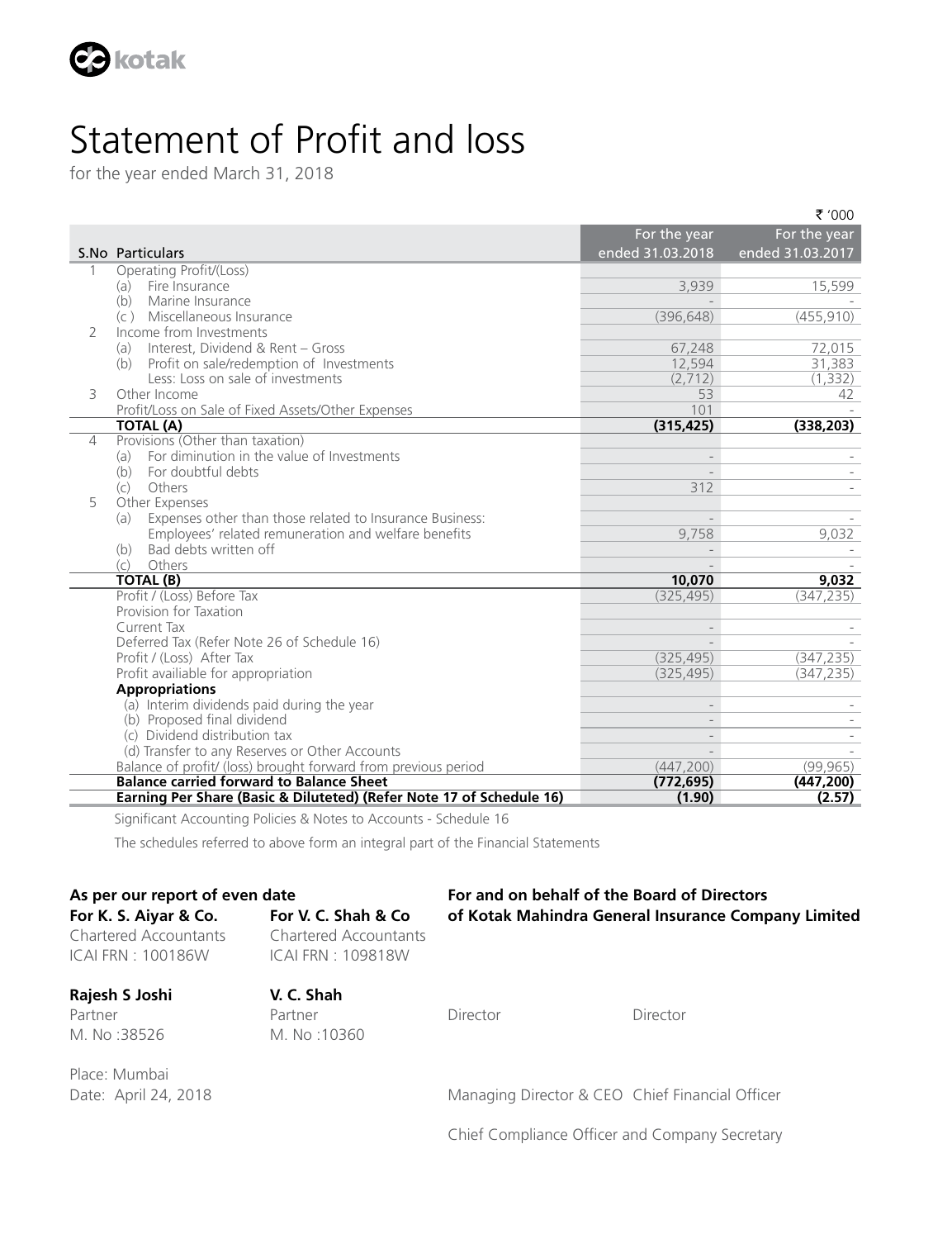# REVENUE ACCOUNT

for the year ended March 31, 2018

|   |                                     |          |        |                |                               |                     |                          |                          |                               | ₹ '000       |
|---|-------------------------------------|----------|--------|----------------|-------------------------------|---------------------|--------------------------|--------------------------|-------------------------------|--------------|
|   | S.No Particulars                    | Schedule |        |                | For the year ended 31.03.2018 |                     |                          |                          | For the year ended 31.03.2017 |              |
|   |                                     |          | Fire   |                | Marine Miscellaneous          | <b>Total</b>        | <b>Fire</b>              |                          | Marine Miscellaneous          | <b>Total</b> |
|   | Premiums earned (Net)               | 1        | 23,564 |                |                               | 1,135,184 1,158,748 | 14,261                   | ä,                       | 314,312                       | 328,573      |
| 2 | Profit/ (Loss) on sale/redemption   |          | 154    |                | 12,624                        | 12,778              | 5                        |                          | 10,308                        | 10,313       |
|   | of Investments                      |          |        |                |                               |                     |                          |                          |                               |              |
| 3 | Others - Miscellaneous Income       |          | 0.8    |                | 68                            | 69                  | 0.01                     | ä,                       | 14                            | 14           |
| 4 | Interest, Dividend & Rent - Gross   |          | 2,718  |                | 86,265                        | 88,983              | 438                      | $\overline{\phantom{a}}$ | 24,778                        | 25,216       |
|   | TOTAL (A)                           |          | 26,437 | $\blacksquare$ | 1,234,141                     | 1,260,578           | 14,704                   | $\blacksquare$           | 349,412                       | 364,116      |
| 5 | Claims Incurred (Net)               | 2        | 9,226  |                | 821.078                       | 830.304             | (379)                    | ä,                       | 240.523                       | 240,144      |
| 6 | Commission                          | 3        | (84)   |                | 134,177                       | 134,093             | (690)                    | ٠                        | 37,545                        | 36,855       |
|   | Contribution to Solatium Fund       |          |        |                | 594                           | 594                 | $\overline{\phantom{a}}$ | ٠                        | 246                           | 246          |
| 8 | Operating Expenses related to       | 4        | 13,356 |                | 674,940                       | 688,296             | 174                      | ٠                        | 527,008                       | 527,182      |
|   | Insurance Business                  |          |        |                |                               |                     |                          |                          |                               |              |
| 9 | Premium Deficiency                  |          |        |                |                               |                     |                          |                          |                               |              |
|   | TOTAL (B)                           |          | 22,498 |                |                               | 1,630,789 1,653,287 | (895)                    |                          | 805,322                       | 804,427      |
|   | <b>Operating Profit/(Loss) from</b> |          | 3,939  |                | (396, 648)                    | (392,709)           | 15,599                   |                          | (455, 910)                    | (440, 311)   |
|   | Fire/Marine/Miscellaneous           |          |        |                |                               |                     |                          |                          |                               |              |
|   | Business $C = (A - B)$              |          |        |                |                               |                     |                          |                          |                               |              |
|   | <b>APPROPRIATIONS</b>               |          |        |                |                               |                     |                          | ×                        |                               |              |
|   | Transfer to Shareholders' Account   |          | 3,939  |                | (396.648)                     | (392, 709)          | 15,599                   | $\overline{\phantom{a}}$ | (455, 910)                    | (440, 311)   |
|   | Transfer to Catastrophe Reserve     |          |        |                |                               |                     |                          | ×.                       |                               |              |
|   | Transfer to Other Reserves          |          |        |                |                               |                     |                          | ÷,                       |                               |              |
|   | TOTAL (C)                           |          | 3,939  | $\blacksquare$ | (396, 648)                    | (392,709)           | 15,599                   | ۰                        | (455, 910)                    | (440, 311)   |

Significant Accounting Policies & Notes to Accounts - Schedule 16

The schedules referred to above form an integral part of the Financial Statements

As required by Sec 40C(2) of Insurance Act, 1938 as amended by Insurance Laws (Amendment) Act 2015, we hereby certify that all expenses of manangement in respect of General Insurance business transactions in India by the company have been fully recognised in the revenue account as expenses.

ICAI FRN : 100186W ICAI FRN : 109818W

Chartered Accountants Chartered Accountants

# **Rajesh S Joshi V. C. Shah**  Partner **Partner** Partner **Director Director Director** M. No :38526 M. No :10360

Place: Mumbai

## **As per our report of even date For and on behalf of the Board of Directors For K. S. Aiyar & Co. For V. C. Shah & Co of Kotak Mahindra General Insurance Company Limited**

Date: April 24, 2018 Managing Director & CEO Chief Financial Officer

Chief Compliance Officer and Company Secretary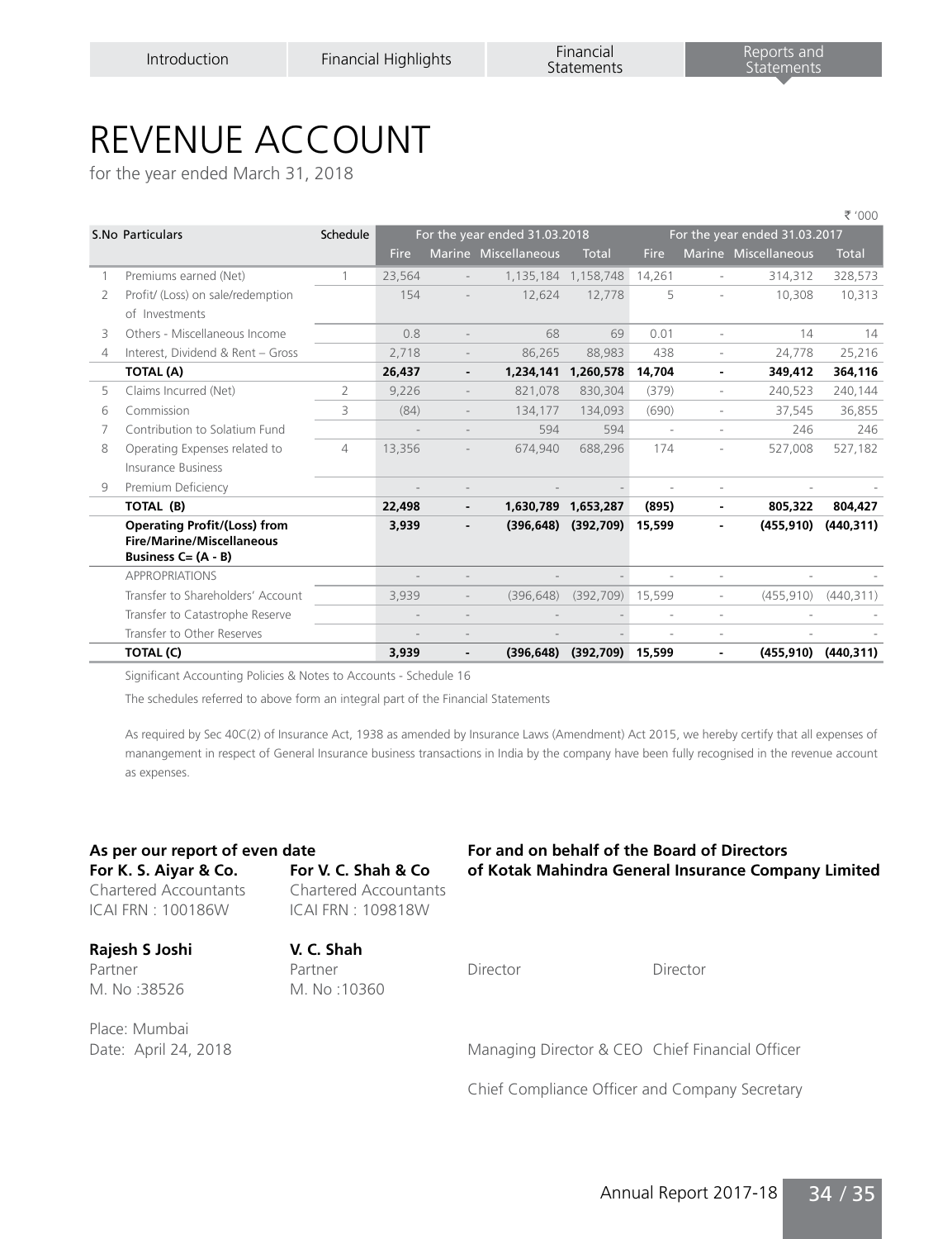

# Receipts & Payments Account

for the year ended March 31, 2018

|                                                                           |                 | ₹ '000          |
|---------------------------------------------------------------------------|-----------------|-----------------|
|                                                                           | For the year    | For the year    |
| <b>Particulars</b>                                                        | ended 31.03.201 | ended 31.03.201 |
| Cash Flows from the operating activities:                                 |                 |                 |
| Premium received from policyholders, including advance receipts           | 2,184,766       | 1,002,230       |
| Payments to the re-insurers, net of commissions and claims                | (126, 431)      | (42, 456)       |
| Payments of claims                                                        | (385, 906)      | (76, 821)       |
| Payments of commission and brokerage                                      | (154, 300)      | (40, 387)       |
| Payments of other operating expenses                                      | (749, 177)      | (595, 243)      |
| Deposits, advances and staff loans                                        | (4, 276)        | (12, 359)       |
| Income taxes paid (Net)                                                   | (26)            | (46)            |
| Service Tax/GST paid                                                      | (239, 549)      | (6, 611)        |
| Net cash flow from operating activities (A)                               | 525,101         | 228,308         |
| Cash flows from investing activities:                                     |                 |                 |
| Purchase of fixed assets                                                  |                 | (44, 483)       |
| Proceeds from sale of fixed assets                                        | 1,452           |                 |
| Purchases of investments                                                  | (4, 106, 940)   | (3, 143, 963)   |
| Sales of investments                                                      | 2,986,279       | 2,909,951       |
| Repayments received                                                       | 111,100         | 5,500           |
| Rents/Interests/ Dividends received                                       | 139,827         | 77,437          |
| Investments in money market instruments and in liquid mutual funds (Net)* | 6,079           | (3,987)         |
| Expenses related to investments                                           | (272)           | (173)           |
| Net cash flow from investing activities (B)                               | (862, 475)      | (199, 718)      |
| <b>Cash flows from financing activities:</b>                              |                 |                 |
| Proceeds from issuance of share capital                                   | 400,000         |                 |
| Proceeds from borrowing                                                   |                 |                 |
| Repayments of borrowing                                                   |                 |                 |
| Interest/dividends paid                                                   |                 |                 |
| Net cash flow from financing activities (C')                              | 400,000         |                 |
| Effect of foreign exchange rates on cash and cash equivalents, (Net) (D)  |                 |                 |
| Net decrease in cash and cash equivalents: (A+B+C+D)                      | 62,626          | 28,590          |
| Cash and cash equivalents at the beginning of the year                    | 32,703          | 4,113           |
| Cash and cash equivalents at the end of the year                          | 95,329          | 32,703          |
| Net increase/(decrease) in cash and cash equivalents                      | 62,626          | 28,590          |

**As per our report of even date For and on behalf of the Board of Directors For K. S. Aiyar & Co. For V. C. Shah & Co of Kotak Mahindra General Insurance Company Limited**

Chartered Accountants Chartered Accountants ICAI FRN : 100186W ICAI FRN : 109818W

**Rajesh S Joshi V. C. Shah**  Partner **Partner Partner** Director **Director** Director M. No :38526 M. No :10360

Place: Mumbai

Date: April 24, 2018 Managing Director & CEO Chief Financial Officer

Chief Compliance Officer and Company Secretary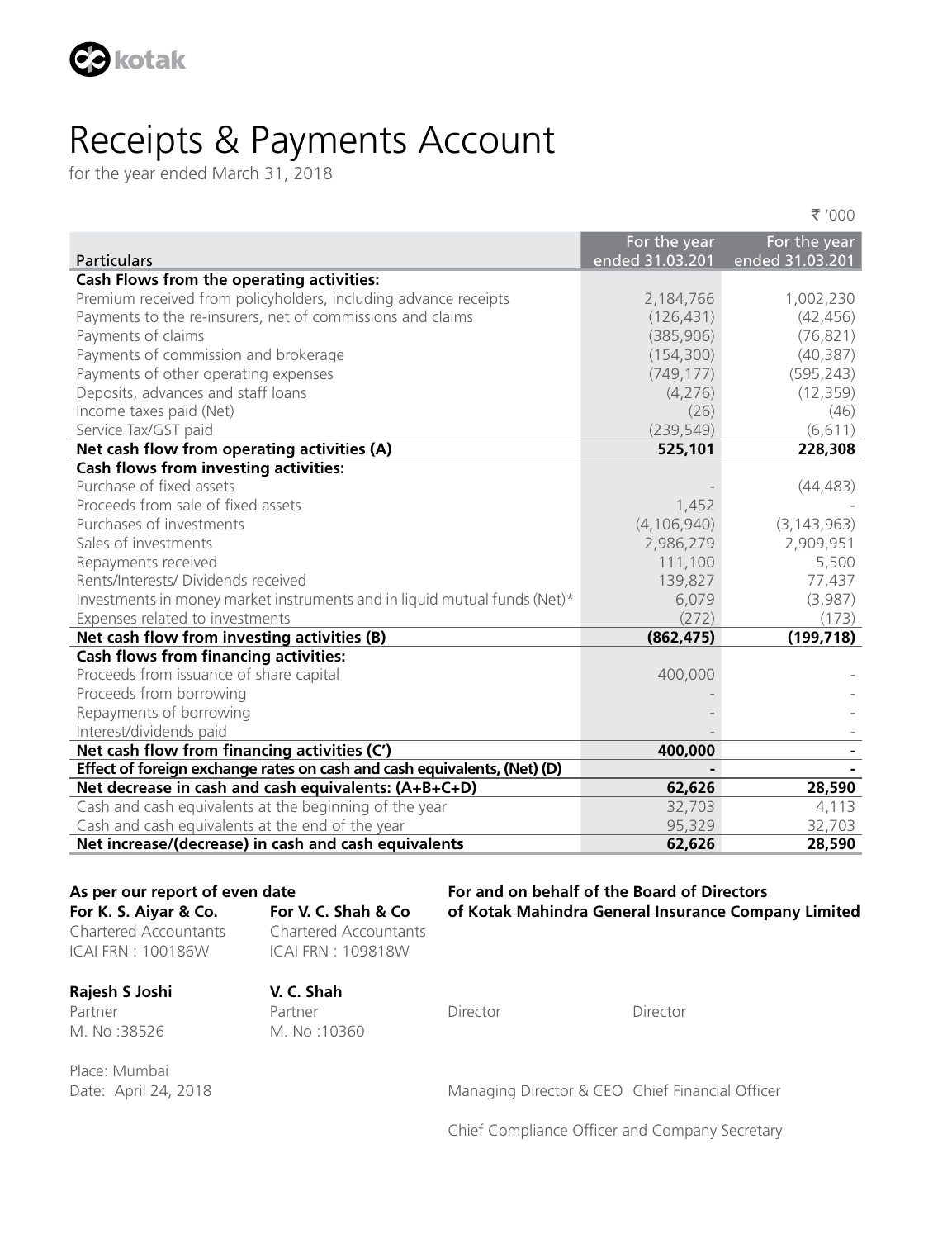# Notes

Forming Part of Financial Statements for the year ended March 31, 2018

# **SCHEDULE 1 - PREMIUM EARNED (NET)**

|                                         |                               |                          |                          |                            |             |                               |   |                | ₹ '000          |  |  |  |
|-----------------------------------------|-------------------------------|--------------------------|--------------------------|----------------------------|-------------|-------------------------------|---|----------------|-----------------|--|--|--|
|                                         | For the year ended 31.03.2018 |                          |                          |                            |             | For the year ended 31.03.2017 |   |                |                 |  |  |  |
|                                         | <b>Fire</b>                   | <b>Marine</b>            | Miscellaneous*           | <b>Total</b>               | <b>Fire</b> | <b>Marine</b>                 |   | Miscellaneous* | <b>Total</b>    |  |  |  |
| <b>Particulars</b>                      |                               | Cargo Others             |                          |                            |             | Cargo Others                  |   |                |                 |  |  |  |
| Premium from direct business written :  | 81,556                        |                          |                          | 1,772,359 1,853,915        | 9,281       |                               |   |                | 811,248 820,529 |  |  |  |
| Add: Premium on reinsurance accepted    | 22,029                        |                          | 4,668                    | 26,697                     | 23,906      | ٠                             |   | 4,226.6        | 28,133          |  |  |  |
| Less : Premium on reinsurance ceded     | 59,897                        | $\overline{\phantom{a}}$ | 191,309                  | 251,206                    | 11,096      | ۰                             |   | 70,284         | 81,380          |  |  |  |
| <b>Net Premium</b>                      | 43,688                        | $\blacksquare$           | $\overline{\phantom{0}}$ | 1,585,718 1,629,406 22,091 |             |                               |   |                | 745,191 767,282 |  |  |  |
| Adjustment for change in reserve for    |                               |                          |                          |                            |             |                               |   |                |                 |  |  |  |
| unexpired risks:                        |                               |                          |                          |                            |             |                               |   |                |                 |  |  |  |
| Change in the unexpired risk reserve    | 20,124                        |                          | 450,534                  | 470.658                    | 7,830       |                               |   |                | 430,879 438,709 |  |  |  |
| Total Premium Earned (Net)              | 23,564                        |                          |                          | 1,135,184 1,158,748        | 14,261      |                               |   |                | 314,312 328,573 |  |  |  |
| Premium Income from business effected : |                               |                          |                          |                            |             |                               |   |                |                 |  |  |  |
| In India                                | 23,564                        |                          |                          | 1,135,184 1,158,748        | 14.261      |                               |   |                | 314,312 328,573 |  |  |  |
| Outside India                           |                               |                          |                          |                            |             |                               | ٠ |                |                 |  |  |  |
| <b>Total Premium Earned (Net)</b>       | 23,564                        |                          |                          | 1,135,184 1,158,748        | 14,261      |                               |   |                | 314.312 328.573 |  |  |  |

\*Refer Schedule 1A

#### **SCHEDULE 1A - PREMIUM EARNED (NET)**

` '000

#### For the year ended 31.03.2018

| <b>Particulars</b>                                        | Motor<br><b>OD</b> | Motor<br><b>TP</b> | Motor<br>Total    | Workmen's<br>Compensation Liability | Public | Engineering Aviation Accident |                          | Personal | Health<br>Insurance | Trade<br><b>Credit</b> | Others | <b>Total</b>          |
|-----------------------------------------------------------|--------------------|--------------------|-------------------|-------------------------------------|--------|-------------------------------|--------------------------|----------|---------------------|------------------------|--------|-----------------------|
| Premium from direct business<br>written:                  | 814,659            |                    | 579,048 1,393,707 |                                     |        |                               |                          | 71,015   | 252,789             | $\sim$                 | 54,848 | 1,772,359             |
| Add: Premium on<br>reinsurance accepted                   |                    |                    |                   |                                     |        | 4,668                         |                          |          |                     |                        |        | 4,668                 |
| Less : Premium on reinsurance<br>ceded                    | 60,029             | 37,699             | 97,728            |                                     |        | 542                           | $\sim$                   | 45,623   | 12,723              | $\sim$                 | 34,693 | 191,309               |
| <b>Net Premium</b>                                        | 754,630            |                    | 541,349 1,295,979 |                                     |        | 4,126                         |                          | 25,392   | 240,066             | $\sim$                 |        | 20,155 1,585,718      |
| Adjustment for change in<br>reserve for unexpired risks : |                    |                    |                   |                                     |        |                               |                          |          |                     |                        |        |                       |
| Change in the unexpired risk<br>reserve                   | 152,304            | 160,952            | 313,256           |                                     |        | 104                           |                          | 4,004    | 110,445             | $\sim$                 | 22,725 | 450,534               |
| <b>Total Premium Earned</b><br>(Net)                      | 602,326            | 380,397            | 982,723           |                                     |        | 4,022                         | $\sim$                   | 21,388   | 129,621             |                        |        | $-(2,570)$ 1,135,184  |
| Premium Income from<br>business effected :                |                    |                    |                   |                                     |        |                               |                          |          |                     |                        |        |                       |
| In India                                                  | 602,326            | 380,397            | 982,723           |                                     |        | 4,022                         | $\overline{\phantom{a}}$ | 21,388   | 129,621             | $\sim$                 |        | $(2,570)$ 1,135,184   |
| Outside India                                             |                    |                    | $\blacksquare$    |                                     |        |                               |                          |          |                     |                        |        |                       |
| <b>Total Premium Earned</b><br>(Net)                      | 602,326            | 380,397            | 982,723           |                                     |        | 4,022                         | $\blacksquare$           | 21,388   | 129,621             |                        |        | $-$ (2,570) 1,135,184 |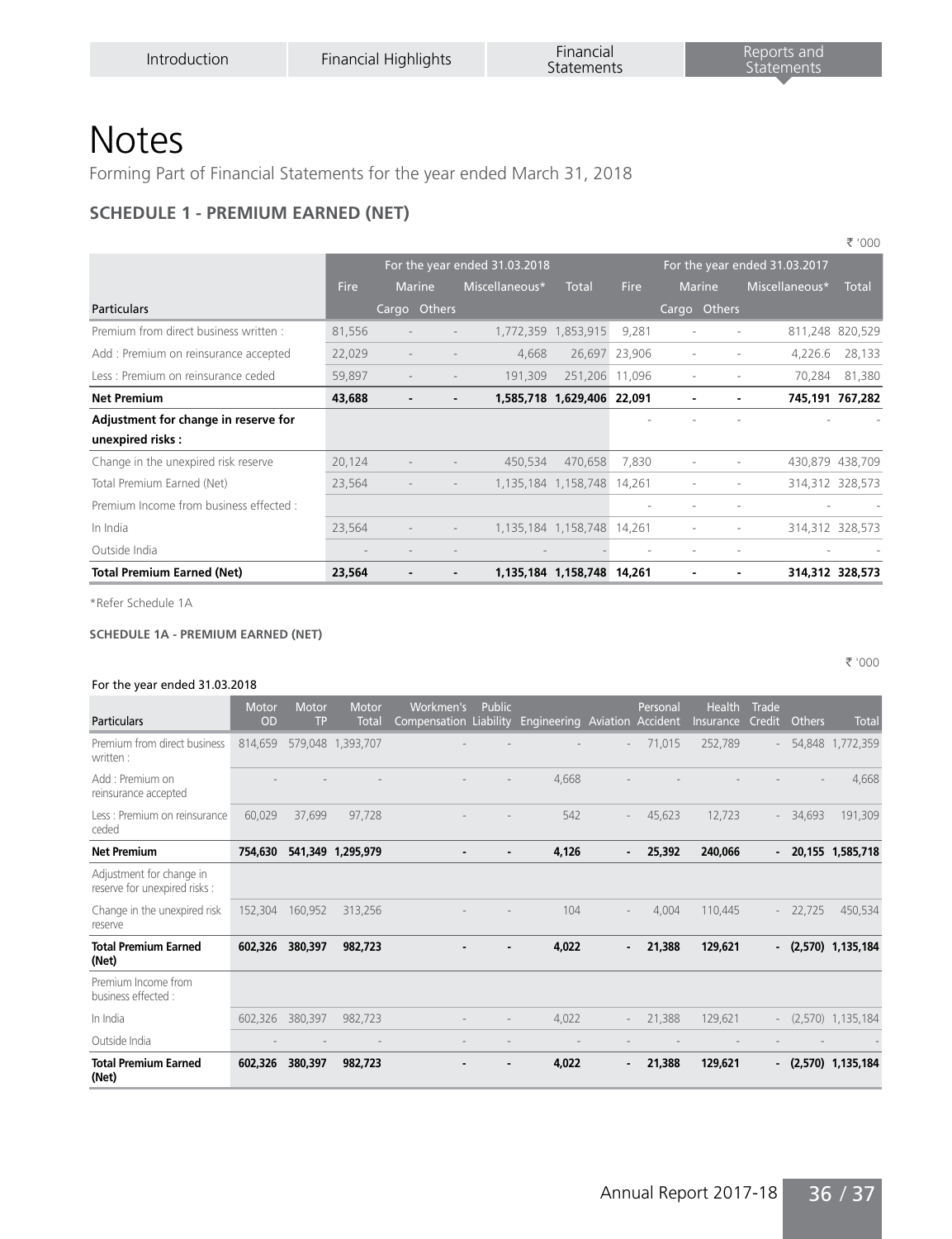

Forming Part of Financial Statements for the year ended March 31, 2018

#### For the year ended 31.03.2017

| Particulars                                               | Motor<br>OD | Motor<br>TP | Motor<br><b>Total</b>    | Workmen's<br>Compensation Liability | Public         | Engineering | Aviation | Personal<br>Accident | <b>Health</b><br>Insurance | Trade<br><b>Credit</b> | Others | <b>Total</b> |
|-----------------------------------------------------------|-------------|-------------|--------------------------|-------------------------------------|----------------|-------------|----------|----------------------|----------------------------|------------------------|--------|--------------|
| Premium from direct business<br>written:                  | 448,954     | 240,298     | 689,252                  |                                     |                |             | $\sim$   | 27,452               | 94,492                     |                        | 53     | 811,248      |
| Add : Premium on<br>reinsurance accepted                  | ٠           | (0.4)       | (0.4)                    |                                     |                | 4,227       |          |                      |                            |                        |        | 4,226.6      |
| Less : Premium on reinsurance<br>ceded                    | 30,933      | 16,556.6    | 47,490                   |                                     |                | 374         |          | 17,656               | 4,725                      | ٠                      | 39     | 70,284       |
| <b>Net Premium</b>                                        | 418,021     | 223,741     | 641,762                  | ۰                                   |                | 3,853       | ۰        | 9,795                | 89,767                     | $\blacksquare$         | 14     | 745,191      |
| Adjustment for change in<br>reserve for unexpired risks : |             |             |                          |                                     |                |             |          |                      |                            |                        |        |              |
| Change in the unexpired risk<br>reserve                   | 238,099     | 126,974     | 365,073                  |                                     |                | 1,394       |          | 11,172               | 53,219                     |                        | 21     | 430,879      |
| <b>Total Premium Earned</b><br>(Net)                      | 179,922     | 96,767      | 276,689                  |                                     | $\blacksquare$ | 2,459       | $\sim$   | (1, 377)             | 36,548                     | $\blacksquare$         | (7)    | 314,312      |
| Premium Income from<br>business effected :                |             |             |                          |                                     |                |             |          |                      |                            |                        |        |              |
| In India                                                  | 179,922     | 96,767      | 276,689                  |                                     |                | 2,459       | $\sim$   | (1, 377)             | 36,548                     | ٠                      | (7)    | 314,312      |
| Outside India                                             | ٠           | ٠           | $\overline{\phantom{a}}$ |                                     |                | ٠           |          | ٠                    |                            |                        |        |              |
| <b>Total Premium Earned</b><br>(Net)                      | 179,922     | 96,767      | 276,689                  |                                     |                | 2,459       | $\sim$   | (1, 377)             | 36,548                     |                        | (7)    | 314,312      |

` '000

#### **SCHEDULE 2 - CLAIMS INCURRED (NET)**

|                                                                               |                          |                          |              |                               |              |                          |               |                               | ₹ '000          |
|-------------------------------------------------------------------------------|--------------------------|--------------------------|--------------|-------------------------------|--------------|--------------------------|---------------|-------------------------------|-----------------|
|                                                                               |                          |                          |              | For the year ended 31.03.2018 |              |                          |               | For the year ended 31.03.2017 |                 |
|                                                                               | Fire                     | <b>Marine</b>            |              | Miscellaneous*                | <b>Total</b> | Fire                     | <b>Marine</b> | Miscellaneous*                | <b>Total</b>    |
| Particulars                                                                   |                          |                          | Cargo Others |                               |              |                          | Cargo Others  |                               |                 |
| Claims Paid Direct                                                            | 4,837                    |                          |              | 369,372                       | 374,209      | ٠                        |               | 68,595                        | 68,595          |
| Add: Claims on Re-insurance accepted to<br>direct claims                      | 804                      |                          |              | 169                           | 973          | 396                      |               | 237.8                         | 157.7           |
| Less: Claims on Re-insurance Ceded to claims                                  | 2,595                    |                          |              | 45,246                        | 47,841       | $\sim$                   |               | 3,429                         | 3,429           |
| <b>Net Claims Paid</b>                                                        | 3,046                    |                          |              | 324,295                       | 327,341      | 396                      |               | 65,404                        | 65,008          |
| Claims Outstanding (Inculding IBNR and<br>IBNER)                              |                          |                          |              |                               |              |                          |               |                               |                 |
| Add: Claims Outstanding at the end of the<br>year (Net of Reinsurance)        | 6,197                    |                          |              | 673,903                       | 680,100      | 17                       |               |                               | 177,120 177,137 |
| Less: Claims Outstanding at the beginning of<br>the year (Net of Reinsurance) | 17                       |                          |              | 177,120                       | 177,137      |                          |               | 2.001                         | 2,001           |
| <b>Total Claims Incurred (Net)</b>                                            | 9,226                    |                          |              | 821,078                       | 830,304      | 379                      |               |                               | 240,523 240,144 |
| Claims paid to claimants:                                                     |                          |                          |              |                               |              |                          |               |                               |                 |
| In India                                                                      | 9,226                    |                          |              | 821,078                       | 830,304      | 379                      |               |                               | 240,523 240,144 |
| Outside India                                                                 | $\overline{\phantom{a}}$ | $\overline{\phantom{a}}$ |              |                               |              | $\overline{\phantom{a}}$ |               |                               |                 |
| <b>Total Claims Incurred</b>                                                  | 9,226                    |                          |              | 821,078                       | 830,304      | 379                      |               |                               | 240,523 240,144 |

\*Refer Schedule 2A SCHEDULE 2A - CLAIMS INCURRED (NET)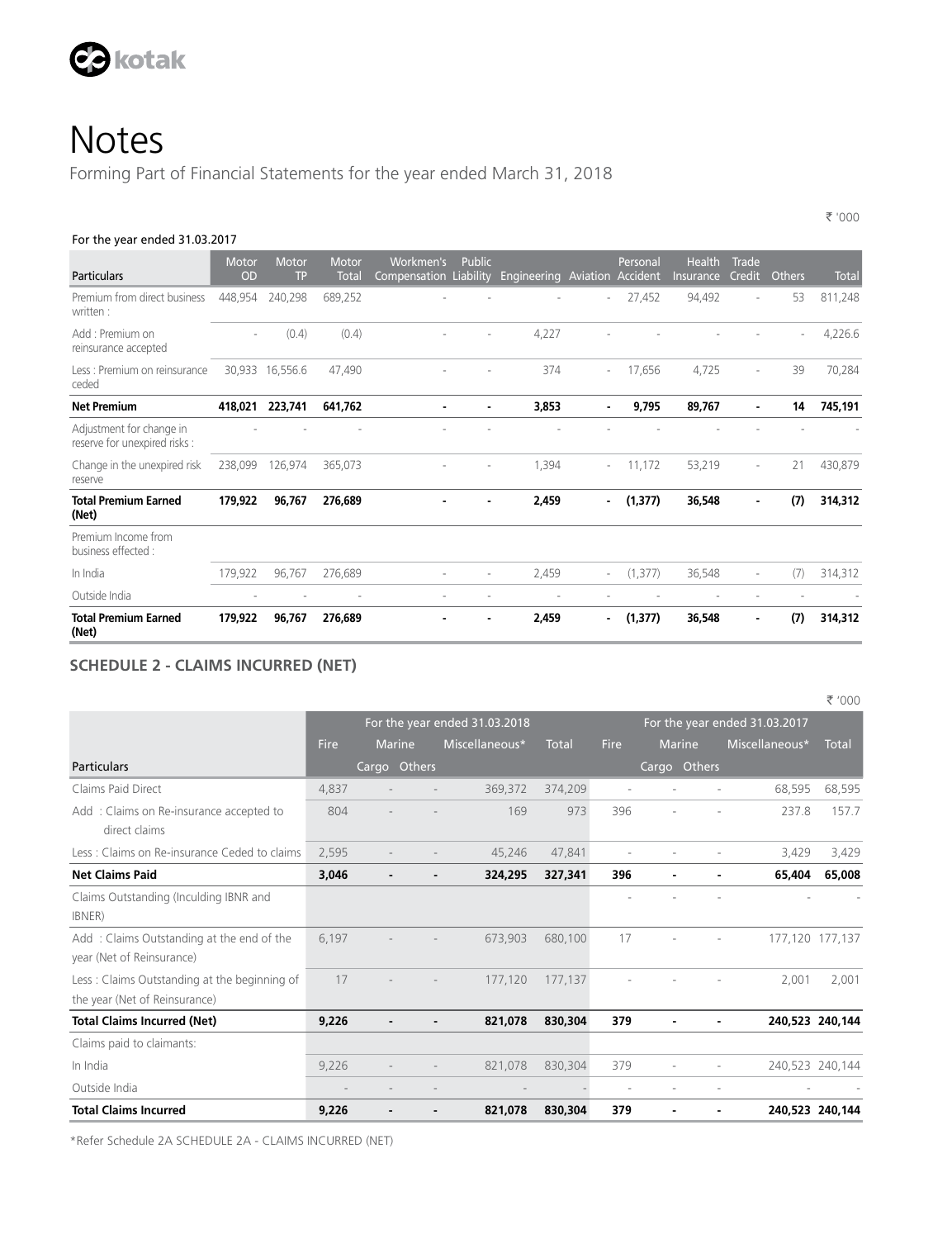Forming Part of Financial Statements for the year ended March 31, 2018

#### **SCHEDULE 2A - CLAIMS INCURRED (NET)**

#### For the year ended 31.03.2018

` '000

` '000

| Particulars                                                                      | Motor<br>OD | Motor<br><b>TP</b> | Motor<br><b>Total</b> | Workmen's<br>Compensation Liability | Public | Engineering Aviation |                          | Personal<br>Accident | Health<br>Insurance | Trade<br><b>Credit</b>   | Others         | <b>Total</b> |
|----------------------------------------------------------------------------------|-------------|--------------------|-----------------------|-------------------------------------|--------|----------------------|--------------------------|----------------------|---------------------|--------------------------|----------------|--------------|
| Claims Paid Direct                                                               | 307,829     | 5,259              | 313,088               |                                     |        |                      |                          | 7,050                | 49,231              |                          | 3              | 369,372      |
| Add: Claims on Re-insurance<br>accepted to direct claims                         |             |                    |                       |                                     |        | 169                  |                          |                      |                     |                          |                | 169          |
| Less : Claims on Re-insurance<br>Ceded to claims                                 | 38,737      | 263                | 39,000                |                                     |        |                      |                          | 3,783                | 2,461               |                          | $\overline{2}$ | 45,246       |
| Net Claims Paid                                                                  | 269,092     | 4,996              | 274,088               |                                     |        | 169                  |                          | 3,267                | 46,770              |                          |                | 324,295      |
| Claims Outstanding (Inculding<br>IBNR and IBNER)                                 |             |                    |                       |                                     |        |                      |                          |                      |                     |                          |                |              |
| Add: Claims Outstanding at<br>the end of the year (Net of<br>Reinsurance)        | 124,676     | 515,913            | 640,589               |                                     |        |                      |                          | 9,312                | 22,674              | $\sim$                   | 1,328          | 673,903      |
| Less: Claims Outstanding<br>at the beginning of the year<br>(Net of Reinsurance) | 49,208      | 118,685            | 167,893               |                                     |        |                      | $\overline{\phantom{a}}$ | 1,332                | 7,894               |                          |                | 177,120      |
| <b>Total Claims Incurred (Net)</b>                                               | 344,560     | 402,224            | 746,784               |                                     |        | 169                  |                          | 11,247               | 61,550              |                          | 1,328          | 821,078      |
| Claims paid to claimants:                                                        |             |                    |                       |                                     |        |                      |                          |                      |                     |                          |                |              |
| In India                                                                         | 344,560     | 402,224            | 746,784               |                                     |        | 169                  |                          | 11,247               | 61,550              |                          | 1,328          | 821,078      |
| Outside India                                                                    |             |                    |                       |                                     |        |                      |                          |                      |                     |                          |                |              |
| <b>Total Claims Incurred</b>                                                     | 344,560     | 402,224            | 746.784               |                                     |        | 169                  | $\overline{\phantom{a}}$ | 11,247               | 61,550              | $\overline{\phantom{a}}$ | 1,328          | 821,078      |

#### For the year ended 31.03.2017

| Particulars                                                                      | Motor<br>OD | Motor<br><b>TP</b> | Motor<br><b>Total</b> | Workmen's<br>Compensation Liability | <b>Public</b> | Engineering |                          | Personal<br><b>Aviation Accident</b> | <b>Health</b><br>Insurance | Trade<br><b>Credit</b> | Others | <b>Total</b> |
|----------------------------------------------------------------------------------|-------------|--------------------|-----------------------|-------------------------------------|---------------|-------------|--------------------------|--------------------------------------|----------------------------|------------------------|--------|--------------|
| Claims Paid Direct                                                               | 59,017      | 304                | 59,321                |                                     |               |             |                          |                                      | 9,274                      |                        |        | 68,595       |
| Add: Claims on Re-insurance<br>accepted to direct claims                         |             | (1)                | (0.8)                 |                                     |               | 238.6       |                          |                                      |                            |                        |        | 237.8        |
| Less : Claims on Re-insurance<br>Ceded to claims                                 | 3,059       | 15                 | 3,074                 |                                     |               |             |                          |                                      | 355                        |                        |        | 3,429        |
| Net Claims Paid                                                                  | 55,958      | 287.9              | 56,246                | ٠                                   | ٠             | 239         | ٠                        | ٠                                    | 8,919                      | ٠                      | $\sim$ | 65,404       |
| Claims Outstanding (Inculding<br>IBNR and IBNER)                                 |             |                    |                       |                                     |               |             |                          |                                      |                            |                        |        |              |
| Add: Claims Outstanding at<br>the end of the year (Net of<br>Reinsurance)        | 49.208      | 118,685            | 167.893               |                                     |               |             | ×                        | 1,332                                | 7.894                      |                        |        | 177,120      |
| Less: Claims Outstanding<br>at the beginning of the year<br>(Net of Reinsurance) | 838         | 1,151              | 1,989                 |                                     |               |             |                          |                                      | 12                         |                        |        | 2,001        |
| <b>Total Claims Incurred (Net)</b>                                               | 104,328     | 117,822            | 222,150               |                                     |               | 239         | $\blacksquare$           | 1,332                                | 16,801                     |                        |        | 240,523      |
| Claims paid to claimants:                                                        |             |                    |                       |                                     |               |             |                          |                                      |                            |                        |        |              |
| In India                                                                         | 104,328     | 117,822            | 222,150               |                                     |               | 239         | $\sim$                   | 1,332                                | 16,801                     | ٠                      |        | 240,523      |
| Outside India                                                                    |             |                    | ٠                     | ٠                                   | ٠             | ٠           | $\overline{\phantom{a}}$ |                                      |                            | ٠                      |        |              |
| <b>Total Claims Incurred</b>                                                     | 104,328     | 117,822            | 222,150               | ٠                                   | -             | 239         | $\blacksquare$           | 1,332                                | 16,801                     | $\blacksquare$         |        | 240,523      |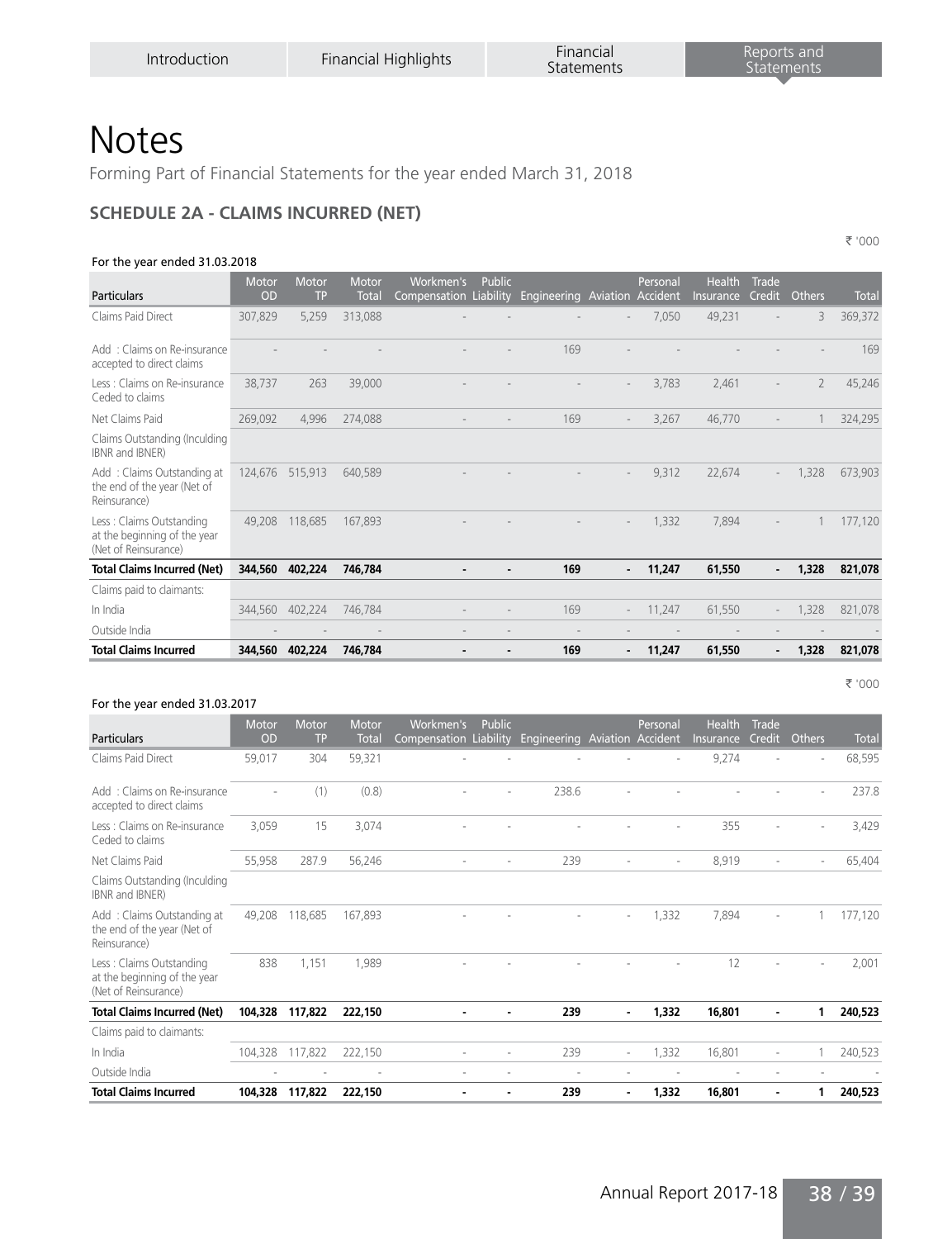

Forming Part of Financial Statements for the year ended March 31, 2018

### **SCHEDULE 3 - COMMISSION**

|                                                                                                                     |       |                          |                          |                               |         |                          |               |   |                               | ₹ '000       |
|---------------------------------------------------------------------------------------------------------------------|-------|--------------------------|--------------------------|-------------------------------|---------|--------------------------|---------------|---|-------------------------------|--------------|
|                                                                                                                     |       |                          |                          | For the year ended 31.03.2018 |         |                          |               |   | For the year ended 31.03.2017 |              |
|                                                                                                                     | Fire  | Marine                   |                          | Miscellaneous*                | Total   | <b>Fire</b>              | <b>Marine</b> |   | Miscellaneous*                | <b>Total</b> |
| Particulars                                                                                                         |       | Cargo Others             |                          |                               |         |                          | Cargo Others  |   |                               |              |
| <b>Commission Paid Direct</b>                                                                                       | 9,118 |                          |                          | 173.151                       | 182,269 | 67                       | ٠             |   | 49.732                        | 49.798       |
| Add: Commission paid on Re-insurance                                                                                | 406   |                          |                          | 42                            | 448     | 309                      | ÷             | ٠ | 37                            | 346          |
| Accepted                                                                                                            |       |                          |                          |                               |         |                          |               |   |                               |              |
| Commission earned on Re-insurance<br>Less:                                                                          | 9,608 |                          |                          | 39,016                        | 48.624  | 1.065                    |               |   | 12.224                        | 13,289       |
| Ceded                                                                                                               |       |                          |                          |                               |         |                          |               |   |                               |              |
| <b>Net Commission</b>                                                                                               | (84)  | $\overline{\phantom{0}}$ | $\blacksquare$           | 134,177                       | 134,093 | 690                      | ۰.            |   | 37,545                        | 36,855       |
| Break-up of the expenses (Gross) incurred<br>to procure business to be furnished as per<br>details indicated below: |       |                          |                          |                               |         |                          |               |   |                               |              |
| Agents                                                                                                              | 150   |                          |                          | 13.074                        | 13,224  | ٠                        | ÷             | ÷ | 160                           | 160          |
| <b>Brokers</b>                                                                                                      | 368   |                          |                          | 36.567                        | 36.935  | 9                        | ÷             | ÷ | 7.937                         | 7,946        |
| Corporate Agency                                                                                                    | 8,600 |                          |                          | 95,061                        | 103,661 | 57                       | ÷             |   | 36,308                        | 36,365       |
| Others                                                                                                              |       |                          |                          | 28,449                        | 28,449  | $\overline{\phantom{a}}$ | ٠             | ٠ | 5,327                         | 5,327        |
| TOTAL (B)                                                                                                           | 9,118 |                          |                          | 173,151                       | 182,269 | 66                       | ۰             |   | 49.732                        | 49,798       |
| Commission Paid                                                                                                     |       |                          |                          |                               |         |                          |               |   |                               |              |
| In India                                                                                                            | 9,118 |                          |                          | 173,151                       | 182,269 | 66                       |               |   | 49,732                        | 49,798       |
| Outside India                                                                                                       |       |                          |                          |                               |         | ٠                        | ٠             |   |                               |              |
| <b>Total Premium Earned (Net)</b>                                                                                   | 9,118 | $\blacksquare$           | $\overline{\phantom{a}}$ | 173,151                       | 182,269 | 66                       | ٠             |   | 49,732                        | 49,798       |

\*Refer Schedule 3A

#### For the year ended 31.03.2018

|                                                                                                                           | Motor     | <b>Motor</b>   | Motor        | Workmen's              | <b>Public</b> |                |                          | Personal     | <b>Health</b> | Trade                    |               |              |
|---------------------------------------------------------------------------------------------------------------------------|-----------|----------------|--------------|------------------------|---------------|----------------|--------------------------|--------------|---------------|--------------------------|---------------|--------------|
| <b>Particulars</b>                                                                                                        | <b>OD</b> | <b>TP</b>      | <b>Total</b> | Compensation Liability |               | Engineering    | Aviation Accident        |              | Insurance     | Credit                   | <b>Others</b> | <b>Total</b> |
| <b>Commission Paid Direct</b>                                                                                             | 130,002   | 35             | 130,037      |                        |               |                |                          | 96           | 34,358        |                          | 8,660         | 173,151      |
| Add: Commission paid on                                                                                                   |           |                |              |                        |               | 42             |                          |              |               |                          |               | 42           |
| Re-insurance Accepted                                                                                                     |           |                |              |                        |               |                |                          |              |               |                          |               |              |
| Less: Commission earned on                                                                                                | 6,110     | 1,448          | 7,558        |                        |               |                |                          | 23,200       | 1,940         |                          | 6,318         | 39,016       |
| Re-insurance Ceded                                                                                                        |           |                |              |                        |               |                |                          |              |               |                          |               |              |
| <b>Net Commission</b>                                                                                                     | 123,892   | (1, 413)       | 122,479      |                        |               | 42             |                          | $-(23, 104)$ | 32,418        | $\blacksquare$           | 2,342         | 134,177      |
| Break-up of the expenses<br>(Gross) incurred to procure<br>business to be furnished<br>as per details indicated<br>below: |           |                |              |                        |               |                |                          |              |               |                          |               |              |
| Agents                                                                                                                    | 12,828    | 16             | 12,844       |                        |               |                |                          | 5            | 188           |                          | 37            | 13,074       |
| <b>Brokers</b>                                                                                                            | 32,680    | $\overline{2}$ | 32,682       |                        |               |                | $\overline{\phantom{a}}$ | 61           | 3,792         | $\overline{\phantom{0}}$ | 32            | 36,567       |
| Corporate Agency                                                                                                          | 56,184    | 16             | 56,200       |                        |               |                | $\overline{\phantom{a}}$ | 30           | 30,240        | $\sim$                   | 8,591         | 95,061       |
| Others                                                                                                                    | 28,310    |                | 28,311       |                        |               |                |                          |              | 138           |                          |               | 28,449       |
| <b>TOTAL (B)</b>                                                                                                          | 130,002   | 35             | 130,037      |                        |               | $\blacksquare$ | $\overline{\phantom{a}}$ | 96           | 34,358        |                          | 8,660         | 173,151      |
| Commission Paid                                                                                                           |           |                |              |                        |               |                |                          |              |               |                          |               |              |
| In India                                                                                                                  | 130,002   | 35             | 130,037      |                        |               |                |                          | 96           | 34,358        | $\overline{a}$           | 8,660         | 173,151      |
| Outside India                                                                                                             |           |                |              |                        |               |                |                          |              |               |                          |               |              |
| <b>Net Commission</b>                                                                                                     | 130,002   | 35             | 130,037      |                        |               |                |                          | 96           | 34,358        |                          | 8,660         | 173,151      |

` '000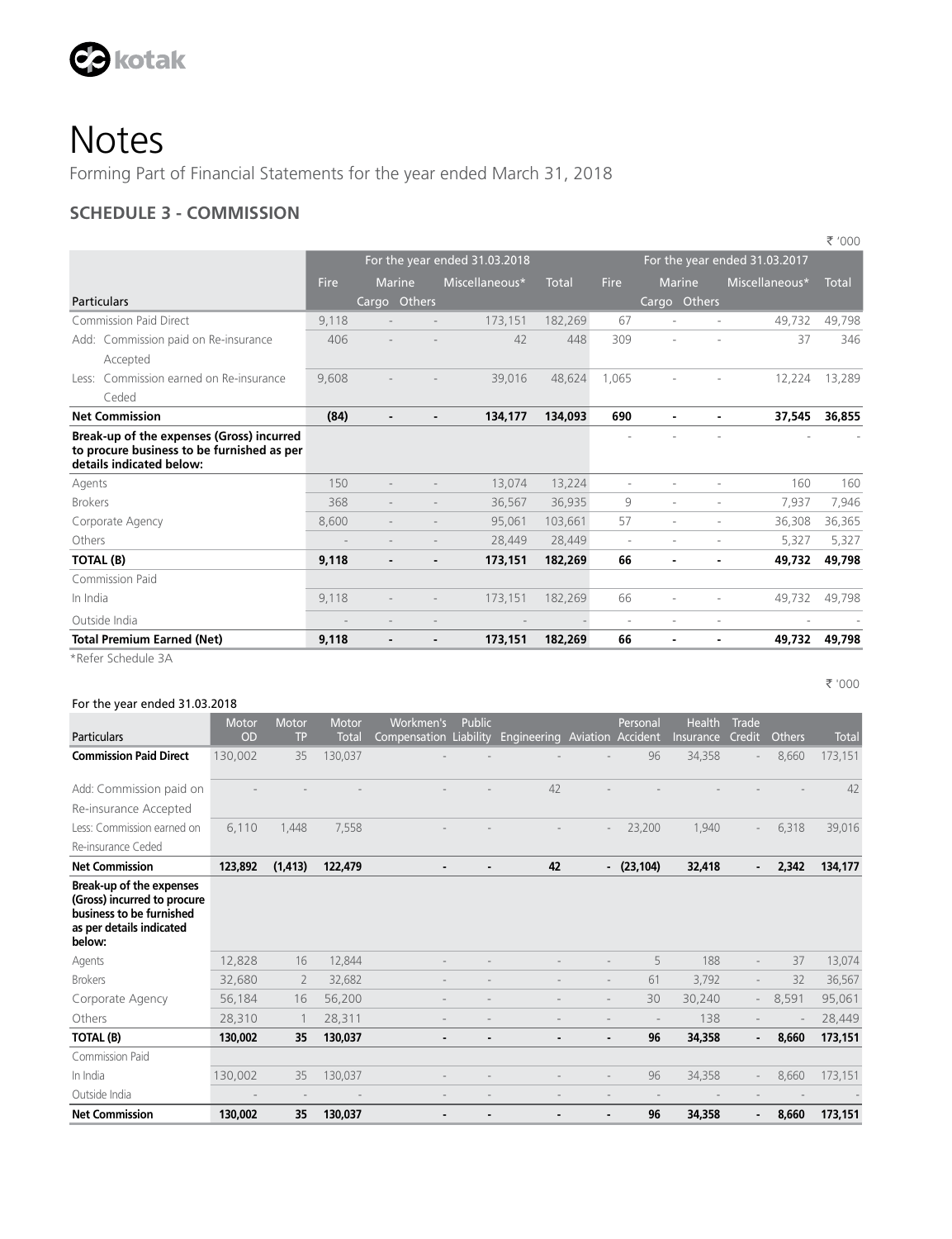Forming Part of Financial Statements for the year ended March 31, 2018

| For the year ended 31.03.2017                                                                                             |             |                          |                       |                                     |                |             |                          |                               |                     |                        |                |              |
|---------------------------------------------------------------------------------------------------------------------------|-------------|--------------------------|-----------------------|-------------------------------------|----------------|-------------|--------------------------|-------------------------------|---------------------|------------------------|----------------|--------------|
| <b>Particulars</b>                                                                                                        | Motor<br>OD | Motor<br><b>TP</b>       | Motor<br><b>Total</b> | Workmen's<br>Compensation Liability | <b>Public</b>  | Engineering |                          | Personal<br>Aviation Accident | Health<br>Insurance | Trade<br><b>Credit</b> | Others         | <b>Total</b> |
| <b>Commission Paid Direct</b>                                                                                             | 35,653      | $\overline{\phantom{a}}$ | 35,653                |                                     |                |             |                          |                               | 14,071              |                        | 8              | 49,732       |
| Add: Commission paid on                                                                                                   |             |                          |                       |                                     |                | 37          |                          |                               |                     |                        |                | 37           |
| Re-insurance Accepted                                                                                                     |             |                          |                       |                                     |                |             |                          |                               |                     |                        |                |              |
| Less: Commission earned on                                                                                                | 3,367       | 601                      | 3,968                 |                                     |                |             | $\overline{\phantom{a}}$ | 7,541                         | 709                 |                        | 6              | 12,224       |
| Re-insurance Ceded                                                                                                        |             |                          |                       |                                     |                |             |                          |                               |                     |                        |                |              |
| <b>Net Commission</b>                                                                                                     | 32,286      | (601)                    | 31,685                | $\overline{\phantom{a}}$            | $\blacksquare$ | 37          | $\overline{\phantom{0}}$ | (7, 541)                      | 13,362              | $\blacksquare$         | $\overline{2}$ | 37,545       |
| Break-up of the expenses<br>(Gross) incurred to procure<br>business to be furnished<br>as per details indicated<br>below: |             |                          |                       |                                     |                |             |                          |                               |                     |                        |                |              |
| Agents                                                                                                                    | 158         | $\overline{\phantom{a}}$ | 158                   | ×                                   |                |             |                          |                               | $\overline{2}$      | ×                      |                | 160          |
| <b>Brokers</b>                                                                                                            | 7,929       | $\sim$                   | 7,929                 | $\sim$                              |                | $\sim$      | ä,                       | ä,                            | 7                   | $\sim$                 |                | 7,937        |
| Corporate Agency                                                                                                          | 22,239      | $\overline{\phantom{a}}$ | 22,239                | $\sim$                              |                | ٠           | ×.                       | $\overline{\phantom{a}}$      | 14,062              | $\sim$                 |                | 36,308       |
| Others                                                                                                                    | 5,327       | $\overline{\phantom{a}}$ | 5,327                 | $\overline{\phantom{a}}$            |                | ٠           | ÷.                       | ٠                             |                     | ٠                      |                | 5,327        |
| <b>TOTAL (B)</b>                                                                                                          | 35,653      | $\blacksquare$           | 35,653                | $\blacksquare$                      |                | ٠           | ۰                        |                               | 14,071              | $\blacksquare$         | 8              | 49,732       |
| Commission Paid                                                                                                           |             |                          |                       |                                     |                |             |                          |                               |                     |                        |                |              |
| In India                                                                                                                  | 35,653      | $\overline{\phantom{a}}$ | 35,653                | ٠                                   |                | ٠           |                          | ä,                            | 14,071              | ٠                      | 8              | 49,732       |
| Outside India                                                                                                             | ٠           | ٠                        |                       | ٠                                   |                |             |                          |                               |                     |                        |                |              |
| <b>Net Commission</b>                                                                                                     | 35,653      | ۰                        | 35,653                |                                     |                |             |                          |                               | 14,071              |                        | 8              | 49,732       |

**SCHEDULE 4 - OPERATING EXPENSES RELATED TO INSURANCE BUSINESS**

|                |                                                |                |                |                               |                          |              |                          |                                    | ₹ '000                                               |
|----------------|------------------------------------------------|----------------|----------------|-------------------------------|--------------------------|--------------|--------------------------|------------------------------------|------------------------------------------------------|
|                |                                                |                |                | For the year ended 31.03.2018 |                          |              |                          | For the year ended 31.03.2017      |                                                      |
|                |                                                | Fire           | <b>Marine</b>  | Miscellaneous*                | <b>Total</b>             | Fire         | <b>Marine</b>            | Miscellaneous*                     | <b>Total</b>                                         |
|                | <b>S.No Particulars</b>                        |                | Cargo Others   |                               |                          |              | Cargo Others             |                                    |                                                      |
| 1              | Employees' remuneration & welfare benefits     | 6,127          |                |                               | 355,399 361,526          | 70           | ÷                        | $\overline{a}$                     | 267,012 267,082                                      |
| 2              | Travel, conveyance and vehicle running         | 241            |                | 15,383                        | 15,624                   | 5            | ۰                        | 11,266                             | 11,271                                               |
|                | expenses                                       |                |                |                               |                          |              |                          |                                    |                                                      |
| 3              | Training expenses                              | 28             |                | 1.645                         | 1.673                    | 3            |                          | 6.723                              | 6,726                                                |
| $\overline{4}$ | Rents, rates & taxes                           | 601            |                | 40.094                        | 40,695                   | 14           |                          | 30,922                             | 30,936                                               |
| 5              | Repairs and maintenance                        | 188            | $\overline{a}$ | 10.966                        | 11,154                   | $\mathbf{1}$ | $\overline{a}$           | 2,833<br>$\overline{\phantom{a}}$  | 2,834                                                |
| 6              | Printing & stationery                          | 89             |                | 5,602                         | 5,691                    | 1            | $\overline{a}$           | 1,668<br>$\overline{\phantom{a}}$  | 1,669                                                |
| 7              | Communication                                  | 150            |                | 9,028                         | 9,178                    | 3            | $\overline{a}$           | 6,806<br>$\overline{\phantom{a}}$  | 6,809                                                |
| 8              | Legal & professional charges                   | 525            |                | 35,879                        | 36,404                   | 9            | ٠                        | 22,942<br>$\overline{\phantom{a}}$ | 22,951                                               |
| 9              | Auditors' fees, expenses etc                   |                |                |                               |                          |              |                          |                                    |                                                      |
|                | as auditor<br>(a)                              | 34             |                | 1,966                         | 2,000                    |              | $\overline{a}$           | 1,499<br>$\overline{a}$            | 1,500                                                |
|                | (b)<br>as adviser or in any other capacity, in |                |                |                               |                          |              |                          |                                    |                                                      |
|                | respect of                                     |                |                |                               |                          |              |                          |                                    |                                                      |
|                | (i)<br><b>Taxation matters</b>                 |                |                |                               |                          |              |                          |                                    |                                                      |
|                | (ii)<br>Insurance matters                      |                |                |                               |                          |              |                          |                                    |                                                      |
|                | (iii)<br>Management services; and              | $\overline{a}$ |                | $\overline{\phantom{a}}$      | $\overline{\phantom{a}}$ | ٠            | $\overline{\phantom{a}}$ | $\overline{\phantom{a}}$           | $\overline{\phantom{a}}$<br>$\overline{\phantom{a}}$ |
|                | in any other capacity<br>(c)                   |                |                | 65                            | 66                       | 0.06         |                          | 137                                | 137                                                  |
|                | out of pocket expenses<br>(d)                  | 0.27           |                | 16                            | 16                       | 0.01         |                          | 19                                 | 19                                                   |

` '000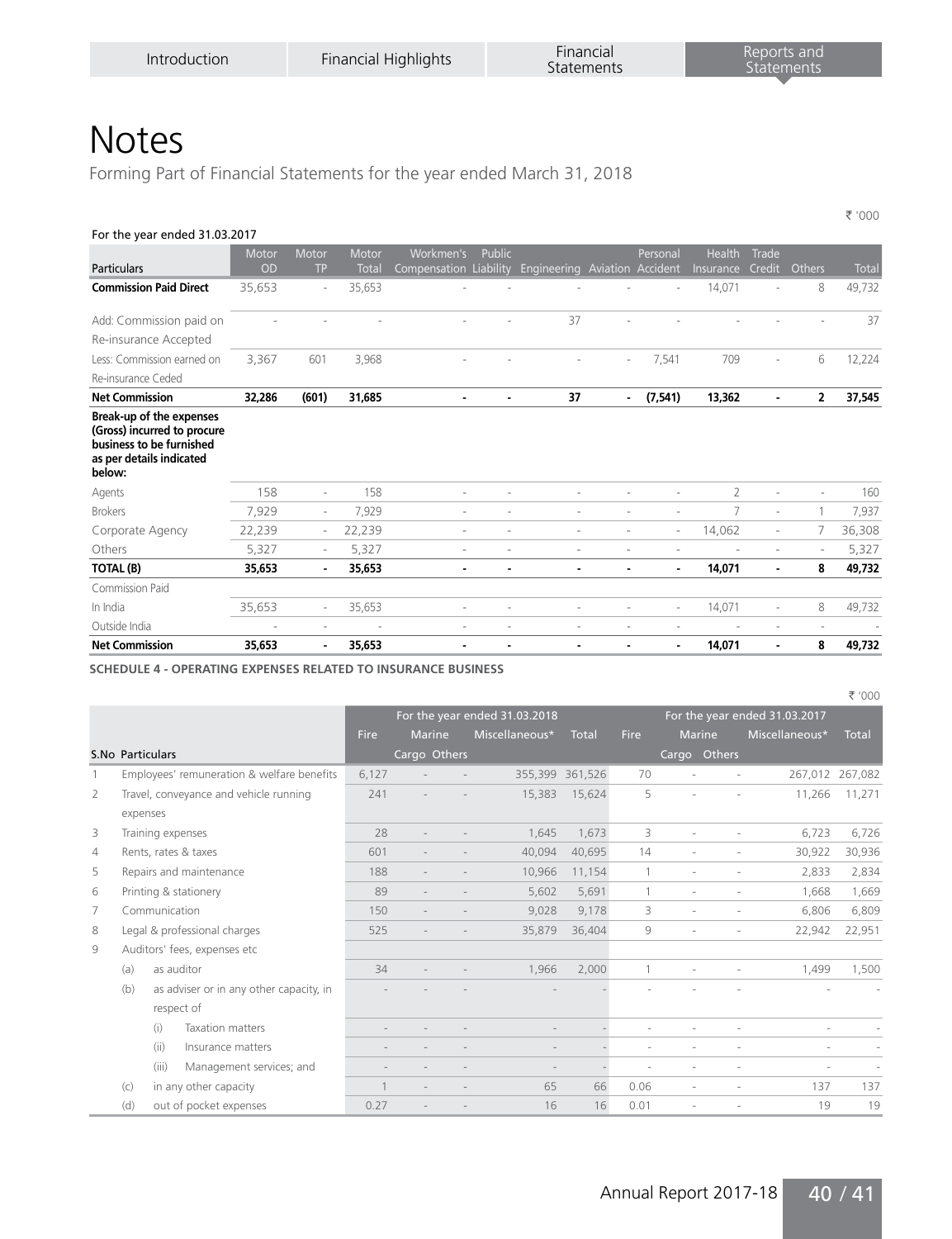

Forming Part of Financial Statements for the year ended March 31, 2018

|    |                                         |             |                          |                                   |                 |             |                          |                          |                               | N UUU        |
|----|-----------------------------------------|-------------|--------------------------|-----------------------------------|-----------------|-------------|--------------------------|--------------------------|-------------------------------|--------------|
|    |                                         |             |                          | For the year ended 31.03.2018     |                 |             |                          |                          | For the year ended 31.03.2017 |              |
|    |                                         | <b>Fire</b> | <b>Marine</b>            | Miscellaneous*                    | <b>Total</b>    | <b>Fire</b> | <b>Marine</b>            |                          | Miscellaneous*                | <b>Total</b> |
|    | S.No Particulars                        |             | Cargo Others             |                                   |                 |             | Cargo Others             |                          |                               |              |
| 10 | Advertisement and publicity             | 176         |                          | 38,685                            | 38,861          | 10          | $\overline{\phantom{a}}$ |                          | 46.630                        | 46,640       |
| 11 | Interest & Bank Charges                 | 45          |                          | 2,633                             | 2,678           | 2           |                          |                          | 1,389                         | 1,391        |
| 12 | Others                                  |             |                          |                                   |                 |             |                          |                          |                               |              |
|    | Membership and Subscription Fees        | 32          | $\overline{\phantom{a}}$ | 2.161                             | 2,193           |             | $\sim$                   |                          | 2,319                         | 2,320        |
|    | Information Technology Related Expenses | 1,189       | $\overline{\phantom{a}}$ | 69,450                            | 70,639          | 20          | $\overline{\phantom{a}}$ |                          | 44,429                        | 44,449       |
|    | <b>Electricity Expenses</b>             | 39          | $\overline{\phantom{a}}$ | 2.277                             | 2,316           | 2           | $\overline{\phantom{a}}$ |                          | 5,514                         | 5,516        |
|    | <b>Business Promotion</b>               | 0.04        | $\overline{\phantom{a}}$ | $\overline{2}$                    | $\overline{2}$  | 0.04        | $\overline{\phantom{a}}$ | $\overline{\phantom{a}}$ | 87                            | 87           |
|    | Directors Sitting Fees                  | 10          |                          | 590                               | 600             | 0.29        |                          |                          | 640                           | 640          |
|    | Miscellaneous Expenses                  | 2,519       | $\overline{a}$           | 2,969<br>$\overline{\phantom{a}}$ | 5,488           | 6           | $\overline{\phantom{a}}$ | $\overline{\phantom{a}}$ | 12,989                        | 12,995       |
| 13 | Depreciation                            | 1,362       | $\overline{\phantom{a}}$ | 80,130                            | 81,492          | 27          | $\overline{\phantom{a}}$ |                          | 61,184                        | 61,211       |
|    | <b>TOTAL</b>                            | 13,356      |                          |                                   | 674,940 688,296 | 174         |                          |                          | 527,008                       | 527.182      |
|    |                                         |             |                          |                                   |                 |             |                          |                          |                               |              |

\*Refer Schedule 4A

#### **SCHEDULE 4 (A) - OPERATING EXPENSES RELATED TO INSURANCE BUSINESS**

#### For the year ended 31.03.2018

S.No Particulars **Motor** OD Motor Motor Total Workmen's Compensation Liability Engineering Aviation Public Personal Accident Health Insurance Trade Credit Others Total 1 Employees' remuneration & welfare benefits 160,513 125,452 285,965 - - - - 7,541 56,737 - 5,156 355,399 2 Travel, conveyance and vehicle running expenses 7,467 5,308 12,775 - - - - 276 2,115 - 217 15,383 3 Training expenses 285 785 785 8 1,343 - - - - - - - - - - 32 244 - 26 1,645 4 Rents, rates & taxes 16,658 11,840 28,498 - - - - - - 4,765 6,287 - 544 40,094 5 Repairs and maintenance 5,235 3,721 8,956 - - - - 216 1,624 - 170 10,966 6 Printing & stationery 2,708 1,925 4,633 - - - - 102 786 - 81 5,602 7 Communication 4,311 3,064 7,375 - - - 172 1,336 - 146 9,029 8 Legal & professional charges 16,960 12,055 29,015 - - - - 584 5,739 - 540 35,878 9 Auditors' fees, expenses etc (a) as auditor 939 667 1,606 - - - - 39 290 - 31 1,966 (b) as adviser or in any other capacity, in respect of - - - - - - - - - - - - (i) Taxation matters - - - - - - - - - - - - (ii) Insurance matters in the second control of the second control of the second control of the second control of the second control of the second control of the second control of the second control of the second control o (iii) Management services; and - - - - - - - - - - - - (c) in any other capacity 31 22 53 - - - - - - 1 10 - 1 65 (d) out of pocket expenses 8 5 5 13 - - - - - - 0.8 2 - 0.2 16 10 Advertisement and publicity 21,249 15,103 36,352 - - - - 243 1,885 - 205 38,685

` '000

 $\equiv$  '000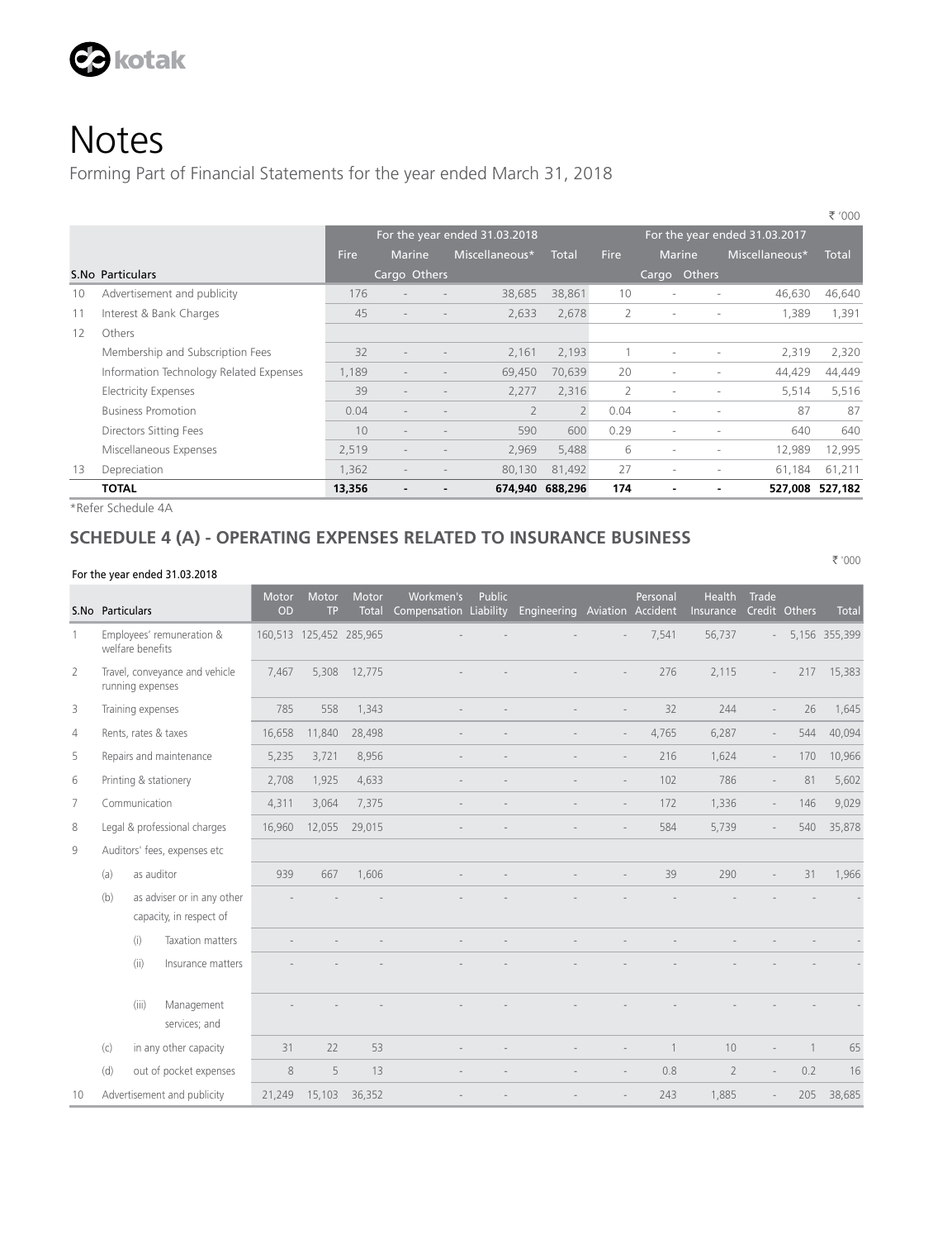` '000

` '000

### **Notes**

Forming Part of Financial Statements for the year ended March 31, 2018

#### For the year ended 31.03.2018

|    | S.No Particulars                           | <b>Motor</b><br><b>OD</b> | Motor<br><b>TP</b>      | Motor<br>Total | Workmen's<br>Compensation Liability | Public | Engineering | Aviation Accident        | Personal | <b>Health</b><br>Insurance | Trade                    | Credit Others | Total                    |
|----|--------------------------------------------|---------------------------|-------------------------|----------------|-------------------------------------|--------|-------------|--------------------------|----------|----------------------------|--------------------------|---------------|--------------------------|
| 11 | Interest & Bank Charges                    | 1,257                     | 893                     | 2,150          |                                     |        |             |                          | 52       | 390                        | $\overline{\phantom{a}}$ | 41            | 2,633                    |
| 12 | Others                                     |                           |                         |                |                                     |        |             |                          |          |                            |                          |               |                          |
|    | Membership and Subscription<br>Fees        | 1,063                     | 756                     | 1,819          |                                     |        |             |                          | 37       | 276                        | $\overline{\phantom{a}}$ | 29            | 2,161                    |
|    | Information Technology Related<br>Expenses | 33,172                    | 23,578                  | 56,750         |                                     |        |             | $\overline{a}$           | 1,363    | 10,258                     | $\sim$                   | 1,079         | 69,450                   |
|    | <b>Electricity Expenses</b>                | 1.087                     | 773                     | 1,860          |                                     |        |             |                          | 45       | 337                        | $\overline{\phantom{a}}$ | 35            | 2,277                    |
|    | <b>Business Promotion</b>                  |                           |                         | $\overline{2}$ |                                     |        |             | $\sim$                   | 0.04     | 0.31                       | $\sim$                   | 0.03          | $\overline{\phantom{0}}$ |
|    | Directors Sitting Fees                     | 282                       | 200                     | 482            |                                     |        |             |                          | 12       | 87                         | $\overline{\phantom{a}}$ | 9             | 590                      |
|    | Miscellaneous Expenses                     | 1,480                     | 1,052                   | 2,532          |                                     |        |             | $\overline{a}$           | 64       | 333                        | $\overline{\phantom{a}}$ | 40            | 2,969                    |
| 13 | Depreciation                               | 38,210                    | 27,160                  | 65,370         |                                     |        |             | $\overline{\phantom{a}}$ | 1,560    | 11,967                     | $\overline{\phantom{a}}$ | 1,233         | 80,130                   |
|    | <b>TOTAL</b>                               |                           | 313,416 234,133 547,549 |                |                                     |        | -           | ٠                        | 17,105   | 100,703                    | $\blacksquare$           |               | 9,583 674,940            |

#### For the year ended 31.03.2017

S.No Particulars Motor Motor Compensation Liability Engineering Aviation Accident Public Personal Health Trade Insurance Credit Others Total 1 Employees' remuneration & welfare benefits 147,475 79,468 226,944 - - - - - - - - - - - - 3,713 36,351 - - 5 267,012 2 Travel, conveyance and vehicle running expenses 6,396 3,423 9,819 - - - - 186 1,261 - 0 11,266 3 Training expenses 3,781 2,024 5,805 - - - - 123 796 - 0 6,724 4 Rents, rates & taxes 16,423 8,790 25,213 - - - - 2,252 3,455 - 1 30,921 5 Repairs and maintenance 1,593 853 2,446 - - - - 52 335 - 0 2,833 6 Printing & stationery 944 505 1,449 - - - - - - - 29 189 - 0 1,667 7 Communication 3,823 2,046 5,869 - - - - 119 817 - 0 6,806 8 Legal & professional charges 12,841 6,873 19,714 - - - - - - - - 384 2,843 - 1 22,942 9 Auditors' fees, expenses etc (a) as auditor 842 452 1,294 - - - - 27 177 - 0 1,498 (b) as adviser or in any other capacity, in respect of - - - - - - - - - - - - (i) Taxation matters - - - - - - - - - - - - (ii) Insurance matters the second control of the second control of the second control of the second control of (iii) Management services; and - - - - - - - - - - - - (c) in any other capacity  $77$  41 118 - - - - - 2 16.2 - 0 137 (d) out of pocket expenses 11 6 17 - - - - - 0 2 - 0 19 10 Advertisement and publicity 28,472 15,239 43,711 - - - - 389 2,530 - 1 46,631 11 Interest & Bank Charges 781 418 1,199 - - - - 25 164 - 0 1,388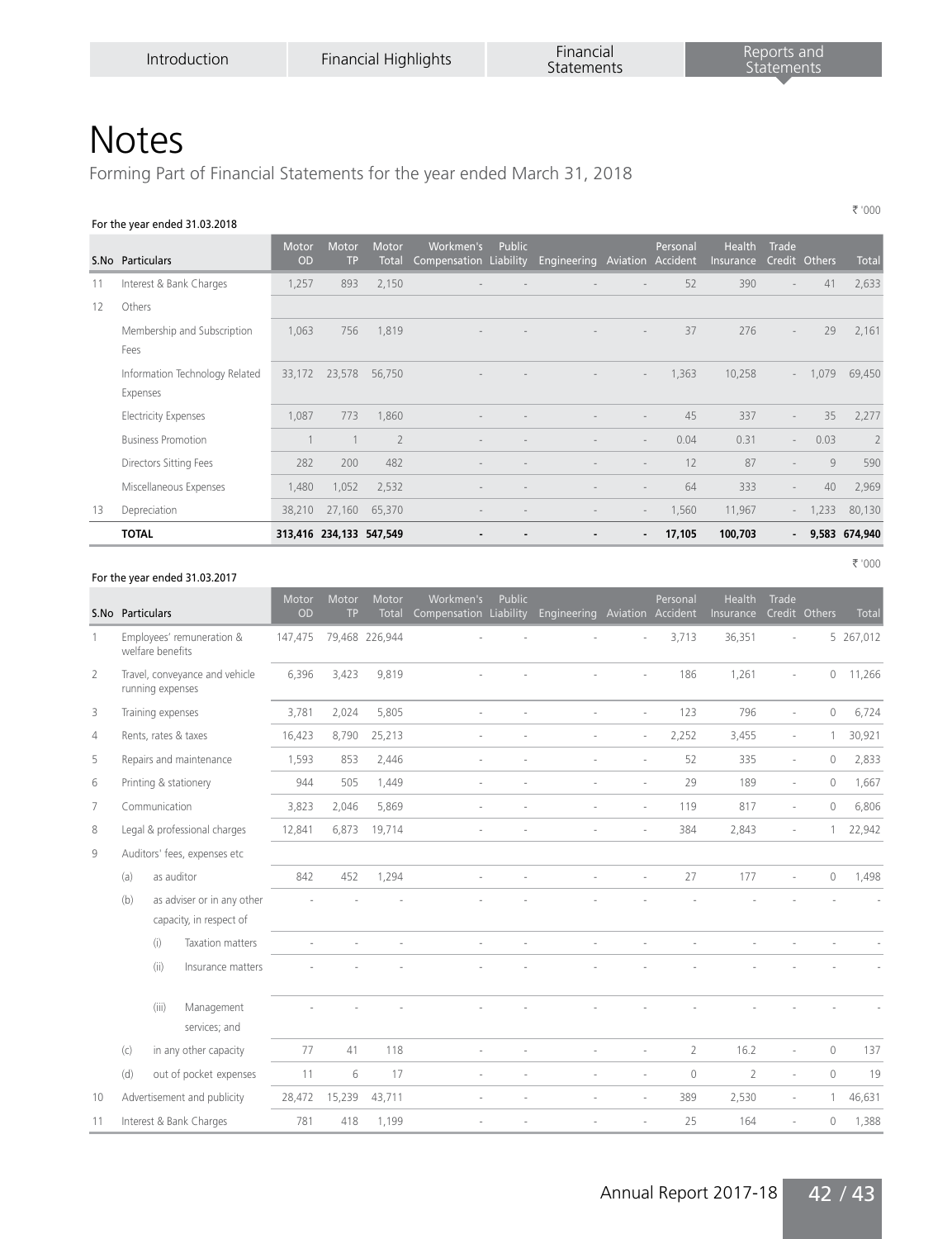

Forming Part of Financial Statements for the year ended March 31, 2018

#### For the year ended 31.03.2017

|    | S.No Particulars                           | Motor<br><b>OD</b>      | <b>Motor</b><br><b>TP</b> | Motor<br><b>Total</b> | Workmen's<br>Compensation Liability | Public | Engineering              | Aviation Accident        | Personal       | <b>Health</b><br>Insurance | Trade                    | Credit Others  | <b>Total</b> |
|----|--------------------------------------------|-------------------------|---------------------------|-----------------------|-------------------------------------|--------|--------------------------|--------------------------|----------------|----------------------------|--------------------------|----------------|--------------|
| 12 | Others                                     |                         |                           |                       |                                     |        |                          |                          |                |                            |                          |                |              |
|    | Membership and Subscription<br>Fees        | 1,346                   | 720                       | 2,066                 |                                     |        |                          | $\overline{\phantom{a}}$ | 34             | 220                        | ٠                        | $\circ$        | 2,310        |
|    | Information Technology Related<br>Expenses | 24,985                  | 13,373                    | 38,358                |                                     |        | $\overline{\phantom{0}}$ | $\overline{\phantom{a}}$ | 810            | 5,259                      | ٠                        |                | 44,428       |
|    | <b>Electricity Expenses</b>                | 3,101                   | 1,660                     | 4,761                 |                                     |        | $\overline{a}$           | $\overline{\phantom{a}}$ | 101            | 653                        | $\overline{\phantom{a}}$ | $\circ$        | 5,515        |
|    | <b>Business Promotion</b>                  | 49                      | 26                        | 75                    |                                     |        |                          | $\overline{\phantom{a}}$ | $\overline{2}$ | 10.29                      | $\overline{\phantom{a}}$ | $\bigcirc$     | 87           |
|    | Directors Sitting Fees                     | 361                     | 193                       | 554                   |                                     |        |                          | $\overline{\phantom{a}}$ | 12             | 76                         | $\overline{\phantom{a}}$ | $\Omega$       | 642          |
|    | Miscellaneous Expenses                     | 7,306                   | 3,910                     | 11,216                |                                     |        | $\overline{a}$           | $\sim$                   | 237            | 1,537                      | $\overline{\phantom{a}}$ | $\circ$        | 13,000       |
| 13 | Depreciation                               | 34,421                  | 18,423                    | 52,844                | $\overline{a}$                      |        | $\overline{a}$           | $\sim$                   | 1,110          | 7,230                      | $\overline{\phantom{a}}$ | $\overline{2}$ | 61,186       |
|    | <b>TOTAL</b>                               | 295,025 158,443 453,467 |                           |                       |                                     |        | ٠                        | $\overline{\phantom{a}}$ | 9,607          | 63,921                     | ٠                        |                | 11 527,008   |

#### **SCHEDULE 5 - SHARE CAPITAL**

` '000 S. No Particulars As at 31.03.2017 As at 31.03.2018 As at 31.03.2017 1 Authorised Capital 190,000,000 (Previous Year: 150,000,000) Equity Shares of ₹ 10 each 1,900,000 1,500,000 2 Issued Capital 175,000,000 (Previous Year: 135,000,000) Equity Shares of ₹ 10 each 1,750,000 1,750,000 3 Subscribed Capital 175,000,000 (Previous Year: 135,000,000) Equity Shares of ₹ 10 each 1,750,000 1,350,000 4 Called-up Capital 175,000,000 (Previous Year: 135,000,000) Equity Shares of ₹ 10 each 1,750,000 1,350,000 Less : Calls unpaid 0 0 Add : Equity Shares forfeited (amount originally paid up) 0 0 Less : Par Value of Equity Shares bought back 0 0 Less : Preliminary Expenses 0 0 Less : Expenses including commission or brokerage on underwriting or subscription of shares 0 0 **TOTAL 1,750,000 1,350,000**

Entire 175,000,000 (Previous Year 135,000,000) equity shares of ₹ 10 each fully paid up are held by Kotak Mahindra Bank Ltd the holding company and its nominees.

#### **SCHEDULE 5A - PATTERN OF SHAREHOLDING**

|              | As at 31.03.2018             |              | As at 31.03.2017         |              |  |  |  |
|--------------|------------------------------|--------------|--------------------------|--------------|--|--|--|
| Particulars  | Numbe of Shares              | % of Holding | Numbe of Shares          | % of Holding |  |  |  |
| Promoters    |                              |              |                          |              |  |  |  |
| - Indian     | 175,000,000                  | 100%         | 135,000,000              | 100%         |  |  |  |
| - Foreign    | $\qquad \qquad \blacksquare$ | $0\%$        | $\overline{\phantom{a}}$ | 0%           |  |  |  |
| Others       |                              |              |                          |              |  |  |  |
| <b>TOTAL</b> | 175,000,000                  | $100\%$      | 135,000,000              | 100%         |  |  |  |

` '000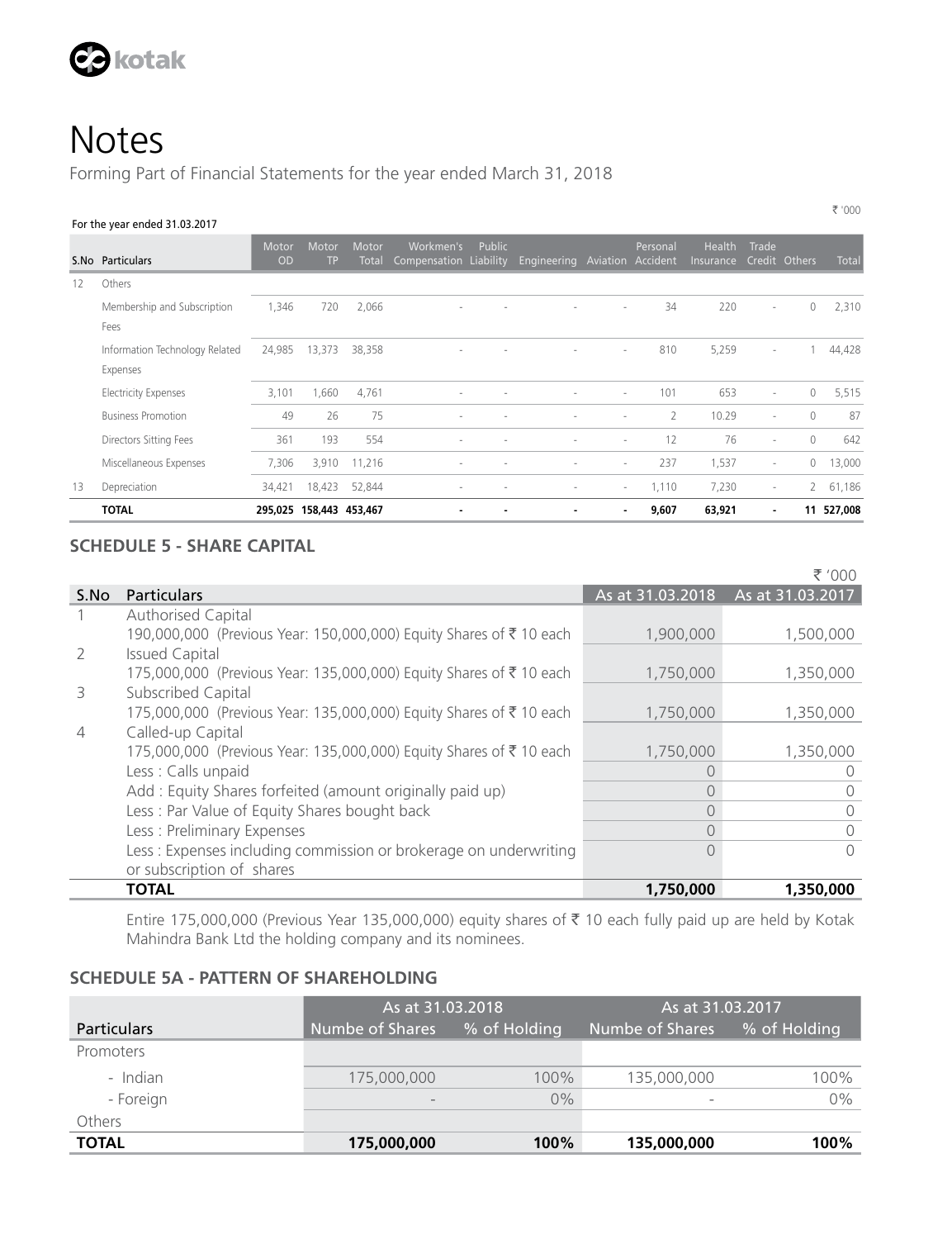Forming Part of Financial Statements for the year ended March 31, 2018

#### **SCHEDULE 6 - RESERVES AND SURPLUS**

|                |                                                | ₹ '000                            |
|----------------|------------------------------------------------|-----------------------------------|
| S.No           | <b>Particulars</b>                             | As at 31.03.2018 As at 31.03.2017 |
| 1              | Capital Reserve                                |                                   |
| $\overline{2}$ | Capital Redemption Reserve                     |                                   |
| 3              | Share Premium                                  |                                   |
| $\overline{4}$ | <b>General Reserves</b>                        |                                   |
|                | Less: Debit balance in Profit and Loss Account |                                   |
|                | Less: Amount utilized for Buy-back             |                                   |
| 5              | Catastrophe Reserve                            |                                   |
| 6              | Other Reserves                                 |                                   |
| 7              | Balance in Profit & Loss Account               |                                   |
|                | TOTAL                                          |                                   |

#### **SCHEDULE 7 - BORROWINGS**

|      |                               |                                     | ₹ '000 |
|------|-------------------------------|-------------------------------------|--------|
| S.No | Particulars                   | As at $31.03.2018$ As at 31.03.2017 |        |
|      | Debentures/Bonds              |                                     |        |
|      | <b>Banks</b>                  |                                     |        |
|      | <b>Financial Institutions</b> |                                     |        |
|      | Others                        |                                     |        |
|      | <b>TOTAL</b>                  |                                     |        |

#### **SCHEDULE 8 - INVESTMENTS-SHAREHOLDERS**

|      |                                                                                   |         | ₹ '000                            |
|------|-----------------------------------------------------------------------------------|---------|-----------------------------------|
| S.No | <b>Particulars</b>                                                                |         | As at 31.03.2018 As at 31.03.2017 |
|      | <b>LONG TERM INVESTMENTS</b>                                                      |         |                                   |
|      | Government securities and Government quaranteed bonds<br>including Treasury Bills | 193,810 | 259,688                           |
| 2    | Other Approved Securities                                                         |         |                                   |
| 3    | Other Investments                                                                 |         |                                   |
|      | Shares<br>(a)                                                                     |         |                                   |
|      | (aa) Equity                                                                       |         |                                   |
|      | (bb) Preference                                                                   |         |                                   |
|      | <b>Mutual Funds</b><br>(b)                                                        |         |                                   |
|      | Derivative Instruments<br>(C)                                                     |         |                                   |
|      | Debentures/Bonds<br>(d)                                                           | 162,275 | 141,098                           |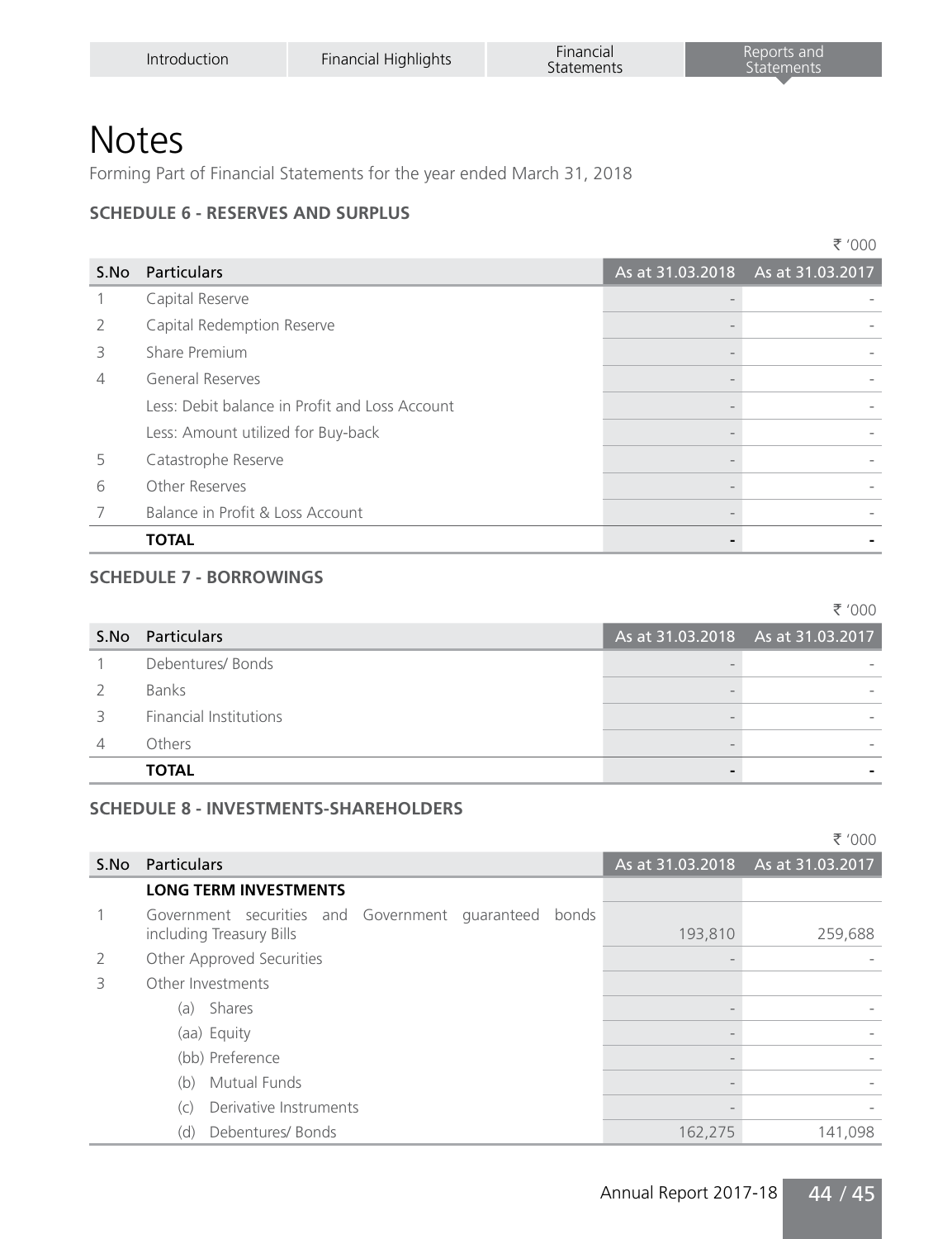

Forming Part of Financial Statements for the year ended March 31, 2018

|                |                                                                                      |                  | ₹ '000           |
|----------------|--------------------------------------------------------------------------------------|------------------|------------------|
| S.No           | Particulars                                                                          | As at 31.03.2018 | As at 31.03.2017 |
|                | Other Securities<br>(e)                                                              |                  |                  |
|                | Subsidiaries<br>(f)                                                                  |                  |                  |
|                | Investment Properties-Real Estate<br>(q)                                             |                  |                  |
| $\overline{4}$ | Investments in Infrastructure and Social Sector                                      | 351,965          | 269,032          |
| 5              | Other than Approved Investments                                                      |                  |                  |
|                | <b>SHORT TERM INVESTMENTS</b>                                                        |                  |                  |
| 1              | Government securities and Government guaranteed<br>bonds<br>including Treasury Bills | 676              | 29,643           |
| 2              | Other Approved Securities                                                            |                  |                  |
| 3              | Other Investments                                                                    |                  |                  |
|                | (a) Shares                                                                           |                  |                  |
|                | (aa) Equity                                                                          |                  |                  |
|                | (bb) Preference                                                                      |                  |                  |
|                | <b>Mutual Funds</b><br>(b)                                                           | 10,315           | 16,572           |
|                | Derivative Instruments<br>(c)                                                        |                  |                  |
|                | Debentures/ Bonds<br>(d)                                                             | 18,032           | 56,624           |
|                | Other Securities - Commercial Papers<br>(e)                                          |                  |                  |
|                | Subsidiaries<br>(f)                                                                  |                  |                  |
|                | Investment Properties-Real Estate<br>(q)                                             |                  |                  |
| 4              | Investments in Infrastructure and Social Sector                                      | 18,348           |                  |
| 5              | Other than Approved Investments                                                      |                  |                  |
|                | <b>TOTAL</b>                                                                         | 755,421          | 772,657          |

#### Notes:

- 1). All the Investments are free of any encumbrances.
- 2). All the above Investments are performing assets.
- 3). During the Period under review, there have been investments in Subsidiary, Joint Ventures & Fellow Subsidiaries as below:
	- Investment in Mutual Fund Schemes of Kotak Mahindra Asset Management Company Limited ` 12,000 (PY 12,000) ( figures in '000)
	- Investment in Debentures of Kotak Mahindra Prime Ltd ` 100,012 (PY Nil) (figures in '000)
- 4). Aggregate amount of investments other than listed equity securities and derivative instruments-  $\bar{\zeta}$  2,488,654 (PY) 1,471,401) ( figures in '000) Market Value: ₹2,420,945 (PY1,474,119) ( figures in '000).
- 5). Investment maturing within twelve months from balance sheet date and investments made with the specific intention to dispose of within twelve month from balance sheet date are categorised as Short Term Investments.
- 6) Segregation of Policyhoders & Shareholders with reference to IRDAI Circular no IRDA/F&A/CIR/CPM/056/03/2016 dated April 04, 2016 and Circular No. IRDA/F&A/CIR/CPM/010/01/2017 dated January 12, 2017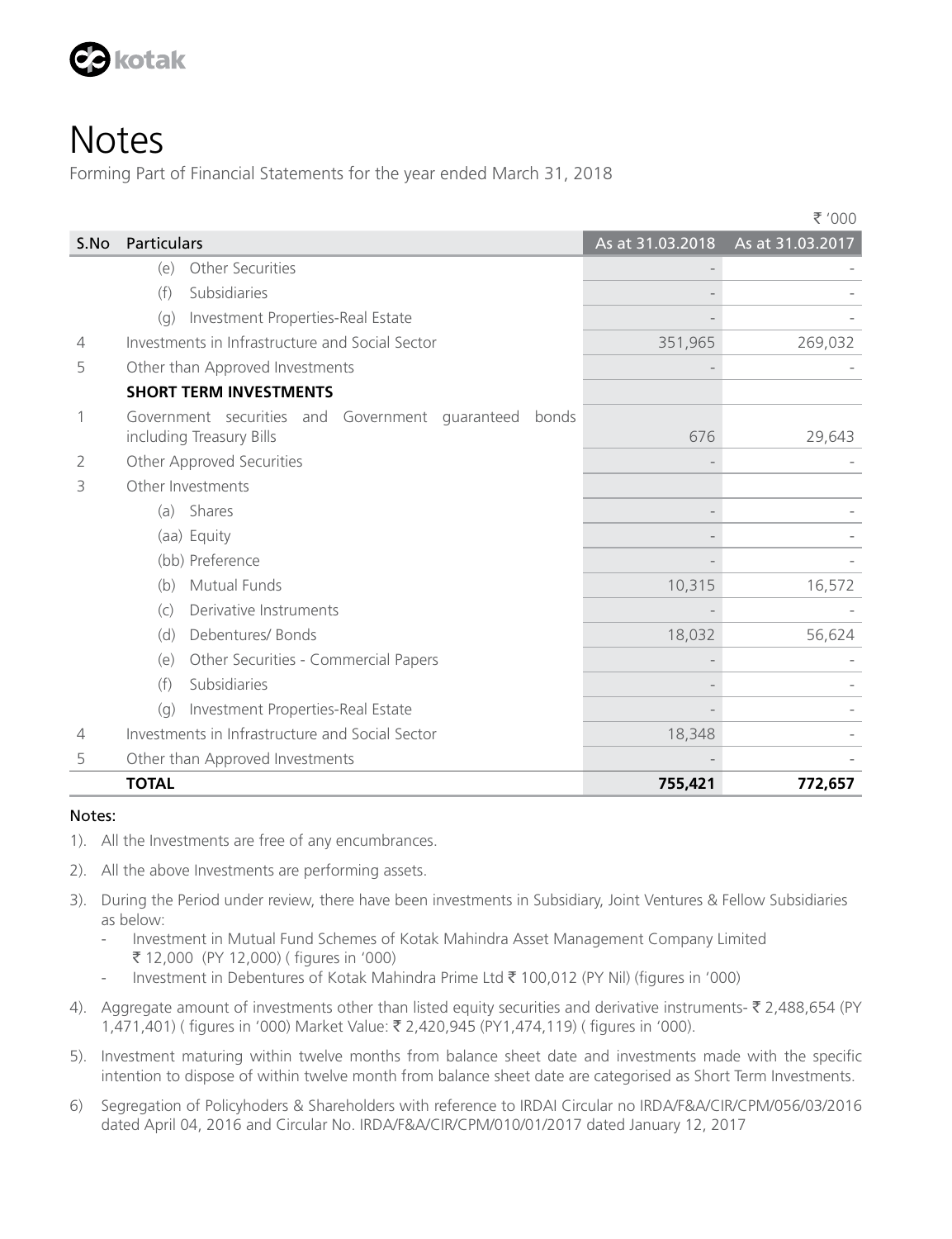Forming Part of Financial Statements for the year ended March 31, 2018

#### **SCHEDULE 8A - INVESTMENTS-POLICYHOLDERS**

|                          |                                                       |                          | ₹ '000           |
|--------------------------|-------------------------------------------------------|--------------------------|------------------|
|                          | S.No Particulars                                      | As at 31.03.2018         | As at 31.03.2017 |
|                          | <b>LONG TERM INVESTMENTS</b>                          |                          |                  |
| 1                        | Government securities and Government guaranteed bonds |                          |                  |
|                          | including Treasury Bills                              | 737,223                  | 301,720          |
| 2                        | Other Approved Securities                             |                          |                  |
| $\overline{\mathcal{L}}$ | Other Investments                                     |                          |                  |
|                          | (a) Shares                                            |                          |                  |
|                          | (aa) Equity                                           |                          |                  |
|                          | (bb) Preference                                       |                          |                  |
|                          | (b) Mutual Funds                                      |                          |                  |
|                          | Derivative Instruments<br>(c)                         |                          |                  |
|                          | (d) Debentures/Bonds                                  | 287,790                  | 109,206          |
|                          | (e) Other Securities                                  |                          |                  |
|                          | (f) Subsidiaries                                      | $\overline{a}$           |                  |
|                          | (g) Investment Properties-Real Estate                 |                          |                  |
| $\overline{4}$           | Investments in Infrastructure and Social Sector       | 624,202                  | 208,223          |
| 5                        | Other than Approved Investments                       |                          |                  |
|                          | <b>SHORT TERM INVESTMENTS</b>                         |                          |                  |
| $\mathbf{1}$             | Government securities and Government guaranteed bonds |                          |                  |
|                          | including Treasury Bills                              | 1,199                    | 22,943           |
| 2                        | Other Approved Securities                             |                          |                  |
| $\overline{\mathcal{L}}$ | Other Investments                                     |                          |                  |
|                          | (a) Shares                                            |                          |                  |
|                          | (aa) Equity                                           |                          |                  |
|                          | (bb) Preference                                       |                          |                  |
|                          | (b) Mutual Funds                                      | 18,293                   | 12,827           |
|                          | (c) Derivative Instruments                            |                          |                  |
|                          | (d) Debentures/Bonds                                  | 31,980                   | 43,825           |
|                          | (e) Other Securities - Commercial Papers              |                          |                  |
|                          | (f)<br>Subsidiaries                                   | $\overline{\phantom{0}}$ |                  |
|                          | (g) Investment Properties-Real Estate                 |                          |                  |
| 4                        | Investments in Infrastructure and Social Sector       | 32,539                   |                  |
| 5                        | Other than Approved Investments                       |                          |                  |
|                          | <b>TOTAL</b>                                          | 1,733,226                | 698,744          |

#### Notes:

- 1). All the Investments are free of any encumbrances.
- 2). All the above Investments are performing assets.
- 3). During the Period under review, there have been investments in Subsidiary, Joint Ventures & Fellow Subsidiaries as below:
	- Investment in Mutual Fund Schemes of Kotak Mahindra Asset Management Company Limited ₹ 12,000 (PY 12,000) ( figures in '000)
	- Investment in Debentures of Kotak Mahindra Prime Ltd ` 100,012 (PY Nil) (figures in '000)
- 4). Aggregate amount of investments other than listed equity securities and derivative instruments-  $\bar{\tau}$  2,488,654 (PY) 1,471,401) ( figures in '000) Market Value: ` 2,420,945 (PY1,474,119) ( figures in '000).
- 5). Investment maturing within twelve months from balance sheet date and investments made with the specific intention to dispose of within twelve month from balance sheet date are categorised as Short Term Investments.
- 6) Segregation of Policyhoders & Shareholders with reference to IRDAI Circular no IRDA/F&A/CIR/CPM/056/03/2016 dated April 04, 2016 and Circular No. IRDA/F&A/CIR/CPM/010/01/2017 dated January 12, 2017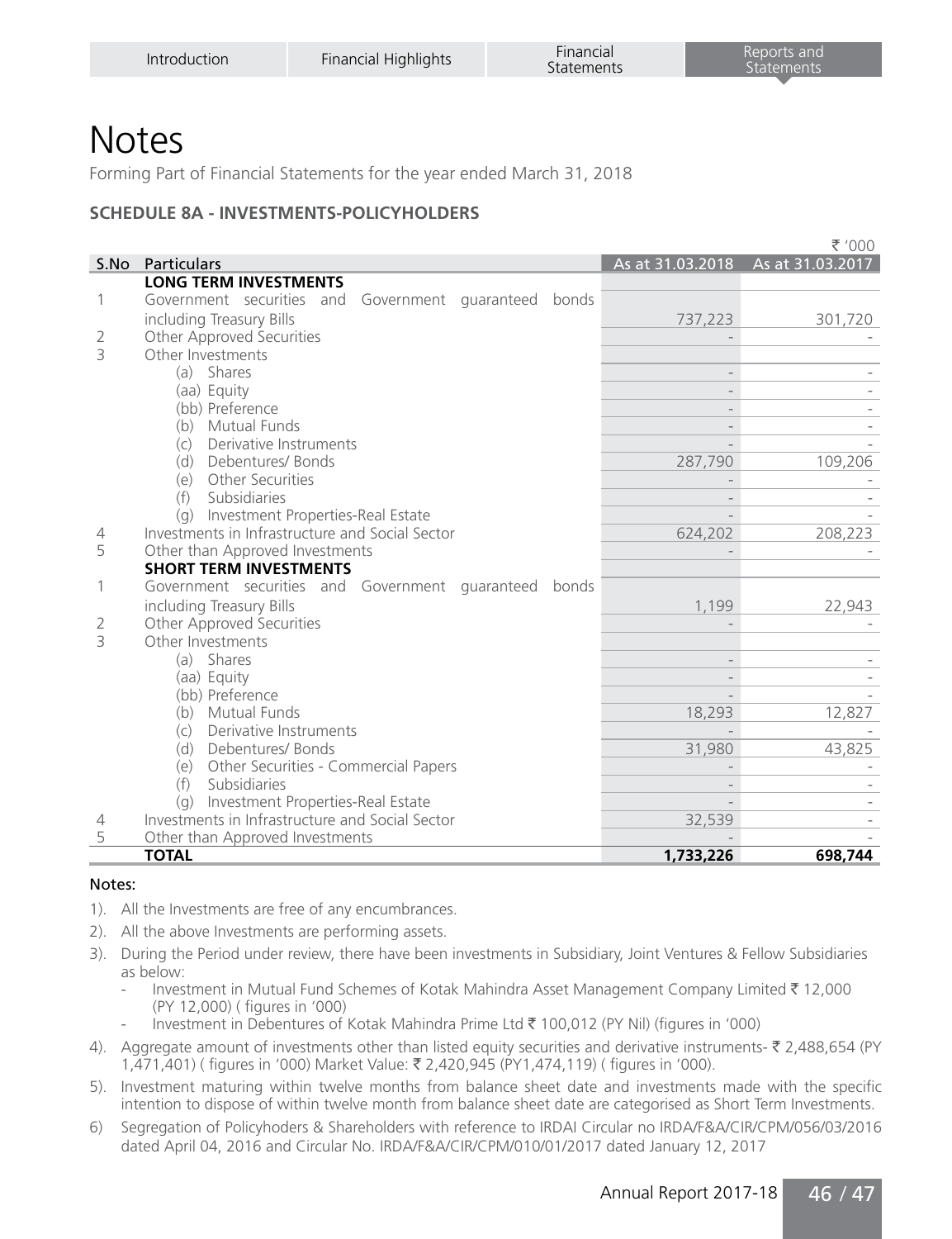

Forming Part of Financial Statements for the year ended March 31, 2018

#### **SCHEDULE 9 - LOANS**

|                |                                          | ₹ '000                            |
|----------------|------------------------------------------|-----------------------------------|
|                | S.No Particulars                         | As at 31.03.2018 As at 31.03.2017 |
| 1              | SECURITY-WISE CLASSIFICATION             |                                   |
|                | Secured                                  |                                   |
|                | (a) On mortgage of property              |                                   |
|                | (aa) In India                            |                                   |
|                | (bb) Outside India                       |                                   |
|                | (b) On Shares, Bonds, Govt. Securities   |                                   |
|                | (c) Others                               |                                   |
|                | Unsecured                                |                                   |
|                | <b>TOTAL</b>                             |                                   |
| $\overline{2}$ | <b>BORROWER-WISE CLASSIFICATION</b>      |                                   |
|                | (a) Central and State Governments        |                                   |
|                | (b) Banks and Financial Institutions     |                                   |
|                | (c) Subsidiaries                         |                                   |
|                | (d) Industrial Undertakings              |                                   |
|                | (e) Others                               |                                   |
|                | <b>TOTAL</b>                             |                                   |
| 3              | PERFORMANCE-WISE CLASSIFICATION          |                                   |
|                | (a) Loans classified as standard         |                                   |
|                | (aa) In India                            |                                   |
|                | (bb) Outside India                       |                                   |
|                | (b) Non-performing loans less provisions |                                   |
|                | (aa) In India                            |                                   |
|                | (bb) Outside India                       |                                   |
|                | <b>TOTAL</b>                             |                                   |
| 4              | <b>MATURITY-WISE CLASSIFICATION</b>      |                                   |
|                | (a) Short Term                           |                                   |
|                | (b) Long Term                            |                                   |
|                | <b>TOTAL</b>                             |                                   |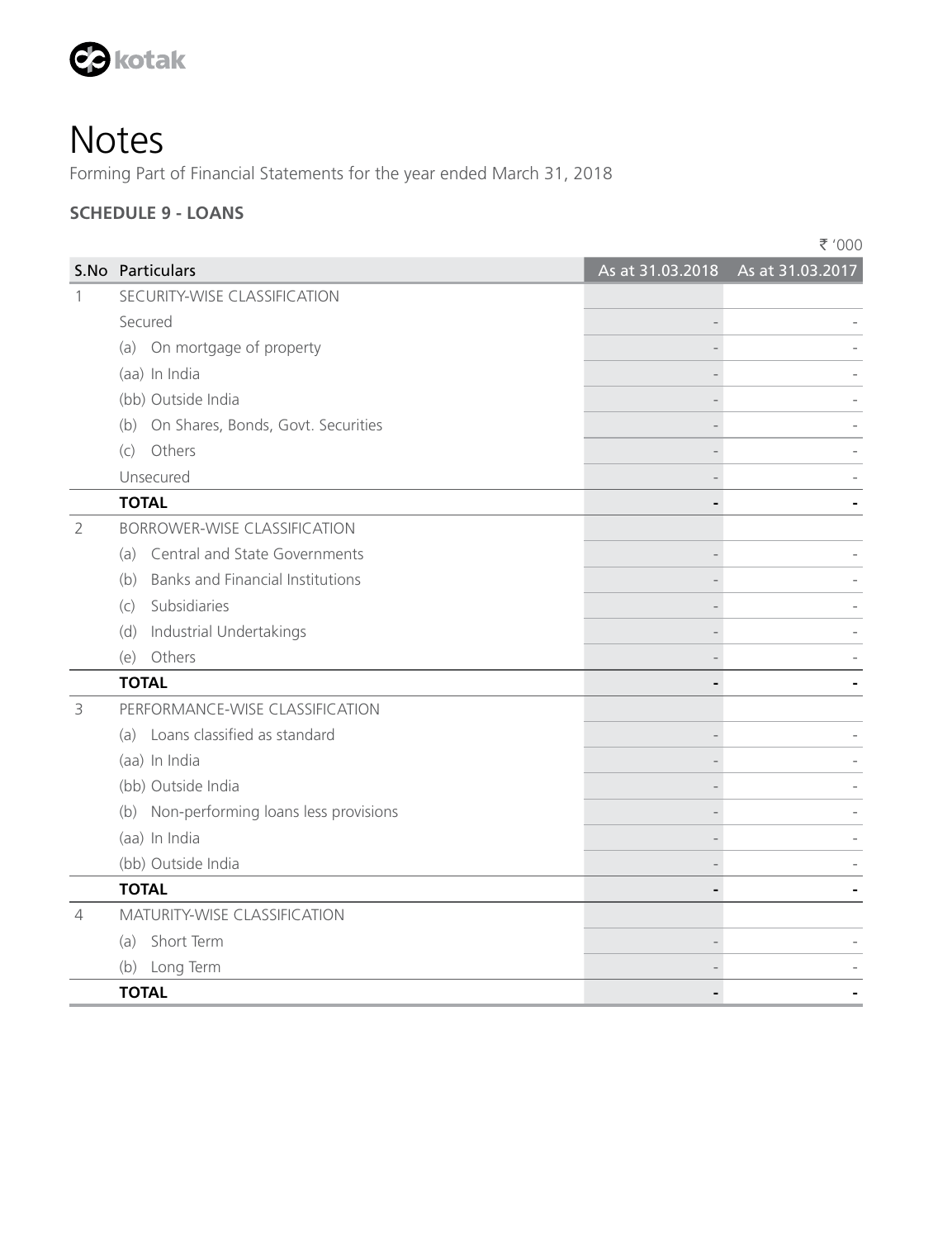Forming Part of Financial Statements for the year ended March 31, 2018

#### **SCHEDULE 10 - FIXED ASSETS**

|                          |                                        |                                   |                   |        |                                   |                          |                                        |                                | ₹ '000           |
|--------------------------|----------------------------------------|-----------------------------------|-------------------|--------|-----------------------------------|--------------------------|----------------------------------------|--------------------------------|------------------|
|                          |                                        |                                   |                   |        |                                   |                          |                                        |                                | <b>Net Block</b> |
| As at<br>01.04.2017      | <b>Additions</b><br>during the<br>year | Deductions/<br>during the<br>year | As at             | As at  | For the<br>31.03.2018             | On Sales/                | As at                                  | As at<br>31.03.2018 31.03.2017 | As at            |
|                          |                                        |                                   |                   |        |                                   |                          |                                        |                                |                  |
| 126,914                  | 30.789                                 | $\sim$                            | 157,703           | 43,794 | 52,559                            | ×                        | 96,353                                 | 61,350                         | 83,120           |
| $\overline{\phantom{a}}$ | ×                                      | ٠                                 |                   |        |                                   | ×                        |                                        |                                |                  |
| 3,795                    | 14                                     | ٠                                 | 3,809             | 544    | 635                               | $\overline{\phantom{a}}$ | 1,179                                  | 2,630                          | 3,251            |
| ٠                        |                                        |                                   |                   |        |                                   |                          |                                        |                                |                  |
| 393                      | 43                                     | $\overline{\phantom{a}}$          | 436               | 356    | 45                                | ×,                       | 401                                    | 35                             | 33               |
| 63,716                   | 9,883                                  | $\overline{\phantom{a}}$          | 73,599            | 25,183 | 23,564                            | ٠                        | 48.747                                 | 24,852                         | 38,533           |
| 15,241                   | 7,853                                  | 1,257                             | 21,837            | 4,538  | 4,484                             | 249                      | 8,773                                  | 13,064                         | 10,703           |
| 621                      | 779                                    | ٠                                 | 1,400             | 132    | 207                               |                          | 339                                    | 1,061                          | 489              |
| $\sim$                   |                                        | $\overline{a}$                    | ٠                 |        |                                   | ×                        |                                        |                                |                  |
| 210,680                  | 49,361                                 | 1,257                             | 258,784           | 74,547 | 81,494                            | 249                      | 155,792                                | 102,992                        | 136,129          |
| 581                      |                                        | 581                               |                   |        |                                   |                          |                                        |                                | 581              |
| 211,261                  | 49,361                                 | 1,838                             | 258,784           | 74,547 | 81,494                            | 249                      | 155,792                                | 102,992                        | 136,711          |
| 149,615                  | 62,369                                 | 724                               | 211,260           | 13,337 | 61,210                            |                          | 74,547                                 | 136,711                        |                  |
|                          |                                        |                                   | Cost/ Gross Block |        | Adjustments 31.03.2018 01.04.2017 |                          | Depreciation<br>year ended Adjustments |                                | 31.03.2018       |

#### **SCHEDULE 11 - CASH AND BANK BALANCE**

` '000

|                | S.No Particulars                            | As at<br>31.03.2018 | As at<br>31.03.2017 |
|----------------|---------------------------------------------|---------------------|---------------------|
|                | Cash (including cheques, drafts and stamps) | 6,401               | 7,550               |
| $\overline{2}$ | <b>Bank Balances</b>                        |                     |                     |
|                | Deposit Accounts<br>(a)                     |                     |                     |
|                | (aa) Short-term (due within 12 months)      |                     |                     |
|                | (bb) Others                                 |                     |                     |
|                | <b>Current Accounts</b><br>(b)              | 88,928              | 25,153              |
|                | Others<br>(C)                               |                     |                     |
| 3              | Money at Call and Short Notice              |                     |                     |
|                | With Banks<br>(a)                           |                     |                     |
|                | With other Institutions<br>(b)              |                     |                     |
| $\overline{4}$ | Others                                      |                     |                     |
|                | <b>TOTAL</b>                                | 95,329              | 32,703              |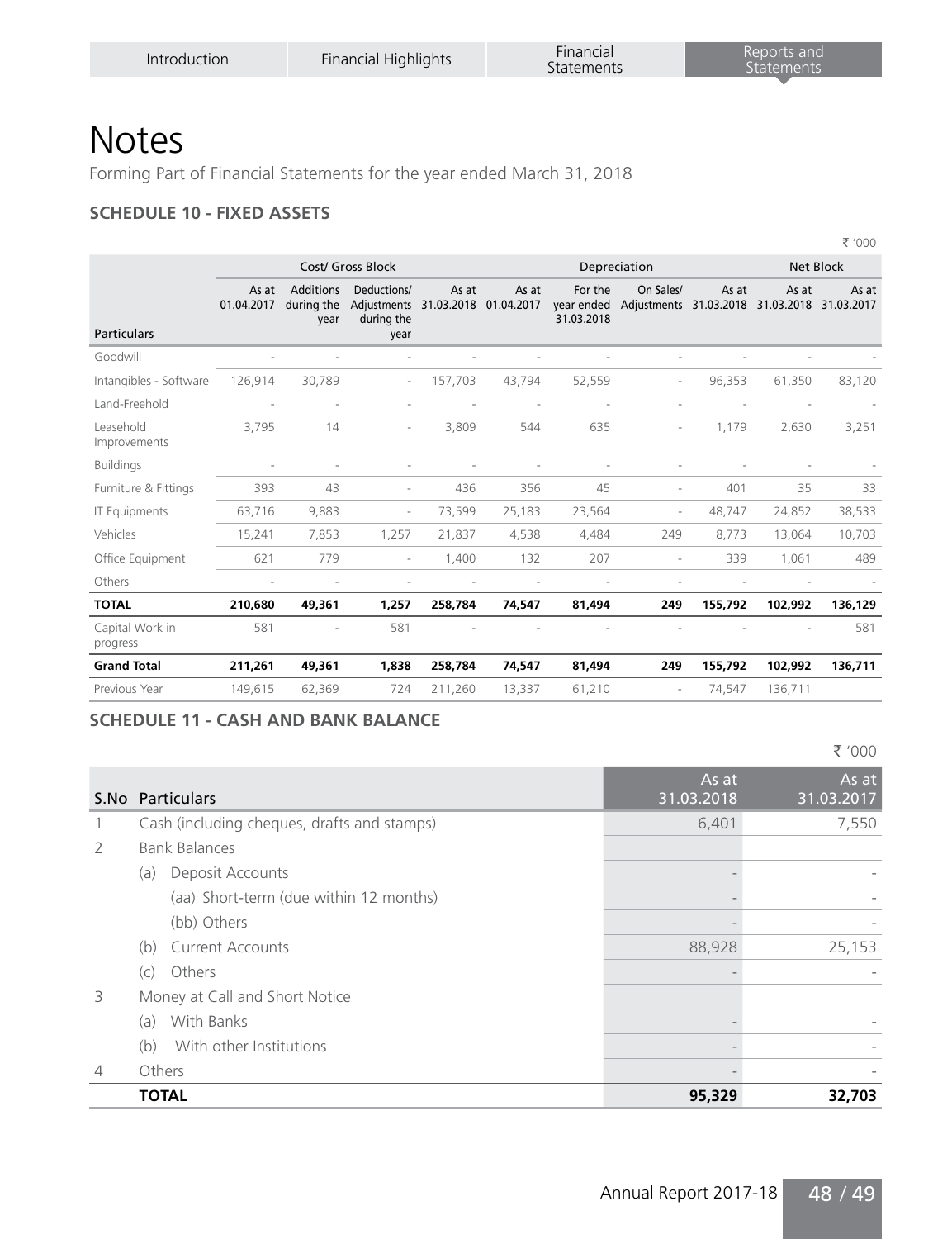

Forming Part of Financial Statements for the year ended March 31, 2018

#### **SCHEDULE 12 - ADVANCES AND OTHER ASSETS**

|      |                                                                                  |                     | ₹ '000              |
|------|----------------------------------------------------------------------------------|---------------------|---------------------|
| S.No | Particulars                                                                      | As at<br>31.03.2018 | As at<br>31.03.2017 |
|      | <b>ADVANCES</b>                                                                  |                     |                     |
| 1    | Reserve deposits with ceding companies                                           | $\overline{a}$      |                     |
| 2    | Application money for investments                                                |                     |                     |
| 3    | Prepayments                                                                      | 6,915               | 9,464               |
| 4    | Advances to Directors/Officers                                                   |                     |                     |
| 5    | Advance tax paid and taxes deducted at source (Net of provision<br>for taxation) | 72                  | 46                  |
| 6    | Others:-                                                                         |                     |                     |
|      | Advances to employees                                                            | 1,204               | 1,240               |
|      | Advances to vendors                                                              | 5,001               | 1,654               |
|      | <b>TOTAL (A)</b>                                                                 | 13,192              | 12,404              |
|      | <b>OTHER ASSETS</b>                                                              |                     |                     |
| 1    | Income accrued on investments                                                    | 72,121              | 48,903              |
| 2    | <b>Outstanding Premiums</b>                                                      |                     |                     |
| 3    | Agents' Balances                                                                 |                     |                     |
| 4    | Foreign Agencies Balances                                                        |                     |                     |
| 5    | Due from other entities carrying on insurance business (including<br>reinsurers) | 6,838               |                     |
| 6    | Due from subsidiaries/ holding company                                           | $\overline{a}$      | 55                  |
| 7    | Deposit with Reserve Bank of India                                               |                     |                     |
| 8    | Others -                                                                         |                     |                     |
|      | Investment of Unclaimed Amount                                                   | 633                 | 248                 |
|      | Security and other deposits                                                      | 1,675               | 759                 |
|      | Service Tax Unutilised Credit                                                    |                     | 9,657               |
|      | Sundry Debtors                                                                   | 1,297               | 883                 |
|      | Terrorism Pool Receivables                                                       | 45,269              | 23,821              |
|      | <b>GST Unutilised Credit</b>                                                     | 75,486              |                     |
|      | <b>TOTAL (B)</b>                                                                 | 203,319             | 84,326              |
|      | TOTAL (A+B)                                                                      | 216,511             | 96,730              |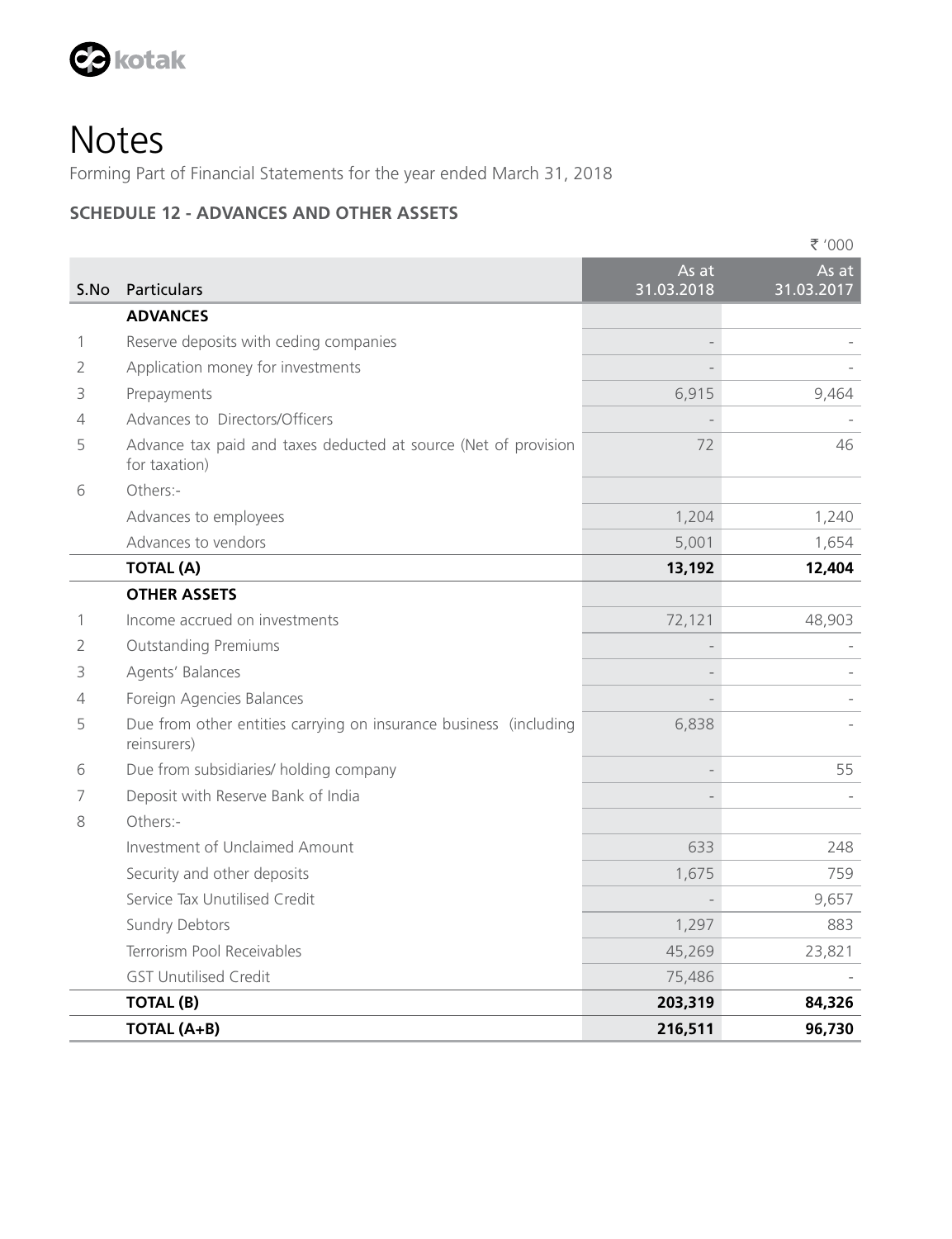Forming Part of Financial Statements for the year ended March 31, 2018

#### **SCHEDULE 13 - CURRENT LIABILITIES**

|    |                                           |            | ₹ '000     |
|----|-------------------------------------------|------------|------------|
|    |                                           | As at      | As at      |
|    | S.No Particulars                          | 31.03.2018 | 31.03.2017 |
|    | Agents' Balances                          | 18,134     | 7,094      |
| 2  | Balances due to other insurance companies | 59,174     | 30,741     |
| 3  | Deposits held on re-insurance ceded       |            |            |
| 4  | Premiums received in advance              | 13,874     | 14,195     |
| 5  | Unallocated Premium                       | 41,020     | 27,667     |
| 6  | Unclaimed Amount of Policyholders         | 627        | 248        |
| 7  | Sundry creditors                          | 2,368      | 3,671      |
| 8  | Due to subsidiaries/ holding company      | 1,944      | 4,269      |
| 9  | Claims Outstanding                        | 683,672    | 177,982    |
| 10 | Due to Officers/Directors                 |            |            |
| 11 | Others:-                                  |            |            |
|    | <b>Statutory Dues</b>                     | 53,594     | 9,573      |
|    | Refund Payable - Premium                  | 1,205      | 599        |
|    | Provision for expenses                    | 92,106     | 77,067     |
|    | Solatium Fund                             | 852        | 258        |
|    | Payable to Employees                      | 314        | 22         |
|    | <b>TOTAL</b>                              | 968,884    | 353,386    |

#### **SCHEDULE 14 - PROVISIONS**

|                |                                                                   |                                   | ₹ '000  |
|----------------|-------------------------------------------------------------------|-----------------------------------|---------|
|                | S.No Particulars                                                  | As at 31.03.2018 As at 31.03.2017 |         |
|                | Reserve for Unexpired Risk                                        | 941,790                           | 471,133 |
| 2              | For taxation (less advance tax paid and taxes deducted at source) |                                   |         |
| 3              | For proposed dividends                                            |                                   |         |
| $\overline{4}$ | For dividend distribution tax                                     |                                   |         |
| 5              | Others                                                            |                                   |         |
|                | Gratuity                                                          | 13,587                            | 5,992   |
|                | Leave Encashment                                                  | 1,913                             | 4,233   |
| 6              | Reserve for Premium Deficiency                                    |                                   |         |
|                | <b>TOTAL</b>                                                      | 957,290                           | 481,358 |

#### **SCHEDULE 15 - MISCELLANEOUS EXPENDITURE**

Rs. '000

| S.No Particulars                                | As at 31.03.2018 As at 31.03.2017 |  |
|-------------------------------------------------|-----------------------------------|--|
| Discount Allowed in issue of shares/ debentures |                                   |  |
| Others.                                         |                                   |  |
| Total                                           |                                   |  |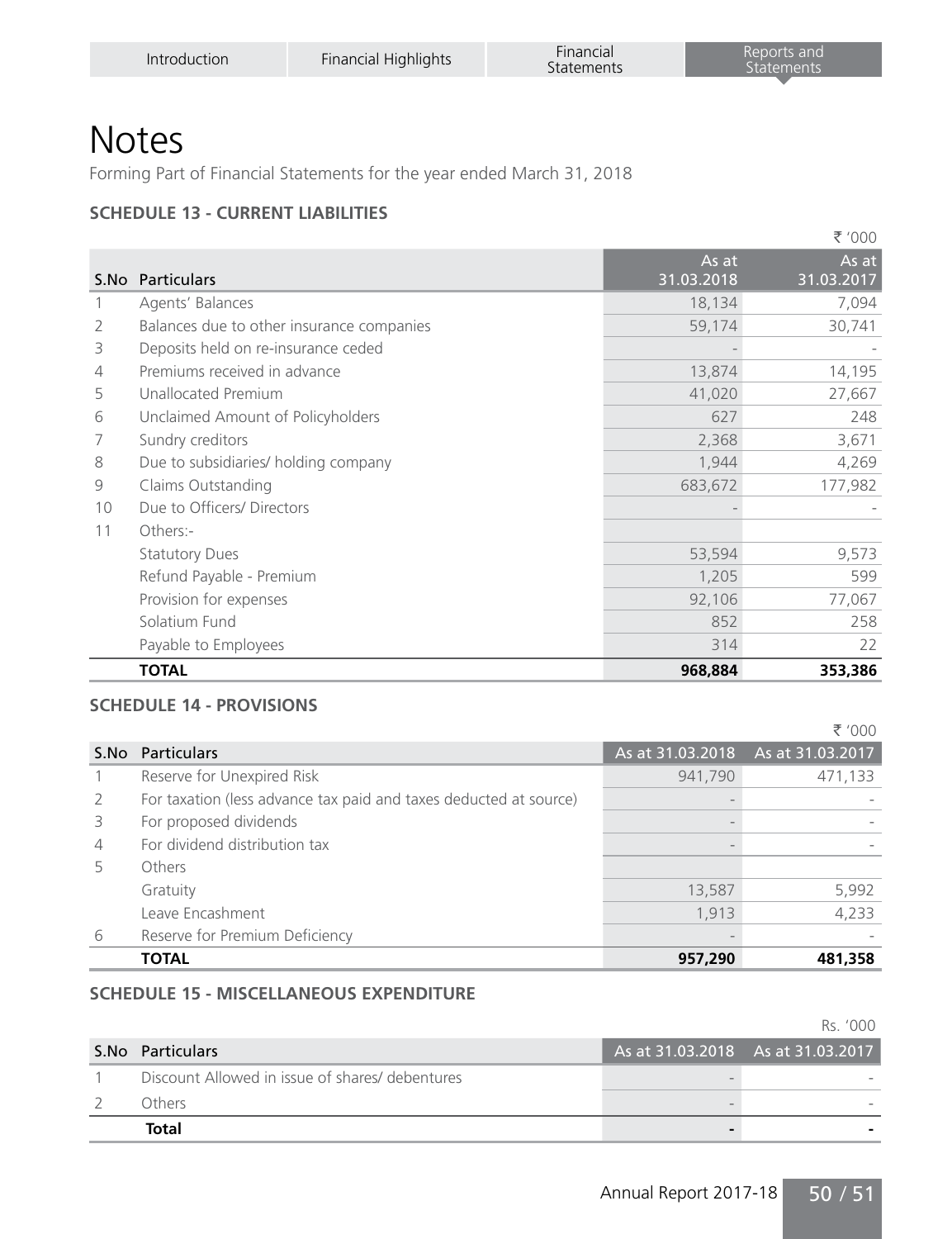

for the year ended March 31, 2018 (Currency: In thousands of Indian Rupees unless otherwise stated)

#### **SCHEDULE 16: NOTES TO THE FINANCIAL STATEMENTS**

#### 1. Background

Kotak Mahindra General Insurance Company Limited ("The Company") was incorporated onDecember 20, 2014 under Companies Act, 2013 as a 100% subsidiary of Kotak Mahindra Bank Limited. The Company received certificate of registration from Insurance Regulatory and Development Authority (IRDAI) on November 18, 2015 with registration no. 152 and subsequently commenced operations on December 17, 2015.The Company is in the business of underwriting general insurance policies relating to Fire and Miscellaneoussegments.

#### 2. Significant Accounting Policies:

#### A. Basis of Preparation

 The Financial Statements of the Company have been prepared in accordance with the generally accepted accounting principles in India to comply with the accounting standards specified under section 133 and the relevant provision of the Companies Act, 2013, as applicable, and in accordance with the provisions of the Insurance Act, 1938 as amended by the Insurance Laws (Amendment) Act, 2015 read with Insurance Regulatory and Development Authority of India circular IRDAI /F&A/CIR/FA/059/03/2015 dated March 31, 2015 (the "Insurance Act"), the Insurance Regulatory and Development Authority Act, 1999 the ("IRDA Act"), and the regulations framed there under (also refer IRDAI) the Insurance Regulatory and Development Authority (Preparation of Financial Statements and Auditor's Report of Insurance Companies) Regulations, 2002 (the "IRDA Financial Statements Regulations"), circulars/notifications issued by IRDAI from time to time (including circular no. IRDA/F&A/CIR/CPM/056/03/2016 dated April 04, 2016 and IRDA/F&A/CIR/ CPM/010/01/2017dated January 12, 2017)

#### B. Use of Estimates

 The preparation of financial statements in conformity with Indian GAAP requires the Management to make judgments, estimates and assumptions considered in the reported amounts of assets and liabilities (including contingent liabilities) as on the date of the financial statements and the reported income and expenses during the reporting period. Although these estimates are based on Management's best knowledge of current events and actions, uncertainty about these assumptions and estimates could result in the outcome requiring a material adjustment to the carrying amounts of assets or liabilities in future periods. The estimates and assumptions used in the financial statements are based on Management's evaluation of the relevant facts and circumstances up to and as of the date of the financial statements. Actual results could differ from the estimates. Any revision to accounting estimates is accounted for prospectively.

#### C. Revenue Recognition

#### Premium:

 Premium net of goods and services tax (GST) (including reinsurance accepted& reinstatement premium) is recognised on commencement of the risk and for installment policies it is recognised on installment due dates. Premium earnings are recognised over the period of the policy or period of risk. Any revisions in premium amount are recognised in the year in which they occur &over the remaining period of the policy. Any Subsequent cancellations of policies are recognised in the same period in which it occur.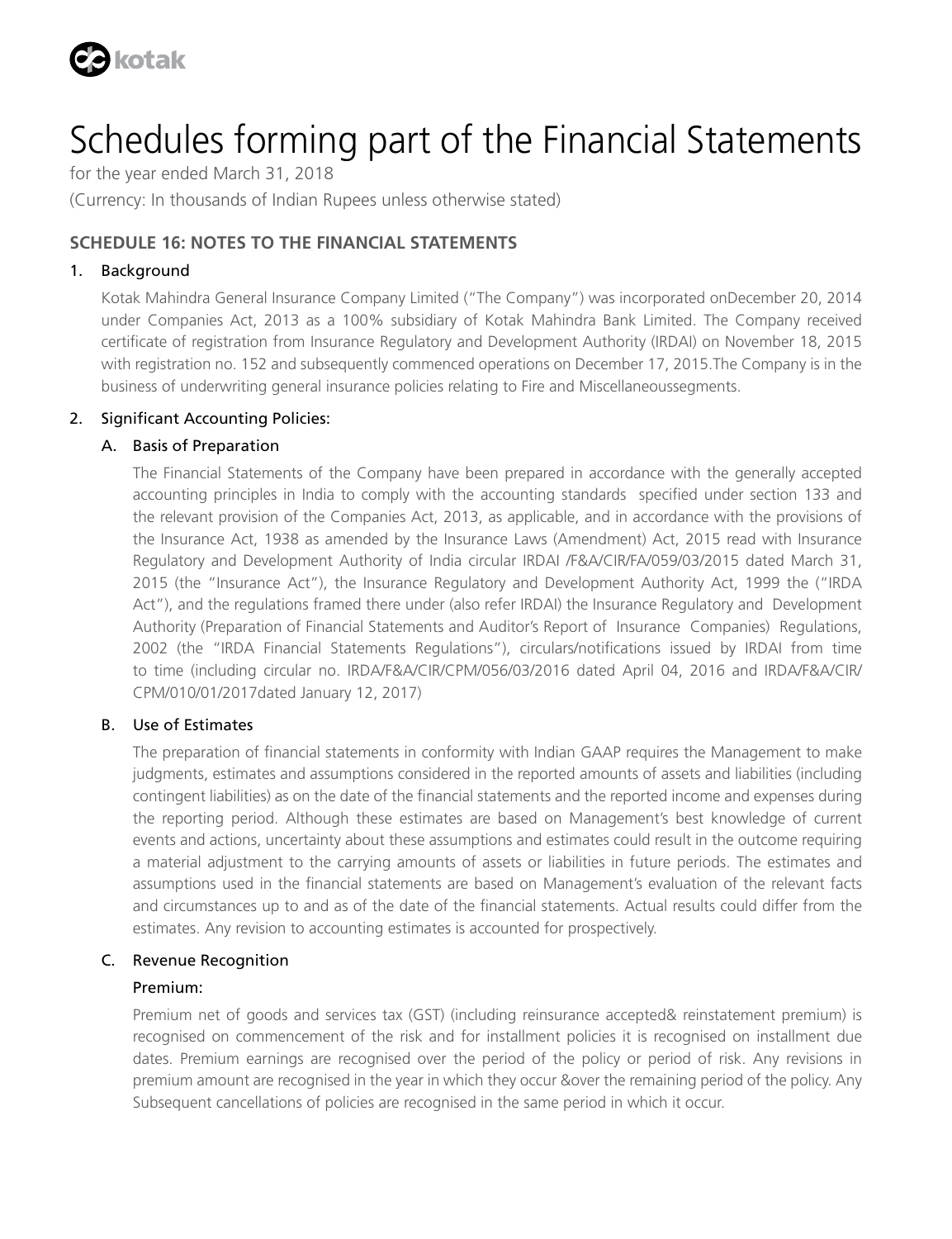for the year ended March 31, 2018

(Currency: In thousands of Indian Rupees unless otherwise stated)

#### Commission on reinsurance ceded:

 Commission on reinsurance ceded is recognized as income on ceding of reinsurance premium. Profit commission under reinsurance treaties, wherever applicable, is recognized in the year of final determination of the profits and as intimated by the Reinsurer.

#### Income earned on investments:

 Interest income is recognized on accrual basis. Dividend income is recognized when right to receive is established, Accretion of discount and amortization of premium relating to debt securities is recognized over the holding or maturity period of such securities on constant yield basis.

 The Net gain/ loss on transfer/ sale of debt securities is the difference between the transfer/sale price and the net amortized cost/ book value which is computed on a Weighted average basis as on the date of transfer/ sale. Sale consideration for the purpose of realized gain/loss is net of brokerage and taxes, if any and excludes the interest received on sale

 The realized gain or loss on mutual funds is the difference between sale consideration and carrying cost as on the date of sale, determined on a weighted average cost basis and includes accumulated changes in fair value taken in fair value change account earlier.

 Any unrealized gain or loss in respect of mutual funds are recognized in 'fair value change account' in balance sheet and not available for distribution for dividend.

#### D. Premium Received In Advance

 Premium received in advance represents the premium received prior to the commencement of the risk assumed on any policy. On balance sheet date such premium received in advance reflects in current liabilities.

#### E. Reserve for Unexpired Risk

 Reserve for unexpired risk is recognized net of reinsurance ceded and represents premium written that is attributable and to be allocated to succeeding accounting periods for risks to be borne by the Company under contractual obligations over a contract period or period of risk , whichever is applicable. As per circular vide IRDA/F&A/CIR/CPM/056/03/2016 dated April 4, 2016 such reserves are calculated on a pro-rata basis under 1/365 basis subject to 100% for marine hull business, on all unexpired policies at Balance Sheet Date..

#### F. Reinsurance Premium Ceded and Reinsurance Accepted

 Proportional Re-insurance premium ceded is accounted on due basis at the time when related premium income is accounted for..Non-proportional reinsurance cost is accounted as per terms of the reinsurance arrangements.Any revisions in reinsurance premium ceded are recognised in the period in which it occur. On cancellation of policies, related reinsurance premium ceded are recognised in the same period in which it occur.

 Reinsurance inward acceptances are accounted for on the basis of returns, to the extent received, from the insurers.

#### G. Premium Deficiency Reserve

 Premium deficiency is recognized when sum of expected claim cost, related expenses & maintenance cost (related to claims handling) exceed related reserve for unexpired risk. It is recognized on an annual basis and at segmental revenue account level viz., Fire, Marine & Miscellaneous. Premium Deficiency Reserve is estimated and certified by the Appointed Actuary.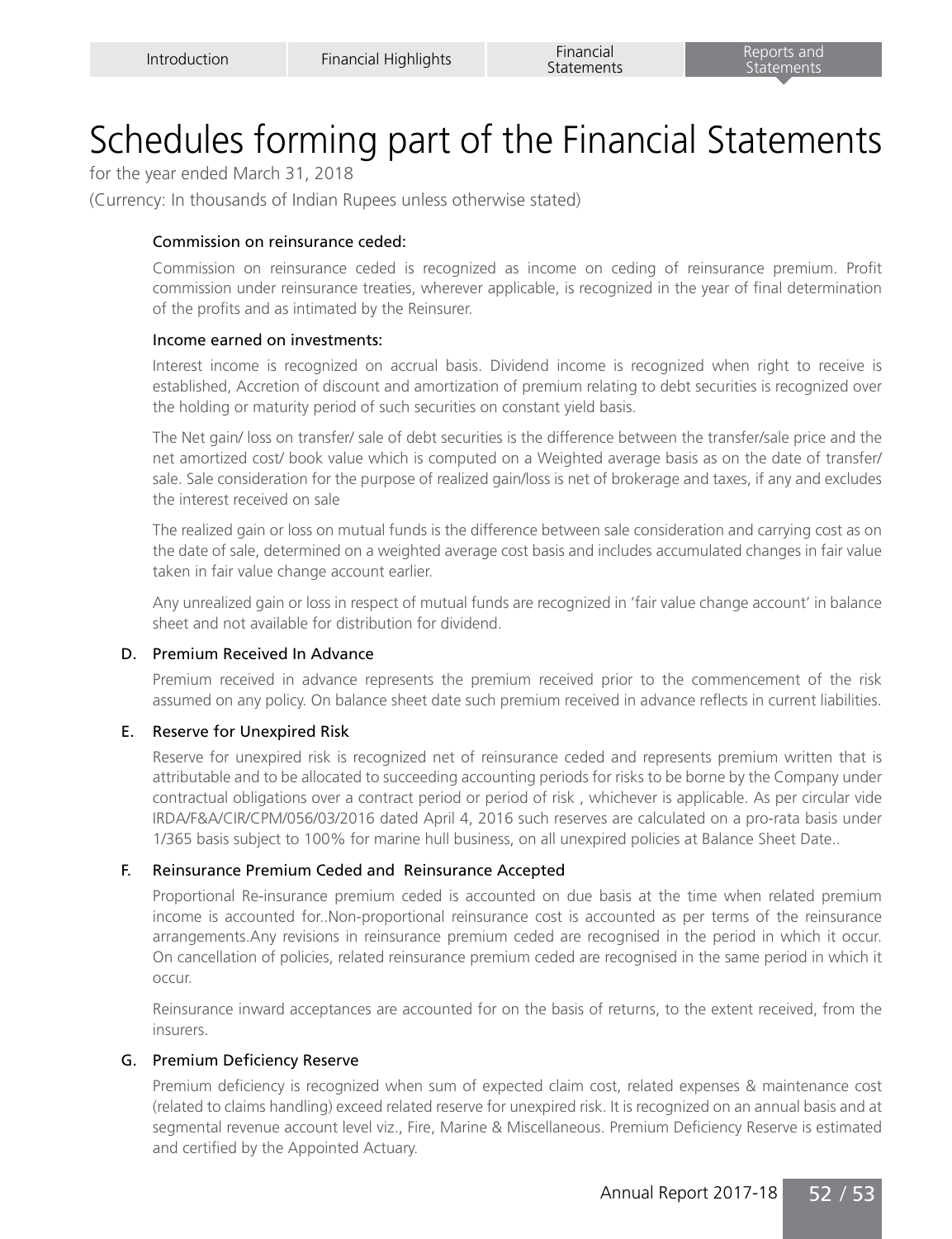

for the year ended March 31, 2018

(Currency: In thousands of Indian Rupees unless otherwise stated)

#### H. Claims

 Claims incurred includes claims paid net of reinsurance recovery and salvage value retained by the insured, change in loss reserve during the period, change in claims incurred but not reported (IBNR) & change in claims incurred but not enough reported (IBNER). Claims incurred also include survey fees/legal fees & other expenses directly attributable to claim cost. Claims will be recognized as and when intimation of it is received and provision will be determined (net of reinsurance recovery) by the management on the best estimate of claims likely to be paid based on survey reports, based on information received from various sources and from past experience.

 Any subsequent information may result in revision of likely amount of final claim payment and accordingly there will be change in provision for outstanding claims.

 IBNR is claim reserves provided for those claims which are incurred but not yet reported and IBNER is claim reserves provided for those claims which are incurred but not enough reported. Estimated liability for IBNR and IBNER has been estimated by the Appointed Actuary in compliance with the relevant regulations and guidelines issued by IRDAI and the same is duly certified by the Appointed Actuary of the Company.

#### I. Acquisition Cost

 Acquisition costs are those costs that vary with, and are primarily related to, the acquisition of new and renewal insurance contracts viz commission. These costs are expensed in the period in which they are incurred.

#### J. Segment Reporting

In case of General insurance business, based on the primary segments identified under Insurance Regulatory and Development Authority (Preparation of Financial Statements and Auditor's Report of Insurance Companies) Regulations, 2002 read with AS 17 on "Segment Reporting" as specified under sec 133 of the act,read with rule 7 of The Companies(Accounts) Rules 2014 the Company has classified and disclosed segment information for Fire, Marine and Miscellaneous lines of business.

There are no reportable geographical segments, since all business is written in India.

#### K. Allocation of Investment income

 In accordance with Circular No. IRDA/F&A/CIR/CPM/010/01/2017 dated January 12, 2017 issued by IRDAI on Segregation of Policyholder's fund and Shareholder funds, investment income for the period has been allocated to Revenue Account and Profit and Loss Account on basis of the ratio of average balance of policyholder's funds to average balance of shareholder's funds as at the close of each reporting period. Within the Revenue Account, the investment income shall be further allocated among the lines of business in proportion to average policy holder funds.

#### L. Allocation of Expenses

 The Company has Board approved policy on allocation and apportionment of expenses of management as per notification of IRDAI dated April 27, 2016. The policy covers basis of allocation, expenses which shall be allocated, basis of apportionment and expenses which shall be apportioned. Expenses of Management related to insurance business are allocated to various segments on the following basis:

- a) Expenses which are directly identifiable are allocated to respective business segments on actuals
- b) Expenses which are not directly identifiable, are apportioned to the business segments on the basis of net written premium (before XOL).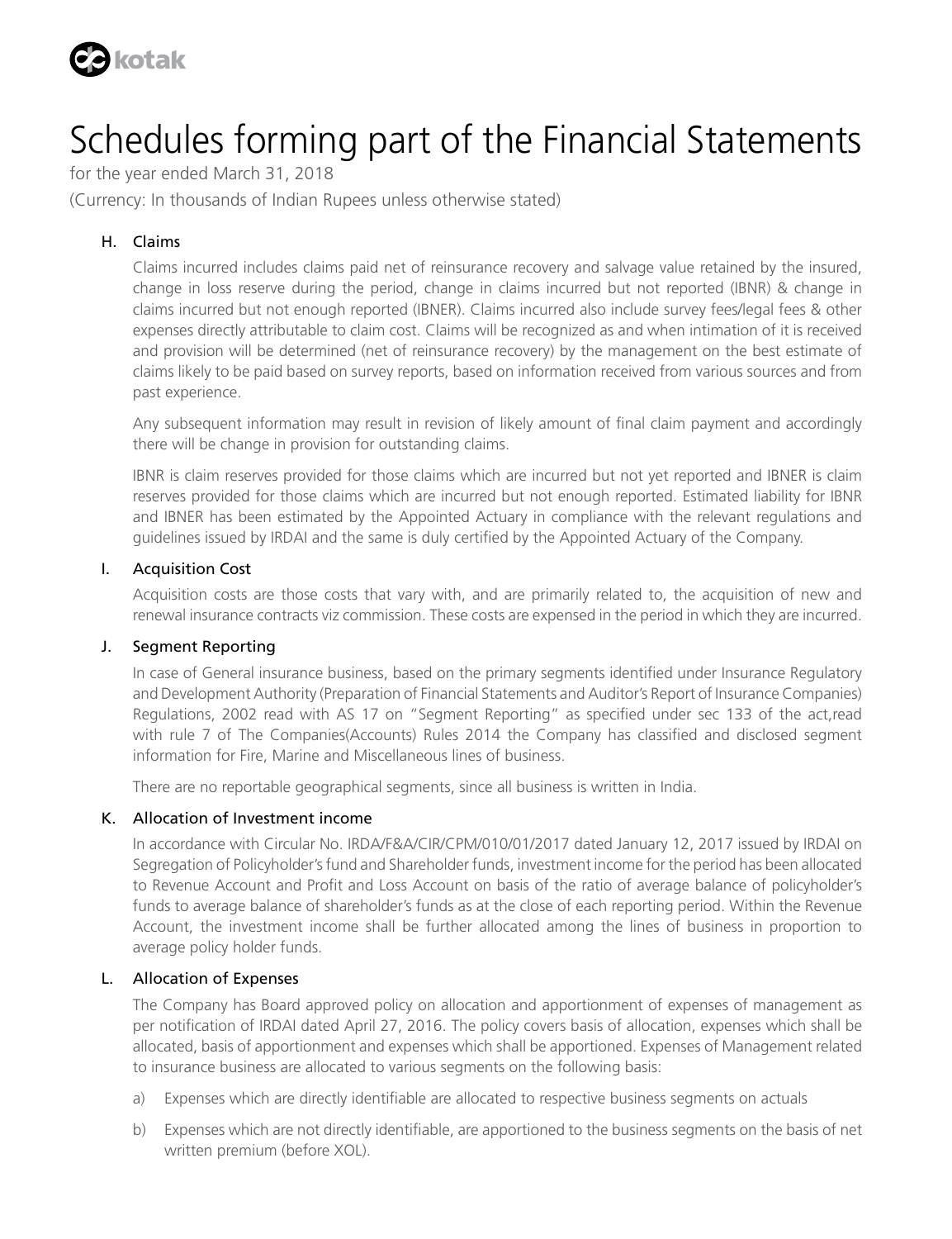for the year ended March 31, 2018

(Currency: In thousands of Indian Rupees unless otherwise stated)

#### M. Property, Plant and Equipment

 Property, plant and Equipment are stated at acquisition cost inclusive of incidental expenses, net of accumulated depreciation and accumulated impairment losses, if any.

#### Intangible Assets

 Intangible assets comprising software are stated at cost less amortization. Significant expenditure on improvements to software are capitalised when it is probable that such expenditure will enable the asset to generate future economic benefits in excess of its originally assessed standard of performance and such expenditure can be measured and attributed to the assets reliably.

#### Depreciation / Amortisation:

 Deprecation is provided on a pro-rata basis on a Straight Line Method over the estimated useful life of the assets at rates which equal to or higher than the rates prescribed under Schedule II of the Companies Act, 2013 in order to reflect the actual usage of the assets. The estimated useful lives of assets based on technical evaluation by management are as follows:

| Asset Type                                                        | Useful life in years                |
|-------------------------------------------------------------------|-------------------------------------|
| Improvement to leasehold premises                                 | Over the period of lease subject to |
|                                                                   | a maximum of 6 years                |
| Office equipment                                                  |                                     |
| Furniture and Fixtures                                            | 6                                   |
| Motor Vehicles                                                    |                                     |
| Intangible (Computer Software -including development expenditure) |                                     |
| Information Technology Equipment(Including computers)             |                                     |

Used assets purchased are depreciated over the residual useful life from the date of purchase.

For assets purchased and sold during the year, depreciation is provided on pro rata basis by the Company.

Assets costing less than  $\bar{\tau}$  5,000 are fully depreciated in the year of purchase.

Capital work in progress includes assets which are not yet ready for its intended use and are carried at cost.

#### Impairment of Assets

 The carrying amounts of assets are reviewed at each balance sheet date if there is any indication of impairment based on internal/external factors. Impairment occurs where the carrying value exceeds the present value of future cash flows expected to arise from the continuing use of the asset and its eventual disposal. The impairment loss to be expensed is determined as the excess of the carrying amount over the higher of the asset's net sales price or present value as determined above. After impairment, depreciation is provided on the revised carrying amount of the asset over it's remaining useful life.

#### N. Employee Benefits

#### a. Short Term Benefits

 All employee benefits payable within 12 months of rendering the services are classified as short term employee benefits. Benefits such as salary, bonuses, short term compensated absences and non-monetary benefits etc. are recognized in the period in which the employees renders the related service. All the short term benefit are accounted on undiscounted basis.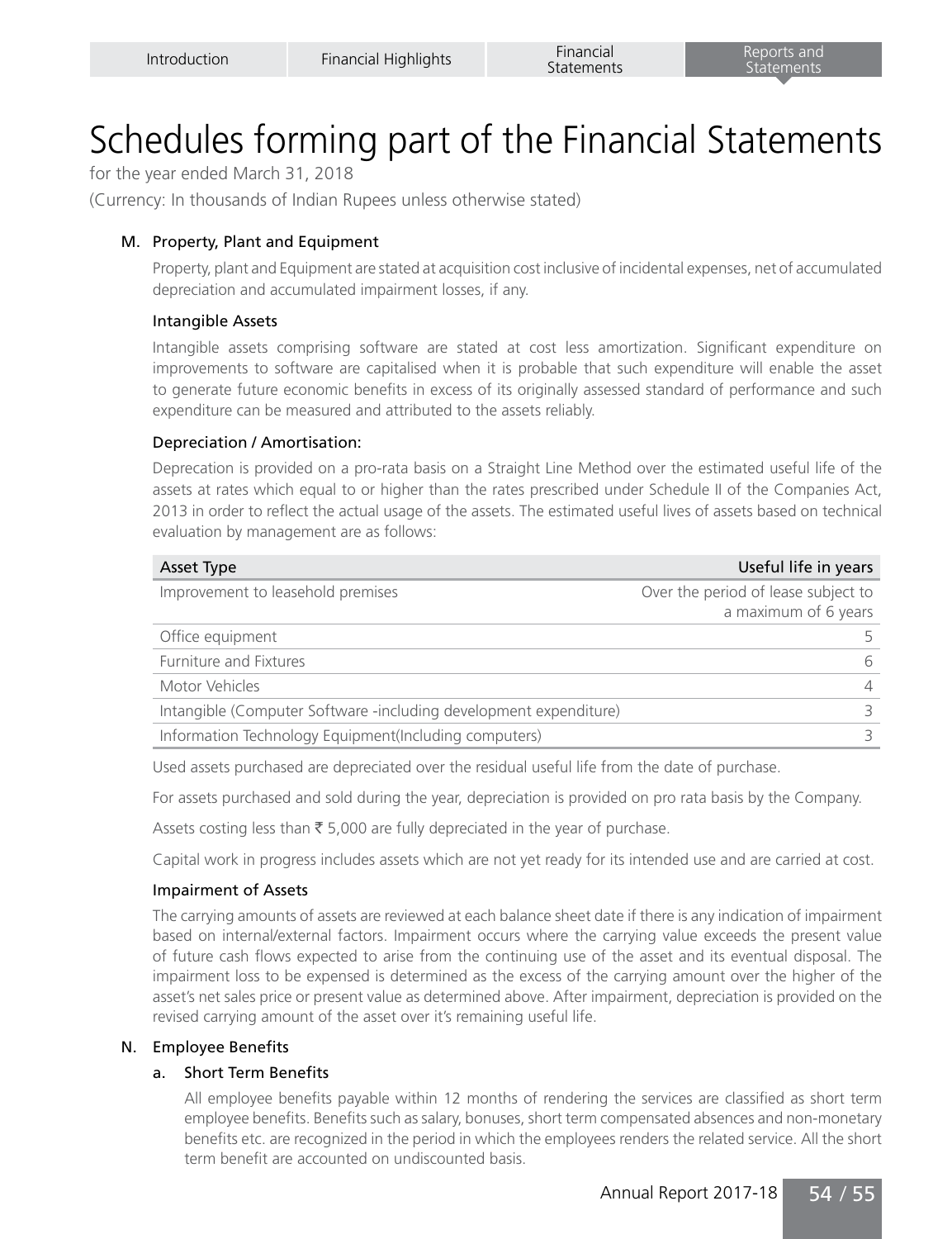

for the year ended March 31, 2018

(Currency: In thousands of Indian Rupees unless otherwise stated)

#### b. Long term Benefits

#### i. Provident Fund – Defined Contribution Plan:

 Contribution as required by the Statute made to the Government Provident Fund is debited to the Profit and Loss Account when incurred. The company has no further obligations.

#### ii. New Pension Scheme - Defined Contribution Plan:

 The Company contributes up to 10% of employees' salary per annum, for employees who have opted to the New Pension Fund administered by a PFRDA appointed pension fund manager. The Company recognises such contributions as an expense in the year they are incurred.

#### iii. Gratuity – Long Term Benefit Plan:

 The Company provides for Gratuity, a defined benefit plan covering employees in accordance with the Payment of Gratuity Act, 1972. The Company's liability is actuarially determined (using Projected Unit Credit Method) at the Balance Sheet date.

 Actuarial gains / losses are recognised immediately in the Profit and Loss Account in the year they are incurred.

#### iv. Compensated Absences - Other Long-Term Employee Benefits:

 The Company accrues the liability for compensated absences based on the actuarial valuation as at the Balance Sheet date conducted by an independent actuary which includes assumptions about demographics, early retirement, salary increases, interest rates and leave utilisation. The net present value of the Company obligation is determined based on the Projected Unit Credit Method as at the Balance Sheet date. Actuarial Gains / Losses are recognised immediately in the Profit and Loss Account in the year in which they arise.

#### O. Investments

 Investments are made and accounted for in accordance with the Insurance Act, 1938 as amended by Insurance Laws (Amendment) Act, 2015, The IRDA (Investment) Regulations, 2016 as amended and various other relevant circulars/ notification issued by IRDAI from time to time.

 Investments are recorded at cost and include brokerage, transfer charges, stamps etc, and excludes pre acquisition interest, if any.

 Investments maturing within twelve months from balance sheet date and investments made with specific intention to dispose off within twelve months from balance sheet date are classified as 'short term investments'

Investments other than 'short term investment' are classified as 'long term investment'.

 Debt securities & non-convertible preference shares are considered as 'held to maturity' and stated at historical cost adjusted for amortization of premium or accretion of discount determined on constant yield to maturity basis over the holding/maturity period.

 Mutual fund units are stated at their 'Net Asset Value' as at the balance sheet date. Any unrealized gain/loss will be accounted for under fair value change account.

 In accordance with Circular No. IRDA/F&A/CIR/CPM/056/03/2016 dated April 4, 2016 and Circular No. IRDA/ F&A/CIR/CPM/010/01/2017 dated January 12, 2017, in respect of Preparation of Financial Statements and Auditors' Report of Insurance Companies, the company has segregated investments between Policyholder and Shareholder.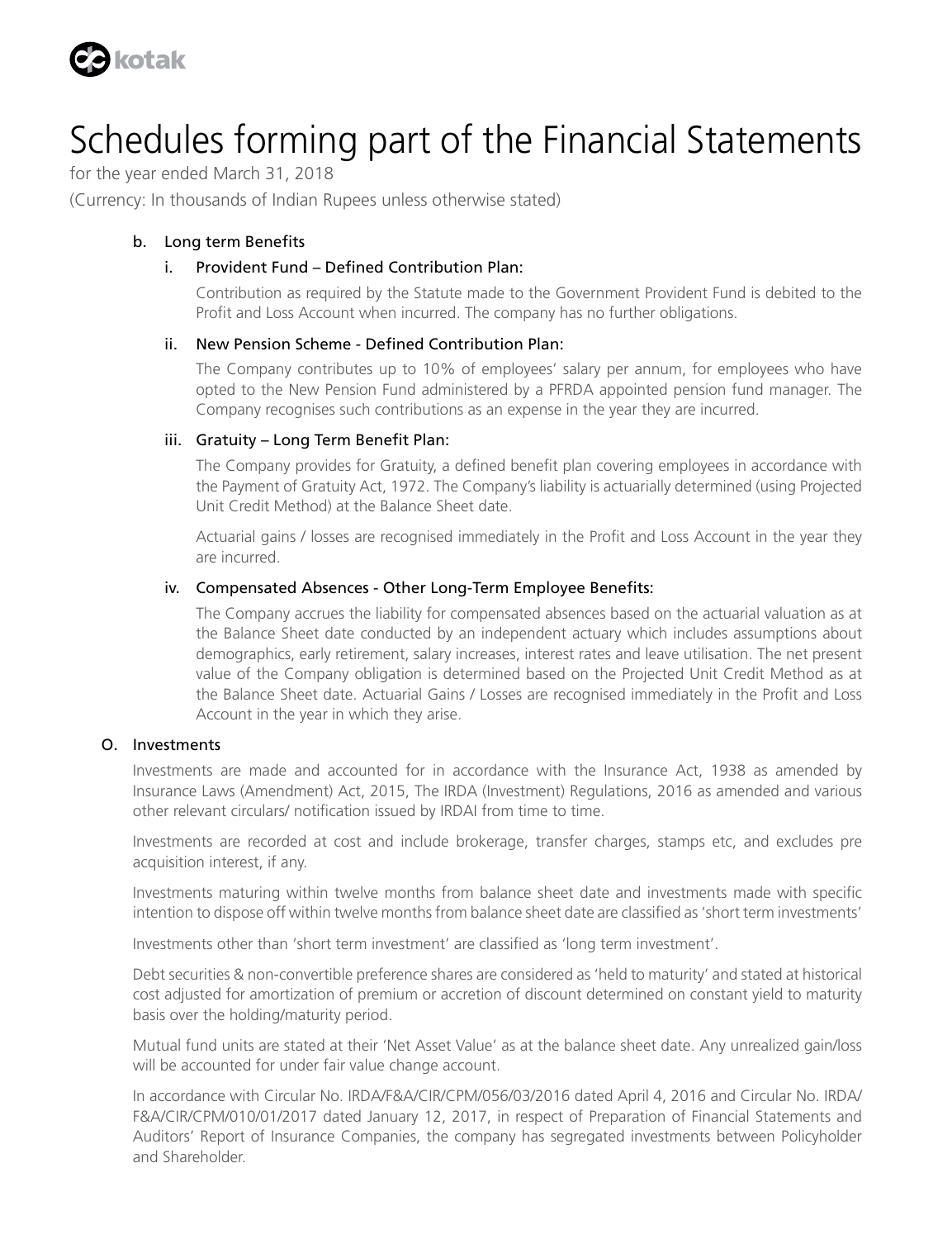for the year ended March 31, 2018

(Currency: In thousands of Indian Rupees unless otherwise stated)

#### P. Foreign Currency Transactions

 Transactions denominated in foreign currency are recorded at the rate prevailing on the date of transactions. Foreign currency assets and liabilities are stated at the rate prevailing on the balance sheet date. Any gain or loss on settlement or restatement are accounted for in revenue account and profit & loss account.

#### Q. Operating Leases

 Where all the risks and benefits of ownership are retained by the lessor those are classified as operating lease. Payment on account of operating leases are accounted for under revenue account on straight line basis over the lease period.

#### R. Contribution to Terrorism Pool

 In accordance with the requirements of IRDAI, the Company, together with other insurance companies, participated in the Terrorism Pool. This pool is managed by General Insurance Corporation of India (GIC). In accordance with the terms of the agreement, GIC retro cedes, to the Company, terrorism premium to the extent of shares agreed to be borne by the Company in the risk which is recorded as reinsurance accepted. Such Insurance accepted is recorded based on quarterly confirmation received from GIC. Accordingly, reinsurance accepted on account of Terrorism Pool has been recorded in accordance with the latest statement received from GIC as on December 31, 2017.

 The entire amount of reinsurance accepted for the current year on this account, net of claims and expenses up to the above date, has been carried forward to the subsequent accounting period as Changes in unearned premium under Insurance Contract Liabilities for subsequent risks, if any, to be borne by the company.

#### S. Contribution to Solatium Fund

 As per the requirements of IRDA, the company provides for contribution to Solatium Fund @ 0.10 % on the gross direct premium of motor third party policies.

#### T. Taxation

 The company provides for current tax on taxable income for the current accounting period as per the provision of the Income Tax Act, 1961.

 Deferred tax charge or credit and corresponding deferred tax liabilities or assets are recognized for future tax consequences attributable to timing differences between accounting income and taxable income for the year.

 Deferred tax assets are recognized only to the extent there is reasonable certainty that the asset can be realized in future. However, where there is unabsorbed depreciation or carry forward of losses under taxation laws, deferred tax assets are recognized only to the extent there is virtual certainty supported by convincing evidence that there will be sufficient future taxable income available against which deferred tax assets can be realized.

 Deferred tax assets are reviewed at each balance sheet date and written down or written up to reflect the amount virtually certain to be realized.

#### U. Goods and Services Tax (GST)

 GST liability on premium are set-off against available GST credits. Unutilized credits, if any, are carried forward under "Advances and Other Assets" for set-off in subsequent periods.

#### V. Share Issue Expenses

Share Issue expenses in relation to increase in share capital are written off when incurred.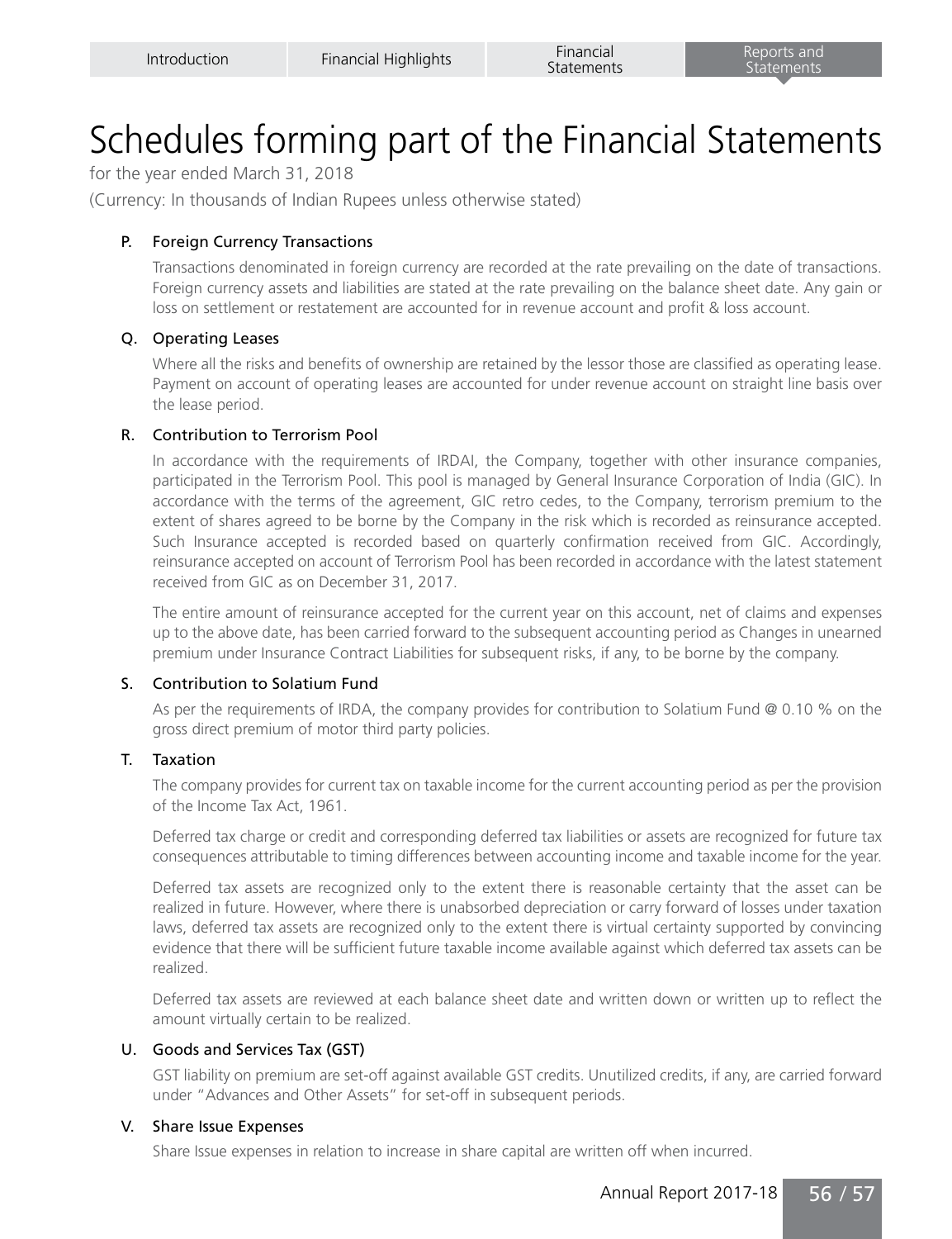

for the year ended March 31, 2018

(Currency: In thousands of Indian Rupees unless otherwise stated)

#### W. Earnings per share

 Basic earnings per share is calculated by dividing net profit after tax by the weighted average number of equity shares outstanding during the reporting period.

 Number of equity shares used in computing diluted earnings per share comprises the weighted average number of shares considered for basic earnings per share and also weighted average number of equity shares which would have been issued on conversion of all dilutive potential shares. In computing diluted earnings per share only potential equity shares that are dilutive are considered.

#### X. Provisions & Contingencies

 A provision is recognized when an enterprise has a present obligation as a result of past event and it is probable that an outflow of resources will be required to settle the obligation, in respect of which a reliable estimate can be made. Provisions are not discounted to their present value and are determined based on best estimate required to settle the obligation at the Balance sheet date. These are reviewed at each balance sheet date and adjusted to reflect the current best estimates.

 Contingent losses arising from claims other than insurance claims, litigation, assessment, fines, penalties, etc. are recorded when it is probable that a liability has been incurred and the amount can be reasonably estimated.

 A disclosure for a contingent liability other than those under policies is made when there is a possible obligation or a present obligation that may, but probably will not require an outflow of resources.

 When there is a possible obligation or a present obligation in respect of which the likelihood of outflow of resources is remote, no provision or disclosure is made.

#### Y. Cash and Cash Equivalents

 Cash and cash equivalents for the purpose of Receipts and Payments Account include cash and cheques in hand, bank balances, other investments with original maturity of three months or less which are subject to insignificant risk of changes in value.

#### Z. Employee stock option scheme

#### Cash settled scheme:

 The cost of cash-settled transactions (stock appreciation rights) is measured initially using intrinsic value method at the grant date taking into account the terms and conditions upon which the instruments were granted. This intrinsic value is amortised on a straight-line basis over the vesting period with a recognition of corresponding liability. This liability is remeasured at each balance sheet date up to and including the settlement date with changes in intrinsic value recognised in the Revenue/Profit and loss account in 'Employees' remuneration & welfare benefits'.

#### AB. Receipts and Payments Account

 Receipts and Payments Account is prepared and reported using the Direct Method, in conformity with para 2.2 of the Master Circular on Preparation of Financial Statements -General Insurance Business dated October 5, 2012, issued by the IRDA.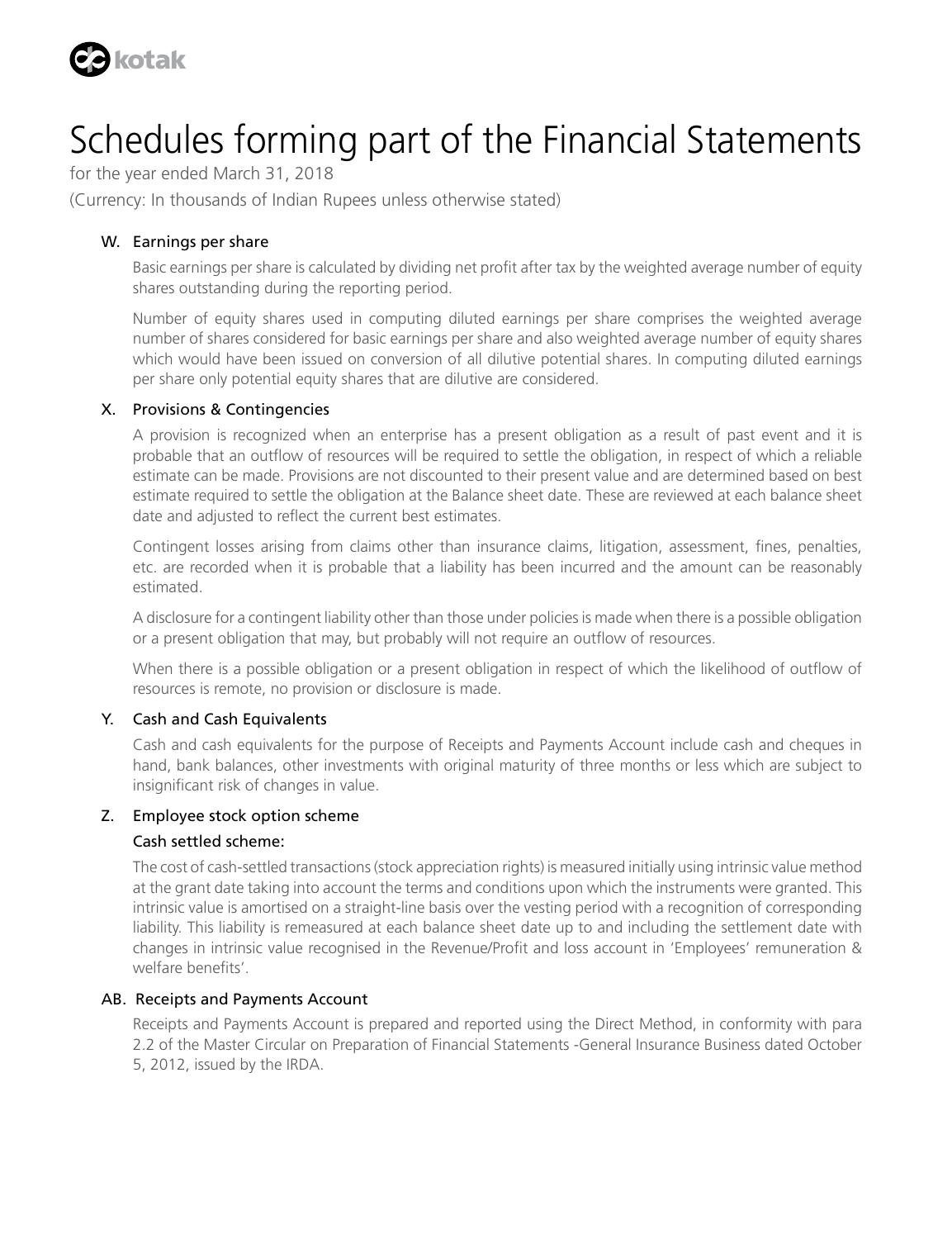for the year ended March 31, 2018

(Currency: In thousands of Indian Rupees unless otherwise stated)

#### 3. Contingent Liabilities:-

| Sr |                                                                    | As at      | As at      |
|----|--------------------------------------------------------------------|------------|------------|
|    | No. Particulars                                                    | 31.03.2018 | 31.03.2017 |
|    | Partly paid up investments                                         | Nil        | Nil        |
|    | Underwriting commitments outstanding                               | Nil        | Nil        |
|    | Claims, other than those under policies, not acknowledged as debts | Nil        | Nil        |
| 4  | Guarantees given by or on behalf of the Company                    | Nil        | Nil        |
|    | Statutory demands/liabilities in dispute, not provided for         | Nil        | Nil        |
| 6  | Reinsurance obligations to the extent not provided for in accounts | Nil        | Nil        |
|    | Others                                                             | Nil        | Nil        |

#### 4. Encumbrances on Assets

The assets of the Company are free from any encumbrances.

#### 5. Capital Commitments

| <b>Sr</b> |                                                                                                                                   | As at      | As at      |
|-----------|-----------------------------------------------------------------------------------------------------------------------------------|------------|------------|
|           | No. Particulars                                                                                                                   | 31.03.2018 | 31.03.2017 |
|           | Estimated amount of commitment pertaining to contracts<br>remaining to be executed in respect of Fixed Asset (Net of<br>Advances) | 14.843     | 26.787     |

#### 6. Claims

Claims, less reinsurance paid to claimants in/outside India are as under:

| -Sr | No. Particulars | For the year<br>ended 31.03.2018 ended 31.03.2017 | <b>Example 1</b> For the year |
|-----|-----------------|---------------------------------------------------|-------------------------------|
|     | In India        | 326.368                                           | 65.008                        |
|     | Outside India   | Nil                                               | Nil                           |

There are no claims that have been settled and remaining outstanding for more than 6 months as at the end of year (Previous Year Nil).

Ageing of gross claims outstanding for more than 6 months is as under:

| -Sr |                    | For the year                      | l For the year i |
|-----|--------------------|-----------------------------------|------------------|
|     | No. Particulars    | ended 31.03.2018 ended 31.03.2017 |                  |
|     | More than 6 months | 141.675                           | 3.235            |
|     | Other Claims       | 32.299                            | 38.527           |

#### 7. Premium

(a) Premiums, less reinsurance, written from business in/outside India:

| -Sr | No. Particulars | For the year<br>ended 31.03.2018 ended 31.03.2017 | <i>F</i> or the year |
|-----|-----------------|---------------------------------------------------|----------------------|
|     | In India        | 1.629.406                                         | 767.282              |
|     | Outside India   | Nil                                               | Nil                  |

(b) Premium income recognised, based on Varying Risk Pattern is Rupees Nil (Previous Year Nil).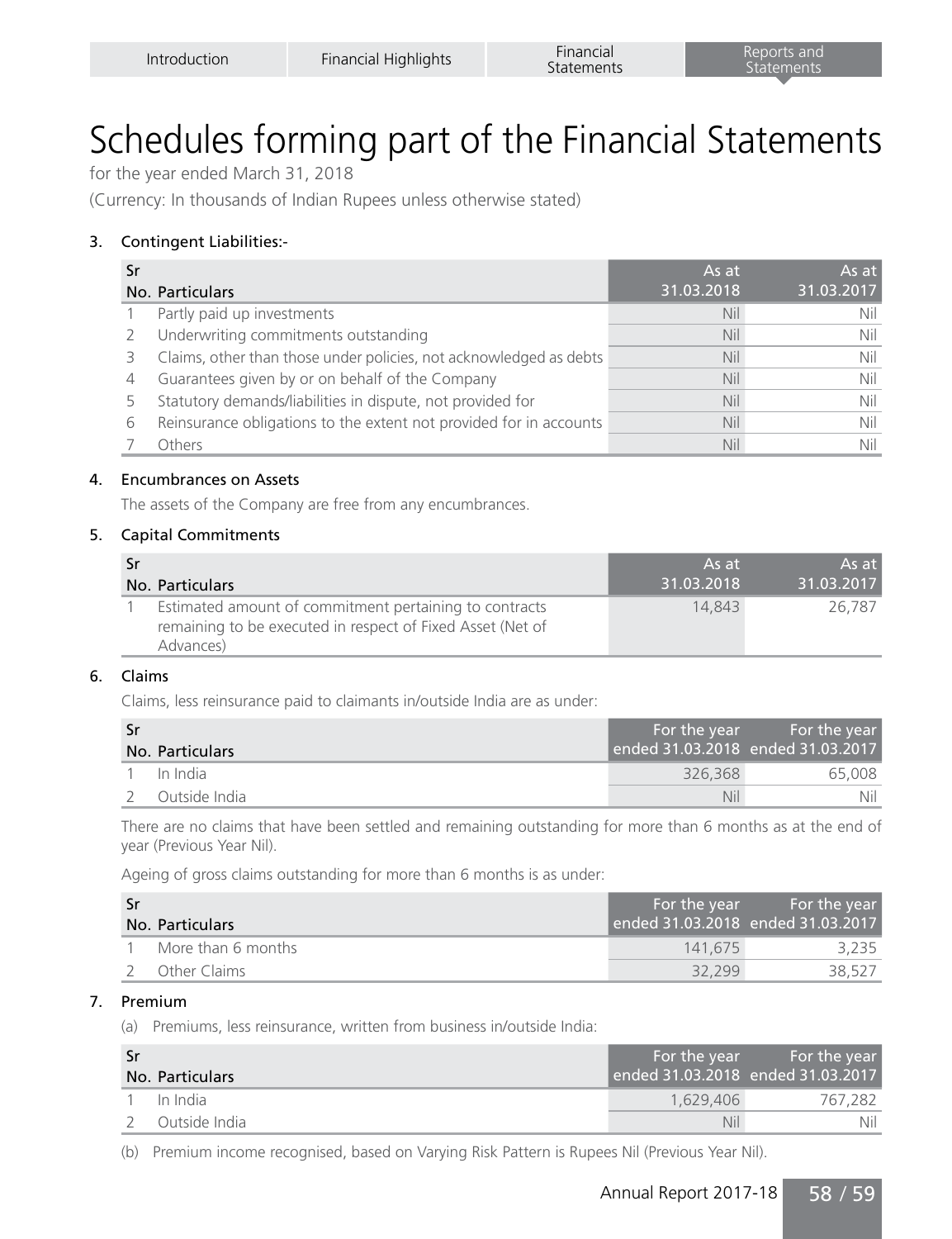

for the year ended March 31, 2018

(Currency: In thousands of Indian Rupees unless otherwise stated)

#### 8. Extent of Risks Retained and Reinsured

Extent of risk retained and reinsured based on Gross written premium (excluding excess of loss and catastrophe reinsurance):

| Product                       | <b>Gross Premium</b> | <b>Premium Ceded</b> | Retention | Ceded % | Retention% |
|-------------------------------|----------------------|----------------------|-----------|---------|------------|
| For the year ended 31.03.2018 |                      |                      |           |         |            |
| Motor                         | 1,393,707            | 69,685               | 1,324,022 | 5%      | 95%        |
| Health                        | 252789               | 12,723               | 240,266   | 5%      | 95%        |
| Personal Accident             | 71,015               | 39,101               | 31,914    | 55%     | 45%        |
| Fire                          | 103,585              | 51,319               | 52,266    | 50%     | 50%        |
| Engineering                   | 4,668                |                      | 4,668     | $0\%$   | 100%       |
| Others                        | 54,848               | 29,592               | 25,256    | 54%     | 46%        |
| For the year ended 31.03.2017 |                      |                      |           |         |            |
| Motor                         | 689,252              | 34,463               | 654,789   | 5%      | 95%        |
| Health                        | 94,492               | 4,725                | 89,767    | 5%      | 95%        |
| Personal Accident             | 27,452               | 13,616               | 13,835    | 50%     | 50%        |
| Fire                          | 33,186               | 8,939                | 24,246    | 27%     | 73%        |
| Engineering                   | 4,227                |                      | 4,227     | $0\%$   | 100%       |
| Others                        | 53                   | 30                   | 23        | 56%     | 44%        |

#### 9. Investments:

Value of contracts in relation to investments for:

|                                        | As at      | As at      |
|----------------------------------------|------------|------------|
| <b>Particulars</b>                     | 31.03.2018 | 31.03.2017 |
| Purchases where deliveries are pending | 50,000     | 50.000     |
| Sales where payments are overdue       | Nil        | Nil        |

Historical cost of value of Investments which are valued on fair value basis  $\bar{\tau}$  Nil (Previous Year Nil).

Investments made are in accordance with the Insurance Act, 1938, as amended by Insurance Laws (Amendment) Act, 2015 and Insurance Regulatory and Development Authority (Investment) Regulations, 2000 as amended and are performing investments.

#### 10. Managerial Remuneration

| -Sr |                                         | For the year                      | For the year |
|-----|-----------------------------------------|-----------------------------------|--------------|
|     | <b>No. Particulars</b>                  | ended 31.03.2018 ended 31.03.2017 |              |
|     | Salary & Perguisites                    | 23,430                            | 22.798       |
|     | Contribution to Provident & Other Funds | 1.329                             | 1.232        |

a) The managerial remuneration is in accordance with the requirements of section 34A of the Insurance Act, 1938 and as approved by IRDAI.

b) The managerial remuneration does not include provision for gratuity and leave encashment, as provision for gratuity & leave encashment liability is determined actuarially for the Company as a whole and accordingly have not been considered in the above information.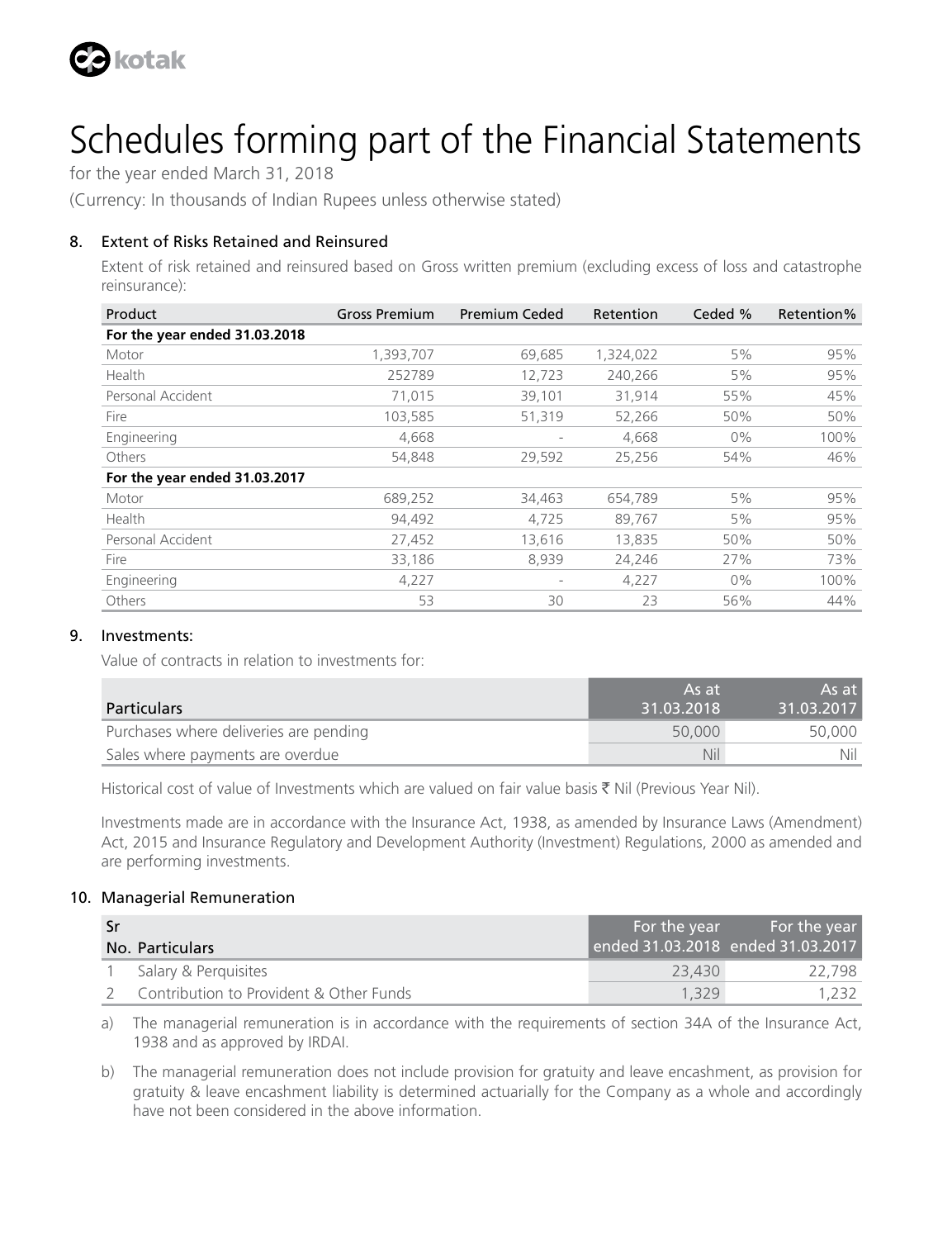for the year ended March 31, 2018

(Currency: In thousands of Indian Rupees unless otherwise stated)

#### 11. Sector wise Business based on Gross Direct Premium Income (GDPI):

|                    | As at 31.03.2018 |           | ' As at 31.03.2017. |           |
|--------------------|------------------|-----------|---------------------|-----------|
| <b>Particulars</b> | <b>GDPI</b>      | % of GDPI | <b>GDPI</b>         | % of GDPI |
| Rural              | 1.02.481         | 6%        | 88.228              | $11\%$    |
| Urban              | 17.51.434        | 94%       | 732.301             | 89%       |
| Total              | 18.53.915        | 100%      | 820.529             | 100%      |

| <b>Particulars</b> | For the year | For the year<br>ended 31.03.2018 ended 31.03.2017 |
|--------------------|--------------|---------------------------------------------------|
| Number of Lives    | 1941         | 48                                                |
| GDPI               | 296          | 6 28                                              |

#### 12. Premium Deficiency Reserve:

In accordance with Master Circular and Corrigendum on Master Circular on preparation of financial statement issued by IRDA vide circular number IRDA/F&I/CIR/F&A/231/10/2012 dated October 5, 2012 and circular number IRDA/F&A/CIR/FA/126/07/2013 dated July 3, 2013 respectively, in respect of calculation and recognition of Premium deficiency, the company does not require to make any provision for Premium Deficiency Reserve during the current year. (Previous Year Nil).

#### 13. Operating Leases:

In respect of commercial premises taken on operating leases, rental payments are recognized in statement of profit & loss account on straight line basis over the period of lease term.

The aggregate operating lease rent amounting to  $\bar{\tau}$  29,764(Previous Year 27,565) has been charged to the Revenue Accounts in the current year.

The Company has entered into only cancellable lease agreements with lessor and there are no transactions in the nature of sublease.

#### 14. Related Party:

The disclosures related to related parties as required by Accounting Standard 18 on Related Parties Disclosures as specified under Section 133, and the relevant provisions of the companies Act 2013.

| <b>Particulars</b>           | Nature of Relationship | Name of the party                                                                                                                                                                                                                         |
|------------------------------|------------------------|-------------------------------------------------------------------------------------------------------------------------------------------------------------------------------------------------------------------------------------------|
| Parties where control exists | <b>Holding Company</b> | Kotak Mahindra Bank Limited (KMBL)<br>Uday S. Kotak along with relatives and entities<br>controlled by him holds 30.04% (P.Y. 32.02%) of<br>the equity share capital of Kotak Mahindra Bank<br>Limited as on 31 <sup>st</sup> March, 2018 |
| Other Related Parties        | Fellow Subsidiaries    | Kotak Mahindra Prime Limited                                                                                                                                                                                                              |
|                              |                        | Kotak Securities Limited                                                                                                                                                                                                                  |
|                              |                        | Kotak Mahindra Investments Limited                                                                                                                                                                                                        |
|                              |                        | Kotak Mahindra Capital Company Limited                                                                                                                                                                                                    |
|                              |                        | Kotak Mahindra Asset Management Company Limited                                                                                                                                                                                           |
|                              |                        | Kotak Mahindra Life Insurance Company Limited                                                                                                                                                                                             |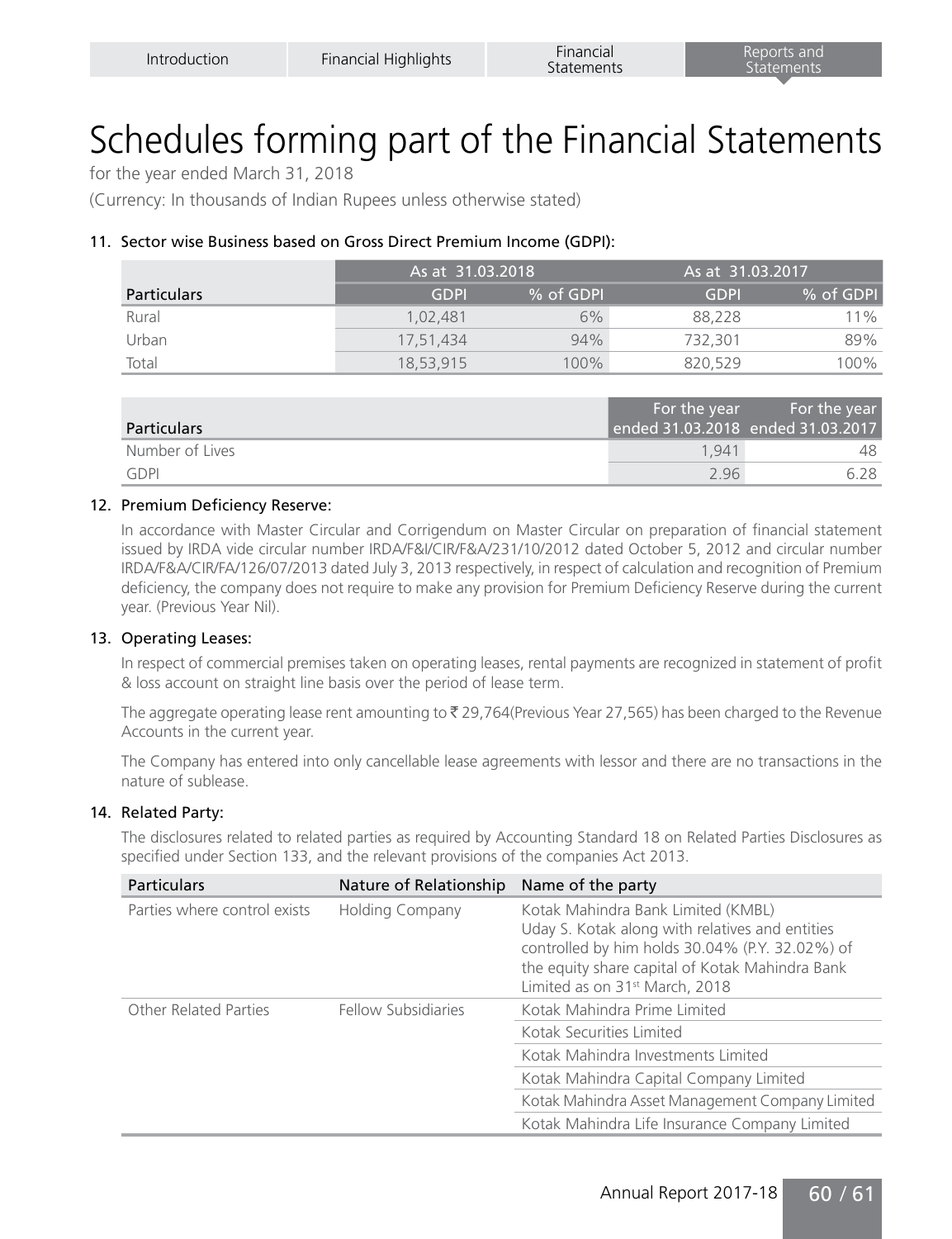

for the year ended March 31, 2018

(Currency: In thousands of Indian Rupees unless otherwise stated)

| <b>Particulars</b>                | Nature of Relationship     | Name of the party                                                                              |
|-----------------------------------|----------------------------|------------------------------------------------------------------------------------------------|
|                                   |                            | Kotak Mahindra Trustee Company Limited                                                         |
|                                   |                            | Kotak Investment Advisors Limited                                                              |
|                                   |                            | Kotak Mahindra Trusteeship Services Limited                                                    |
|                                   |                            | Kotak Infrastructure Debt FundLimited (Formerly<br>known as Kotak Forex Brokerage Limited)     |
|                                   |                            | IVY Product Intermediaries Limited (Formerly known<br>as ING Vysya Financial Services Limited) |
|                                   |                            | <b>BSS Microfinance Limited</b>                                                                |
|                                   |                            | Kotak Mahindra (International) Limited                                                         |
|                                   |                            | Kotak Mahindra (UK) Limited                                                                    |
|                                   |                            | Kotak Mahindra, Inc.                                                                           |
|                                   |                            | Kotak Mahindra Asset Management (Singapore) Pte<br>Limited                                     |
|                                   |                            | Kotak Mahindra Financial Services Limited                                                      |
|                                   |                            | Kotak Mahindra Pension Fund Limited                                                            |
| Key Management Personnel<br>(KMP) | Managing Director &<br>CEO | Mahesh Balasubramanian                                                                         |
| Enterprises over which            |                            | Kotak Commodities Services Private Ltd                                                         |
| individual or their relatives     |                            | Infina Finance Private Ltd                                                                     |
| have their significant            |                            | Phoenix ARC Private Limited                                                                    |
| influence                         |                            | Harisiddha Trading and Finance Pvt Ltd                                                         |
|                                   |                            | Palko Properties Private Ltd                                                                   |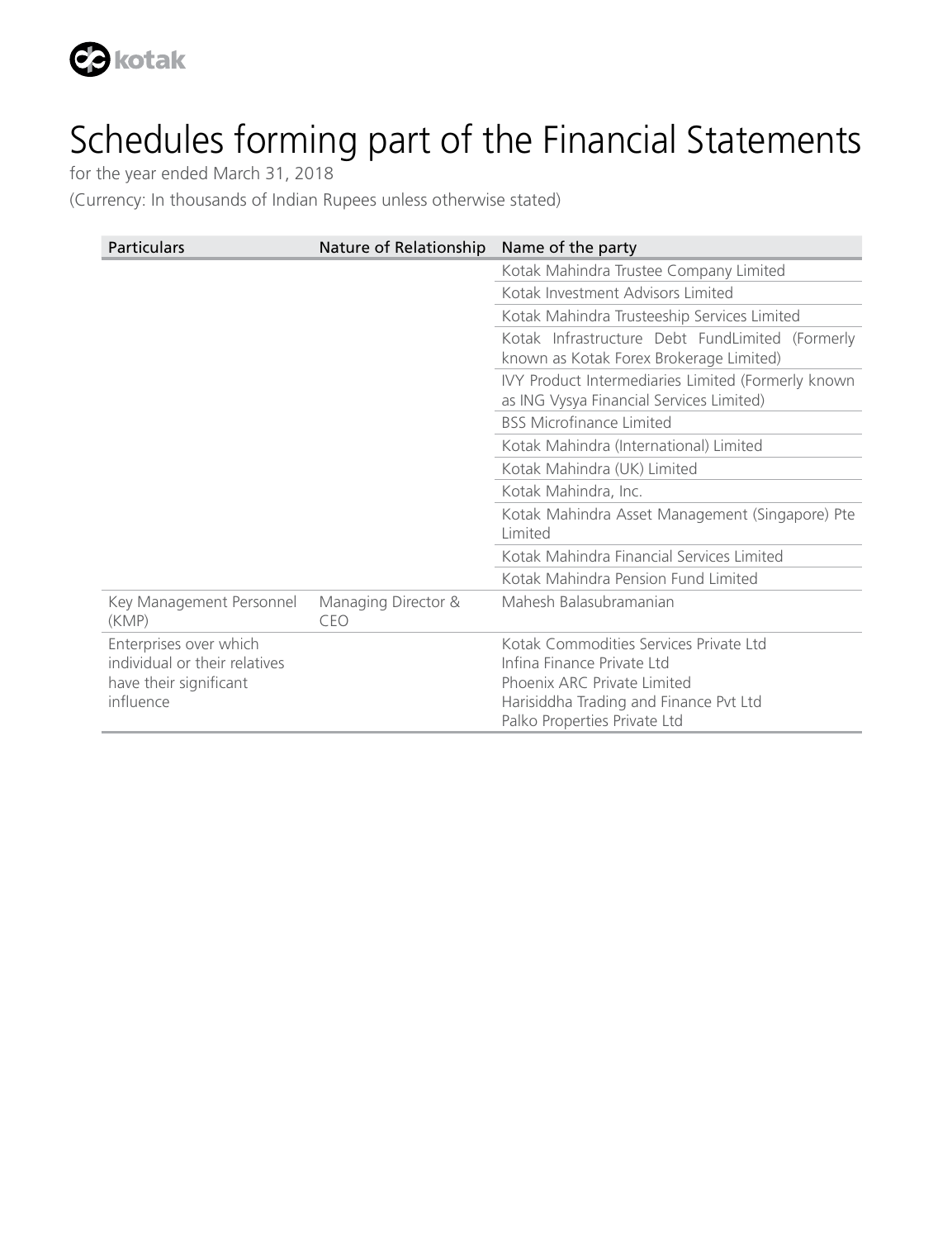| Description of                         | Party Name                                            | FY 17-18                                                                       |                                                                                                                                                    |                                              | $\overline{FY}$ 16-17                                                                                              |                                              |
|----------------------------------------|-------------------------------------------------------|--------------------------------------------------------------------------------|----------------------------------------------------------------------------------------------------------------------------------------------------|----------------------------------------------|--------------------------------------------------------------------------------------------------------------------|----------------------------------------------|
| Transactions                           |                                                       | KMP/<br>Significant<br>Control<br>Subsidiaries<br>Fellow<br>Holding<br>Company | having<br>intluence<br>Individual<br><b>Significant</b><br>Enterprises<br>having<br>hdividua<br>influence<br>Significan <sup>-</sup><br>over which | Subsidiaries<br>Fellow<br>Holding<br>Company | Enterprises<br>banng<br><b>Individua</b><br>influence<br>Significan<br>over whic<br>KMP/<br>Control<br>Significant | ntluence<br>ignifican<br>Individua<br>having |
| Assets                                 |                                                       |                                                                                |                                                                                                                                                    |                                              |                                                                                                                    |                                              |
| <b>Bank Balance</b>                    | Kotak Mahindra Bank Ltd                               | 923<br>88,                                                                     |                                                                                                                                                    | 25,147                                       |                                                                                                                    |                                              |
|                                        | Commission Paid in Kotak Mahindra Bank Ltd.           | 407                                                                            |                                                                                                                                                    | 180                                          |                                                                                                                    |                                              |
| Advance                                | Kotak Mahindra Prime Limited                          | $\overline{4}$                                                                 |                                                                                                                                                    | တ္က                                          |                                                                                                                    |                                              |
| Outstanding<br>Receivables             | Kotak Mahindra Bank Ltd.                              |                                                                                |                                                                                                                                                    | 55                                           |                                                                                                                    |                                              |
| Prepaid Expenses                       | Kotak Mahindra Life Insurance<br>Co. Limited          | $\equiv$                                                                       |                                                                                                                                                    | Ξ                                            |                                                                                                                    |                                              |
| Investment in<br><b>Bonds</b>          | Kotak Mahindra Prime Limited                          | ,00,000                                                                        |                                                                                                                                                    |                                              |                                                                                                                    |                                              |
| <b>Bonds/Debentures</b><br>Int Accrued | Kotak Mahindra Prime Limited                          | 3,802                                                                          |                                                                                                                                                    |                                              |                                                                                                                    |                                              |
| Liability                              |                                                       |                                                                                |                                                                                                                                                    |                                              |                                                                                                                    |                                              |
| Commission                             | Kotak Mahindra Bank Ltd.                              | 278<br>$\infty$                                                                |                                                                                                                                                    | 344<br>m                                     |                                                                                                                    |                                              |
| Payable                                | Kotak Mahindra Prime Limited                          | 961                                                                            |                                                                                                                                                    | فَ                                           |                                                                                                                    |                                              |
| Outstanding                            | Kotak Mahindra Bank Ltd.                              | 688<br>$\overline{\phantom{0}}$                                                |                                                                                                                                                    | 4,269                                        |                                                                                                                    |                                              |
| Payables                               | Kotak Mahindra Life Insurance<br>Co. Limited          | $\mathfrak{A}$                                                                 |                                                                                                                                                    | 34                                           |                                                                                                                    |                                              |
|                                        | Kotak Mahindra Prime Limited                          | 201                                                                            |                                                                                                                                                    |                                              |                                                                                                                    |                                              |
| Premium Deposits                       | Kotak Investment Advisors<br>Limited                  | 120                                                                            |                                                                                                                                                    |                                              |                                                                                                                    |                                              |
|                                        | Management Company<br>Kotak Mahindra Asset<br>Limited | 0.11                                                                           |                                                                                                                                                    | 51                                           |                                                                                                                    |                                              |
|                                        | Kotak Mahindra Bank Ltd.                              | 868<br>$\overline{1}$                                                          |                                                                                                                                                    | 8,864                                        |                                                                                                                    |                                              |
|                                        | Kotak Mahindra Investment<br>Limited                  | 0.003                                                                          |                                                                                                                                                    | 23                                           |                                                                                                                    |                                              |
|                                        | Kotak Mahindra Prime Limited                          | .962                                                                           |                                                                                                                                                    | 1,731                                        |                                                                                                                    |                                              |
|                                        | Kotak Securities Limited                              | 34                                                                             |                                                                                                                                                    |                                              |                                                                                                                    |                                              |
|                                        | Phoneix ARC Private Limited                           |                                                                                | 65<br>Õ                                                                                                                                            |                                              |                                                                                                                    |                                              |
|                                        | Uday Kotak and Relatives                              |                                                                                |                                                                                                                                                    |                                              |                                                                                                                    | 38                                           |
| Premium Received                       | Kotak Mahindra Bank Ltd.                              | LN                                                                             |                                                                                                                                                    | 486                                          |                                                                                                                    |                                              |
| in Advance                             | Kotak Mahindra Investment<br>Limited                  |                                                                                |                                                                                                                                                    | $\frac{1}{10}$                               |                                                                                                                    |                                              |
|                                        | Kotak Securities Limited                              | 187                                                                            |                                                                                                                                                    | $\overline{7}$                               |                                                                                                                    |                                              |
|                                        | Kotak Investment Advisors Ltd                         | 42                                                                             |                                                                                                                                                    |                                              |                                                                                                                    |                                              |
| Reimbursement to                       | Kotak Mahindra Bank Ltd.                              |                                                                                |                                                                                                                                                    | 75                                           |                                                                                                                    |                                              |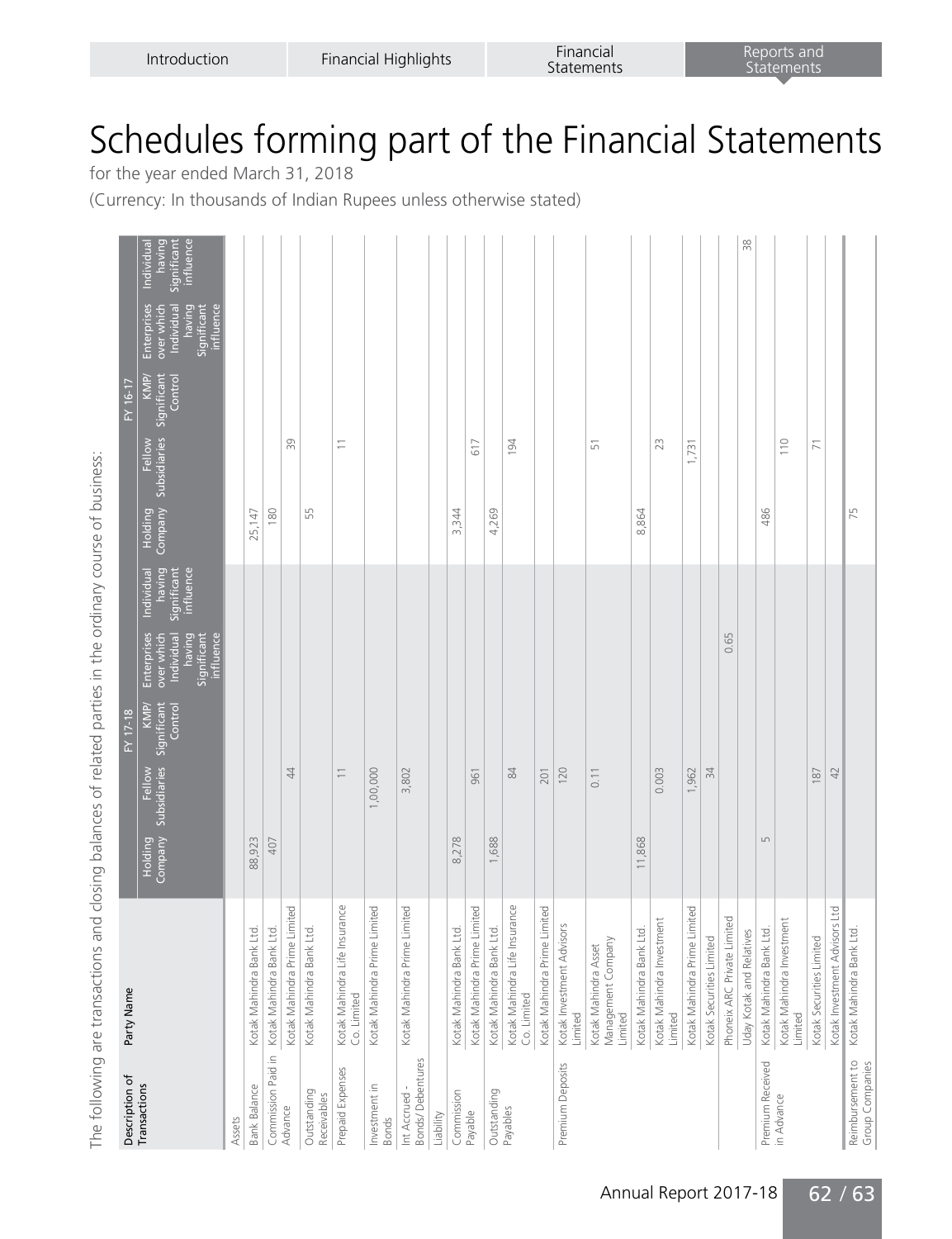

for the year ended March 31, 2018

(Currency: In thousands of Indian Rupees unless otherwise stated)

| Description of                                | Party Name                                            |          |                                        | $FY$ 17-18                     |                                                                               |                                                  |        |                                        | FY 16-17                       |                                                                               |                                                  |
|-----------------------------------------------|-------------------------------------------------------|----------|----------------------------------------|--------------------------------|-------------------------------------------------------------------------------|--------------------------------------------------|--------|----------------------------------------|--------------------------------|-------------------------------------------------------------------------------|--------------------------------------------------|
| Transactions                                  |                                                       |          | Holding Fellow<br>Company Subsidiaries | KMP/<br>Significant<br>Control | Enterprises<br>influence<br>Individual<br>having<br>over which<br>Significant | having<br>Significant<br>influence<br>Individual |        | Holding Fellow<br>Company Subsidiaries | KMP/<br>Significant<br>Control | Individual<br>Enterprises<br>having<br>Significant<br>influence<br>over which | Significant<br>influence<br>having<br>Individual |
| Transfer of                                   | Kotak Mahindra Bank Ltd.                              | 548      |                                        |                                |                                                                               |                                                  | 425    |                                        |                                |                                                                               |                                                  |
| Employee Liability<br>from Group<br>Companies | Kotak Mahindra Life Insurance<br>Co Limited           |          |                                        |                                |                                                                               |                                                  |        | $\approx$                              |                                |                                                                               |                                                  |
| Transactions during<br>the year               |                                                       |          |                                        |                                |                                                                               |                                                  |        |                                        |                                |                                                                               |                                                  |
| Claims Paid                                   | Management Company<br>Kotak Mahindra Asset<br>Limited |          | 38                                     |                                |                                                                               |                                                  |        | $\approx$                              |                                |                                                                               |                                                  |
|                                               | Kotak Mahindra Bank Ltd.                              | 2,435    |                                        |                                |                                                                               |                                                  | 316    |                                        |                                |                                                                               |                                                  |
|                                               | Kotak Mahindra Prime Limited                          |          |                                        |                                |                                                                               |                                                  |        | 478                                    |                                |                                                                               |                                                  |
|                                               | Kotak Securities Limited                              |          | 221                                    |                                |                                                                               |                                                  |        | 29                                     |                                |                                                                               |                                                  |
|                                               | Kotak Investment Advisors<br>Limited                  |          | 73                                     |                                |                                                                               |                                                  |        |                                        |                                |                                                                               |                                                  |
|                                               | Kotak Mahindra Capital<br>Company Limited             |          | 108                                    |                                |                                                                               |                                                  |        |                                        |                                |                                                                               |                                                  |
| Commission Paid                               | Kotak Mahindra Bank Ltd.                              | 91,961   |                                        |                                |                                                                               |                                                  | 30,892 |                                        |                                |                                                                               |                                                  |
|                                               | Kotak Mahindra Prime Limited                          |          | 10,708                                 |                                |                                                                               |                                                  |        | 5,473                                  |                                |                                                                               |                                                  |
| Employee Insurance<br>Premium                 | Kotak Mahindra Life Insurance<br>Co Limited           |          | 305                                    |                                |                                                                               |                                                  |        | 299                                    |                                |                                                                               |                                                  |
| Interest Income                               | Kotak Mahindra Prime Limited                          |          | 3,440                                  |                                |                                                                               |                                                  |        |                                        |                                |                                                                               |                                                  |
| Interest Paid                                 | Management Company<br>Kotak Mahindra Asset<br>Limited |          | 0.09                                   |                                |                                                                               |                                                  |        |                                        |                                |                                                                               |                                                  |
| Investment in<br>Equity Shares                | Kotak Mahindra Bank Ltd.                              | 4,00,000 |                                        |                                |                                                                               |                                                  |        |                                        |                                |                                                                               |                                                  |
| Premium Income                                | Kotak Investment Advisors<br>Limited                  |          | 691                                    |                                |                                                                               |                                                  |        | 425                                    |                                |                                                                               |                                                  |
|                                               | Management Company<br>Kotak Mahindra Asset<br>Limited |          | 769                                    |                                |                                                                               |                                                  |        | 670                                    |                                |                                                                               |                                                  |
|                                               | Kotak Mahindra Bank Ltd.                              | 28,403   |                                        |                                |                                                                               |                                                  | 23,829 |                                        |                                |                                                                               |                                                  |
|                                               | Kotak Mahindra Capital<br>Company Limited             |          | 328                                    |                                |                                                                               |                                                  |        | 194                                    |                                |                                                                               |                                                  |
|                                               | Kotak Mahindra Investment<br>Limited                  |          | 304                                    |                                |                                                                               |                                                  |        | 315                                    |                                |                                                                               |                                                  |
|                                               | Kotak Mahindra Life Insurance<br>Co Limited           |          | 50                                     |                                |                                                                               |                                                  |        | $\frac{5}{1}$                          |                                |                                                                               |                                                  |
|                                               | Kotak Mahindra Pension Fund<br>Limited                |          | $\overline{4}$                         |                                |                                                                               |                                                  |        | $\overline{4}$                         |                                |                                                                               |                                                  |
|                                               | Kotak Mahindra Prime Limited                          |          | 1,511                                  |                                |                                                                               |                                                  |        | 545                                    |                                |                                                                               |                                                  |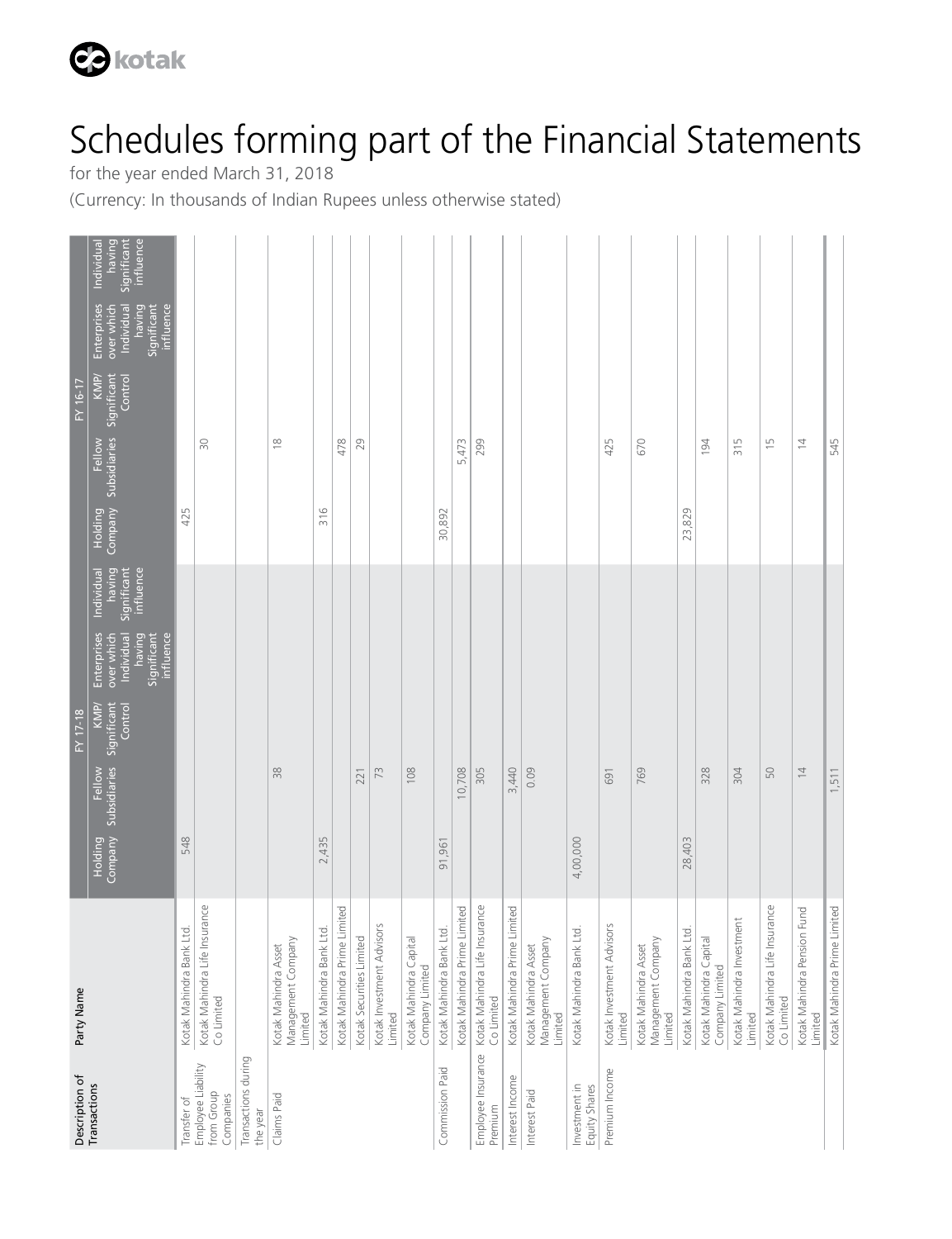for the year ended March 31, 2018

(Currency: In thousands of Indian Rupees unless otherwise stated)

| Description of                                 | Party Name                                     |                                                       | FY 17-18        |                                                                               |                                                  |                |                                            | FY 16-17        |                                                                                      |                                                  |
|------------------------------------------------|------------------------------------------------|-------------------------------------------------------|-----------------|-------------------------------------------------------------------------------|--------------------------------------------------|----------------|--------------------------------------------|-----------------|--------------------------------------------------------------------------------------|--------------------------------------------------|
| Transactions                                   |                                                | Company Subsidiaries Significant<br>Fellow<br>Holding | KMP/<br>Control | influence<br>Enterprises<br>over which<br>Individual<br>having<br>Significant | having<br>Significant<br>influence<br>Individual | <b>Holding</b> | Company Subsidiaries Significant<br>Fellow | KMP/<br>Control | Enterprises<br>Significant<br>influence<br>having<br>over which<br><b>Individual</b> | Significant<br>influence<br>having<br>Individual |
|                                                | Kotak Mahindra Trusteeship<br>Services Limited | 29                                                    |                 |                                                                               |                                                  |                | 57                                         |                 |                                                                                      |                                                  |
|                                                | Kotak Commodities Services<br>Private Ltd      |                                                       |                 | 220                                                                           |                                                  |                |                                            |                 | 177                                                                                  |                                                  |
|                                                | Infina Finance Private Ltd                     |                                                       |                 | 67                                                                            |                                                  |                |                                            |                 | $\approx$                                                                            |                                                  |
|                                                | Uday S Kotak Along with<br>relatives           |                                                       |                 |                                                                               | 389                                              |                |                                            |                 |                                                                                      | 300                                              |
|                                                | Kotak Securities Limited                       | 3,575                                                 |                 |                                                                               |                                                  |                | 2,167                                      |                 |                                                                                      |                                                  |
|                                                | Phoenix ARC Private Limited                    |                                                       |                 | 235                                                                           |                                                  |                |                                            |                 | 177                                                                                  |                                                  |
|                                                | Harisiddha Trading and Finance<br>Pvt Ltd      |                                                       | LN              |                                                                               |                                                  |                |                                            |                 |                                                                                      |                                                  |
|                                                | Palko Properties Private Ltd                   |                                                       |                 | $\mathsf{L}\cap$                                                              |                                                  |                |                                            |                 |                                                                                      |                                                  |
|                                                | Mahesh Balasubramanian                         |                                                       | 51              |                                                                               |                                                  |                |                                            | 96              |                                                                                      |                                                  |
|                                                | Relative of Mahesh<br>Balasubramanian          |                                                       | LN              |                                                                               |                                                  |                |                                            | 4               |                                                                                      |                                                  |
| Reimbursement<br>From Group<br>Companies       | Kotak Mahindra Bank Ltd                        |                                                       |                 |                                                                               |                                                  | S              |                                            |                 |                                                                                      |                                                  |
| Bank Charges                                   | Kotak Mahindra Bank Ltd.                       | 216                                                   |                 |                                                                               |                                                  |                |                                            |                 |                                                                                      |                                                  |
| Reimbursement to                               | Kotak Mahindra Bank Ltd.                       | 43,228                                                |                 |                                                                               |                                                  | 39,792         |                                            |                 |                                                                                      |                                                  |
| Group Companies                                | Kotak Mahindra Life Insurance<br>Co Limited    | 974                                                   |                 |                                                                               |                                                  |                | 2,214                                      |                 |                                                                                      |                                                  |
|                                                | Kotak Mahindra Prime Ltd                       | 186                                                   |                 |                                                                               |                                                  |                |                                            |                 |                                                                                      |                                                  |
| Rent Premises                                  | Kotak Mahindra Prime Ltd                       | 153                                                   |                 |                                                                               |                                                  |                |                                            |                 |                                                                                      |                                                  |
|                                                | Kotak Mahindra Life Insurance<br>Co Limited    | 1,487                                                 |                 |                                                                               |                                                  |                |                                            |                 |                                                                                      |                                                  |
| Key Management<br>Remuneration of<br>Personnel | Mahesh Balasubramanian                         |                                                       | 24,758          |                                                                               |                                                  |                |                                            | 24,030          |                                                                                      |                                                  |
| Purchase of Bonds/<br>Debenture                | Kotak Mahindra Bank Ltd.                       |                                                       |                 |                                                                               |                                                  | 1,03,307       |                                            |                 |                                                                                      |                                                  |
| Transfer of                                    | Kotak Mahindra Bank Ltd.                       | 548                                                   |                 |                                                                               |                                                  | 425            |                                            |                 |                                                                                      |                                                  |
| Employee Liability<br>from Group<br>Companies  | Kotak Mahindra Life Insurance<br>Co Limited    |                                                       |                 |                                                                               |                                                  |                | $\approx$                                  |                 |                                                                                      |                                                  |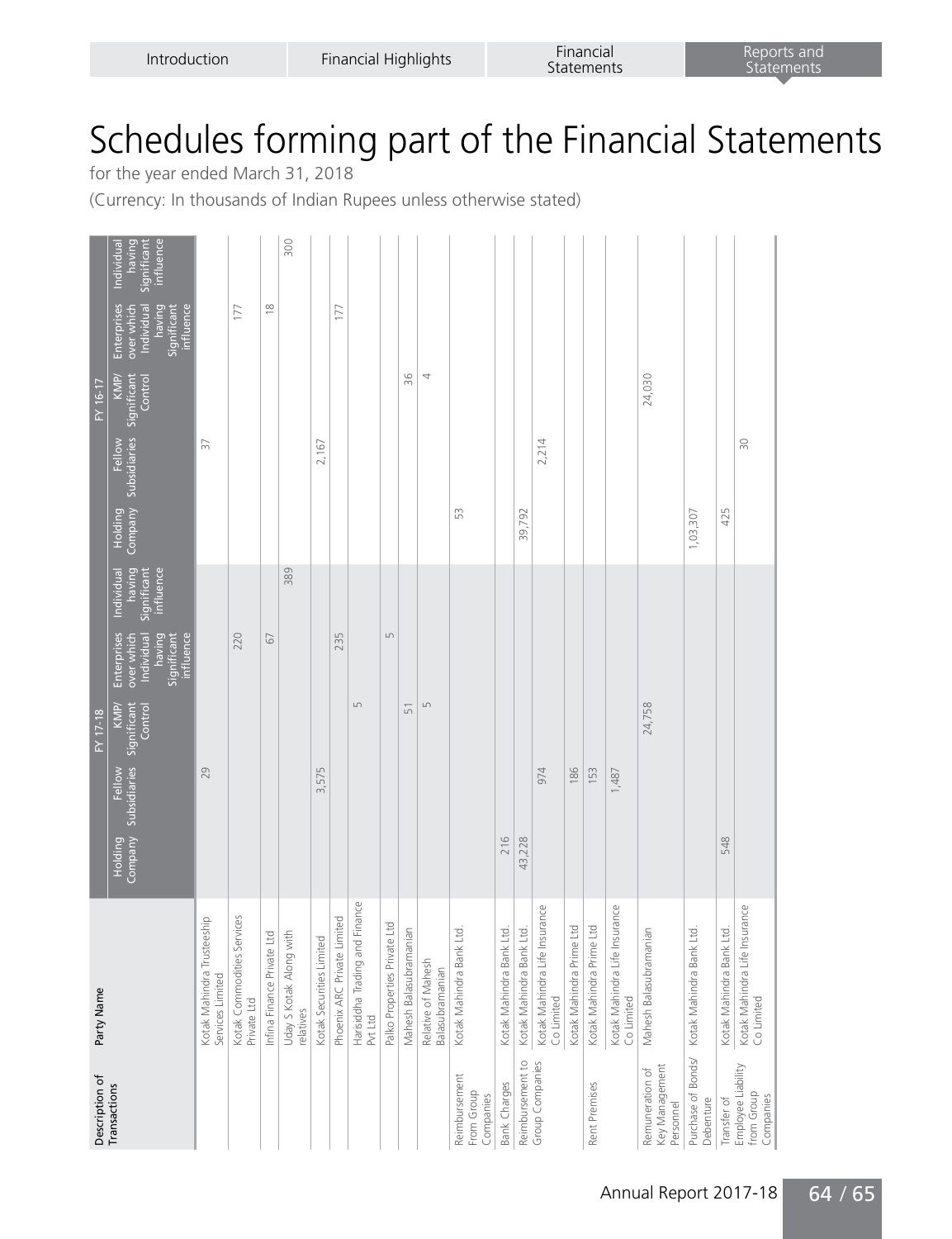

for the year ended March 31, 2018

(Currency: In thousands of Indian Rupees unless otherwise stated)

#### 15. Employee Benefit Plans:

#### Defined Contribution Plan:

| -Sr |                         | For the year                      | l For the year , |
|-----|-------------------------|-----------------------------------|------------------|
|     | No. Particulars         | ended 31.03.2018 ended 31.03.2017 |                  |
|     | Provident Fund          | 14.427                            | 10 997           |
|     | National Pension Scheme | 1269                              | 895              |

#### Defined Benefit Plan:

#### Gratuity

The company has a defined gratuity plan payable to every employee on separation from the company. The gratuity plan provides a lump sum payment to vested employees at retirement or on termination of employment based on respective employee's salary and years of employment with the Group subject to a maximum of  $\bar{\tau}$  2,000 (Previous  $year: ₹ 1,000)$ 

Disclosures as required under accounting standard AS-15 on Employee Benefits are given below:

Amount to be recognized in Balance Sheet:-

|                                                         | As at      | As at      |
|---------------------------------------------------------|------------|------------|
| <b>Particulars</b>                                      | 31.03.2018 | 31.03.2017 |
| Amount to be Recognized in Balance Sheet                |            |            |
| Present Value of Funded Obligations                     | Nil        | Nil        |
| Fair Value of Plan Assets                               | Nil        | Nil        |
| Present Value of Unfunded Obligations                   | 13587      | 5,992      |
| Unrecognized Past Service Cost                          | Nil        | Nil        |
| Amount not Recognized as an Asset (limit in Para 59(b)) | Nil        | Nil        |
| <b>Net Liability</b>                                    | 13587      | 5,992      |
| <b>Amounts in Balance Sheet</b>                         |            |            |
| Liability                                               | 13587      | 5,992      |
| Assets                                                  | Nil        | Nil        |
| Net Liability is bifurcated as follows:                 |            |            |
| Current                                                 | 1269       | 78         |
| Non Current                                             | 12318      | 5,913      |
| <b>Net Liability</b>                                    | 13587      | 5,992      |
| Expense To Be Recognized in the Statement of P&L        |            |            |
| Current Service Cost                                    | 3565       | 2,609      |
| Interest on Defined Benefit Obligation                  | 683        | 449        |
| Expected Return on Plan Assets                          | Nil        | Nil        |
| Net Actuarial Losses / (Gains) Recognized in Year       | 624        | $-482$     |
| Past Service Cost                                       | 2317       | Nil        |
| Losses / (Gains) on "Curtailments & Settlements"        | Nil        | Nil        |
| Losses / (Gains) on "Acquisition / Divestiture"         | Nil        | Nil        |
| Effect of the limit in Para 59(b)                       | Nil        | Nil        |
| Total, Included in "Employee Benefit Expense"           | 7189       | 2575       |
| <b>Actual Return on Plan Assets</b>                     | <b>Nil</b> | Nil        |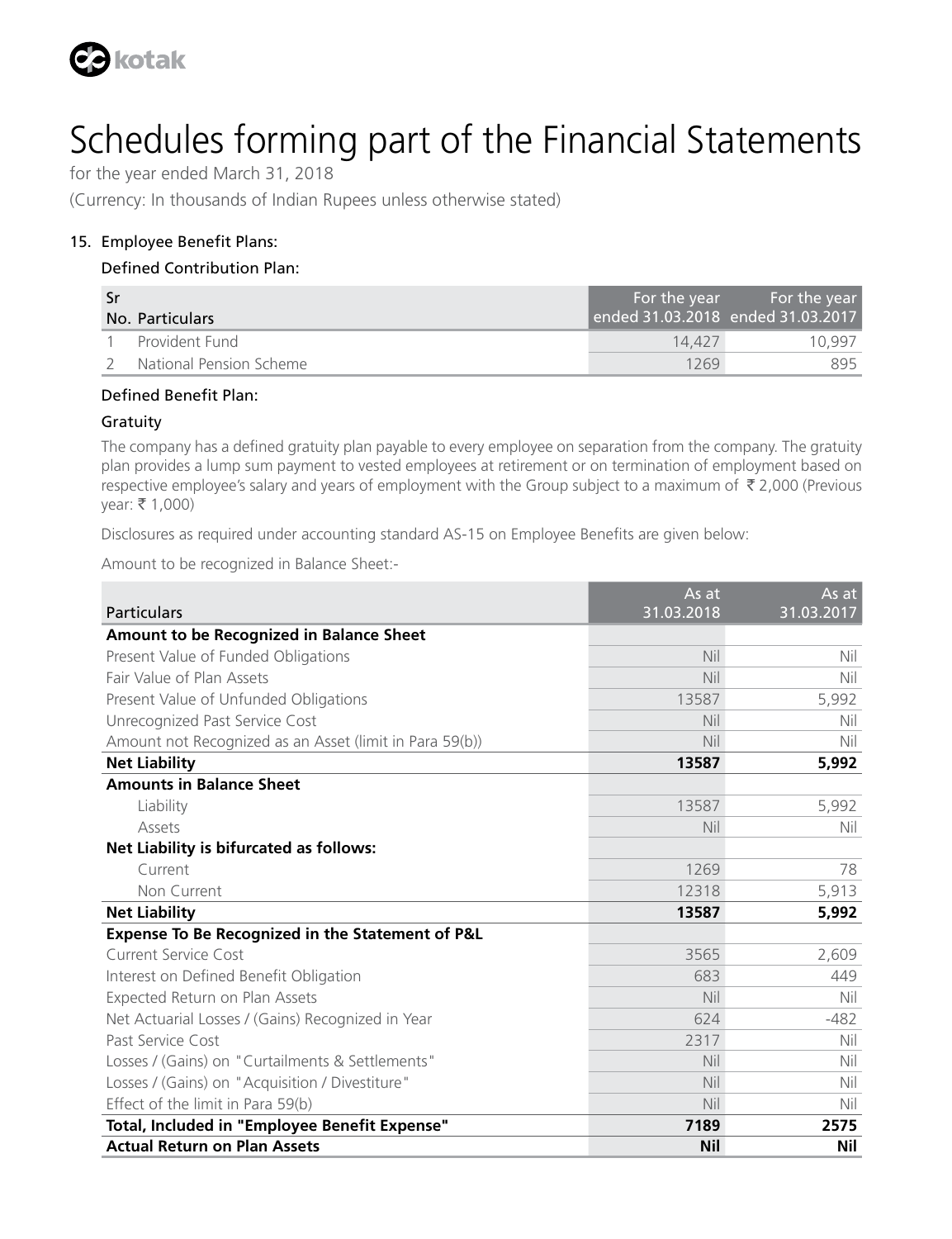for the year ended March 31, 2018

(Currency: In thousands of Indian Rupees unless otherwise stated)

| <b>Particulars</b>                                                 | As at<br>31.03.2018 | As at<br>31.03.2017 |
|--------------------------------------------------------------------|---------------------|---------------------|
| Reconciliation of Benefit Obligations & Plan Assets For the Period |                     |                     |
| <b>Change in Defined Benefit Obligation</b>                        |                     |                     |
| <b>Opening Defined Benefit Obligation</b>                          | 5992                | 3,122               |
| Current Service Cost                                               | 3565                | 2609                |
| Interest Cost                                                      | 683                 | 449                 |
| Actuarial Losses / (Gain)                                          | 624                 | (482)               |
| Past Service Cost                                                  | 2317                |                     |
| Actuarial Losses / (Gain) due to Curtailment                       |                     | Nil                 |
| Liabilities Extinguished on Settlements                            |                     |                     |
| Liabilities Assumed on Acquisition / (Settled on Divestiture)      | 463                 | 379                 |
| Exchange Difference on Foreign Plans                               |                     |                     |
| <b>Benefits Paid</b>                                               | (57)                | (84)                |
| <b>Closing Defined Benefit Obligation</b>                          | 13587               | 5,992               |
| <b>Change in Fair Value of Assets</b>                              |                     |                     |
| <b>Opening Fair Value of Plan Assets</b>                           | <b>Nil</b>          | Nil                 |
| Expected Return on Plan Assets                                     | Nil                 | Nil                 |
| Actuarial Gain / (Losses)                                          | Nil                 | Nil                 |
| Assets Distributed on Settlements                                  | Nil                 | Nil                 |
| Contributions by Employer                                          | 57                  | 84                  |
| Assets Acquired on Acquisition / (Distributed on Divestiture)      | Nil                 | Nil                 |
| Exchange Difference on Foreign Plans                               | Nil                 | Nil                 |
| <b>Benefits Paid</b>                                               | (57)                | (84)                |
| <b>Closing Fair Value of Plan Assets</b>                           | <b>Nil</b>          | Nil                 |
| <b>Expected Employer's Contribution Next Year</b>                  | 1269                | 78                  |

#### Experience Adjustments:-

| <b>Particulars</b>            | As at<br>31.03.2018 | As at<br>31.03.2017 |
|-------------------------------|---------------------|---------------------|
| Defined Benefit Obligation    | 13587               | 5,992               |
| Plan Assets                   |                     |                     |
| Surplus / (Deficit)           | (13587)             | (5,992)             |
| Exp. Adj. on Plan Liabilities | 2046                | (39)                |
| Exp. Adj. on Plan Assets      |                     |                     |

#### Summary of Principal Actuarial Assumptions:-

| <b>Particulars</b>                       | ' As at i<br>31.03.2018 | As at<br>31.03.2017 |
|------------------------------------------|-------------------------|---------------------|
| Discount Rate (p.a.)                     | 7.18%                   | 7.18%               |
| Expected Rate of Return on Assets (p.a.) | $0.00\%$                | $0.00\%$            |
| Salary Escalation Rate (p.a.)            | $7.00\%$                | 7.00%               |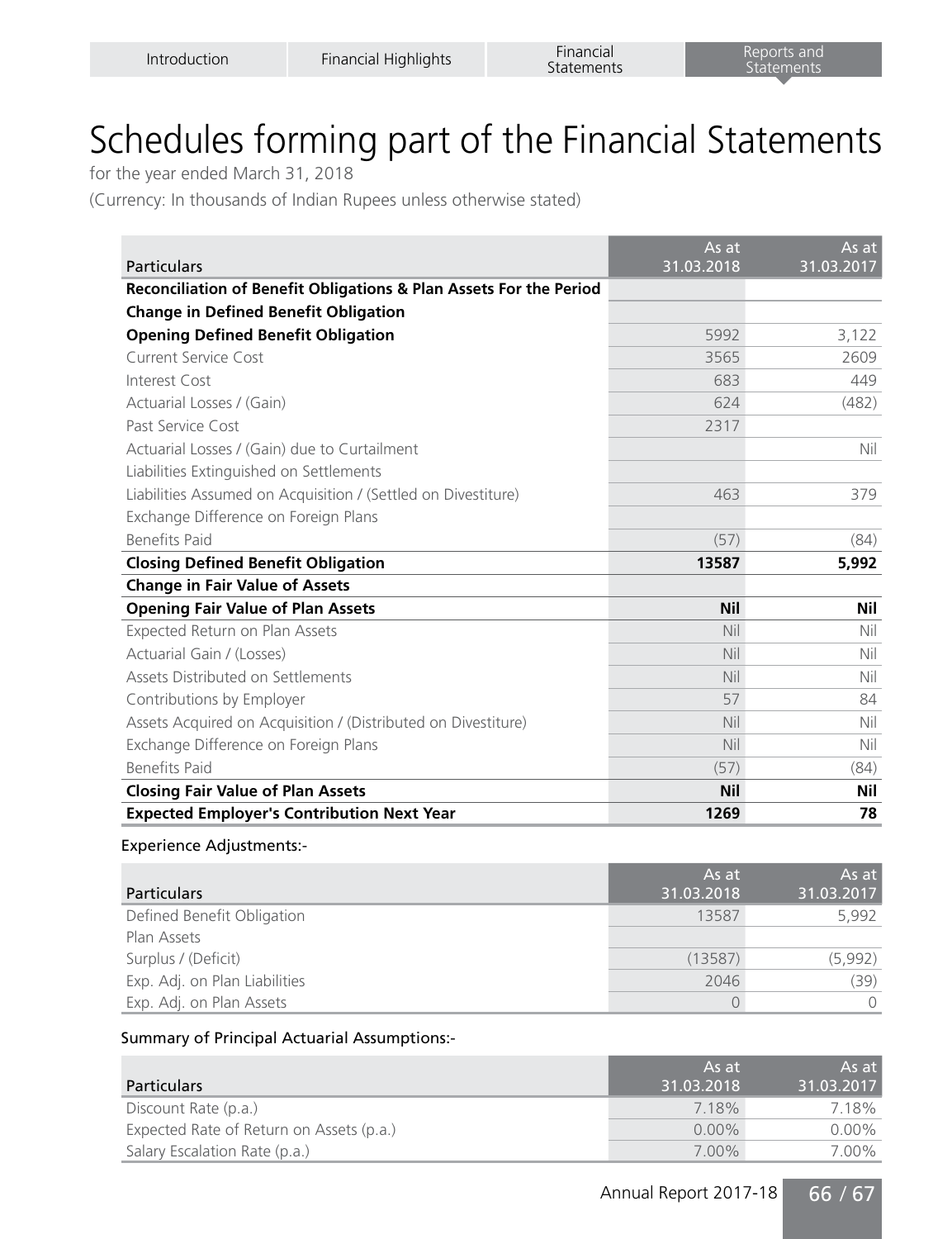

for the year ended March 31, 2018

(Currency: In thousands of Indian Rupees unless otherwise stated)

#### Leave Encashment:

The company has a scheme of compensated absences where leaves are accruing for employees and liability of which are determined actuarially as at the year end.

The break-up of the Defined Benefit Obligation (which equals to net liability assuming this liability is not externally funded) between current & non-current is as follows:-

|               | As at      | As at      |
|---------------|------------|------------|
| Particulars   | 31.03.2018 | 31.03.2017 |
| Net Liability | 1.913      | .          |

Financial Assumptions at the Valuation Date:-

| <b>Particulars</b>            | As at<br>31.03.2018 | As at<br>31.03.2017 |
|-------------------------------|---------------------|---------------------|
| Discount Rate (p.a.)          | 790%                | 7.18%               |
| Salary Escalation Rate (p.a.) | $7.00\%$            | 7.00%               |

#### 16. Segmental Reporting:

The company's primary reportable segments are business segments which have been identified in accordance with the regulations and AS – 17 Segment Reporting. Operating Expenses & Income from Investments are allocated to business segments as mentioned in para 1K & 1L of schedule Segments revenue and segment results are shown in financial statements. Segmental assets and liabilities are disclosed to the extent identifiable:

|                  |              |                           | Reserve for           |
|------------------|--------------|---------------------------|-----------------------|
| Period           | Products     | <b>Claims Outstanding</b> | <b>Unexpired Risk</b> |
| As at 31.03.2018 | Motor        | 641,089                   | 709,975               |
|                  | Health       | 24,866                    | 164,443               |
|                  | PA           | 9,312                     | 15,176                |
|                  | Fire         | 6,197                     | 27,951                |
|                  | Engg         |                           | 1498                  |
|                  | Others       | 1,328                     | 22,747                |
|                  | <b>Total</b> | 682,792                   | 941,790               |
| As at 31.03.2017 | Motor        | 167,894                   | 396,719               |
|                  | Health       | 7,894                     | 53,998                |
|                  | PA           | 1,332                     | 11,172                |
|                  | Fire         | 18                        | 7,828                 |
|                  | Engg         | $\overline{\phantom{a}}$  | 1,394                 |
|                  | Others       | 1                         | 21                    |
|                  | Total        | 177,140                   | 471,133               |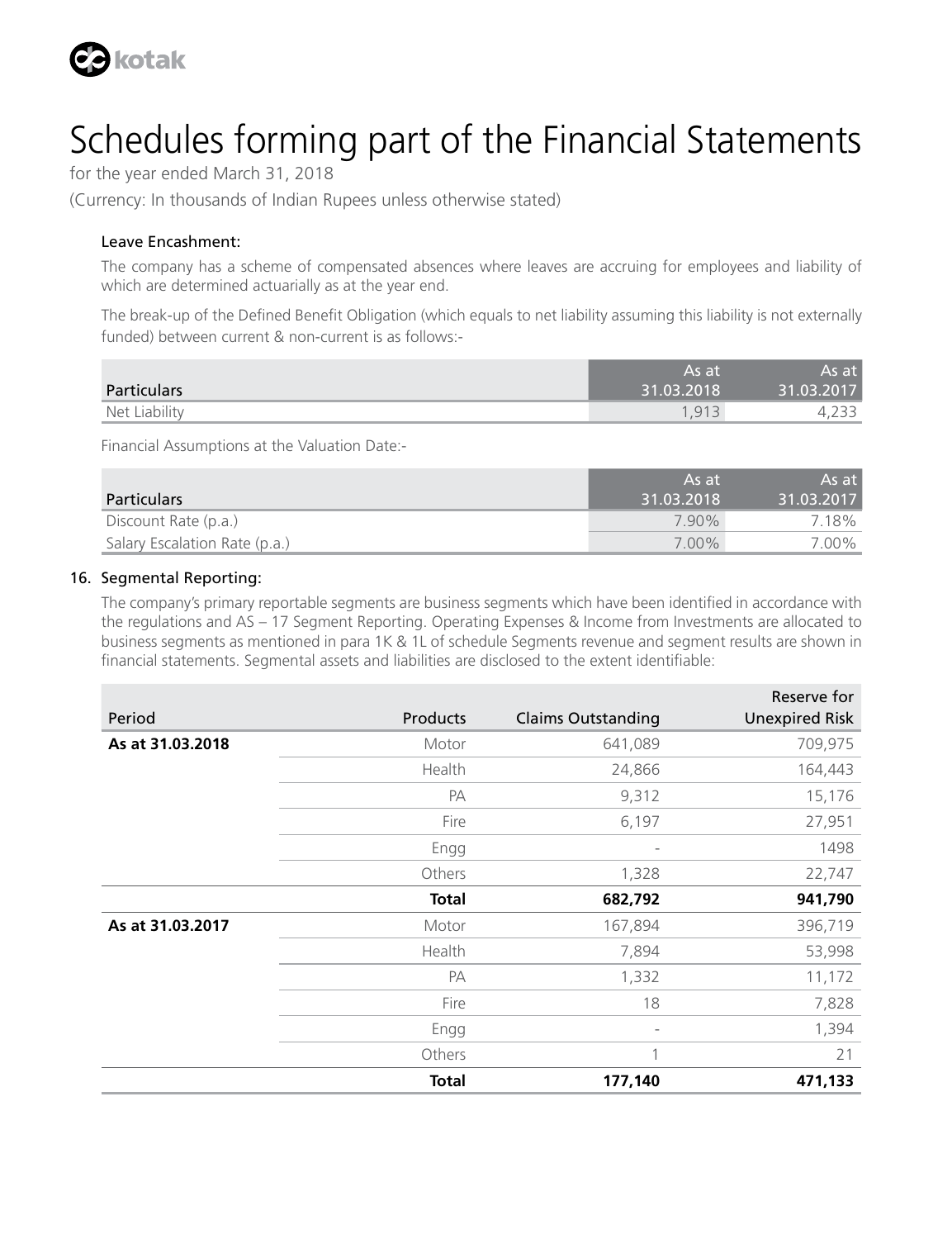for the year ended March 31, 2018

(Currency: In thousands of Indian Rupees unless otherwise stated)

#### 17. Earnings Per Share:

| Sr |                                                             | As at             | As at        |
|----|-------------------------------------------------------------|-------------------|--------------|
|    | No. Particulars                                             | 31.03.2018        | 31.03.2017   |
|    | Net Profit/(Loss) available to Equity Shareholders          | (325, 495)        | (347, 235)   |
| 2  | Weighted Average Number of Equity Shares:-                  |                   |              |
|    | Number of Shares at the beginning of the year               | 13,50,00,000      | 13,50,00,000 |
|    | Shares issued during the year                               | 4,00,00,000       | Nil          |
|    | Number of Shares at the end of the year                     | 17,50,00,000      | 13,50,00,000 |
|    | Weighted Average Number of Equity Shares outstanding during | 17, 14, 93, 151   | 13,50,00,000 |
|    | the year                                                    |                   |              |
| 3  | Nominal Value of Equity Shares                              | $\overline{5}$ 10 | ₹ $10$       |
| 4  | Basic Earnings Per Share                                    | (1.90)            | (2.57)       |
| 5  | Diluted Earnings Per Share                                  | (1.90)            | (2.57)       |

There were no dilutive equity shares or potential equity shares issued and so weighted average number of equity shares is similar to calculate both basic earnings per share and diluted earnings per share.

#### 18. Penalties Levied by Various Government Authorities During Financial Year 2017-18:

| Sr            | No. Particulars                                                                                                        | <b>Non</b><br>Compliance /<br>Violation | Penalty<br>Awarded | Penalty<br>Paid | Penalty<br>Waived /<br>Reduced |
|---------------|------------------------------------------------------------------------------------------------------------------------|-----------------------------------------|--------------------|-----------------|--------------------------------|
|               |                                                                                                                        |                                         |                    |                 |                                |
|               | Insurance Regulatory and Development Authority                                                                         | Nil                                     | Nil                | Nil             | Nil                            |
| $\mathcal{P}$ | Service Tax Authorities -                                                                                              | Nil                                     | Nil                | Nil             | Nil                            |
| 3             | Income Tax Authorities -                                                                                               | Nil                                     | Nil                | Nil             | Nil                            |
| 4             | Any other Tax Authorities                                                                                              | Nil                                     | Nil                | Nil             | Nil                            |
| 5             | Enforcement Directorate/Adjudicating Authority/<br>Tribunal or any Authority under FEMA                                | Nil                                     | Nil                | Nil             | Nil                            |
| 6             | Registrar of Companies/ NCLT/CLB/Department<br>of Corporate Affairs or any Authority under<br>Companies Act, 2013/1956 | Nil                                     | Nil                | Nil             | Nil                            |
| 7             | Penalty awarded by any Court/Tribunal for any<br>matter including claim settlement but excluding<br>compensation       | Nil                                     | Nil                | Nil             | Nil                            |
| 8             | Securities and Exchange Board of India                                                                                 | NА                                      | NA.                | NА              | Nil                            |
| 9             | Competition Commission of India                                                                                        | Nil                                     | Nil                | Nil             | Nil                            |
| 10            | Any other Central/State/Local Govt/Statutory<br>Authority (Tariff Advisory Committee)                                  | Nil                                     | Nil                | Nil             | Nil                            |

#### 19. Contribution to Solatium Fund

The IRDA had asked the General Insurance Council ("the Council") to recommend the percentage of contribution to be made to a Solatium Fund and matters relating to the administration of the Fund. The Council recommended contribution of 0.10% of the all third party motor gross written premium as solatium fund to the administrator. Accordingly the company has provided  $\bar{\xi}$  594(Previous Year  $\bar{\xi}$  246) towards solatium fund during the year which is charged to revenue account and also disclosed under current liabilities.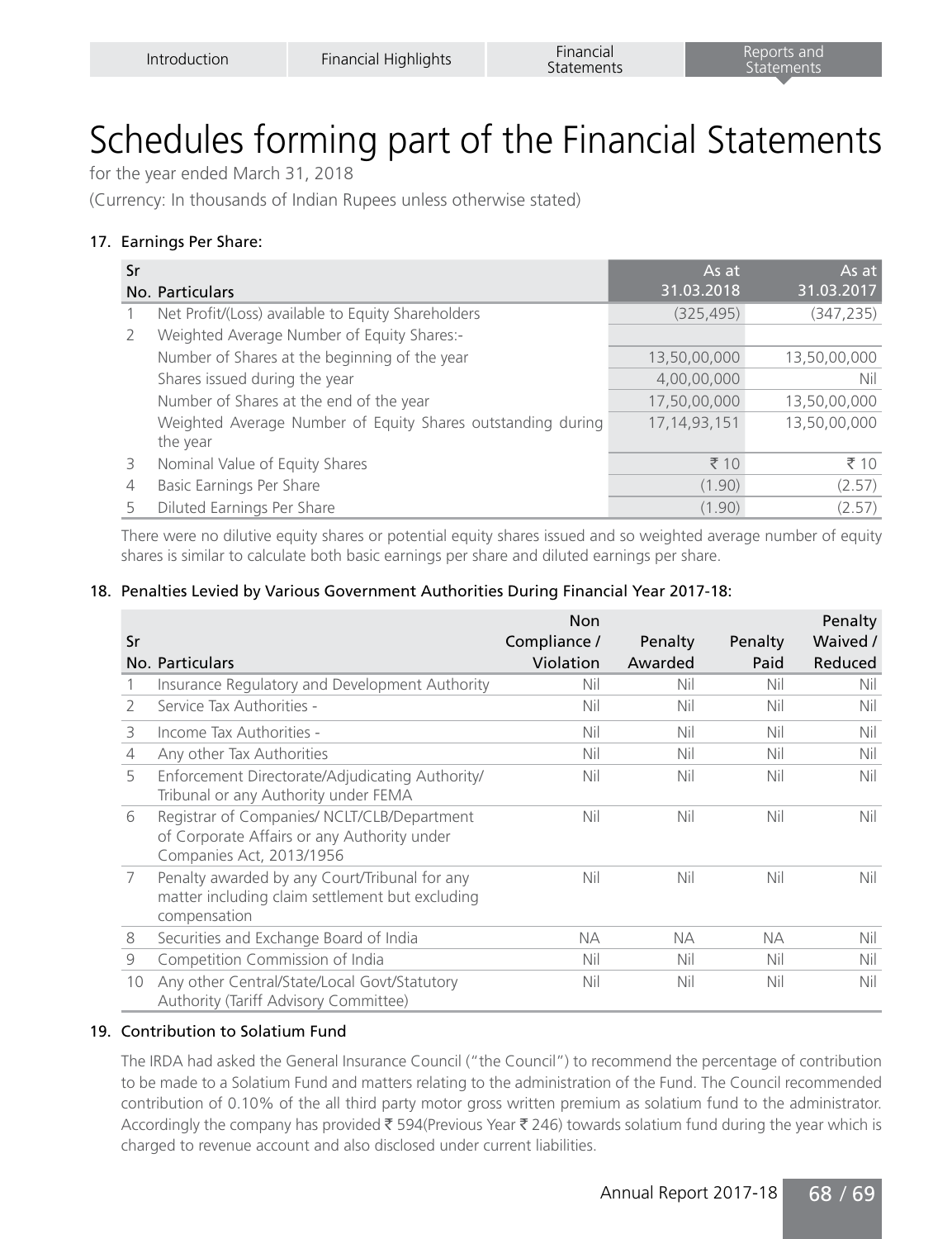

for the year ended March 31, 2018

(Currency: In thousands of Indian Rupees unless otherwise stated)

#### 20. Micro and Small Scale business entities:

According to the information available with the Company there are no dues ( Previous Year Nil) payable to Micro, Small and Medium enterprises as defined under Micro, Small and Medium Enterprises Development, 2006 as at March 31, 2018.

#### 21. Employee share option plans (ESOP) & Stock Appreciation rights (SARs):

#### Employee share option plans (ESOP)

#### Equity Settled Options

At the General Meetings of the holding company, Kotak Mahindra Bank Limited, the shareholders of the Bank had unanimously passed Special Resolutions on 5<sup>th</sup> July 2007, 21<sup>st</sup> August 2007 and 29<sup>th</sup> June 2015, to grant options to the eligible employees of the Bank and its subsidiaries and associate companies. Pursuant to these resolutions, the following Employees Stock Option Schemes had been formulated and adopted:

- (a) Kotak Mahindra Equity Option Scheme 2007; and
- (b) Kotak Mahindra Equity Option Scheme 2015

Further, pursuant to the Scheme of Amalgamation of ING Vysya Bank (IVBL) with the Bank, the Bank has renamed and adopted the ESOP Schemes of the erstwhile IVBL, as given below:

- (a) Kotak Mahindra Bank Ltd. (IVBL) Employees Stock Option Scheme 2007
- (b) Kotak Mahindra Bank Ltd. (IVBL) Employee Stock Option Scheme 2010; and
- (c) Kotak Mahindra Bank Ltd. (IVBL) Employees Stock Option Scheme 2013

Consequent to the above, the Bank has granted stock options to employees of the Company. In accordance with the SEBI Guidelines and the guidance note on "Accounting for Employee Share based payments", the excess, if any, of the market price of the share, preceding the date of grant of the option under ESOSs over the exercise price of the option is amortised on a straight-line basis over the vesting period. The Company has reimbursed the Bank 'NIL' (Previous Year 'NIL' during the year on account of such costs and the same is forming part of Employee costs and included under the head "Reimbursement of expense on ESOP Scheme" under Note XX Employee Benefit Expenses under Note 4A Employee Remuneration and Welfare Benefit Expenses

#### Stock Appreciation rights (SARs)

At the General Meeting of the holding company, Kotak Mahindra Bank Limited, the shareholders of the Bank had unanimously passed Special Resolution on 29<sup>th</sup> June, 2015 to grant stock appreciation rights (SARs) to the eligible employees of the Bank, its subsidiaries and associate companies. Pursuant to this resolution, Kotak Mahindra Stock Appreciation Rights Scheme 2015 has been formulated and adopted. Subsequently, the SARs have been granted under this scheme and the existing SARs will continue. The contractual life (which is equivalent to the vesting period) of the SARs outstanding ranges from 1.30 to 3.67 years.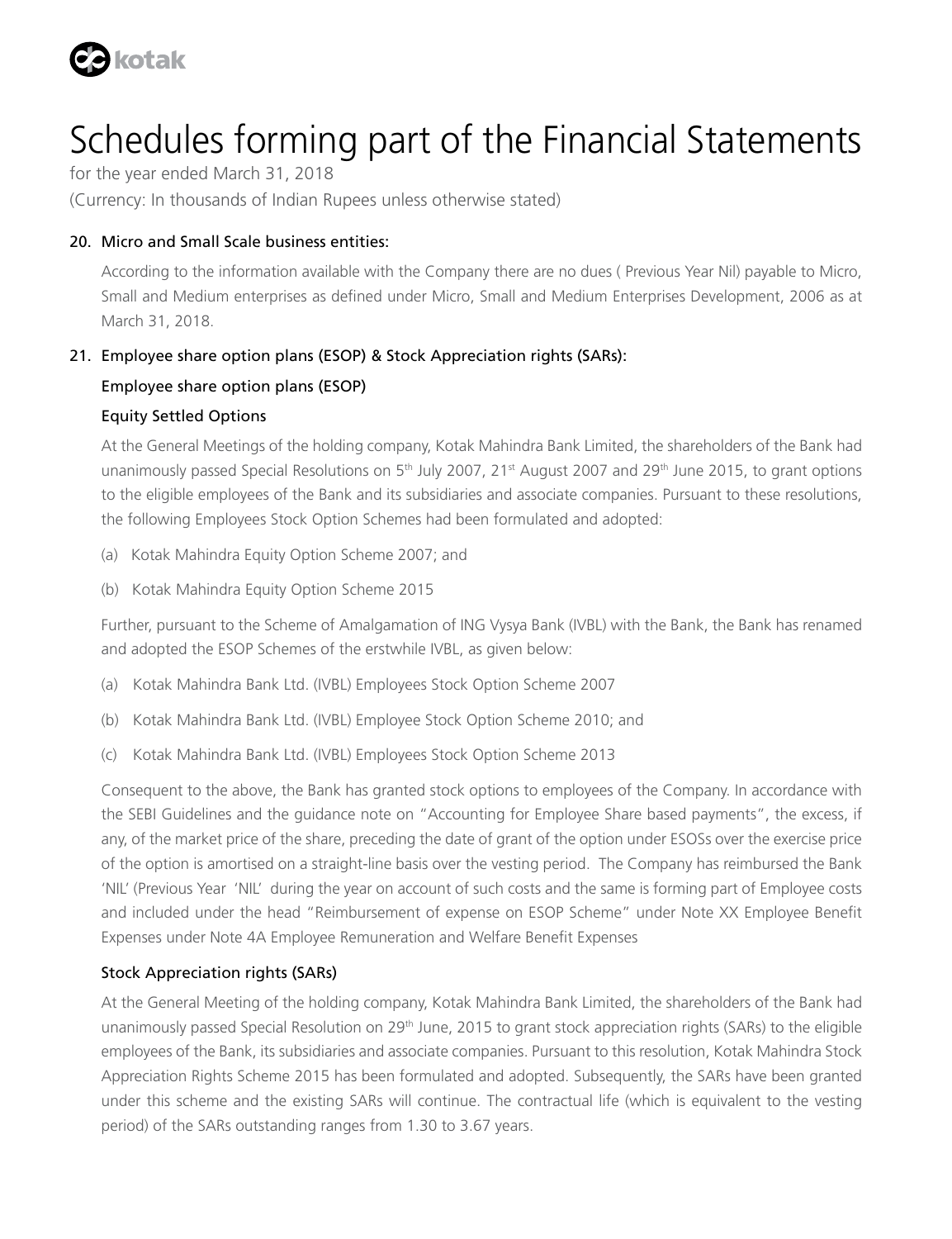for the year ended March 31, 2018

(Currency: In thousands of Indian Rupees unless otherwise stated)<br>Detail of activity under SARs plan is summarized below:

|                                                  |                     | No. of SARs         |
|--------------------------------------------------|---------------------|---------------------|
| <b>Particulars</b>                               | As at<br>31.03.2018 | As at<br>31.03.2017 |
| Outstanding at the beginning of the year         | 15,250              | 15,348              |
| Granted during the year                          | 7,770               | 7,750               |
| Additions/Reduction due to transfer of employees |                     | Nil                 |
| Exercised during the year                        | (7, 377)            | (7, 848)            |
| Expired during the year                          |                     | Nil                 |
| Outstanding at the end of the year               | 15.643              | 15,250              |

#### Effect of grant of SARs to employees on the statement of profit and loss and on its financial position

| <b>Particulars</b>                                    | As at<br>31.03.2018 | $As$ at $\overline{ }$<br>31.03.2017 |
|-------------------------------------------------------|---------------------|--------------------------------------|
| Employee Compensation                                 | 8.150               | 8.401                                |
| Closing balance of liability for cash-settled options | 9.443               | 8.673                                |

Had the Company recorded the compensation cost computed on the basis of fair valuation method instead of intrinsic value method, employee compensation cost would have been higher by  $\bar{\tau}$  13,174 (Previous Year 4,016) and the Loss after tax would have been higher by  $\bar{\xi}$ 13,174 (Previous year 4,016). Consequently the basic and diluted EPS would have been lower by  $\bar{\tau}$  0.07( (Previous year 0.03).

#### 22. Provision for Free Look period:

The provision for free look period is NIL and it is duly certified by the Appointed Actuary.

#### 23. Accounting Ratios are given in Annexure 1.

- 24. Summary of Financial Statement is provide in Annexure 2.
- 25. Statement showing Age-wise Analysis of the unclaimed amount: Schedule-I (FORM A)

Statement showing the Age-wise Analysis of the Unclaimed Amount of the Policyholders as on

|                                                                                                                                                                                                                                                               |                                                         |                          |        |           |           |       |           | ₹ In "000" |
|---------------------------------------------------------------------------------------------------------------------------------------------------------------------------------------------------------------------------------------------------------------|---------------------------------------------------------|--------------------------|--------|-----------|-----------|-------|-----------|------------|
|                                                                                                                                                                                                                                                               |                                                         | <b>AGE-WISE ANALYSIS</b> |        |           |           |       |           |            |
|                                                                                                                                                                                                                                                               | Total                                                   | $0 - 6$                  | $7-12$ | $13 - 18$ | $19 - 24$ | 25-30 | $31 - 36$ | 36-120     |
| <b>Particulars</b>                                                                                                                                                                                                                                            | Amount months months months months months months months |                          |        |           |           |       |           |            |
| Claims settled<br>but not<br>paid<br>the<br>to<br>policyholders/beneficiaries due to<br>any<br>reasons except under litigation from the<br>policyholders/ beneficiaries                                                                                       |                                                         |                          |        |           |           |       |           |            |
| Sum due to the policyholders/ beneficiaries<br>on maturity or otherwise                                                                                                                                                                                       |                                                         |                          |        |           |           |       |           |            |
| Any excess collection of the premium/tax or<br>any other charges which is refundable to the<br>policyholders/ beneficiaries either as terms<br>of conditions of the policy or as per law or<br>as may be directed by the Authority but not<br>refunded so far | 627.22                                                  | 515.06                   | 72.51  | 28.71     | 10.77     | 0.18  |           |            |
| Cheques issued but not encashed by the<br>policyholder/beneficiaries                                                                                                                                                                                          |                                                         |                          |        |           |           |       |           |            |
| Total                                                                                                                                                                                                                                                         | 627.22                                                  | 515.06                   | 72.51  | 28.71     | 10.77     | 0.18  |           |            |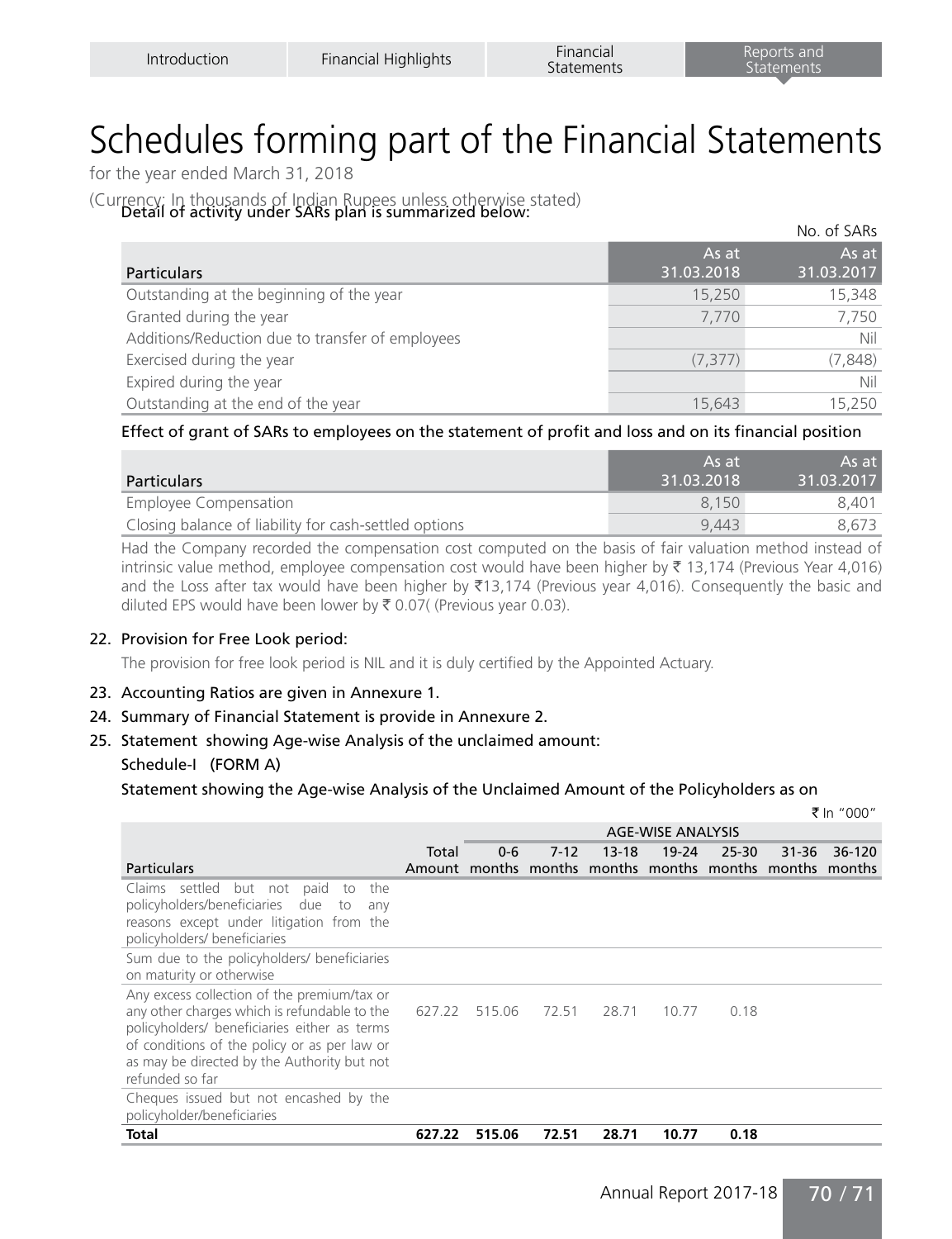

for the year ended March 31, 2018

(Currency: In thousands of Indian Rupees unless otherwise stated)

#### Schedule-I (FORM B)

#### Progress of settlement of unclaimed amounts during the quarter ending (Current quarter)

|                                                                                                                                                                                                                                                 |                                                          |     |                                                        |                                                  |                                                          |       |                                                            | ₹ In "000" |
|-------------------------------------------------------------------------------------------------------------------------------------------------------------------------------------------------------------------------------------------------|----------------------------------------------------------|-----|--------------------------------------------------------|--------------------------------------------------|----------------------------------------------------------|-------|------------------------------------------------------------|------------|
|                                                                                                                                                                                                                                                 | unclaimed cases<br>as at beginning of<br>current quarter |     | unclaimed cases<br>added during the<br>current quarter |                                                  | unclaimed cases<br>settled during the<br>current quarter |       | unclaimed cases as<br>at the end of the<br>current quarter |            |
| <b>Particulars</b>                                                                                                                                                                                                                              | <b>Number</b>                                            |     |                                                        | Amount Number Amount Number Amount Number Amount |                                                          |       |                                                            |            |
| Claims settled but not paid to the<br>policyholders / insured due to any<br>reasons except under litigation from<br>the insured / policyholders                                                                                                 |                                                          |     |                                                        |                                                  |                                                          |       |                                                            |            |
| Sum due to the insured / policyholders<br>on maturity or otherwise                                                                                                                                                                              |                                                          |     |                                                        |                                                  |                                                          |       |                                                            |            |
| Any excess collection of the premium/<br>tax or any other charges which is<br>refundable to the policyholders either<br>as terms of conditions of the policy or<br>as per law or as may be directed by<br>the Authority but not refunded so far | 10,323                                                   | 574 | 3,368                                                  | 1                                                | 542                                                      | 1,396 | 13,149                                                     | 627        |
| Cheques issued but not encashed by<br>the policyholder / insured                                                                                                                                                                                |                                                          |     |                                                        |                                                  |                                                          |       |                                                            |            |
| Total                                                                                                                                                                                                                                           | 10,323                                                   | 574 | 3,368                                                  |                                                  | 542                                                      | 1,396 | 13,149                                                     | 627        |

#### **FORM C**

#### **Details of Unclaimed Amount and Investment Income**

|                                                                                                                                           |              | NULL UUU                                          |
|-------------------------------------------------------------------------------------------------------------------------------------------|--------------|---------------------------------------------------|
| <b>Particulars</b>                                                                                                                        | For the year | For the year<br>ended 31.03.2018 ended 31.03.2017 |
| Opening Balance                                                                                                                           | 248.29       | 36.32                                             |
| <b>Add:</b> Amount transferred to Unclaimed Fund                                                                                          | 4,830.96     | 1,654.96                                          |
| Add: Cheques issued out of the unclaimed amount but not encashed<br>by the policyholders (To be included only when the cheques are stale) |              |                                                   |
| Add: Investment Income on Unclaimed Fund                                                                                                  | 56.57        | 18.65                                             |
| <b>Less:</b> Amount of claims paid during the year                                                                                        | 4,508.60     | 1.461.64                                          |
| <b>Less:</b> Amount transferred to SCWF (net of claims paid in respect of<br>amounts transferred earlier)                                 |              |                                                   |
| <b>Closing Balance of Unclaimed Amount Fund</b>                                                                                           | 627.22       | 24829                                             |

 $F \ln$  "000"

#### 26. Taxation

The company has unabsorbed depreciation and carry forward of losses under tax laws. However deferred tax assets has not been recognized in financial statement as there is no virtual certainty supported by convincing evidence that sufficient future taxable income will be available against which such deferred tax assets can be realized.

#### 27. Foreign Exchange

Expenditure in Foreign Currency (on cash basis) in current year:  $\bar{\tau}$  129 (Previous Year:  $\bar{\tau}$  974)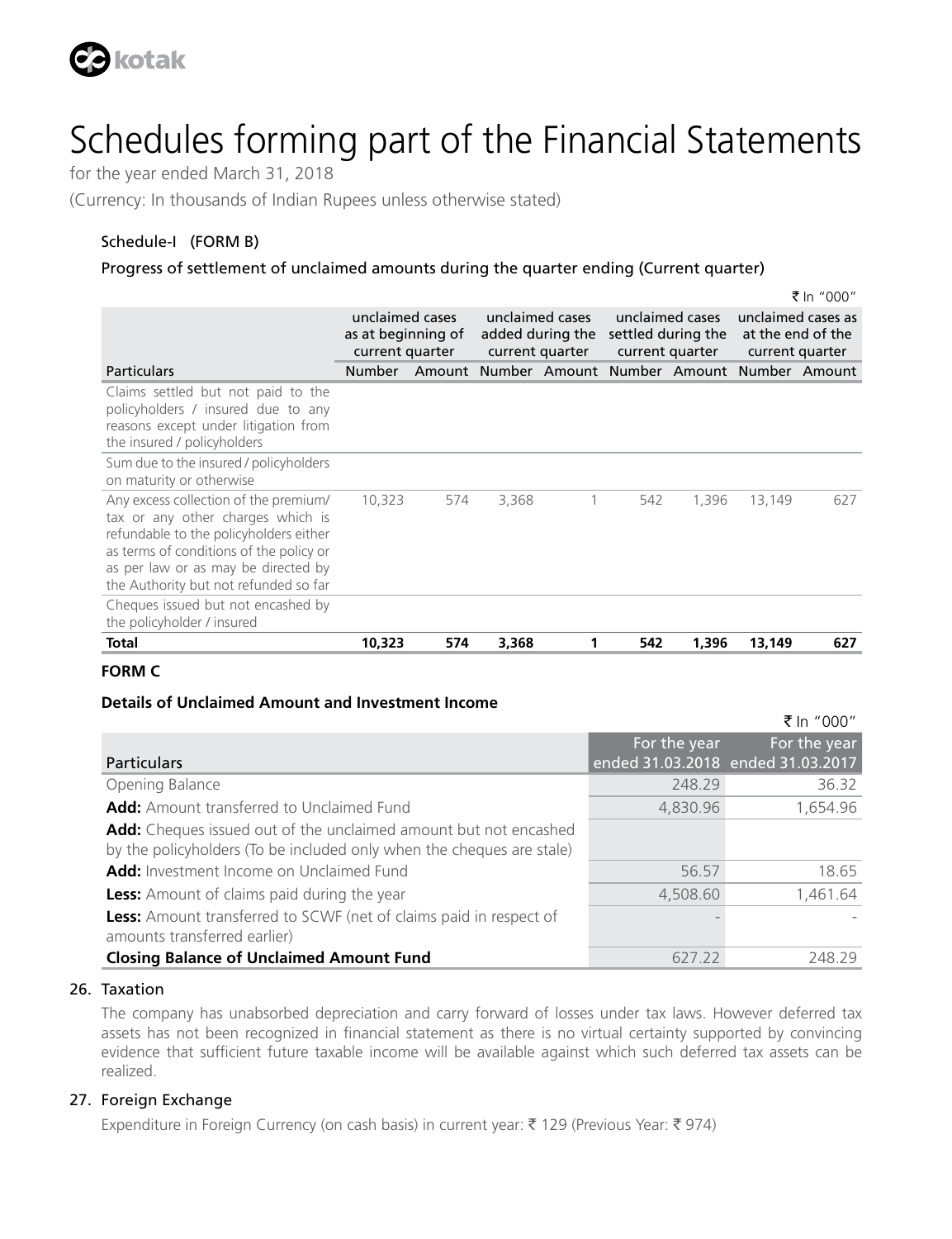for the year ended March 31, 2018

(Currency: In thousands of Indian Rupees unless otherwise stated)

#### 28. Disclosure of certain expenses

As required under Circular no 067/IRDA/F&A/CIR/MAR -08 dated March 28, 2008, outsourced services include payments made for various outsourced services amounting to  $\bar{\tau}$  74,764 (Previous Year: 45,541)

#### 29. Disclosure of other works given to auditors

Pursuant to clause 7.1 (g) of Corporate Governance Guidelines issued by IRDA on August 5, 2009 the remuneration paid to Auditors for services other than statutory / concurrent / internal audit are disclosed below:

| Name           | <b>Particulars</b>        | Nature             | 2018 | 2017 |
|----------------|---------------------------|--------------------|------|------|
| V.C Shah & Co  | <b>Statutory Auditors</b> | Certification work | 42   | 39.  |
| V.C. Shah & Co | <b>Statutory Auditors</b> | Tax Audit          | 25   | 103  |
| K.S.Aiyar & Co | <b>Statutory Auditors</b> | Certification work | Nil  |      |

30. Prior year figures have been regrouped, reclassified in the respective schedule and notes wherever considered necessary.

Chartered Accountants Chartered Accountants ICAI FRN : 100186W ICAI FRN : 109818W

**As per our report of even date For and on behalf of the Board of Directors For K. S. Aiyar & Co. For V. C. Shah & Co of Kotak Mahindra General Insurance Company Limited**

| Rajesh S Joshi       | V. C. Shah  |                                                 |          |
|----------------------|-------------|-------------------------------------------------|----------|
| Partner              | Partner     | Director                                        | Director |
| M. No:38526          | M. No:10360 |                                                 |          |
| Place: Mumbai        |             |                                                 |          |
| Date: April 24, 2018 |             | Managing Director & CEO Chief Financial Officer |          |

Chief Compliance Officer and Company Secretary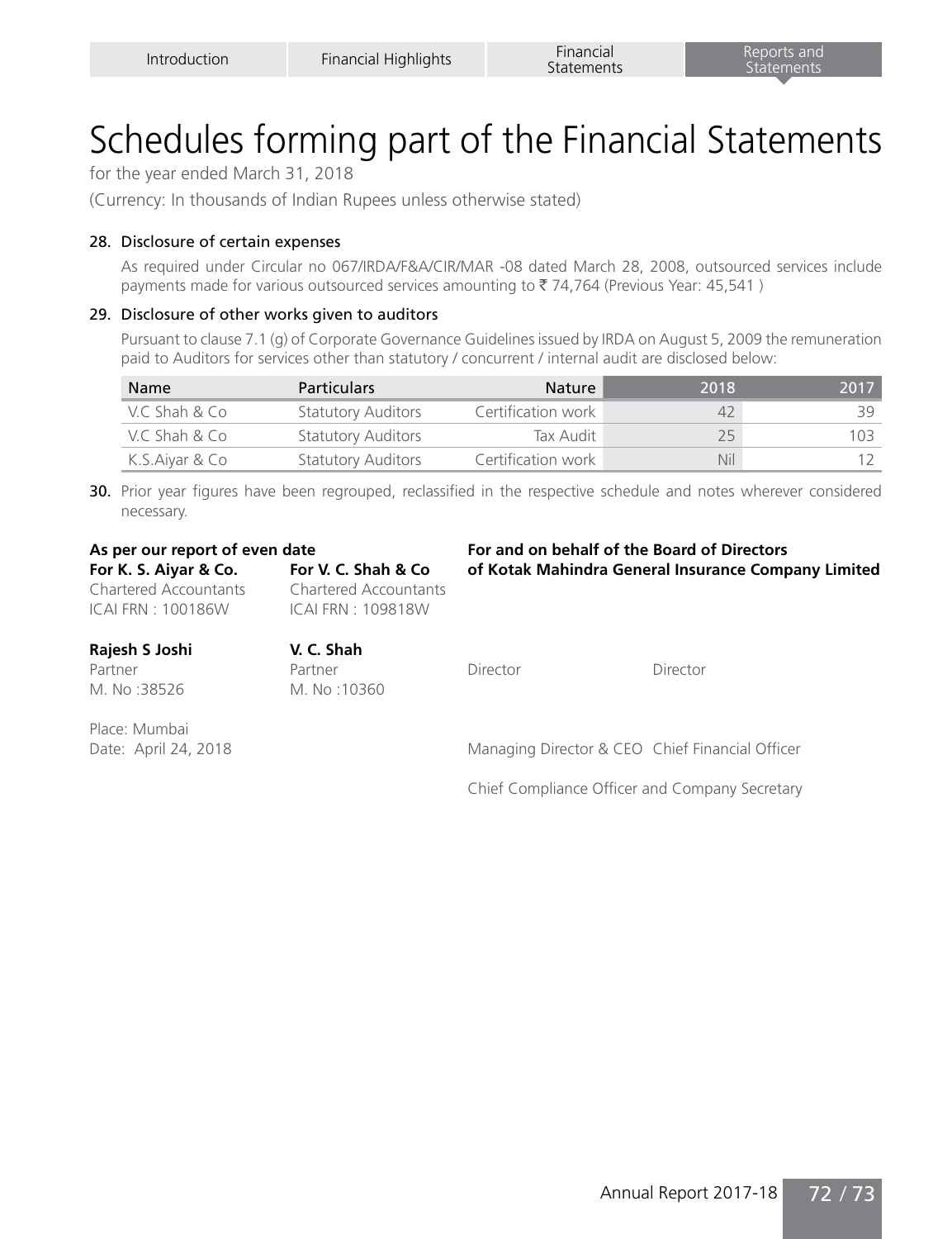|                                                    | ֖֖֖֖֪ׅ֪ׅ֪ׅ֪ׅ֪ׅ֪ׅ֚֚֚֚֚֚֚֚֚֚֚֚֚֚֚֚֚֚֡֝֝֝֝֝֝ |
|----------------------------------------------------|-------------------------------------------|
| Ī<br>I<br>ļ                                        |                                           |
| ľ<br>۱<br>$\overline{\phantom{a}}$<br>$\mathbf{C}$ |                                           |
| $\overline{a}$<br>一 トー                             |                                           |
| ۱                                                  |                                           |
| i<br>C<br>L<br>C<br>I<br>I<br>í                    |                                           |
| י<br>ו<br>$\frac{1}{2}$                            |                                           |
| I<br>į                                             |                                           |
| ֞֟֜֜֜֜֜֜֜֜֜֟֟֓֟֓֟֓֟֓֟׆<br>֪֪֝<br>ו<br>ו            |                                           |
| 1<br>֧֚֚֝֟֟֬<br>֧֖֖֚֚֚֚֚֚֚֚֝֩֝֝֓<br>֧ <u>֓</u>     |                                           |
|                                                    |                                           |
|                                                    |                                           |

|                                                                         |          |         |                                  |            |         |                |                           |               | Miscellaneous                  |               |                                |         |                 |        |                        |
|-------------------------------------------------------------------------|----------|---------|----------------------------------|------------|---------|----------------|---------------------------|---------------|--------------------------------|---------------|--------------------------------|---------|-----------------|--------|------------------------|
| Particular                                                              | Total    | Fire    | Marine                           | Motor<br>8 | Motor   | Total<br>Motor | Workmen's<br>Compensation | Public        | Liability Engineering Aviation |               | Accident Insurance<br>Personal | Health  | Credit<br>Trade | Others | Miscellaneous<br>Total |
| Gross Direct Premium Growth<br>Rate                                     | 1.26     | .79     | ₹                                | 0.81       | 1.41    | 1.02           | $\leq$                    | $\frac{4}{2}$ | $\frac{1}{2}$                  | $\frac{1}{2}$ | 1.59                           | 1.68    | ₹               | 1034   | 1.18                   |
| Gross Direct Premium to Net<br>Worth ratio                              | 1.90     |         |                                  |            |         |                |                           |               |                                |               |                                |         |                 |        |                        |
| Growth rate of Net Worth                                                | 8%       |         |                                  |            |         |                |                           |               |                                |               |                                |         |                 |        |                        |
| Net Retention Ratio                                                     | 87%      | 2%<br>4 | $\stackrel{\triangleleft}{\geq}$ | 93%        | 93%     | 93%            | $\leq$                    | $\frac{1}{2}$ | 88%                            | $\frac{4}{2}$ | 36%                            | 95%     | ₹               | 37%    | 89%                    |
| Net Commission Ratio                                                    | 8% (0.19 | (9/9)   | $\frac{1}{2}$                    | 16%        | $-0.3%$ | 9%             | ₹                         | $\frac{1}{2}$ | 1%                             | $\frac{1}{2}$ | $-91%$                         | 14%     | $\frac{1}{2}$   | 12%    | 8%                     |
| Expense of Management to Gross<br>Direct Premium Ratio                  | 47%      |         |                                  |            |         |                |                           |               |                                |               |                                |         |                 |        |                        |
| Expense of Management to Net<br>Premium Ratio                           | 53%      |         |                                  |            |         |                |                           |               |                                |               |                                |         |                 |        |                        |
| Net Incurred Claims to Net<br>Earned Premium                            | 72%      |         |                                  |            |         |                |                           |               |                                |               |                                |         |                 |        |                        |
| Combined Ratio                                                          | 122%     |         | ı                                |            | ı       |                |                           |               | ı                              |               |                                |         |                 |        |                        |
| Technical Reserves to net<br>premium ratio                              | 1.00     |         |                                  |            |         |                |                           |               |                                |               |                                |         |                 |        |                        |
| Underwriting balance ratio                                              | $-0.43$  | 05<br>0 | $\leq$                           | $-0.30$    | $-0.67$ | $-0.44$        | $\frac{1}{2}$             | ₹             | 0.95                           | ₹             | 0.75                           | $-0.50$ | $\frac{1}{2}$   | 6.16   | $-0.44$                |
| Operationg Profit Ratio                                                 | $-34%$   |         |                                  |            |         |                |                           |               |                                |               |                                |         |                 |        |                        |
| Liquid Assets to liabilities ratio                                      | 0.14     |         |                                  |            |         |                |                           |               |                                |               |                                |         |                 |        |                        |
| Net earning ratio                                                       | $-20%$   |         |                                  |            |         |                |                           |               |                                |               |                                |         |                 |        |                        |
| Return on Net Worth Ratio                                               | $-33%$   |         |                                  |            |         |                |                           |               |                                |               |                                |         |                 |        |                        |
| Available Solvency Margin Ratio<br>to Required Solvency Margin<br>Ratio | 1.88     |         |                                  |            |         |                |                           |               |                                |               |                                |         |                 |        |                        |
| <b>NPA Ratio</b>                                                        |          |         |                                  |            |         |                |                           |               |                                |               |                                |         |                 |        |                        |
| Gross NPA Ratio                                                         |          |         |                                  |            |         |                |                           |               |                                |               |                                |         |                 |        |                        |
| Net NPA Ratio                                                           |          |         |                                  |            |         |                |                           |               |                                |               |                                |         |                 |        |                        |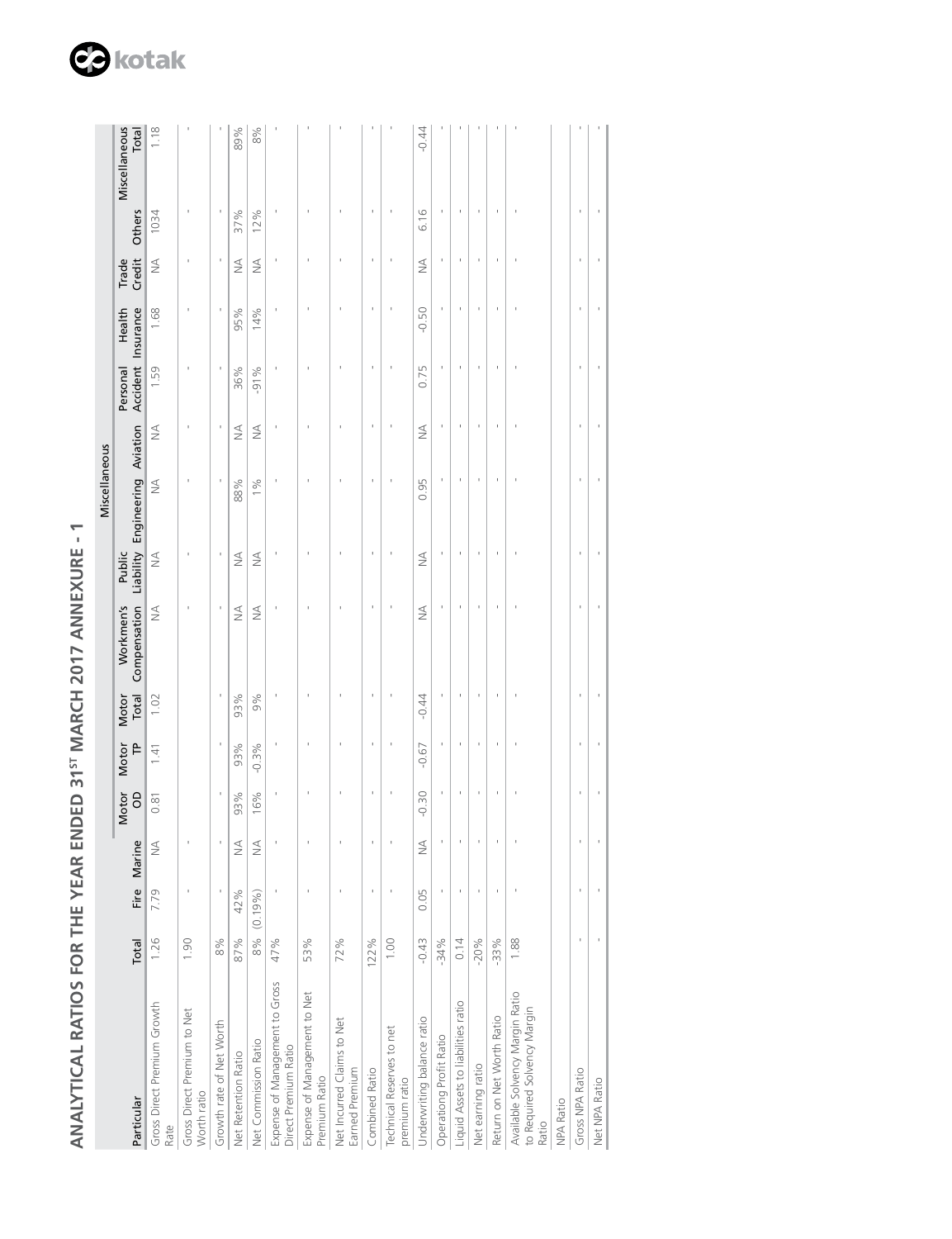| I<br>ı<br>J<br>l<br>I<br>ï<br>ı                   |
|---------------------------------------------------|
| Ï<br>I<br>i                                       |
| Ï                                                 |
| ľ<br>۹<br>Í<br>Í                                  |
| j<br>١<br>ĺ<br>i<br>1                             |
| J<br>ׅׅׅ֚֚֚֚֚֚֚֚֚֚֚֚֡֡֡֓֡֡֓֡֡֡֡֡֡֡֬֓֓֡֡֬֓֓֡֡֡֓֓֡֬ |
| Í<br>١                                            |
| I<br>١<br>I<br>J<br>I<br>ı                        |
| j<br>I<br>1                                       |
| J<br>;                                            |
| ļ<br>Į<br>ı                                       |
| 1<br>I<br>I                                       |
| ļ<br>I                                            |
| I<br>ı                                            |
| Į<br>ť<br>۱<br>١                                  |
|                                                   |
| ø<br>j<br>é                                       |

 $\overline{\phantom{m}}$ 

|                                                                         |         |        |                              |                         |            |                |                           |                                  | Miscellaneous                  |               |               |                              |                 |        |                        |
|-------------------------------------------------------------------------|---------|--------|------------------------------|-------------------------|------------|----------------|---------------------------|----------------------------------|--------------------------------|---------------|---------------|------------------------------|-----------------|--------|------------------------|
| Particular                                                              | Total   |        | Fire Marine                  | Motor<br>$\overline{a}$ | Motor<br>F | Total<br>Motor | Compensation<br>Workmen's | Public                           | Liability Engineering Aviation |               | Personal      | Accident Insurance<br>Health | Trade<br>Credit | Others | Miscellaneous<br>Total |
| Gross Direct Premium Growth<br>Rate                                     | 21.12   | $\leq$ | $\frac{1}{2}$                | 17.28                   | 19.58      | 18.02          | $\leq$                    | $\frac{1}{2}$                    | $\leq$                         | $\leq$        | $\frac{1}{2}$ | 109.26                       | $\frac{1}{2}$   | $\leq$ | 20.87                  |
| Gross Direct Premium to Net<br>Worth ratio                              | 0.91    |        |                              |                         |            |                |                           |                                  |                                |               |               |                              |                 |        |                        |
| Growth rate of Net Worth                                                | $-28%$  | ï      |                              | ï                       | ı          | ı              | ı                         | ï                                | ï                              |               |               |                              |                 |        |                        |
| Net Retention Ratio                                                     | 90%     | 67%    | $\stackrel{\triangle}{\geq}$ | 93%                     | 93%        | 93%            | $\frac{1}{2}$             | $\stackrel{\triangleleft}{\geq}$ | 91%                            | $\frac{1}{2}$ | 36%           | 95%                          | $\frac{1}{2}$   | 26%    | 91%                    |
| Net Commission Ratio                                                    | 5%      | $-3%$  | $\frac{1}{2}$                | 8%                      | $-0.3%$    | 5%             | $\lessgtr$                | $\leq$                           | $1\%$                          | $\frac{1}{2}$ | $-77%$        | 15%                          | ₹               | 12%    | 5%                     |
| Expense of Management to Gross<br>Direct Premium Ratio                  | 70%     |        |                              |                         |            |                |                           |                                  |                                |               |               |                              |                 |        |                        |
| Expense of Management to Net<br>Premium Ratio                           | 75%     |        |                              |                         |            |                |                           |                                  |                                |               |               |                              |                 |        |                        |
| Net Incurred Claims to Net<br>Earned Premium                            | 73%     | ï      |                              |                         |            |                |                           |                                  |                                |               |               |                              |                 |        |                        |
| Combined Ratio                                                          | 147%    | ı      | ı                            | ı                       | ı          | ı              | ı                         | ı                                | ı                              |               | ı             | ı                            | ı               | ı      |                        |
| Technical Reserves to net<br>premium ratio                              | 0.85    |        |                              |                         |            |                |                           |                                  |                                |               |               |                              |                 |        |                        |
| Underwriting balance ratio                                              | $-1.45$ | 1.06   | $\frac{1}{2}$                | 40<br>Τ                 | 85<br>7    | $-1.56$        | ≸                         | ₹                                | 0.89                           | ₹             | 3.47          | Ņ                            | $\frac{1}{2}$   | 2.92   | Ņ                      |
| Operationg Profit Ratio                                                 | $-134%$ | ı      |                              | ı                       | ı          |                | ı                         | ı                                | ı                              |               |               |                              | ı               |        |                        |
| Liquid Assets to liabilities ratio                                      | 0.33    |        |                              |                         |            |                |                           |                                  |                                |               |               |                              |                 |        |                        |
| Net earning ratio                                                       | $-45%$  |        |                              |                         |            |                |                           | t                                |                                |               |               |                              |                 |        |                        |
| Return on Net Worth Ratio                                               | $-38%$  | f,     |                              | ï                       | ï          |                | ı                         | ï                                | ï                              |               | ı             |                              | ï               | ı      |                        |
| Available Solvency Margin Ratio<br>to Required Solvency Margin<br>Ratio | 1.80    |        |                              |                         |            |                |                           |                                  |                                |               |               |                              |                 |        |                        |
| NPA Ratio                                                               |         |        |                              |                         |            |                |                           |                                  |                                |               |               |                              |                 |        |                        |
| Gross NPA Ratio                                                         |         | ï      | ı                            | ï                       | ı          |                | ı                         | ï                                | ï                              | ï             | ı             | ï                            | ı               | ı      |                        |
| Net NPA Ratio                                                           |         |        |                              |                         |            |                |                           |                                  |                                |               |               |                              |                 |        |                        |
|                                                                         |         |        |                              |                         |            |                |                           |                                  |                                |               |               |                              |                 |        |                        |

Annual Report 2017-18